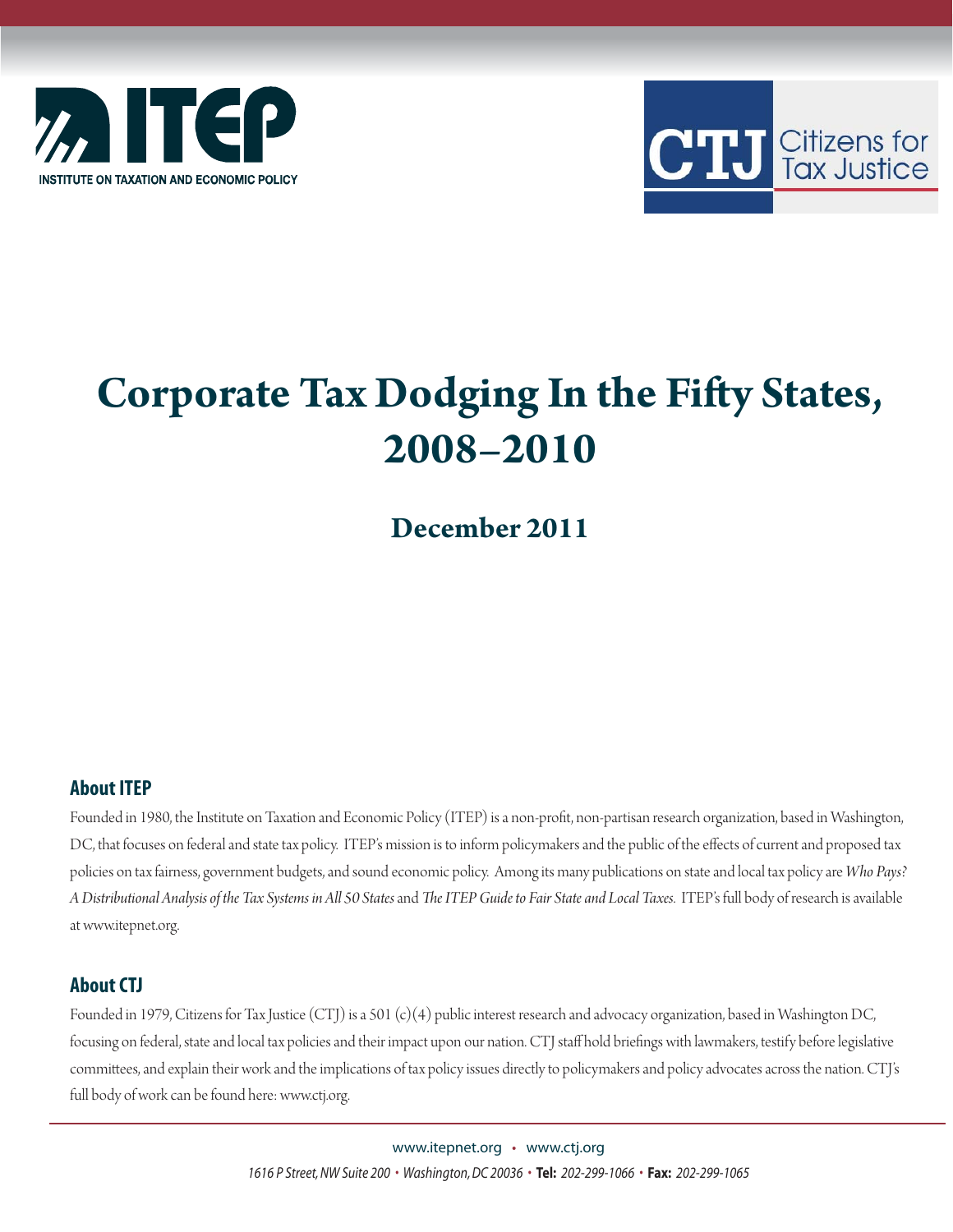### **Introduction**

In October, South Carolina Governor Nikki Haley suggested that gradually repealing the state's corporate income tax should be a priority for lawmakers in 2012. Haley's idea was alarming, but hardly surprising: in the past year, governors in Arizona and Florida have proposed similar plans, and lawmakers in a number of other states have moved to enact expensive new corporate tax breaks or reduce the corporate tax rate. Noticeably absent from the policy debates in these states, however, has been any discussion of whether businesses in each of these states are currently paying the corporate income tax to begin with.

This report uses data from the annual financial reports filed by some of the biggest and most profi table Fortune 500 corporations to shed light on this question—and to identify strategies for ensuring that state corporate income taxes will continue to play an important role in state tax systems going forward.

A November 2011 study by Citizens for Tax Justice and the Institute on Taxation and Economic Policy, *Corporate Taxpayers and Corporate Tax Dodgers*, showed that at the federal level, many profitable Fortune 500 corporations have been able to sharply reduce their corporate income tax bills, often reducing them to zero—or less—in years when they were quite profitable. Since then, we've taken a hard look at what many of these same corporations paid in *state* income taxes nationwide over those three years, which we report here.

Of the 280 profitable Fortune 500 corporations included in our November federal study, 265 fully disclosed their state and local income tax payments.<sup>1</sup> Here are some of the key facts that these companies' annual reports reveal:

• Between 2008 and 2010, these 265 companies paid state income taxes equal to only 3.0 percent of their U.S. profits. Since the average statutory state corporate tax rate is about 6.2 percent (weighted by gross state product), that means that over this period, fully half of their profits escaped state taxes entirely.

- 68 of the 265 companies managed to pay no state income tax at all in at least one year from 2008 through 2010, despite telling their shareholders they made almost\$117 billion in pretax U.S. profits in those no-tax years. 16 of these companies enjoyed multiple no-tax years.
- Some companies, such as DuPont, Goodrich, International Paper and Intel, paid no net state income tax over the full threeyear period.
- In 2009 alone, 32 companies paid no state income tax. Another 105 of the companies paid less than half the weighted-average statutory state corporate tax rate that year, meaning that fully one half of the companies in our sample paid less than half the average state tax rate.
- Perhaps most striking, if these 265 corporations had paid the 6.2 percent average state corporate tax rate on the\$1.33 trillion in U.S. profits that they reported to their shareholders, they would have paid \$82.6 billion in state corporate income taxes over the 2008-10 period. Instead, they paid only \$39.9 billion. Thus, these 265 companies avoided a total of \$42.7 billion in state corporate income taxes over the three years.

The companies in our survey operate all over the country. But they don't disclose their profits and taxes on a state-by-state basis—so the findings of this report don't tell us conclusively whether specific companies paid any income tax in specific states. Tables at the end of this report sort the tax data for all 265 companies not only alphabetically and by tax rates, but also by the location of each company's headquarters. On the next page, we give details about the 68 firms that paid no state income tax in at least one year from 2008 through 2010.

<sup>&</sup>lt;sup>1</sup> A full methodology is provided at the end of the report.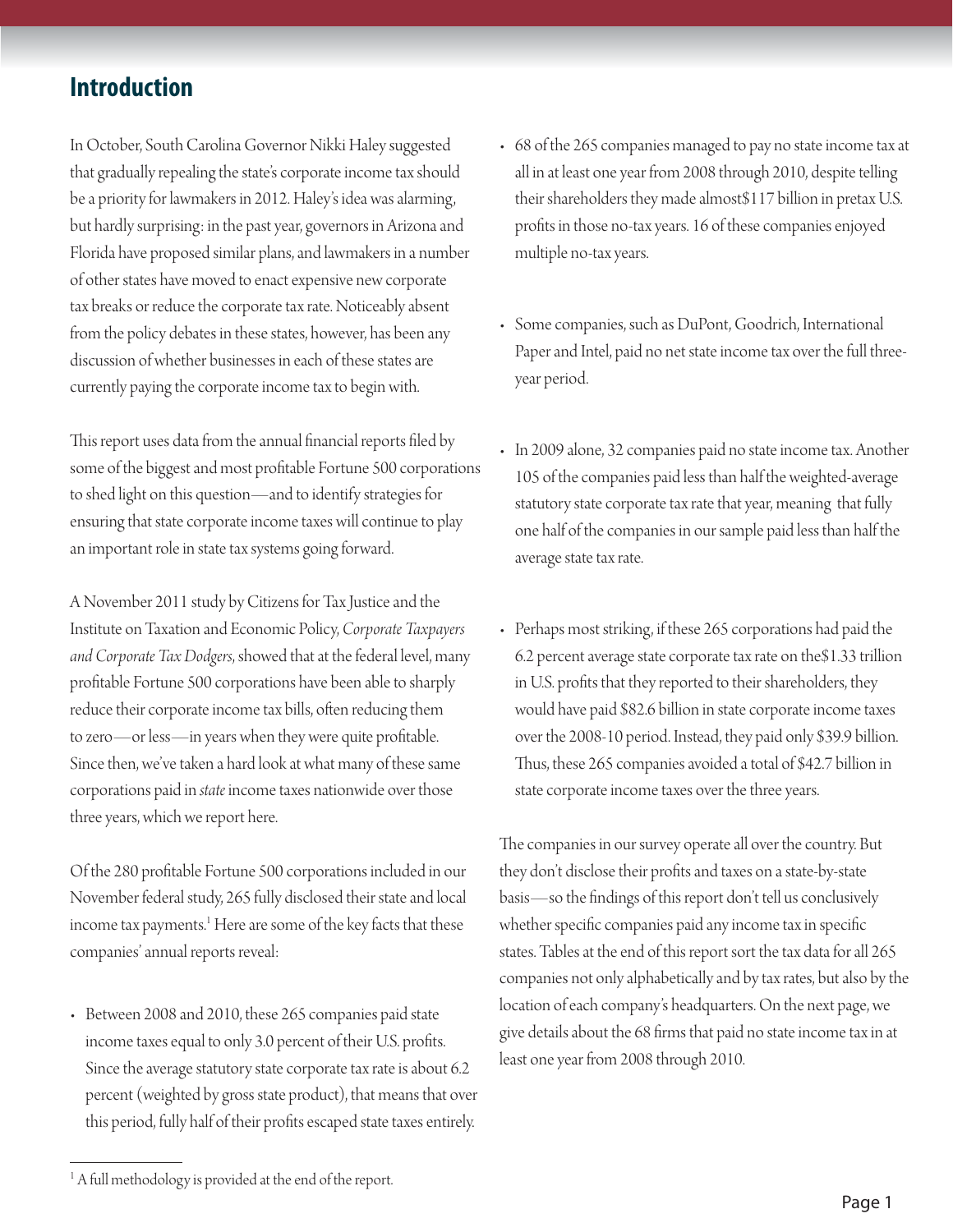# **68 Corporations Paying No State Income Tax in at Least One Year, 2008–2010 (\$-million)**

|                             | In No-State-Income-Tax Years |          |          |                    |                            | <b>No-Tax Years</b> |                         |                                   |           | In No-State-Income-Tax Years |         |                    |                    | <b>No-Tax Years</b> |      |
|-----------------------------|------------------------------|----------|----------|--------------------|----------------------------|---------------------|-------------------------|-----------------------------------|-----------|------------------------------|---------|--------------------|--------------------|---------------------|------|
| Company                     | <b>Profit</b>                | Tax      | Rate     |                    |                            | 2008 2009 2010      | #                       | Company                           | Profit    | <b>Tax</b>                   | Rate    |                    | 2008 2009 2010     |                     | $\#$ |
| Pepco Holdings              | \$779                        | $$ -103$ | $-13.2%$ | $\checkmark$       | $\checkmark$               | $\boldsymbol{\nu}$  | 3                       | PG&E Corp.                        | \$1,694   | $$ -41$                      | $-2.4%$ |                    | $\boldsymbol{\nu}$ |                     |      |
| American Electric Power     | 5,802                        | $-97$    | $-1.7%$  | $\checkmark$       | V                          | V                   | 3                       | El Paso                           | \$1,631   | $$ -38$                      | $-2.3%$ | $\checkmark$       |                    |                     |      |
| <b>DuPont</b>               | 2,112                        | $-12$    | $-0.6%$  | $\boldsymbol{\nu}$ | $\checkmark$               | V                   | 3                       | Yum Brands                        | \$430     | $$ -9$                       | $-2.0%$ | $\boldsymbol{\nu}$ |                    |                     |      |
| <b>Computer Sciences</b>    | 939                          | $-167$   | $-17.8%$ | $\checkmark$       | $\checkmark$               |                     | $\overline{\mathbf{c}}$ | Southern                          | \$3,066   | $$ -54$                      | $-1.8%$ |                    |                    |                     |      |
| Rockwell Automation         | 210                          | $-20$    | $-9.6%$  |                    | V                          | $\checkmark$        | $\overline{2}$          | Insight Enterprises               | \$15      | $$ -0$                       | $-1.6%$ |                    |                    |                     |      |
| Paccar                      | 175                          | $-12$    | $-7.0%$  | $\checkmark$       | V                          |                     | $\overline{2}$          | <b>Wells Fargo</b>                | \$21,460  | $$ -337$                     | $-1.6%$ |                    |                    |                     |      |
| <b>Baxter International</b> | 707                          | $-38$    | $-5.4%$  | $\checkmark$       | V                          |                     | $\overline{2}$          | ConAgra Foods                     | \$632     | $$ -8$                       | $-1.3%$ | $\boldsymbol{\nu}$ |                    |                     |      |
| <b>Tenet Healthcare</b>     | 212                          | $-9$     | $-4.2%$  | $\checkmark$       |                            | V                   | $\overline{c}$          | Scana                             | \$522     | $$ -6$                       | $-1.1%$ |                    |                    |                     |      |
| <b>International Paper</b>  | 551                          | $-21$    | $-3.8%$  | V                  |                            | V                   | $\sqrt{2}$              | Ashland                           | \$165     | $$ -2$                       | $-1.1%$ |                    |                    |                     |      |
| Integrys Energy Group       | 511                          | $-14$    | $-2.7%$  | V                  |                            | $\checkmark$        | $\overline{2}$          | Yahoo                             | \$448     | $$ -5$                       | $-1.1%$ | $\checkmark$       |                    |                     |      |
| Peabody Energy              | 721                          | $-8$     | $-1.1%$  | V                  |                            | V                   | $\overline{2}$          | <b>Northeast Utilities</b>        | \$605     | $$ -7$                       | $-1.1%$ |                    |                    |                     |      |
| Air Products & Chemicals    | 944                          | $-8$     | $-0.8%$  | $\checkmark$       |                            | $\boldsymbol{\nu}$  | $\overline{2}$          | Progress Energy                   | \$1,406   | $$ -13$                      | $-0.9%$ |                    |                    |                     |      |
| Intel                       | 9,346                        | $-40$    | $-0.4%$  | V                  | $\checkmark$               |                     | $\overline{c}$          | <b>Consolidated Edison</b>        | \$1,319   | $$ -12$                      | $-0.9%$ |                    |                    |                     |      |
| <b>Rockwell Collins</b>     | 1,627                        | $-6$     | $-0.4%$  | $\checkmark$       |                            | V                   | $\sqrt{2}$              | American Express                  | \$3,322   | $$ -28$                      | $-0.8%$ | $\checkmark$       |                    |                     |      |
| <b>EOG Resources</b>        | 1,628                        | $-6$     | $-0.4%$  |                    | V                          | V                   | $\overline{2}$          | J.C. Penney                       | \$581     | $$ -4$                       | $-0.7%$ |                    |                    |                     |      |
| Corning                     | 1,003                        |          |          | $\checkmark$       | V                          |                     | $\overline{c}$          | Monsanto                          | \$1,203   | $$ -8$                       | $-0.7%$ |                    |                    |                     |      |
| <b>NYSE Euronext</b>        | 52                           | $-15$    | $-28.8%$ |                    | V                          |                     |                         | Sempra Energy                     | \$447     | $$ -3$                       | $-0.7%$ |                    |                    |                     |      |
| Eli Lilly                   | 157                          | $-45$    | $-28.4%$ | $\checkmark$       |                            |                     |                         | Cameron International             | \$334     | $$ -2$                       | $-0.7%$ | $\checkmark$       |                    |                     |      |
| McKesson                    | 623                          | $-111$   | $-17.8%$ | $\boldsymbol{\nu}$ |                            |                     |                         | <b>Southwest Airlines</b>         | \$164     | $$ -1$                       | $-0.6%$ |                    |                    |                     |      |
| Chesapeake Energy           | 1,712                        | $-275$   | $-16.1%$ |                    | V                          |                     |                         | Mattel                            | \$233     | $$ -1$                       | $-0.6%$ | $\boldsymbol{\nu}$ |                    |                     |      |
| Marathon Oil                | 494                          | $-77$    | $-15.5%$ |                    | V                          |                     |                         | R.R. Donnelley & Sons             | \$232     | $$ -1$                       | $-0.6%$ |                    |                    |                     |      |
| Merck                       | 956                          | $-82$    | $-8.6%$  |                    |                            | V                   |                         | Apache                            | \$437     | $$ -2$                       | $-0.4%$ |                    |                    |                     |      |
| Goodrich                    | 592                          | $-42$    | $-7.1%$  |                    |                            | V                   |                         | Kimberly-Clark                    | \$1,643   | $$ -7$                       | $-0.4%$ |                    |                    |                     |      |
| Entergy                     | 1,883                        | $-109$   | $-5.8%$  |                    | V                          |                     |                         | <b>Verizon Communications</b>     | \$11,921  | $$ -42$                      | $-0.4%$ |                    |                    |                     |      |
| Eastman Chemical            | 193                          | $-11$    | $-5.7%$  |                    | V                          |                     |                         | Goldman Sachs Group               | \$4,894   | $$ -15$                      | $-0.3%$ | $\checkmark$       |                    |                     |      |
| <b>FMC Technologies</b>     | 63                           | $-3$     | $-5.3%$  | $\boldsymbol{\nu}$ |                            |                     |                         | Hewlett-Packard                   | \$2,232   | $$ -7$                       | $-0.3%$ | $\checkmark$       |                    |                     |      |
| Ingram Micro                | 13                           | $-1$     | $-5.0%$  |                    | V                          |                     |                         | <b>Health Management Associat</b> | \$244     | $$-1$                        | $-0.3%$ |                    |                    |                     |      |
| Holly                       | 44                           | $-2$     | $-4.7%$  |                    | V                          |                     |                         | H.J. Heinz                        | \$499     | $$-1$                        | $-0.2%$ |                    |                    |                     |      |
| Interpublic Group           | 142                          | $-6$     | $-4.3%$  |                    | $\boldsymbol{\mathcal{U}}$ |                     |                         | Travelers Cos.                    | \$4,411   | $$ -8$                       | $-0.2%$ |                    |                    |                     |      |
| NiSource                    | 396                          | $-16$    | $-4.0%$  |                    | V                          |                     |                         | <b>MDU Resources</b>              | \$572     | $$ -1$                       | $-0.2%$ | $\checkmark$       |                    |                     |      |
| Boeing                      | 4,310                        | $-140$   | $-3.3%$  |                    |                            | V                   |                         | <b>Health Net</b>                 | \$147     | $$ -0$                       | $-0.2%$ | $\checkmark$       |                    |                     |      |
| Comcast                     | 5,106                        | $-156$   | $-3.1%$  |                    | V                          |                     |                         | Flowserve                         | \$202     | $$ -0$                       | $-0.1%$ |                    |                    | V                   |      |
| Core-Mark Holding           | 69                           | $-2$     | $-2.8%$  |                    | V                          |                     |                         | Campbell Soup                     | \$912     | $$ -0$                       | $-0.0%$ | V                  |                    |                     |      |
| CenturyLink                 | 561                          | $-15$    | $-2.7%$  | $\checkmark$       |                            |                     |                         | <b>General Electric</b>           | \$4,247   | $$ -1$                       | $-0.0%$ |                    |                    | V                   |      |
|                             |                              |          |          |                    |                            |                     |                         | <b>Totals</b>                     | \$116,902 | $$ -2,335$                   | $-2.0%$ |                    |                    |                     | 87   |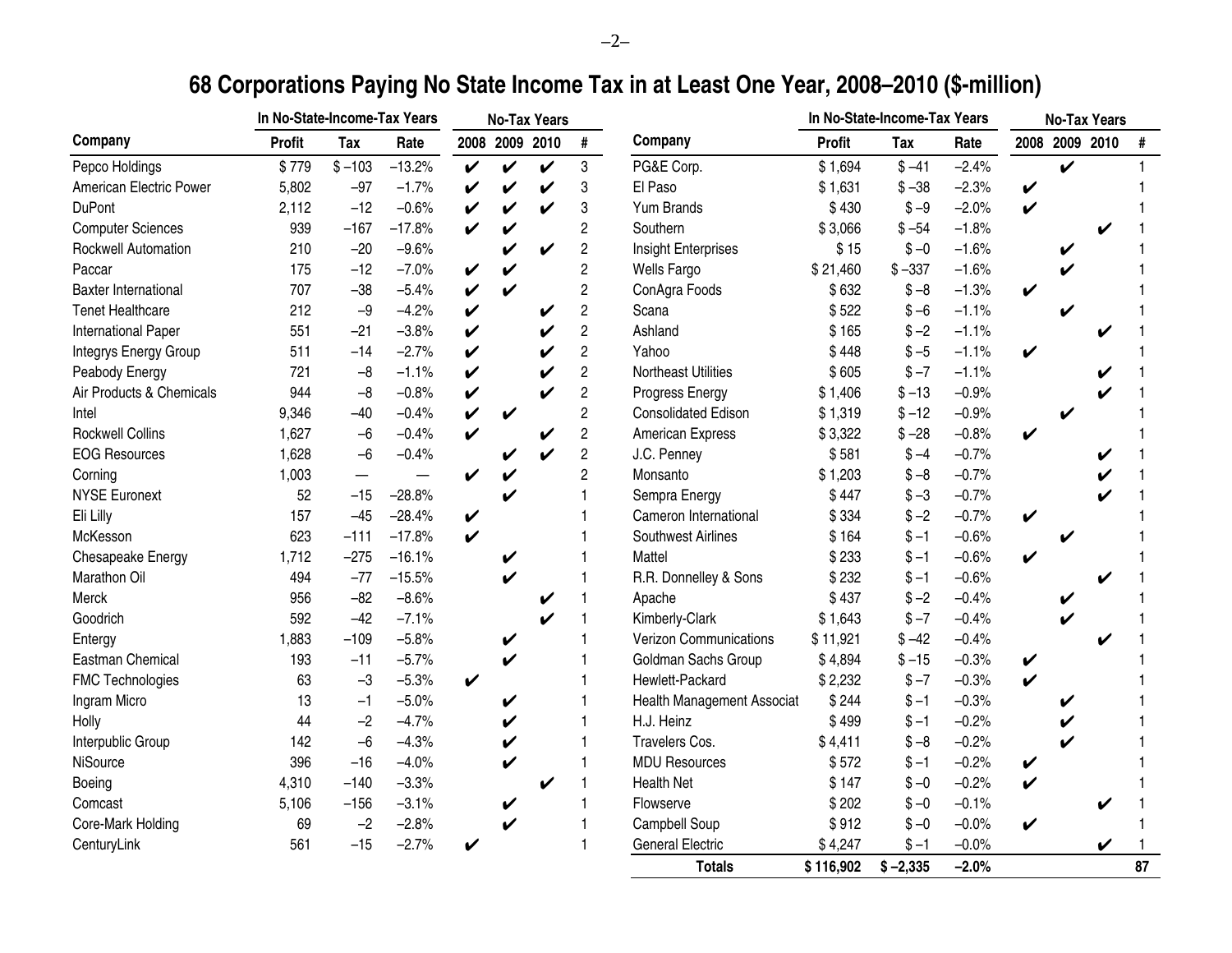# **The Long-Term Decline of State Corporate Income Taxes**

As recently as 1986, state corporate income taxes equaled 0.5 percent of nationwide Gross State Product (a measure of nationwide economic activity). But in fiscal year 2010, state and local corporate income taxes were just 0.28 percent of nationwide GSP, equaling the low-water mark set in 2002. For the three years between fiscal 2009 and 2011, in fact, state corporate income taxes were at their lowest sustained level, as a share of the U.S. economy, since World War Two.

This long-term decline in the state corporate income tax has three broad causes: the trickle-down impact of federal corporate tax cuts, ill-advised tax "incentives" intentionally enacted by state lawmakers, and unintended tax shelters created by companies armed with creative accounting staffs. earned income such as salaries and wages.

### *Linkage to federal tax laws means a steady stream of federally-imposed tax cuts*

States levying a corporate income tax generally use federal income definitions as a starting point in calculating their own corporate tax base, so that the first line on state corporate tax forms is typically "taxable income" as previously calculated on federal tax forms. This makes state tax compliance and enforcement easier—but also means that in many states, every new corporate loophole that gets tucked into the federal code will also erode the state tax base. Even if these federal tax breaks, many of which are ostensibly designed to encourage business investment, are having an effect nationally, it makes little sense for any state to piggyback on a tax cut that could encourage investment anywhere in the United States.

Fortunately, every state has the option of "decoupling" from specific federal corporate giveaways—and many have chosen to disallow some of the costly tax deductions enacted by Congress in the last decade. But dozens of states have seen their tax bases shrink due to federal base narrowing measures, often simply because they cannot marshal the legislative votes to decouple in a timely way.

### *State tax "incentives"*

State elected officials often find it difficult to resist entreaties from corporations for tax breaks justified on the dubious grounds that they will stimulate "economic development." Hardly a week goes by without a state contemplating some kind of new corporate tax break, either as an across-the-board entitlement for all corporations or to attract a high priority target.

In the past two decades, business lobbyists have prioritized one particular tax break, the "single sales factor," in their state tax lobbying efforts. The single sales factor is an arcane, but vital change in the formula that states use to divide the profits of multistate corporations among themselves for tax purposes.<sup>2</sup> Historically, many states taxed multistate businesses using a "three factor" formula that took into account the proportion of a company's property, payroll and sales that were made in each state. But in the name of economic development, these corporations are now pressuring states to tax them only in proportion to the sales they make in a state. Among the problems with this approach, however, is the fact that federal law says that merely making sales into a state doesn't necessarily make a corporation taxable. So if a state adopts the sales-only formula, then a resident corporation whose sales are entirely out of state won't pay anything to its home state, and it may not be taxable in any of its customers' states, either. This could lead to no corporate income tax liability to any state—what is often called "100 percent nowhere income."

The single sales factor is a classic example of the "race to the bottom" in state corporate tax policy. When only a few states offered this giveaway, it may have helped to convince some companies to relocate or expand. But when a majority of states have abandoned the traditional "three-factor" formula in favor of heavily weighting sales, it's likely that companies will be rewarded with tax cuts no matter where they invest—which means that this incentive has no incentive effect at all in any particular state. As Appendix A shows, all but eight of the states with corporate income taxes have increased the weight of their sales factor. Under these circumstances, the only winners from the single sales factor are the companies that are able to pay less in taxes.<sup>3</sup>

More than half the states continue to offer investment tax credits against their corporate tax more than thirty years after the federal government abandoned its investment credit because Congress and President Reagan concluded that it was ineffective in stimulating investment.

<sup>&</sup>lt;sup>2</sup> See Michael Mazerov, *The "Single Sales Factor" Formula for State Corporate Taxes: A Boon to Economic Development or a Costly Giveaway?*, Center on Budget and Policy Priorities, revised Sept. 2005.

 $3$ This trend did not stop lawmakers in Alabama, California and South Carolina from increasing their sales factors in recent legislative sessions, however.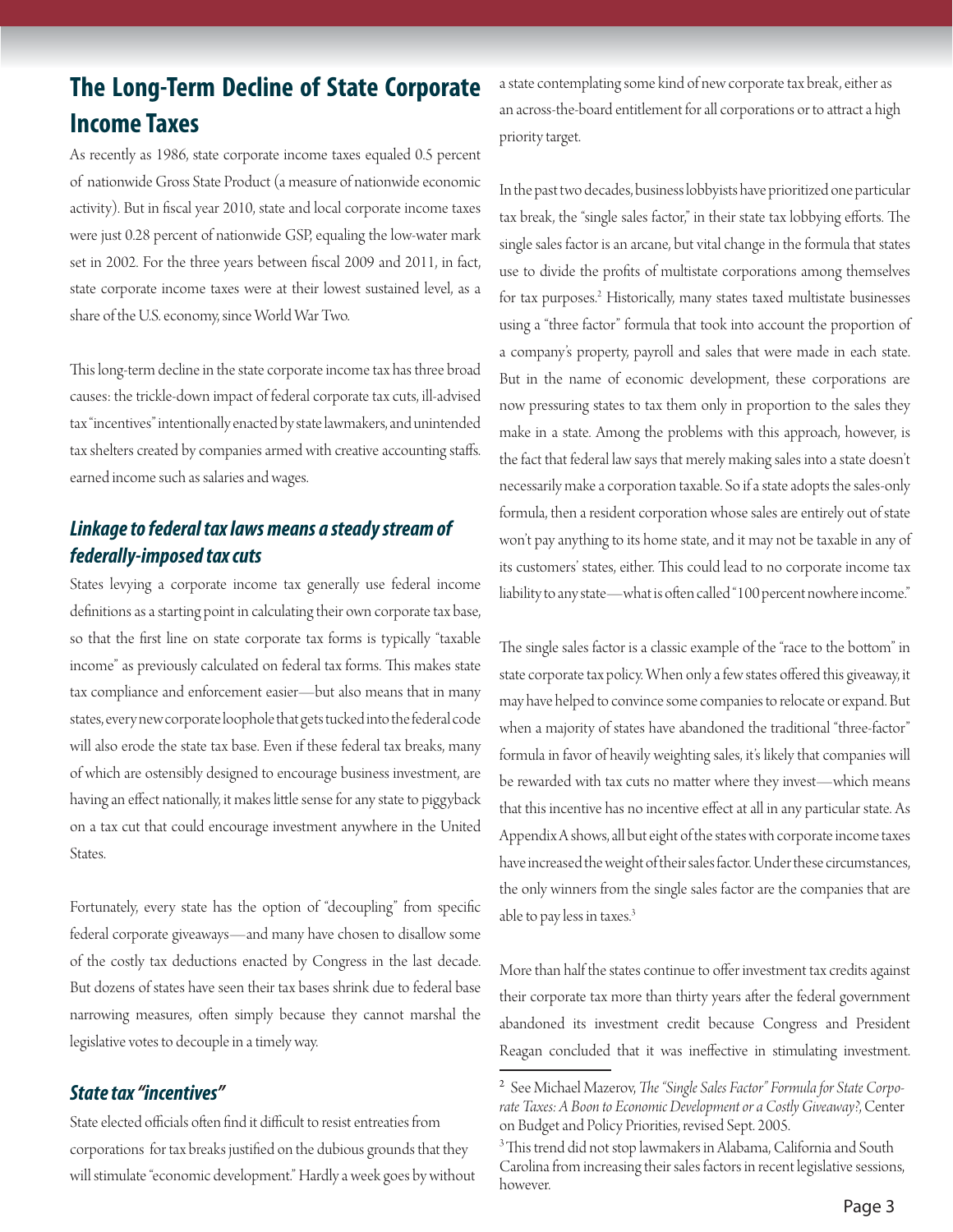According to a study by University of Iowa economist Peter Fisher, the effective corporate tax rate on manufacturing companies in the 20 states he studied fell by 30 percent between 1990 and 1998 alone. Tax incentives, most of them corporate tax credits, offset 30 percent of corporate tax liability in these states in 1998—up from 10 percent in 1990.4 State corporate tax credits for everything from providing child care to employees, to conducting product research and development, to cleaning up polluted "brownfields" continue to proliferate.

In the short run, it may be too much to ask for states to stop offering company-specific tax breaks. But as the work of the nonprofit watchdog group Good Jobs First has documented, states can at least adopt straightforward job-creation requirements and "clawback rules" designed to ensure that states get their money's worth when they offer companies tax breaks to expand, relocate or simply stay where they are.

### *Corporate tax sheltering through profi t-shifting among states*

Besides extorting new tax incentives from state officials, big corporations have become increasingly adept at taking advantage of loopholes in state corporate tax systems— loopholes over and above the ones that plague the federal corporate income tax and flow down to the state level. Most of these loopholes allow corporations to artificially shift their profits (on paper) from the states in which they are actually earned into states that tax them at lower rates or not at all.

Profit shifting among states is enabled by a provision of most states' corporate tax laws that treats every individual corporation in a multicorporate group (that is, the parent and potentially dozens or even hundreds of subsidiaries) as a separate corporation for tax purposes. This practice —known as "separate-entity taxation"—enables a number of tax avoidance techniques.

#### The Toys "R" Us Shelter:

The most notorious tax shelter that separate-entity taxation facilitates is the "Delaware Holding Company," used most famously by Toys "R" Us. In the most common scenario, a corporation that operates retail stores transfers its logos and other trademarks to a subsidiary corporation it has created in a tax-haven state such as Delaware or Nevada. The stores then pay royalties to this subsidiary for the right to display the trademarks. These royalties are tax-deductible (as a cost of doing business) and hence can be used to largely or entirely eliminate corporate income tax liability in the states in which the corporation is actually operating stores and earning its profits. Meanwhile, the royalty payments are not taxed by the tax-haven state.<sup>5</sup>

#### Asset-Transfer Shelters:

A second tax-avoidance strategy exploiting state corporate income taxes that treat parents and subsidiaries as separate taxpaying entities involves spinning off income generating assets into subsidiaries in tax haven states. This technique has recently received a lot of attention in Wisconsin.<sup>6</sup> There, state auditors discovered that the vast majority of banks in the state had set up subsidiaries in corporate-income-tax-free Nevada, to which they had transferred the ownership of loans, mortgage-backed securities, and "other intangible assets" in a tax-free transaction involving taking back an equal amount of stock. Even though the intangible assets had been purchased with deposits from Wisconsin households and businesses, and even though the interest paid to those depositors was presumably being deducted by the banks (not to mention the depreciation on the bank branches and the wages paid to the bank employees), the interest and capital gains generated by the Nevada-based intangibles had been placed beyond the tax reach of Wisconsin. If small-town banks in Wisconsin had discovered how to use Nevada subsidiaries to cut their taxes, it's a safe bet that big multistate banks have figured it out too.

#### Transfer-Pricing Shelters:

Finally, most state corporate income taxes are vulnerable to serious erosion through what is called "transfer pricing." If a widget manufacturer in Georgia (with a top corporate income tax rate of 6 percent) has a warehouse in South Carolina (top rate of 5 percent), it can reduce its total taxes due to the two states by incorporating the warehouse as a "wholesaling subsidiary." The plant then charges the subsidiary an artificially-low price for the widgets, which reduces its taxable income in Georgia and shifts it into South Carolina, where it will be taxed at a lower rate. This same transfer-pricing game, played internationally, is widely understood to be a major source of the recent erosion of the federal

<sup>4</sup> Peter Fisher, "*Tax Incentives and the Disappearing State Corporate Income Tax,*" State Tax Notes, Mar. 4, 2002, pp. 767-774.

<sup>5</sup> See Michael Mazerov, "*Closing Th ree Common Corporate Income Tax Loopholes Could Raise Additional Revenue for Many States"*, Center on

Budget and Policy Priorities, Revised May 21, 2003, pp. 6-9.

<sup>6</sup> See Paul Gores, "State Reaches 87 Deals with Banks on Tax Shelters," *Milwaukee Journal Sentinel*, Dec. 1, 2004.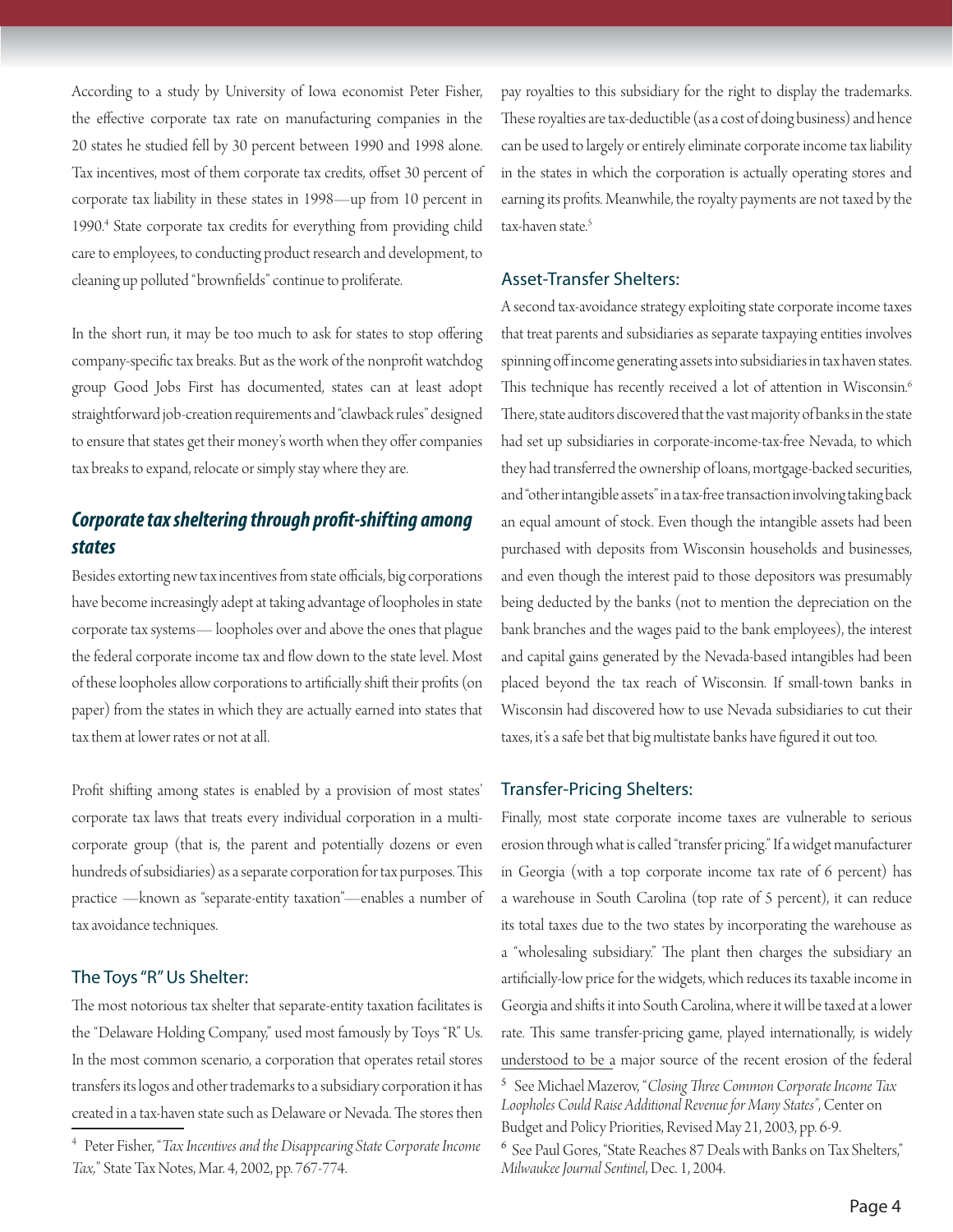corporate income tax. The IRS, with all of its tax lawyers and economists, has had a poor track record in proving that multinational corporations' international transfer prices are resulting in an abusive shifting of income beyond U.S. borders. State revenue officials are well aware of this, and some make no more than a token effort to police interstate transfer prices—opening the door to significant revenue losses.

# **Potential Paths to State Corporate Tax Reform**

Some people have looked at the wide variety of corporate state-taxavoidance strategies and concluded that the state corporate income tax is beyond repair. But the truth is that states have lots of tools in their arsenals to revitalize this still-important—and progressive—source of revenue. Appendix A provides a state-by-state matrix showing which of these options are currently available to each state. Here are some of the most promising possibilities:

#### *Decoupling from federal tax giveaways*

The focal point of state "decoupling" efforts has been the so-called "bonus depreciation" measures enacted by Congress in 2002, 2003, 2004, 2008, 2009 and 2010. These measures generally allow companies to deduct the cost of investments in machinery and equipment faster than they would otherwise be able to. When President George W. Bush pushed through a 2002 plan to allow companies to immediately write off 30 percent of the cost of eligible investments in the first year, more than 30 states decoupled from this measure by requiring companies to add back the bonus depreciation deduction to their taxable income. Similar numbers of states have decoupled from the more generous 50 percent bonus depreciation measures pushed through by President Bush in 2008 and extended by President Barack Obama in 2009 and 2010, but fifteen states are currently losing corporate income tax revenue due to the currently-effective bonus depreciation law. In 2011, the impact of bonus depreciation will likely be even larger than in 2010 for affected states, since President Obama's most recent extension of bonus depreciation allowed companies to write off 100 percent of eligible investments during 2011. The President's proposed "jobs bill" would extend this lucrative tax break through the end of 2012.

States have been less successful in decoupling from the so-called deduction for "qualified production activities income (QPAI)." This deduction was enacted in October of 2004 to compensate manufacturers for the loss of an unjustified and illegal (under World Trade Organization law) export subsidy. It is bad enough that Congress decided to hold manufacturers harmless for the loss of a tax break they didn't need or deserve to begin with. But more than half of the states with corporate income taxes have compounded this error by conforming to a tax break that in no way is tied to the creation of manufacturing jobs in any particular state. 22 states are now losing substantial amounts of corporate tax revenue due to this misguided federal tax break.7

The QPAI deduction is one major factor reducing state corporate tax rates over the past three years—but its effect on state revenues in the future will likely be worse. This is because the deduction only took full effect at the beginning of 2010: from 2004 to 2006, the deduction was equal to 3 percent of qualifying income, increasing to 6 percent in 2007 and its permanent 9 percent rate at the beginning of 2010. This means that the full effect of this tax break on states was only felt for one of the three years studied in this report.

A third type of federal tax break that has a pass-through effect on states is the "net operating loss carryback" provision, which allows companies to use current-year income losses to offset income from earlier years. While virtually every state allows companies to carry losses forward, also following federal rules, many states have decoupled from the federal provision that allows companies to rewrite history by carrying their losses back two years. Seventeen states, however, have not done so, and face continued revenue losses from their inaction on this tax break.<sup>8</sup>

Of course, if recent rumblings about federal corporate tax reform develop into viable legislation, decoupling from at least some of these federal tax breaks may become a moot point: if federal law no longer allows these tax breaks, then neither will the states. Unfortunately, all current indicators are that Congress plans to continue on its path of offering more and more corporate tax breaks, and the Obama administration has shown little interest in reversing this trend. If this worrisome trend continues, states should consider much broader decoupling from the federal corporate tax. California is an example of a state that has rejected

<sup>&</sup>lt;sup>7</sup> See Institute on Taxation and Economic Policy, "*The QPAI Corporate Tax Break: How it Works and How States can Respond*," 2011.

<sup>&</sup>lt;sup>8</sup> See Michael Mazerov, "Minority of States Still Granting Net Operating Loss 'Carryback' Deductions Should Eliminate Them Now," Center on Budget and Policy Priorities, May 11, 2009.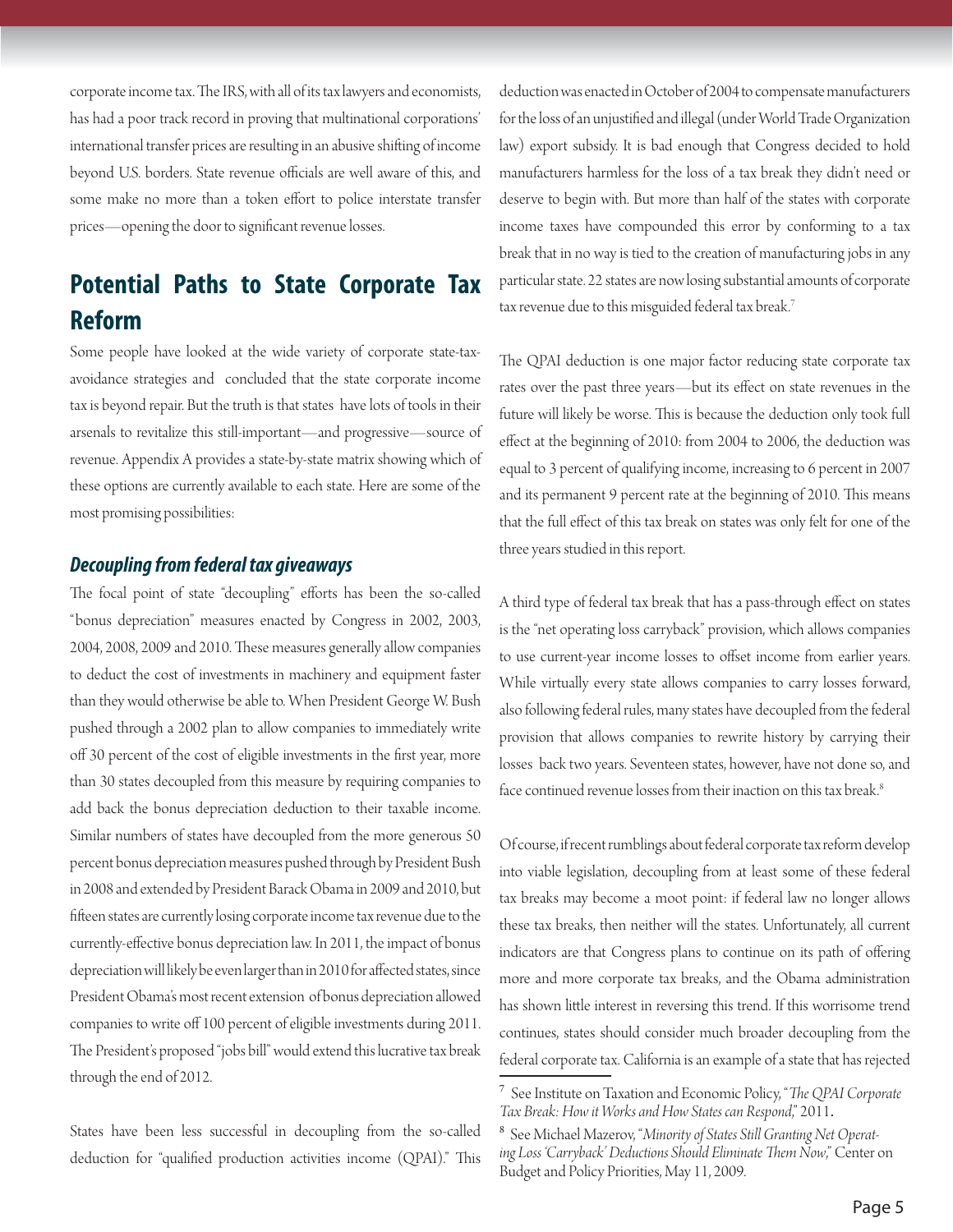a wide array of federal loopholes, and instead insists on rules that more fairly measure corporations' actual profits.

Apart from decoupling their corporate income taxes from unwise federal corporate tax provisions, there are many other useful steps states can take on their own to revitalize their corporate income taxes.

### *Combined Reporting*

The single most important corporate tax reform available to states is to adopt a practice used by 23 states called "combined reporting," which effectively treats a parent and its subsidiaries as one corporation for state tax purposes. Combined reporting eliminates most of the tax benefits of shifting profits into Delaware or Nevada by adding them back to the profits of the corporation that *is* taxable in the state and then taxing a share of the combined profit.<sup>9</sup> As the visibility of corporate "income shifting" scams has increased in recent years, support for this reform has grown nationwide: since 2004 alone, seven states have enacted combined reporting. And the pace of legislative activity is not slowing: in 2011, bills were introduced in Alabama, Arkansas, Connecticut, Maryland, Missouri, New Mexico, Rhode Island and Tennessee to require mandatory combined reporting in these states.

It is likely that the spread of combined reporting has helped to keep the state income tax from experiencing a much more serious decline, and it is a tremendous accomplishment that more than half of the states with broad-based corporate income taxes now require combined reporting. Yet every one of the combined-reporting states could make their reporting regime even more leakproof by adopting "worldwide" combined reporting. Combined reporting is usually limited to the "water's edge"—that is, to U.S. based parents and subsidiaries. About a half-dozen states, most notably California, have adopted worldwide combined reporting, but each of these states allow companies to elect to use water's edge rules—which any company engaged in international tax avoidance would presumably choose to do. Several states, most recently Montana, have taken a valuable half-step toward worldwide combined reporting by including in the combined report subsidiaries set up in a number of foreign tax havens—eliminating the state corporate income tax benefits of artificially shifting income into those countries. Most of the other states with combined reporting could productively enact a similar change.

### *"Nowhere Income"*

Another key reform is a rule implemented by about half the corporate income tax states that eliminates "nowhere income" arising from the mismatch between the laws that establish when a corporation has crossed the taxability or "nexus" threshold in a state and the rules that divide a corporation's profit for tax purposes among the states. As noted above, federal law prevents a state from automatically being allowed to tax any corporation that makes sales to its residents. At the same time, the income-division rules always take sales into account to some extent in assigning income for tax purposes—meaning that income can be assigned to states that don't have the authority to tax it. "Nowhere income" can be eliminated by a so-called "throw-back rule" that effectively assigns any corporate profit that cannot be taxed in the states where a corporation's customers are located back to the state(s) where the goods are produced. About half the states lack this rule at present.<sup>10</sup>

#### *Alternative Corporate Taxes*

States can consider adopting some form of alternative minimum tax to ensure that corporations pay some tax no matter how many loopholes they are able to take advantage of. A number of states piggyback on the federal corporate AMT, but this has become much less useful because the federal AMT has been seriously watered-down over time by Congress. States could consider rejuvenating the older federal AMT rules as an alternative, less loophole-prone tax regime. If this seems too complicated, states could also consider using the pretax profits that companies report to their shareholders as the basis for an alternative tax. Since companies are usually reluctant to tell their shareholders they aren't making healthy profits, this approach provides a built-in check against corporate tax avoidance. Corporations are required to show their profits reported to shareholders on their federal tax returns, and this could prove helpful to states in obtaining the necessary data.

A second-best approach to alternative corporate taxes is a flat-dollar minimum tax, which half a dozen states currently require. These taxes can act as a vital backstop to ensure that large corporations have some "skin in the game"— although these flat-dollar taxes are often set perilously close to zero. For example, a 2009 report from the Oregon Center for Public Policy found that more than 5,000 profitable corporations operating in Oregon had paid no income taxes in 2006

<sup>9</sup> See Michael Mazerov, "*A Majority of States have Now Adopted A Key Corporate Tax Reform—Combined Reporting*," Center on Budget and Policy Priorities, April 3, 2009.

<sup>&</sup>lt;sup>10</sup> See Michael Mazerov, "Closing Three Common Corporate Income Tax *Loopholes Could Raise Additional Revenue for Many States*," Center on Budget and Policy Priorities, Revised May 21, 2003. Page 6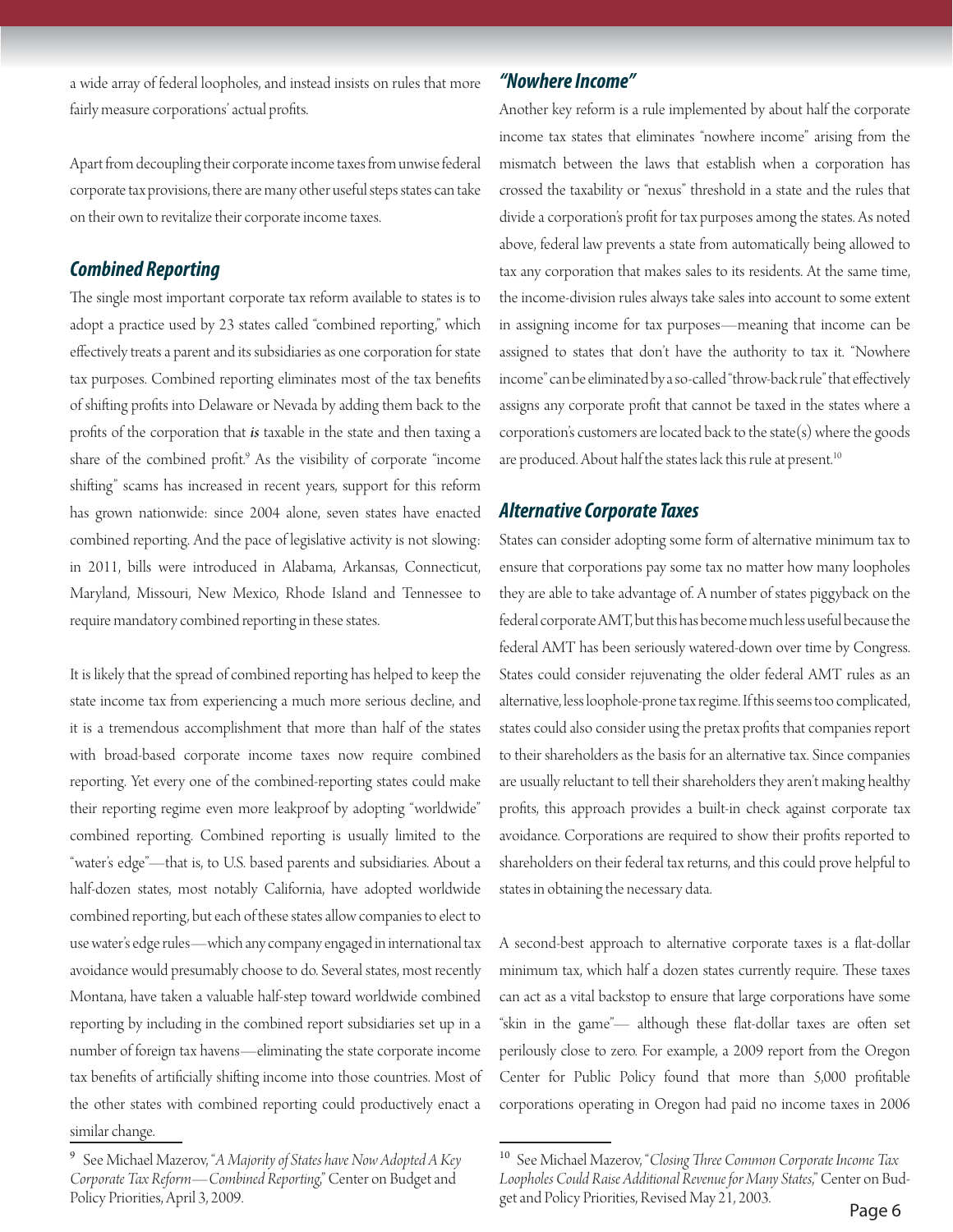beyond the state's \$10 minimum tax.<sup>11</sup> (While Oregon lawmakers have not responded to this finding by eliminating corporate tax loopholes, they did subsequently increase the minimum tax for large corporations substantially.) Flat-dollar minimum taxes are typically between \$100 (as is the case in Utah) and \$250 (Vermont). Appendix A shows the states that have not yet adopted a meaningful corporate minimum tax. A majority of states now offer something resembling a circuit breaker to older adults, but relatively few have allowed the credit to non-elderly homeowners—despite the fact that low-income non-elderly families can feel the pinch from high property taxes just as much as older adults.

### *Enacting an Income Tax*

Six states currently do not levy a broad-based corporate income tax at all. Three of these (Ohio, Texas and Washington) have chosen to levy a tax that falls primarily on a company's gross receipts in lieu of a corporate income tax, usually on the theory that such a tax will be less volatile than a tax on profits. The other three states (Nevada, South Dakota and Wyoming) have neither a broad profits tax nor a meaningful gross receipts tax, although South Dakota does tax the income of certain financial corporations.

# **Michigan Joins the Income Tax Club**

Earlier this year, Michigan lawmakers enacted a new corporate income tax, ending several tumultuous decades of reliance on a series of taxes based primarily on gross receipts. The enduring unpopularity of the state's various receipts-based taxes is an important reminder of why a corporate income tax is used in so many states: when properly designed, it falls only on those corporations that can afford to pay it.

Meanwhile, at least one other state that has recently repealed its income taxes in favor of a broad-based tax on gross receipts, Texas, has found that neither the revenue yield nor the popularity of their new tax have lived up to expectations.

### *Stop Providing Foolish State Corporate Tax Subsidies*

When you find yourself in a hole, the first thing you need to do is stop

digging. States need to stop giving away corporate taxes in the name of economic development. Chasing after businesses by fighting over who can give the largest tax concessions is a zero-sum game. States should get together and agree to stop this futile, destructive competition. They should sunset ineffective tax credits and enter into pacts with each other not to use tax giveaways to compete for jobs. A good place to start would be to renounce the single-sales factor interstate income division formula that threatens to eviscerate what is left of the state corporate tax and renegotiate a balanced formula that all states can follow.

# **Corporate Tax Disclosure: A Vital First Step Toward Corporate Tax Fairness**

While closing the corporate tax loopholes described above should be the immediate goal of any state policymakers who seek a sustainable corporate income tax, wishing cannot make it so. An important first step toward achieving these reforms is to build awareness among policymakers of the need for loophole-closing measures. Unfortunately, the deck is stacked against those who would create a more level playing field for business taxation at the state level, because typically no onefrom lawmakers to the media to the general public—knows how their corporate tax system actually works. The vast majority of states now require "tax expenditure reports," which provide a complete list of the corporate tax breaks allowed under state law along with an annual cost estimate for each tax provision. (Amazingly, more than half a dozen states don't provide even this basic information; these states are listed in Appendix A.) But virtually none of the states provide company-specific information on corporate tax breaks.

This harsh reality affects the implications of this report as well: our finding that many companies are paying zero or less in state income taxes nationwide does not tell us whether they paid—or did not pay—the tax in any specific state. This is because the annual financial reports that all publicly traded companies must file with the Securities and Exchange Commission (SEC) each year include information on the total amount of state corporate income taxes paid by each company in a given year, but do not provide similar numbers for each state in which the companies do business.

For this reason, a vital starting point for state corporate tax reform is a procedural move: states need to require corporations to disclose publicly, on a state-by-state basis, the amount of corporate income tax they pay

<sup>&</sup>lt;sup>11</sup> "New Data Show Thousands of Profitable Corporations Pay No Oregon *Income Taxes Except the \$10 Minimum,*" Oregon Center for Public Policy, February 23, 2009.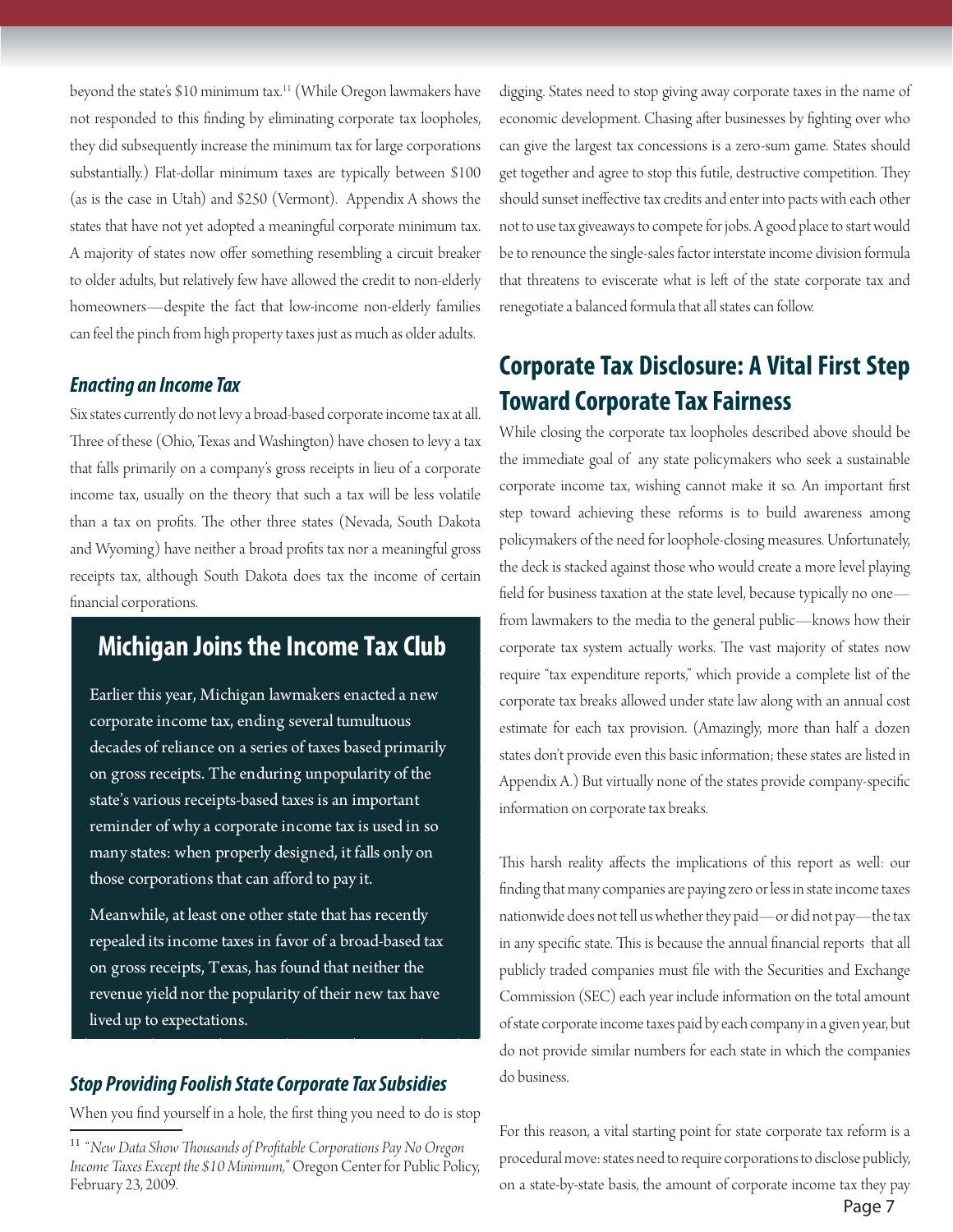like the present one can show that there's a serious problem with the state corporate tax on a national basis. However, without some clearer sense of the specific states in which tax payments are low—or nonexistent—and whether the low payments are due to "nexus" thresholds, income-division rules, the definition of taxable profits, and/or tax credits, policymakers cannot readily identify what they can do to rectify the situation, or even how serious the problems of their particular state's corporate tax are.

Sensible goals for corporate tax disclosure efforts include:

- Identifying all the substantial tax deductions, exemptions and credits claimed by each large corporation in a state.
- Evaluating the net impact of these tax breaks on the bottom-line income tax payments of each corporation.
- Assessing the effectiveness of these tax breaks in creating jobs and growing the state's economy.

While the measures listed above can help identify prominent "zero-tax" corporations, they are insufficient to whether corporations are paying their "fair share" of corporate taxes. Only disclosure of a company's in-state profits can allow an accurate analysis of whether specific companies are paying anywhere close to the statutory tax rate in their state.

Efforts to publicly "name names" of corporate tax avoiders, or even to publish statistics showing the aggregate number of profitable companies avoiding tax liability, have played a key role in encouraging meaningful loophole-closing reforms. A series of reports from CTJ and ITEP in the mid-1980s are widely understood to have lit a fire underneath Congressional efforts to eliminate corporate tax giveaways, and efforts by tax administrators in Maryland and New Jersey have helped to build support for sensible reforms in those states in recent years.

The policy path to a more sustainable state corporate income tax is clear. But absent detailed information about the extent of corporate tax avoidance and the effectiveness of the tax breaks lawmakers have chosen to allow, policymakers will likely never see corporate tax reform as a goal worth pursuing. Disclosure of company-specific tax breaks can help lawmakers to see the light.

# **Economic Nexus: A Sensible Standard for Defining Corporate Taxability**

Even as some corporate lobbyists are encouraging Congress to adopt a "physical presence" standard that would sharply curtail the ability of states to tax at least some of the income of multi-state corporations, a number of states are taking aggressive—but sensible—steps to tax some of the income of companies that clearly benefit from using their infrastructure to sell into a state, yet don't satisfy the "physical presence" standard because they don't have have property or employees based in the state. The common-sense observation behind this alternative "economic presence" standard is that in the Internet age, multi-state companies can routinely do millions of dollars in business in a given state without ever setting foot there —and that there needs to be a way to define the threshold level of business activity above which these companies should be taxed by each state. Economic nexus has been upheld by a number of courts. Most recently, the U.S. Supreme Court declined to consider overturning a decision by the Iowa Supreme Court that allowed the state of Iowa to tax fast-food giant KFC, which avoids having a traditional "physical presence" in Iowa by leasing its secret recipe (and logo) to independent franchisees based in the state. This series of court decisions clearly indicates that many states could (and should) do more to prevent companies like KFC from using the physical presence standard to avoid paying their fair share of state corporate income taxes. While almost every state asserts nexus over at least some corporations based on economic activities (with California, Colorado, Connecticut, New Hampshire, Oregon and Wisconsin each adopting an economic nexus standard in the last five years), virtually none of the states have fully exercised this ability.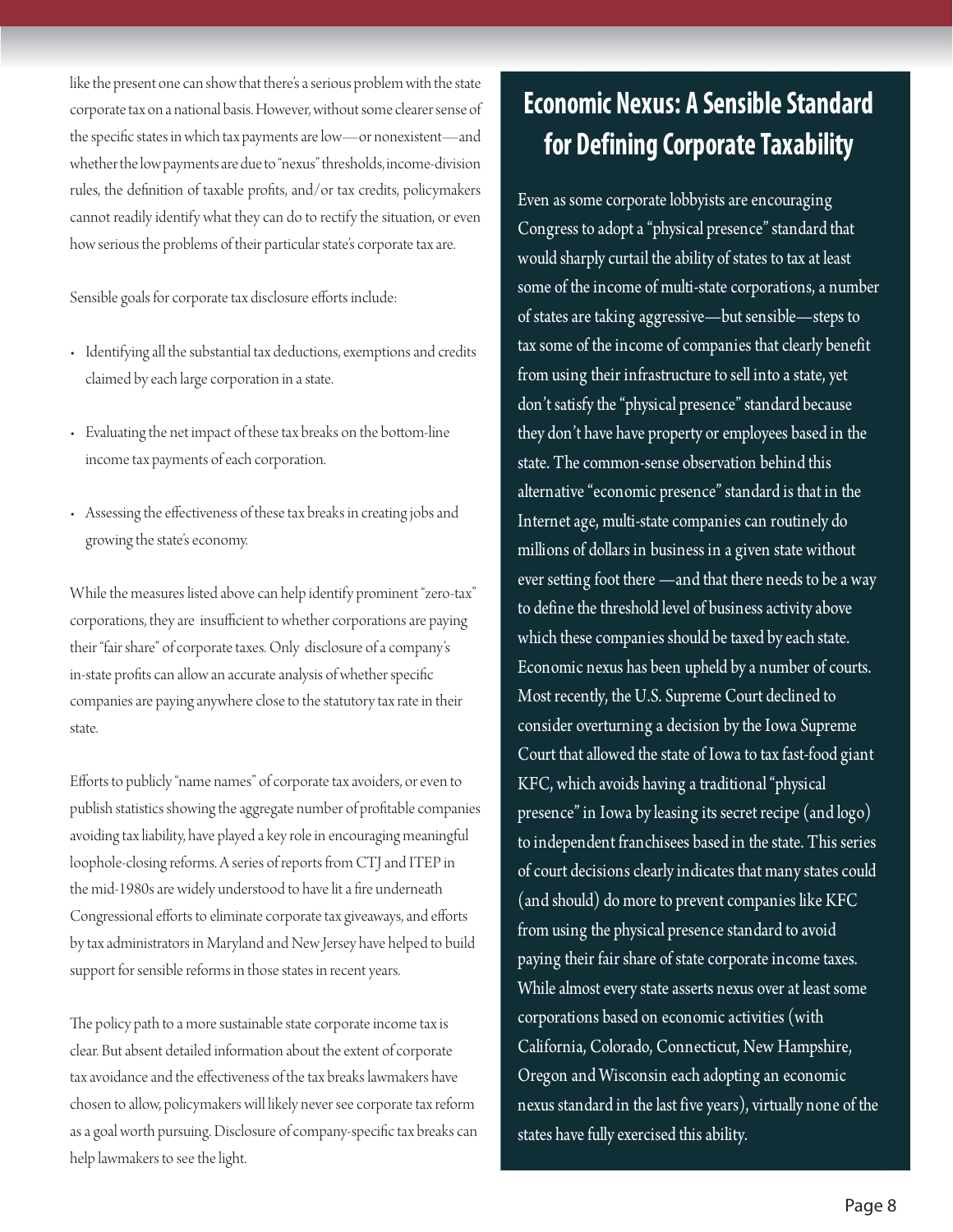# **Congressional Actions Threaten to Further Weaken the Corporate Tax**

Tax breaks enacted by the federal government are at least partly to blame for the long, slow decline of the state corporate income tax— and Congress has shown remarkably little interest in minimizing the damage its enacted tax breaks do to state finances.

From this perspective, the good news is that in 2011 Congress has engaged in a serious debate over how federal laws should affect state corporate taxes. The bad news is that leading tax writers in the U.S. House of Representatives appear to believe it's their duty to further hamstring the state corporate tax. Earlier this year, the House Judiciary Committee approved H.R. 1439, the so-called "Business Activity Tax Simplification Act" (BATSA), which would make it substantially more difficult for states to effectively tax the income earned by corporations from activities within their borders.

The bill's sponsors—and the corporate lobbyists pushing this plan say that the goal of the bill is to limit state and local governments to taxing only those businesses with a "physical presence" in a state. But this argument is misleading in two important ways.

First, the "physical presence" standard may have made sense in an earlier era, but doesn't make any sense in the internet age. We all buy many goods and services from companies that do not have physical facilities in our state, and these companies clearly benefit from the state and local services that make these purchases possible.

Second, even if physical presence were a sensible standard, the current BATSA legislation's definition of physical presence is so loopholeridden as to be meaningless. The bill has a variety of loopholes that allow large corporations with lobbying clout to avoid state and local taxes even though they have what any rational person would call a "physical presence" in the jurisdiction. For example, under BATSA, a company that sends a full-time worker into another state each day to install equipment could be subject to that state's taxes. But if the company simply created two subsidiaries which each provided half of the equipment and which each hired the worker to perform the installations, the state would not be able to tax the business under BATSA.

Under H.R. 1439, the state would also be able to tax a business if the employee was only sent into the state for 14 days each year, or if the company created several subsidiaries that each hired the employee and sent him or her into the state for 14 days each year. Even warehousing items in a state before shipping them to customers could easily be done in a way that avoided the "physical presence" standard, if a company hired a second company to warehouse the goods before shipping them to instate customers.

Put another way, the BATSA legislation currently before Congress would greatly increase the complexity of tax administration while providing clear incentives for companies to "game the system" in an effort to avoid paying any state corporate taxes on their income.

# **Conclusion**

The data in this report show in stark terms just how successful large, multistate corporations have become at shirking their tax responsibilities to state and local governments. They have been abetted in this effort by America's major accounting firms, used heavy lobbying and even threats, and often persuaded state elected officials to become their facilitators,

But the report is as notable for what it does not tell us—and for what state policymakers are simply not equipped to know—about how businesses in each state are paying taxes.

State taxpayers can continue to tolerate this situation, or they can call on their elected representatives to take steps to address it. This report outlines some pathways to state corporate tax reform. If adopted, they would help restore state corporate income taxes as the progressive and popular— way to pay for needed state programs that they used to be.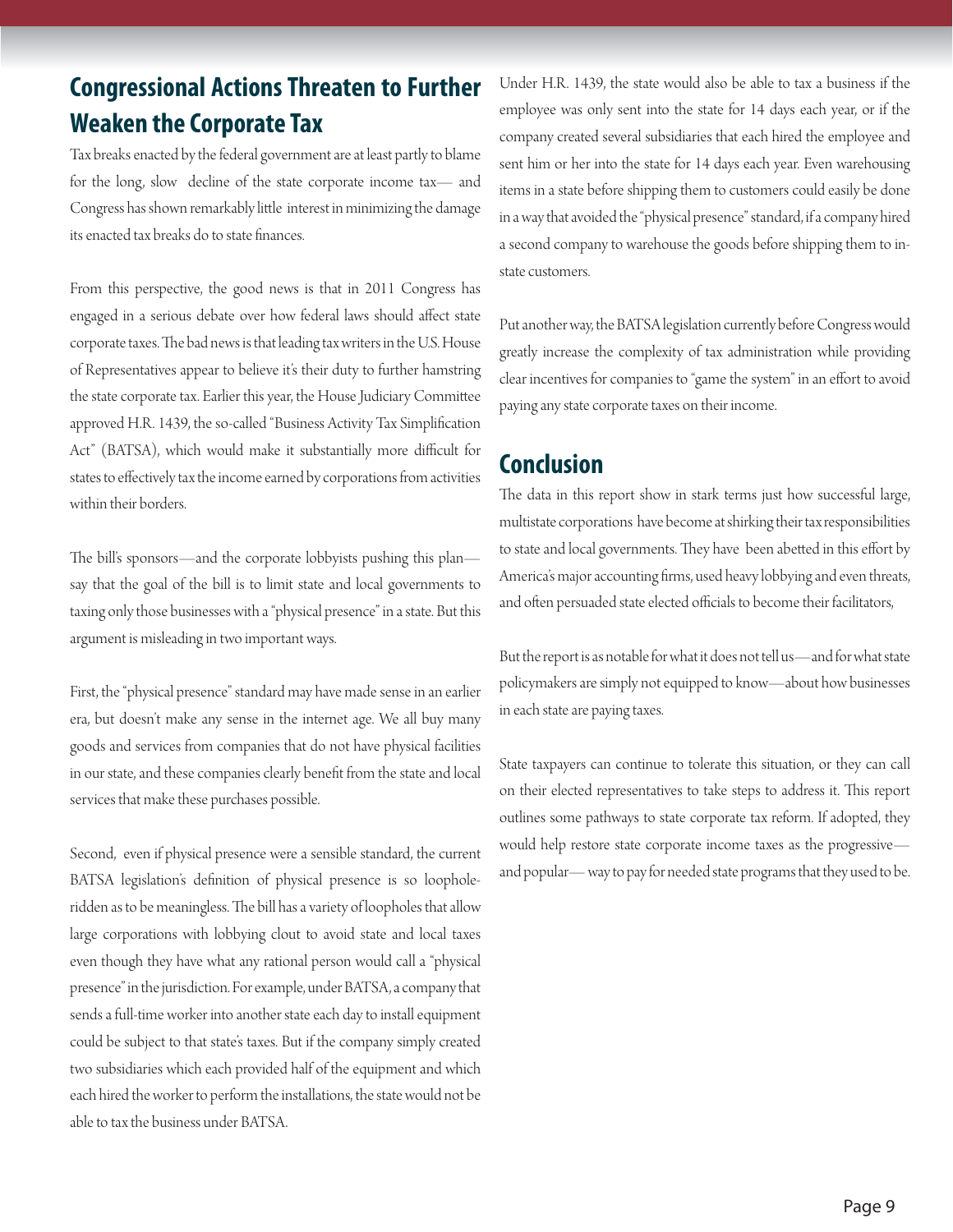|                       | <b>State Can Decouple from Federal Tax Breaks:</b> |                     |              |                   |              | <b>State Loophole-closing Strategies Available:</b> |              |  |
|-----------------------|----------------------------------------------------|---------------------|--------------|-------------------|--------------|-----------------------------------------------------|--------------|--|
|                       | Qualified                                          |                     |              |                   |              |                                                     |              |  |
|                       | Production                                         | <b>Bonus</b>        | <b>NOL</b>   | Combined          |              | Throwback Three-factor                              | Economic     |  |
|                       | <b>Activities (QPAI)</b>                           | <b>Depreciation</b> | Carryback    | <b>Reporting</b>  | Rule         | formula                                             | <b>Nexus</b> |  |
| Alabama               | $\checkmark$                                       | ✓                   |              | ✓                 |              | ✓                                                   | $\checkmark$ |  |
| Alaska                | $\checkmark$                                       |                     | $\checkmark$ |                   |              |                                                     | $\checkmark$ |  |
| Arizona               | ✔                                                  |                     |              |                   | $\checkmark$ | $\checkmark$                                        | $\checkmark$ |  |
| <b>Arkansas</b>       |                                                    |                     |              | $\checkmark$      |              | $\checkmark$                                        | $\checkmark$ |  |
| California            |                                                    |                     |              |                   |              | $\checkmark$                                        | $\checkmark$ |  |
| Colorado              | $\checkmark$                                       | $\checkmark$        |              |                   |              | $\checkmark$                                        | $\checkmark$ |  |
| <b>Connecticut</b>    |                                                    |                     |              | ✓                 | ✓            | $\checkmark$                                        | $\checkmark$ |  |
| <b>Delaware</b>       | $\checkmark$                                       | $\checkmark$        | $\checkmark$ | $\checkmark$      | $\checkmark$ |                                                     | $\checkmark$ |  |
| Dist. of Col.         |                                                    |                     |              |                   |              |                                                     | $\checkmark$ |  |
| <b>Florida</b>        | $\checkmark$                                       |                     |              | $\checkmark$      | $\checkmark$ | $\checkmark$                                        | $\checkmark$ |  |
| Georgia               |                                                    |                     | $\checkmark$ | $\checkmark$      | $\checkmark$ | $\checkmark$                                        | $\checkmark$ |  |
| Hawaii                |                                                    |                     | $\checkmark$ |                   |              |                                                     | $\checkmark$ |  |
| Idaho                 | $\checkmark$                                       |                     | $\checkmark$ |                   |              | ✓                                                   | ✓            |  |
| <b>Illinois</b>       |                                                    | $\checkmark$        |              |                   |              | $\checkmark$                                        | ✓            |  |
| Indiana               |                                                    |                     | $\checkmark$ | $\checkmark$      |              | ✓                                                   | ✓            |  |
| lowa                  | $\checkmark$                                       |                     |              | $\checkmark$      | $\checkmark$ | $\checkmark$                                        | $\checkmark$ |  |
| Kansas                | $\checkmark$                                       | $\checkmark$        | $\checkmark$ |                   |              |                                                     | $\checkmark$ |  |
| Kentucky              | $\checkmark$                                       |                     |              | $\checkmark$      | $\checkmark$ | $\checkmark$                                        | $\checkmark$ |  |
| Louisiana             | $\checkmark$                                       | $\checkmark$        | $\checkmark$ | $\checkmark$      | ✓            | $\checkmark$                                        | $\checkmark$ |  |
| <b>Maine</b>          |                                                    |                     |              |                   |              | $\checkmark$                                        | $\checkmark$ |  |
| Maryland              |                                                    |                     | $\checkmark$ | $\checkmark$      | $\checkmark$ | $\checkmark$                                        | $\checkmark$ |  |
|                       |                                                    |                     |              |                   | $\checkmark$ | ✓                                                   | $\checkmark$ |  |
| <b>Massachusetts</b>  |                                                    |                     |              |                   | ✓            | ✔                                                   | $\checkmark$ |  |
| Michigan              |                                                    |                     |              |                   | ✓            | $\checkmark$                                        | $\checkmark$ |  |
| Minnesota             |                                                    |                     |              |                   |              | ✓                                                   | $\checkmark$ |  |
| Mississippi           |                                                    |                     | $\checkmark$ | ✓<br>$\checkmark$ |              |                                                     | $\checkmark$ |  |
| <b>Missouri</b>       | $\checkmark$                                       | $\checkmark$        | $\checkmark$ |                   |              | $\checkmark$                                        |              |  |
| Montana               | ✓                                                  | ✓                   | $\checkmark$ |                   |              |                                                     | $\checkmark$ |  |
| <b>Nebraska</b>       | $\checkmark$                                       |                     |              |                   | $\checkmark$ | $\checkmark$                                        | $\checkmark$ |  |
| Nevada                |                                                    |                     |              |                   |              |                                                     |              |  |
| <b>New Hampshire</b>  |                                                    |                     |              |                   |              | $\checkmark$                                        | $\checkmark$ |  |
| <b>New Jersey</b>     | ✔                                                  |                     |              | ✔                 | ✓            | ✓                                                   | ✓            |  |
| <b>New Mexico</b>     | ✓                                                  | $\checkmark$        |              | ✓                 |              | $\checkmark$                                        | $\checkmark$ |  |
| <b>New York</b>       |                                                    |                     | $\checkmark$ |                   | ✓            | ✔                                                   | $\checkmark$ |  |
| <b>North Carolina</b> |                                                    |                     |              | $\checkmark$      | $\checkmark$ | $\checkmark$                                        | $\checkmark$ |  |
| <b>North Dakota</b>   |                                                    | $\checkmark$        |              |                   |              |                                                     | $\checkmark$ |  |
| Ohio                  |                                                    |                     |              |                   |              |                                                     |              |  |
| Oklahoma              | $\checkmark$                                       | $\checkmark$        | $\checkmark$ | $\checkmark$      |              |                                                     | $\checkmark$ |  |
| Oregon                |                                                    | $\checkmark$        |              |                   |              | $\checkmark$                                        | $\checkmark$ |  |
| Pennsylvania          | $\checkmark$                                       | $\checkmark$        |              | $\checkmark$      | $\checkmark$ | ✓                                                   | $\checkmark$ |  |
| <b>Rhode Island</b>   | $\checkmark$                                       |                     |              | $\checkmark$      |              | $\checkmark$                                        | $\checkmark$ |  |
| <b>South Carolina</b> |                                                    |                     |              | $\checkmark$      | ✓            | $\checkmark$                                        | $\checkmark$ |  |
| <b>South Dakota</b>   |                                                    |                     |              |                   |              |                                                     |              |  |
| <b>Tennessee</b>      |                                                    |                     |              | $\checkmark$      | $\checkmark$ | $\overline{\checkmark}$                             | $\checkmark$ |  |
| <b>Texas</b>          |                                                    |                     |              |                   |              |                                                     |              |  |
| Utah                  | $\checkmark$                                       | $\checkmark$        | $\checkmark$ |                   |              | $\checkmark$                                        | $\checkmark$ |  |
| Vermont               | $\checkmark$                                       |                     |              |                   |              | ✓                                                   | $\checkmark$ |  |
| Virginia              | ✓                                                  |                     | $\checkmark$ | $\checkmark$      | $\checkmark$ | ✓                                                   | ✓            |  |
| Washington            |                                                    |                     |              |                   |              |                                                     |              |  |
| <b>West Virginia</b>  |                                                    | $\checkmark$        | $\checkmark$ |                   |              | $\checkmark$                                        | $\checkmark$ |  |
| Wisconsin             |                                                    |                     |              |                   |              | $\checkmark$                                        | $\checkmark$ |  |
| Wyoming               |                                                    |                     |              |                   |              |                                                     |              |  |
|                       |                                                    |                     |              |                   |              |                                                     |              |  |
| Total # of states     | $\bf{22}$                                          | ${\bf 15}$          | ${\bf 17}$   | $22\,$            | ${\bf 20}$   | $37\,$                                              | 45           |  |

**Appendix A: Corporate Income Tax Reform Options Available to States in 2012**

Sources: Center on Budget and Policy Priorities (QPAI, combined reporting, throwback rule), Commerce Clearinghouse State Tax Guide (bonus depreciation, NOL carrybacks), RIA All States Tax Handbook 2011 (three factor formula, minimum tax), Virginia Joint Legislative Audit and **Review Commission (economic nexus), ITEP tabulation (tax expenditure reporting)**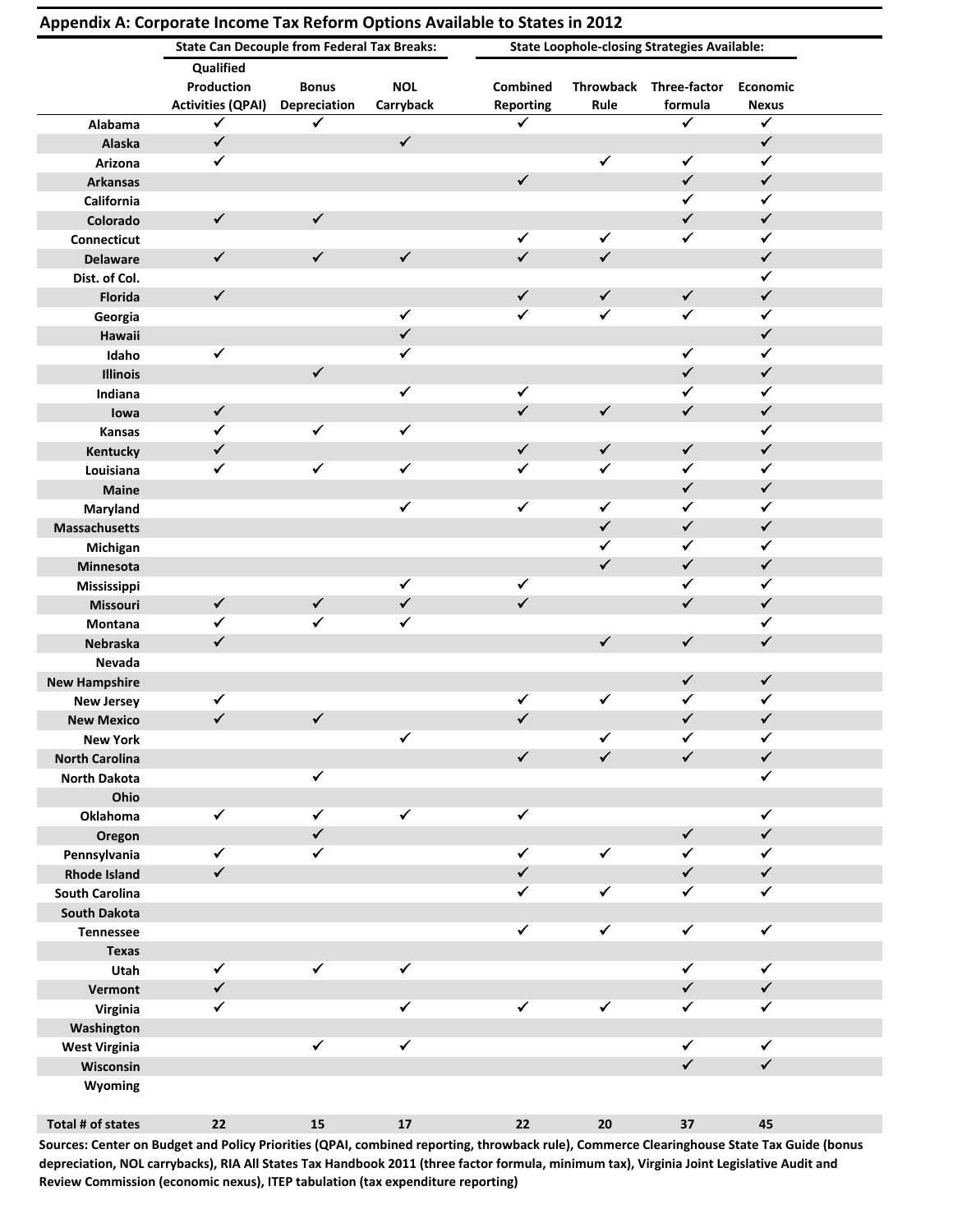|                                              |                                   |                                | <b>Other Available Reforms:</b>            |                                             |
|----------------------------------------------|-----------------------------------|--------------------------------|--------------------------------------------|---------------------------------------------|
|                                              | Substantial<br><b>Minimum Tax</b> | Corporate<br><b>Disclosure</b> | <b>Tax Expenditure</b><br><b>Estimates</b> | <b>Enact Corporate</b><br><b>Income Tax</b> |
| Alabama                                      | $\blacktriangledown$              | $\checkmark$                   | $\checkmark$                               |                                             |
| Alaska                                       |                                   | $\checkmark$                   | $\checkmark$                               |                                             |
| Arizona                                      | $\checkmark$                      | $\checkmark$                   |                                            |                                             |
| <b>Arkansas</b>                              | $\checkmark$                      | $\checkmark$                   |                                            |                                             |
| California                                   |                                   | ✓                              |                                            |                                             |
| Colorado                                     | $\checkmark$                      | $\checkmark$                   |                                            |                                             |
| Connecticut                                  |                                   | ✓                              |                                            |                                             |
| <b>Delaware</b>                              | $\checkmark$                      | $\checkmark$                   |                                            |                                             |
| Dist. of Col.                                | $\checkmark$                      | ✓                              |                                            |                                             |
| Florida                                      |                                   | $\checkmark$                   |                                            |                                             |
| Georgia                                      | $\checkmark$                      | ✓                              |                                            |                                             |
| Hawaii                                       | $\checkmark$                      | $\checkmark$                   | $\checkmark$                               |                                             |
| Idaho                                        | $\checkmark$                      | ✓                              |                                            |                                             |
| <b>Illinois</b>                              | $\checkmark$                      | $\checkmark$                   |                                            |                                             |
| Indiana                                      | ✓                                 | $\checkmark$                   | ✓                                          |                                             |
| lowa                                         |                                   | $\checkmark$                   |                                            |                                             |
| Kansas                                       | $\checkmark$                      | $\checkmark$                   |                                            |                                             |
| <b>Kentucky</b>                              |                                   | $\checkmark$                   |                                            |                                             |
| Louisiana                                    | $\checkmark$                      | ✓                              |                                            |                                             |
| Maine                                        |                                   | $\checkmark$                   |                                            |                                             |
| Maryland                                     | ✓                                 | ✓                              |                                            |                                             |
| <b>Massachusetts</b>                         |                                   |                                |                                            |                                             |
| Michigan                                     | $\checkmark$                      | ✓                              |                                            |                                             |
| Minnesota                                    |                                   | $\checkmark$                   |                                            |                                             |
| Mississippi                                  | ✓                                 | ✓                              |                                            |                                             |
| Missouri                                     | $\checkmark$                      | $\checkmark$                   |                                            |                                             |
| Montana                                      | $\checkmark$                      | ✓                              |                                            |                                             |
| Nebraska                                     | $\checkmark$                      | $\checkmark$                   |                                            |                                             |
| Nevada                                       |                                   |                                |                                            | $\checkmark$                                |
| <b>New Hampshire</b>                         | $\checkmark$                      | ✓                              |                                            |                                             |
|                                              |                                   | ✓                              |                                            |                                             |
| <b>New Jersey</b><br><b>New Mexico</b>       | $\checkmark$                      | $\checkmark$                   |                                            |                                             |
| <b>New York</b>                              |                                   | ✓                              |                                            |                                             |
| <b>North Carolina</b>                        | $\checkmark$                      | $\checkmark$                   |                                            |                                             |
| <b>North Dakota</b>                          | $\checkmark$                      | ✓                              | $\checkmark$                               |                                             |
| Ohio                                         |                                   |                                |                                            | $\checkmark$                                |
| Oklahoma                                     | $\checkmark$                      | ✓                              |                                            |                                             |
|                                              |                                   | ✓                              |                                            |                                             |
| Oregon                                       | ✓                                 | ✓                              |                                            |                                             |
| Pennsylvania                                 |                                   | $\checkmark$                   | $\checkmark$                               |                                             |
| <b>Rhode Island</b><br><b>South Carolina</b> | ✓                                 | ✓                              | ✓                                          |                                             |
| <b>South Dakota</b>                          |                                   |                                |                                            | $\checkmark$                                |
|                                              | $\checkmark$                      | $\checkmark$                   |                                            |                                             |
| <b>Tennessee</b>                             |                                   |                                |                                            | $\checkmark$                                |
| <b>Texas</b>                                 | $\checkmark$                      | $\checkmark$                   | $\checkmark$                               |                                             |
| Utah                                         |                                   | $\checkmark$                   |                                            |                                             |
| Vermont                                      | $\checkmark$                      | $\checkmark$                   | $\checkmark$                               |                                             |
| Virginia                                     |                                   |                                |                                            | $\checkmark$                                |
| Washington                                   | $\checkmark$                      | $\checkmark$                   |                                            |                                             |
| <b>West Virginia</b>                         | $\checkmark$                      |                                |                                            |                                             |
| Wisconsin                                    |                                   |                                |                                            | ✓                                           |
| Wyoming                                      |                                   |                                |                                            |                                             |
|                                              | 31                                |                                | $\boldsymbol{9}$                           | $\bf 6$                                     |
| Total # of states                            |                                   | 43                             |                                            |                                             |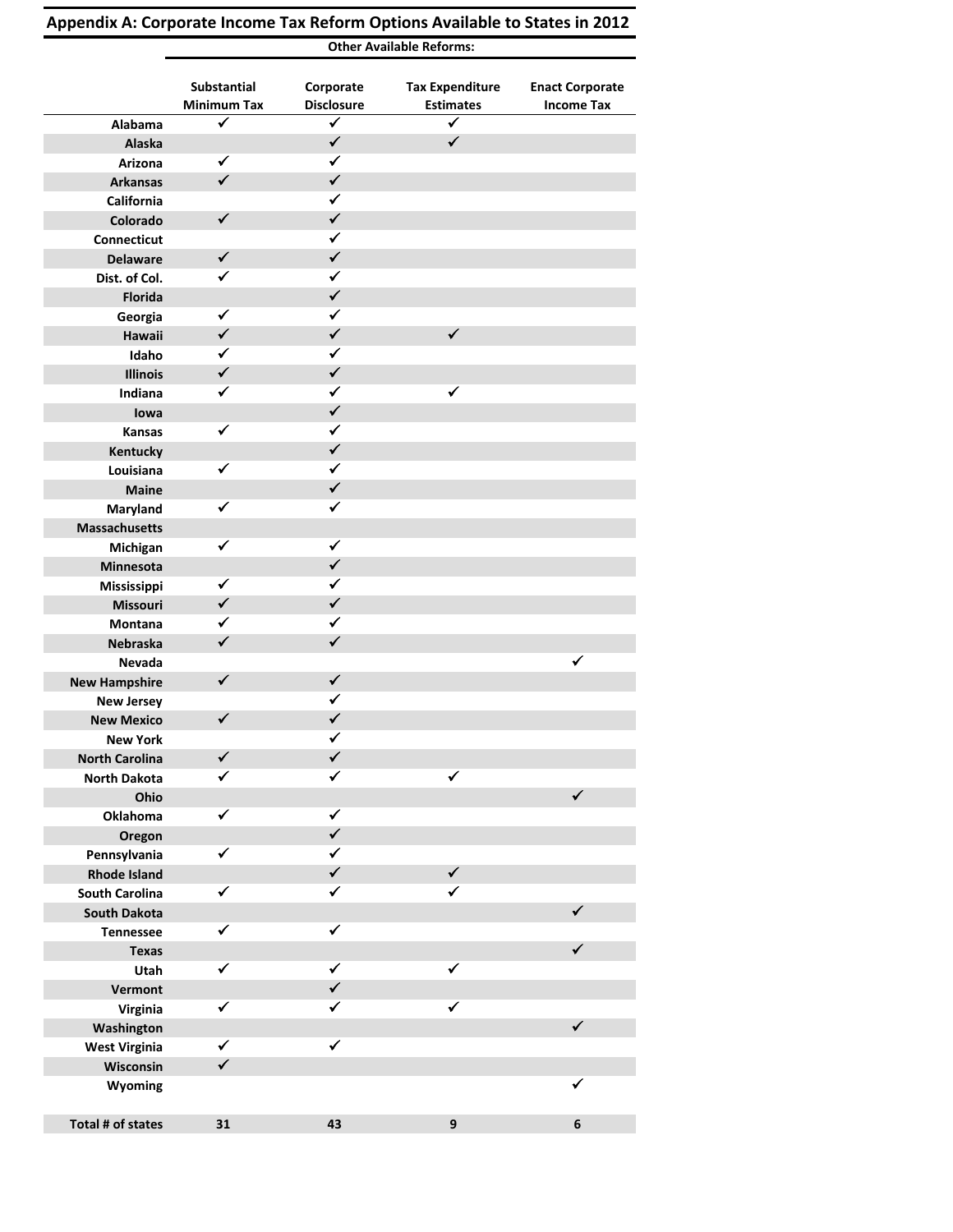**State Income Taxes for 265 Major Corporations, 2008–2010, by 3-Year Tax Rate (\$-millions)**

|                                 |               | 2010           |          |               | 2009           |          |               | 2008                     |          |               | All 3 Years |          |
|---------------------------------|---------------|----------------|----------|---------------|----------------|----------|---------------|--------------------------|----------|---------------|-------------|----------|
| Company                         | <b>Profit</b> | <b>Tax</b>     | Rate     | <b>Profit</b> | <b>Tax</b>     | Rate     | <b>Profit</b> | Tax                      | Rate     | <b>Profit</b> | <b>Tax</b>  | Rate     |
| Pepco Holdings                  | 179           | $-50$          | $-27.9%$ | 327           | $-32$          | $-9.8%$  | 273           | $-21$                    | $-7.7%$  | 779           | $-103$      | $-13.2%$ |
| <b>Computer Sciences</b>        | 582           | 22             | 3.8%     | 447           | $-33$          | $-7.3%$  | 492           | $-134$                   | $-27.3%$ | 1,521         | $-145$      | $-9.5%$  |
| <b>Baxter International</b>     | 191           | 10             | 5.2%     | 445           | $-21$          | $-4.6%$  | 262           | $-17$                    | $-6.6%$  | 898           | $-28$       | $-3.1%$  |
| Rockwell Automation             | 145           | $-3$           | $-2.0%$  | 65            | $-17$          | $-26.6%$ | 460           | 3                        | 0.7%     | 670           | $-17$       | $-2.5%$  |
| Chesapeake Energy               | 2,884         | 78             | 2.7%     | 1,712         | $-275$         | $-16.1%$ | 3,791         | 24                       | 0.6%     | 8,387         | $-173$      | $-2.1%$  |
| American Electric Power         | 1,849         | $-20$          | $-1.1%$  | 1,938         | $-76$          | $-3.9%$  | 2,015         | $-1$                     | $-0.0%$  | 5,802         | $-97$       | $-1.7%$  |
| McKesson                        | 1,161         | 40             | 3.4%     | 1,340         | 25             | 1.9%     | 623           | $-111$                   | $-17.8%$ | 3,124         | $-46$       | $-1.5%$  |
| Paccar                          | 186           | 8              | 4.4%     | 79            | $-4$           | $-4.7%$  | 96            | $-9$                     | $-8.9%$  | 361           | $-4$        | $-1.1%$  |
| Core-Mark Holding               | 32            | 0              | 0.5%     | 69            | $-2$           | $-2.8%$  | 29            | 0                        | 1.7%     | 131           | $-1$        | $-1.0%$  |
| Goodrich                        | 592           | $-42$          | $-7.1%$  | 552           | 6              | 1.1%     | 738           | 17                       | 2.4%     | 1,883         | $-19$       | $-1.0%$  |
| <b>International Paper</b>      | 198           | $-19$          | $-9.6%$  | 905           | 7              | 0.8%     | 353           | $-2$                     | $-0.6%$  | 1,456         | $-14$       | $-1.0%$  |
| <b>FMC Technologies</b>         | 65            | 0              | 0.1%     | 70            | 2              | 2.2%     | 63            | $-3$                     | $-5.3%$  | 198           | $-2$        | $-0.9%$  |
| Peabody Energy                  | 536           | $-8$           | $-1.5%$  | 281           | $\overline{c}$ | 0.6%     | 185           |                          |          | 1,002         | $-6$        | $-0.6%$  |
| <b>DuPont</b>                   | 949           |                |          | 171           | $-9$           | $-5.3%$  | 992           | $-3$                     | $-0.3%$  | 2,112         | $-12$       | $-0.6%$  |
| Yum Brands                      | 345           | 3              | 0.9%     | 295           | 1              | 0.3%     | 430           | $-9$                     | $-2.0%$  | 1,070         | $-5$        | $-0.4%$  |
| El Paso                         | 1,236         | 5              | 0.4%     | 1,229         | 24             | 2.0%     | 1,631         | $-38$                    | $-2.3%$  | 4,096         | $-9$        | $-0.2%$  |
| <b>Rockwell Collins</b>         | 729           | $-5$           | $-0.7%$  | 799           | 4              | 0.5%     | 898           | $-1$                     | $-0.2%$  | 2,426         | $-3$        | $-0.1%$  |
| <b>EOG Resources</b>            | 753           | $-1$           | $-0.2%$  | 874           | $-4$           | $-0.5%$  | 3,196         | 5                        | 0.1%     | 4,824         | $-1$        | $-0.0%$  |
| Intel                           | 13,926        | 40             | 0.3%     | 3,229         | $-2$           | $-0.1%$  | 6,117         | $-38$                    | $-0.6%$  | 23,272        | $-0$        | $-0.0%$  |
| <b>Integrys Energy Group</b>    | 342           | $-11$          | $-3.2%$  | 307           | 14             | 4.6%     | 169           | $-3$                     | $-1.8%$  | 819           | 0           | 0.0%     |
| Corning                         | 975           | 1              | 0.1%     | 202           |                |          | 801           | $\overline{\phantom{0}}$ |          | 1,978         | 1           | 0.1%     |
| Scana                           | 534           | 1              | 0.2%     | 522           | $-6$           | $-1.1%$  | 534           | 6                        | 1.1%     | 1,590         | 1           | 0.1%     |
| Boeing                          | 4,310         | $-140$         | $-3.3%$  | 1,638         | 144            | 8.8%     | 3,794         | 3                        | 0.1%     | 9,742         | 7           | 0.1%     |
| Apache                          | 1,328         | 4              | 0.3%     | 437           | $-2$           | $-0.4%$  | 1,835         | 1                        | 0.1%     | 3,600         | 3           | 0.1%     |
| Travelers Cos.                  | 3,994         | 10             | 0.3%     | 4,411         | $-8$           | $-0.2%$  | 3,444         | 10                       | 0.3%     | 11,849        | 12          | 0.1%     |
| <b>General Dynamics</b>         | 3,150         | 4              | 0.1%     | 2,940         | 13             | 0.4%     | 3,080         | 6                        | 0.2%     | 9,170         | 23          | 0.2%     |
| NiSource                        | 436           | 3              | 0.7%     | 396           | $-16$          | $-4.0%$  | 557           | 17                       | 3.0%     | 1,389         | 4           | 0.3%     |
| <b>EMC</b>                      | 1,408         | 1              | 0.1%     | 475           | 5              | 1.1%     | 500           | 1                        | 0.3%     | 2,383         | 7           | 0.3%     |
| <b>Texas Instruments</b>        | 3,769         | 16             | 0.4%     | 1,375         | 4              | 0.3%     | 1,749         | 5                        | 0.3%     | 6,893         | 24          | 0.4%     |
| Merck                           | 956           | $-82$          | $-8.6%$  | 5,773         | 7              | 0.1%     | 5,485         | 123                      | 2.2%     | 12,215        | 48          | 0.4%     |
| Monsanto                        | 1,203         | $-8$           | $-0.7%$  | 2,340         | 7              | 0.3%     | 1,419         | 23                       | 1.6%     | 4,962         | 21          | 0.4%     |
| <b>Tenet Healthcare</b>         | 158           |                |          | 205           | 11             | 5.4%     | 54            | $-9$                     | $-16.7%$ | 417           | 2           | 0.5%     |
| Eli Lilly                       | 3,136         | 23             | 0.7%     | 1,801         | 49             | 2.7%     | 157           | $-45$                    | $-28.4%$ | 5,094         | 28          | 0.5%     |
| Devon Energy                    | 2,943         | 13             | 0.4%     | 1,447         | 17             | 1.1%     | 4,348         | 21                       | 0.5%     | 8,738         | 50          | 0.6%     |
| <b>Cliffs Natural Resources</b> | 597           | 2              | 0.3%     | 131           | 3              | 2.1%     | 567           | 3                        | 0.5%     | 1,295         | 8           | 0.6%     |
| Cameron International           | 366           | 6              | 1.6%     | 224           | $\overline{c}$ | 1.0%     | 334           | $-2$                     | $-0.7%$  | 924           | 6           | 0.6%     |
| Wells Fargo                     | 17,017        | 531            | 3.1%     | 21,460        | $-337$         | $-1.6%$  | 11,236        | 150                      | 1.3%     | 49,714        | 344         | 0.7%     |
| American Financial Group        | 701           | 4              | 0.6%     | 883           | 6              | 0.7%     | 290           | 4                        | 1.4%     | 1,874         | 14          | 0.7%     |
|                                 |               |                | 2.3%     | 499           | $-1$           | $-0.2%$  | 534           |                          | 0.2%     |               |             | 0.8%     |
| H.J. Heinz<br>Ameren            | 566           | 13<br>10       |          |               |                |          |               | 1                        | 1.0%     | 1,599         | 13          |          |
|                                 | 896           |                | 1.1%     | 956           | 3              | 0.3%     | 971           | 10                       |          | 2,823<br>316  | 23          | 0.8%     |
| <b>Tech Data</b>                | 135           | 1              | 0.5%     | 93            | 1              | 0.8%     | 88            | 1                        | 1.4%     |               | 3           | 0.9%     |
| Loews                           | 2,236         | 21             | 0.9%     | 2,025         | 7              | 0.3%     | 1,202         | 21                       | 1.8%     | 5,463         | 49          | 0.9%     |
| Insight Enterprises             | 71            | 1              | 1.5%     | 15            | $-0$           | $-1.6%$  | 40            | 0                        | 0.8%     | 126           | 1           | 0.9%     |
| Mattel                          | 437           | 7              | 1.7%     | 359           | 4              | 1.0%     | 233           | $-1$                     | $-0.6%$  | 1,029         | 10          | 0.9%     |
| <b>General Electric</b>         | 4,247         | $-1$           | $-0.0%$  | 1,667         | 93             | 5.6%     | 4,646         | 8                        | 0.2%     | 10,560        | 100         | 0.9%     |
| Praxair                         | 643           | 9              | 1.4%     | 577           | 5              | 0.9%     | 532           | 3                        | 0.5%     | 1,752         | 17          | 1.0%     |
| Ashland                         | 165           | $-2$           | $-1.1%$  | 49            | 3              | 5.7%     | 179           | 3                        | 1.6%     | 393           | 4           | 1.0%     |
| <b>American Express</b>         | 6,112         | 110            | 1.8%     | 3,131         | 40             | 1.3%     | 3,322         | $-28$                    | $-0.8%$  | 12,565        | 122         | 1.0%     |
| Entergy                         | 1,887         | 19             | 1.0%     | 1,883         | $-109$         | $-5.8%$  | 1,843         | 146                      | 7.9%     | 5,613         | 57          | 1.0%     |
| Williams                        | 562           | $\overline{c}$ | 0.4%     | 999           | 12             | 1.2%     | 2,148         | 24                       | 1.1%     | 3,709         | 38          | 1.0%     |
| Progress Energy                 | 1,406         | $-13$          | $-0.9%$  | 1,237         | 41             | 3.3%     | 1,173         | 12                       | 1.0%     | 3,816         | 40          | 1.0%     |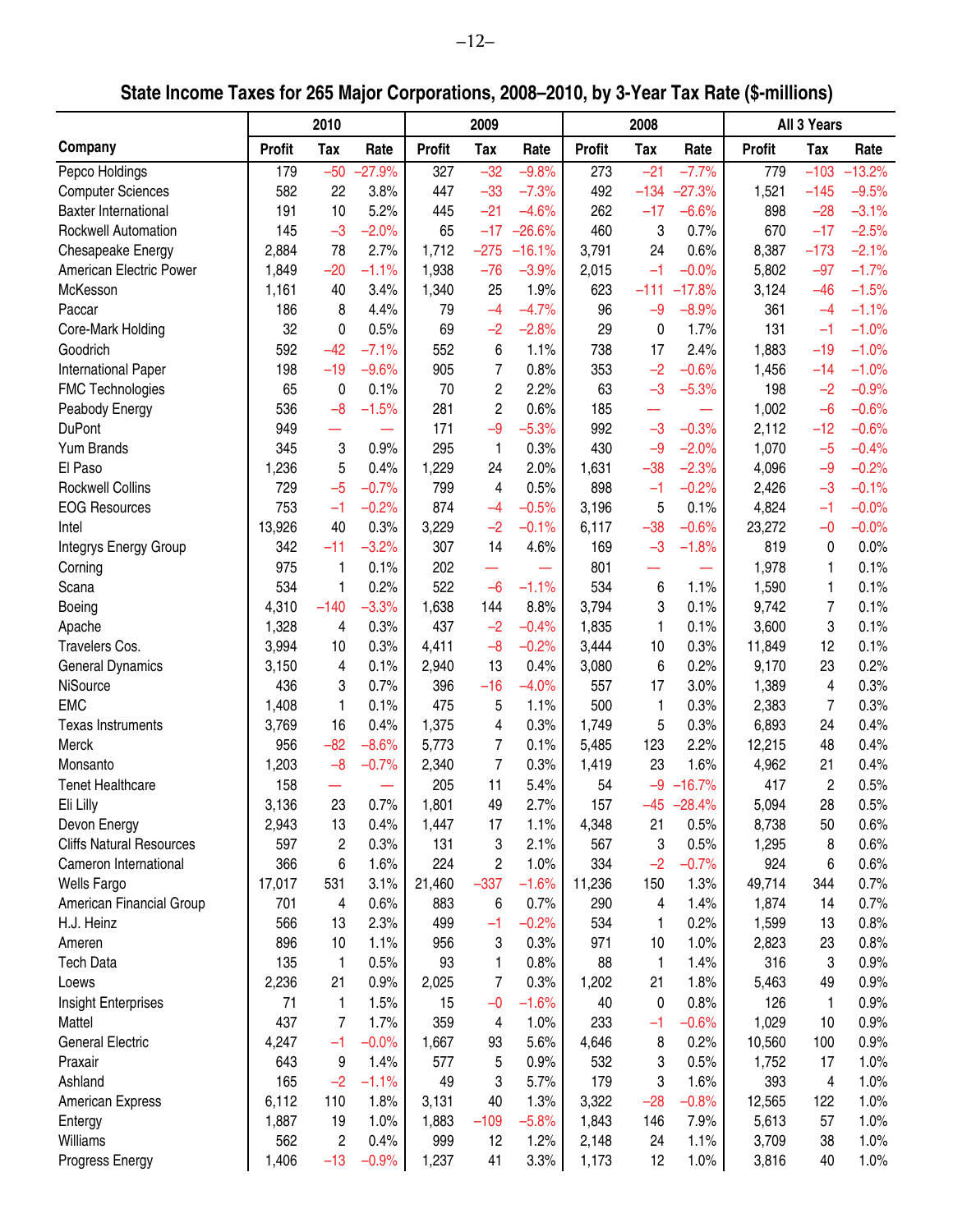**State Income Taxes for 265 Major Corporations, 2008–2010, by 3-Year Tax Rate (\$-millions)**

| 2010<br>2009<br>2008<br>All 3 Years<br>Company<br><b>Profit</b><br><b>Profit</b><br><b>Tax</b><br><b>Profit</b><br>Tax<br>Rate<br><b>Profit</b><br>Rate<br>Rate<br>Rate<br>Tax<br>Tax<br>1.1%<br>59<br>1.1%<br>2,189<br>1.8%<br>1,771<br>3<br>0.2%<br>1,575<br>5,534<br>Duke Energy<br>39<br>17<br>1.4%<br>1.6%<br>0.2%<br>436<br>433<br>7<br>407<br>1,276<br>14<br>1.1%<br><b>Alliant Techsystems</b><br>6<br>1<br>$\overline{7}$<br>2.2%<br>891<br>0.8%<br>802<br>$\overline{c}$<br>0.2%<br>2,582<br>1.1%<br><b>Becton Dickinson</b><br>889<br>19<br>28<br>755<br>1.7%<br>699<br>2<br>0.3%<br>795<br>1.3%<br>2,248<br>25<br>1.1%<br>Oneok<br>13<br>10<br>3M<br>2,759<br>2.3%<br>2,297<br>11<br>0.5%<br>2,312<br>0.4%<br>85<br>1.2%<br>64<br>10<br>7,368<br>2,035<br>0.5%<br>1,453<br>18<br>1.2%<br>1,332<br>28<br>2.1%<br>4,820<br>56<br>1.2%<br><b>Archer Daniels Midland</b><br>10<br>8<br>1.3%<br>1,320<br>0.9%<br>507<br>9<br>1.8%<br>444<br>1.8%<br>2,271<br>29<br>12<br>Macy's<br>507<br>18<br>3.6%<br>193<br>$-5.7%$<br>387<br>$\overline{7}$<br>1.8%<br>1,087<br>1.3%<br>Eastman Chemical<br>$-11$<br>14<br>5<br>192<br>2.4%<br>$-4.7%$<br>188<br>3<br>1.7%<br>424<br>6<br>1.3%<br>Holly<br>44<br>$-2$ |
|------------------------------------------------------------------------------------------------------------------------------------------------------------------------------------------------------------------------------------------------------------------------------------------------------------------------------------------------------------------------------------------------------------------------------------------------------------------------------------------------------------------------------------------------------------------------------------------------------------------------------------------------------------------------------------------------------------------------------------------------------------------------------------------------------------------------------------------------------------------------------------------------------------------------------------------------------------------------------------------------------------------------------------------------------------------------------------------------------------------------------------------------------------------------------------------------------------------|
|                                                                                                                                                                                                                                                                                                                                                                                                                                                                                                                                                                                                                                                                                                                                                                                                                                                                                                                                                                                                                                                                                                                                                                                                                  |
|                                                                                                                                                                                                                                                                                                                                                                                                                                                                                                                                                                                                                                                                                                                                                                                                                                                                                                                                                                                                                                                                                                                                                                                                                  |
|                                                                                                                                                                                                                                                                                                                                                                                                                                                                                                                                                                                                                                                                                                                                                                                                                                                                                                                                                                                                                                                                                                                                                                                                                  |
|                                                                                                                                                                                                                                                                                                                                                                                                                                                                                                                                                                                                                                                                                                                                                                                                                                                                                                                                                                                                                                                                                                                                                                                                                  |
|                                                                                                                                                                                                                                                                                                                                                                                                                                                                                                                                                                                                                                                                                                                                                                                                                                                                                                                                                                                                                                                                                                                                                                                                                  |
|                                                                                                                                                                                                                                                                                                                                                                                                                                                                                                                                                                                                                                                                                                                                                                                                                                                                                                                                                                                                                                                                                                                                                                                                                  |
|                                                                                                                                                                                                                                                                                                                                                                                                                                                                                                                                                                                                                                                                                                                                                                                                                                                                                                                                                                                                                                                                                                                                                                                                                  |
|                                                                                                                                                                                                                                                                                                                                                                                                                                                                                                                                                                                                                                                                                                                                                                                                                                                                                                                                                                                                                                                                                                                                                                                                                  |
|                                                                                                                                                                                                                                                                                                                                                                                                                                                                                                                                                                                                                                                                                                                                                                                                                                                                                                                                                                                                                                                                                                                                                                                                                  |
|                                                                                                                                                                                                                                                                                                                                                                                                                                                                                                                                                                                                                                                                                                                                                                                                                                                                                                                                                                                                                                                                                                                                                                                                                  |
| $-0.2%$<br>336<br>3.1%<br>393<br>8<br>2.1%<br>572<br>1,301<br>1.4%<br><b>MDU Resources</b><br>10<br>$-1$<br>18                                                                                                                                                                                                                                                                                                                                                                                                                                                                                                                                                                                                                                                                                                                                                                                                                                                                                                                                                                                                                                                                                                   |
| 1,271<br>9<br>0.7%<br>1,207<br>38<br>3.2%<br>1,030<br>0.1%<br>3,508<br>48<br>Kellogg<br>1.4%<br>1                                                                                                                                                                                                                                                                                                                                                                                                                                                                                                                                                                                                                                                                                                                                                                                                                                                                                                                                                                                                                                                                                                                |
| 737<br>2.3%<br>670<br>7<br>1.1%<br>665<br>0.6%<br>2,072<br>28<br>ITT<br>17<br>1.4%<br>4                                                                                                                                                                                                                                                                                                                                                                                                                                                                                                                                                                                                                                                                                                                                                                                                                                                                                                                                                                                                                                                                                                                          |
| 872<br>28<br>2.7%<br>16<br>632<br>$-1.3%$<br>2,544<br>35<br>ConAgra Foods<br>1,040<br>1.8%<br>$-8$<br>1.4%                                                                                                                                                                                                                                                                                                                                                                                                                                                                                                                                                                                                                                                                                                                                                                                                                                                                                                                                                                                                                                                                                                       |
| Southern<br>3,066<br>$-54$<br>$-1.8%$<br>2,604<br>100<br>3.8%<br>2,722<br>72<br>2.6%<br>8,392<br>118<br>1.4%                                                                                                                                                                                                                                                                                                                                                                                                                                                                                                                                                                                                                                                                                                                                                                                                                                                                                                                                                                                                                                                                                                     |
| 302<br>3<br>909<br>166<br>2.4%<br>441<br>6<br>1.0%<br>13<br>Navistar International<br>4<br>1.4%<br>1.4%                                                                                                                                                                                                                                                                                                                                                                                                                                                                                                                                                                                                                                                                                                                                                                                                                                                                                                                                                                                                                                                                                                          |
| <b>Express Scripts</b><br>1.6%<br>1,312<br>1.8%<br>1,216<br>10<br>0.8%<br>4,446<br>64<br>1.4%<br>1,918<br>30<br>23                                                                                                                                                                                                                                                                                                                                                                                                                                                                                                                                                                                                                                                                                                                                                                                                                                                                                                                                                                                                                                                                                               |
| <b>PNC Financial Services Group</b><br>3,627<br>1.2%<br>2,072<br>2.8%<br>10,143<br>147<br>1.5%<br>43<br>46                                                                                                                                                                                                                                                                                                                                                                                                                                                                                                                                                                                                                                                                                                                                                                                                                                                                                                                                                                                                                                                                                                       |
| 4,444<br>1.0%<br>59<br>3<br>1.8%<br>400<br>17                                                                                                                                                                                                                                                                                                                                                                                                                                                                                                                                                                                                                                                                                                                                                                                                                                                                                                                                                                                                                                                                                                                                                                    |
| 6<br>1.4%<br>307<br>1.0%<br>419<br>8<br>1,126<br>1.5%<br>Airgas                                                                                                                                                                                                                                                                                                                                                                                                                                                                                                                                                                                                                                                                                                                                                                                                                                                                                                                                                                                                                                                                                                                                                  |
| 1.5%<br>1,319<br>$-12$<br>$-0.9%$<br>1,457<br>53<br>3.6%<br>4,327<br>64<br>1.5%<br><b>Consolidated Edison</b><br>1,551<br>23                                                                                                                                                                                                                                                                                                                                                                                                                                                                                                                                                                                                                                                                                                                                                                                                                                                                                                                                                                                                                                                                                     |
| 899<br>22<br>2.4%<br>807<br>1.7%<br>2,834<br>42<br>1.5%<br>0.1%<br>1,128<br>19<br>Spectra Energy<br>1                                                                                                                                                                                                                                                                                                                                                                                                                                                                                                                                                                                                                                                                                                                                                                                                                                                                                                                                                                                                                                                                                                            |
| 1,189<br>1.1%<br>1,057<br>0.8%<br>984<br>2.7%<br>3,230<br>1.5%<br><b>Xcel Energy</b><br>13<br>9<br>27<br>48                                                                                                                                                                                                                                                                                                                                                                                                                                                                                                                                                                                                                                                                                                                                                                                                                                                                                                                                                                                                                                                                                                      |
| Omnicom Group<br>573<br>0.7%<br>599<br>752<br>1.8%<br>1,924<br>30<br>1.5%<br>4<br>12<br>2.0%<br>14                                                                                                                                                                                                                                                                                                                                                                                                                                                                                                                                                                                                                                                                                                                                                                                                                                                                                                                                                                                                                                                                                                               |
| 3.2%<br>1.2%<br>23<br>0.9%<br>1,901<br>61<br>26<br>6,720<br>110<br>1.6%<br>Aetna<br>2,644<br>2,174                                                                                                                                                                                                                                                                                                                                                                                                                                                                                                                                                                                                                                                                                                                                                                                                                                                                                                                                                                                                                                                                                                               |
| 1,532<br>65<br>4.2%<br>815<br>$\overline{c}$<br>0.2%<br>561<br>$-15$<br>$-2.7%$<br>2,908<br>51<br>1.8%<br>CenturyLink                                                                                                                                                                                                                                                                                                                                                                                                                                                                                                                                                                                                                                                                                                                                                                                                                                                                                                                                                                                                                                                                                            |
| 9<br>1,051<br>44<br>4.2%<br>976<br>0.9%<br>912<br>$-0$<br>$-0.0%$<br>2,939<br>53<br>1.8%<br>Campbell Soup                                                                                                                                                                                                                                                                                                                                                                                                                                                                                                                                                                                                                                                                                                                                                                                                                                                                                                                                                                                                                                                                                                        |
| BB&T Corp.<br>1,071<br>1.7%<br>15<br>0.7%<br>2.4%<br>6,810<br>122<br>1.8%<br>18<br>2,066<br>3,673<br>89                                                                                                                                                                                                                                                                                                                                                                                                                                                                                                                                                                                                                                                                                                                                                                                                                                                                                                                                                                                                                                                                                                          |
| 4.0%<br>NextEra Energy<br>2,489<br>0.4%<br>1,942<br>77<br>2,089<br>1.4%<br>6,520<br>117<br>1.8%<br>11<br>29                                                                                                                                                                                                                                                                                                                                                                                                                                                                                                                                                                                                                                                                                                                                                                                                                                                                                                                                                                                                                                                                                                      |
| Marathon Oil<br>494<br>$-15.5%$<br>3,989<br>3.6%<br>98<br>1.8%<br>982<br>32<br>3.3%<br>$-77$<br>143<br>5,465                                                                                                                                                                                                                                                                                                                                                                                                                                                                                                                                                                                                                                                                                                                                                                                                                                                                                                                                                                                                                                                                                                     |
| Honeywell International<br>1.2%<br>2,003<br>3.3%<br>1.9%<br>1,249<br>6<br>0.5%<br>1,744<br>21<br>66<br>4,996<br>93                                                                                                                                                                                                                                                                                                                                                                                                                                                                                                                                                                                                                                                                                                                                                                                                                                                                                                                                                                                                                                                                                               |
| 3.7%<br>92<br>192<br>1.9%<br>Ingram Micro<br>86<br>3<br>13<br>$-1$<br>$-5.0%$<br>1.2%<br>4<br>1                                                                                                                                                                                                                                                                                                                                                                                                                                                                                                                                                                                                                                                                                                                                                                                                                                                                                                                                                                                                                                                                                                                  |
| 202<br>$-0.1%$<br>143<br>4.5%<br>129<br>3<br>2.3%<br>474<br>9<br>1.9%<br>Flowserve<br>$-0$<br>6                                                                                                                                                                                                                                                                                                                                                                                                                                                                                                                                                                                                                                                                                                                                                                                                                                                                                                                                                                                                                                                                                                                  |
| Air Products & Chemicals<br>465<br>$-0.3%$<br>374<br>33<br>8.8%<br>480<br>$-6$<br>$-1.3%$<br>1,318<br>25<br>1.9%<br>$-1$                                                                                                                                                                                                                                                                                                                                                                                                                                                                                                                                                                                                                                                                                                                                                                                                                                                                                                                                                                                                                                                                                         |
| 70<br>7,224<br>85<br>1.2%<br>2,691<br>79<br>2.9%<br>2,119<br>3.3%<br>12,034<br>234<br>1.9%<br>Coca-Cola                                                                                                                                                                                                                                                                                                                                                                                                                                                                                                                                                                                                                                                                                                                                                                                                                                                                                                                                                                                                                                                                                                          |
| 1.7%<br>222<br>2.0%<br><b>Union Pacific</b><br>4,433<br>2.5%<br>2,974<br>48<br>1.6%<br>3,651<br>64<br>11,058<br>110                                                                                                                                                                                                                                                                                                                                                                                                                                                                                                                                                                                                                                                                                                                                                                                                                                                                                                                                                                                                                                                                                              |
| 1.8%<br>5<br>2.1%<br>2.1%<br>1,603<br>33<br>2.0%<br>Harley-Davidson<br>357<br>6<br>252<br>994<br>21                                                                                                                                                                                                                                                                                                                                                                                                                                                                                                                                                                                                                                                                                                                                                                                                                                                                                                                                                                                                                                                                                                              |
| 508<br>446<br>3<br>0.9%<br>27<br>2.0%<br><b>Community Health Systems</b><br>9<br>1.8%<br>14<br>3.2%<br>359<br>1,314                                                                                                                                                                                                                                                                                                                                                                                                                                                                                                                                                                                                                                                                                                                                                                                                                                                                                                                                                                                                                                                                                              |
| AT&T<br>0.8%<br>0.2%<br>2.0%<br>17,496<br>137<br>18,293<br>950<br>5.2%<br>19,090<br>54,879<br>1,124<br>37                                                                                                                                                                                                                                                                                                                                                                                                                                                                                                                                                                                                                                                                                                                                                                                                                                                                                                                                                                                                                                                                                                        |
| J.M. Smucker<br>712<br>378<br>2.1%<br>730<br>20<br>2.8%<br>12<br>1.7%<br>5<br>1.4%<br>1,820<br>38                                                                                                                                                                                                                                                                                                                                                                                                                                                                                                                                                                                                                                                                                                                                                                                                                                                                                                                                                                                                                                                                                                                |
| <b>Ryder System</b><br>2.8%<br>132<br>6<br>4.5%<br>352<br>3<br>0.9%<br>641<br>14<br>2.1%<br>156<br>4                                                                                                                                                                                                                                                                                                                                                                                                                                                                                                                                                                                                                                                                                                                                                                                                                                                                                                                                                                                                                                                                                                             |
| 2.3%<br>2.9%<br>17,987<br>381<br>2.1%<br>UnitedHealth Group<br>7,555<br>175<br>5,808<br>71<br>1.2%<br>4,624<br>134                                                                                                                                                                                                                                                                                                                                                                                                                                                                                                                                                                                                                                                                                                                                                                                                                                                                                                                                                                                                                                                                                               |
| Norfolk Southern<br>2.6%<br>0.5%<br>2.7%<br>6,739<br>144<br>2.1%<br>2,367<br>61<br>1,622<br>8<br>2,750<br>74                                                                                                                                                                                                                                                                                                                                                                                                                                                                                                                                                                                                                                                                                                                                                                                                                                                                                                                                                                                                                                                                                                     |
| 2.1%<br>1.2%<br>2.7%<br>2.1%<br>2,063<br>918<br>11<br>1,730<br>4,711<br>101<br>Deere<br>42<br>47                                                                                                                                                                                                                                                                                                                                                                                                                                                                                                                                                                                                                                                                                                                                                                                                                                                                                                                                                                                                                                                                                                                 |
| 0.2%<br>1.8%<br>214<br>2.6%<br>2.2%<br>46<br>0<br>33<br>1<br>293<br>6<br>Con-way<br>6                                                                                                                                                                                                                                                                                                                                                                                                                                                                                                                                                                                                                                                                                                                                                                                                                                                                                                                                                                                                                                                                                                                            |
| 473<br>1.2%<br>895<br>2.2%<br><b>Arrow Electronics</b><br>313<br>4.2%<br>108<br>0.9%<br>5<br>20<br>13<br>1                                                                                                                                                                                                                                                                                                                                                                                                                                                                                                                                                                                                                                                                                                                                                                                                                                                                                                                                                                                                                                                                                                       |
| GameStop<br>554<br>1.8%<br>509<br>2.4%<br>533<br>2.4%<br>2.2%<br>12<br>13<br>1,596<br>35<br>10                                                                                                                                                                                                                                                                                                                                                                                                                                                                                                                                                                                                                                                                                                                                                                                                                                                                                                                                                                                                                                                                                                                   |
| <b>NRG Energy</b><br>691<br>1.3%<br>1.8%<br>2.2%<br>35<br>5.1%<br>1,508<br>20<br>1,681<br>31<br>3,880<br>86                                                                                                                                                                                                                                                                                                                                                                                                                                                                                                                                                                                                                                                                                                                                                                                                                                                                                                                                                                                                                                                                                                      |
| 2.6%<br>2.2%<br>Occidental Petroleum<br>3,295<br>75<br>2.3%<br>2,091<br>23<br>1.1%<br>5,923<br>153<br>11,309<br>251                                                                                                                                                                                                                                                                                                                                                                                                                                                                                                                                                                                                                                                                                                                                                                                                                                                                                                                                                                                                                                                                                              |
| <b>CSX</b><br>51<br>2.0%<br>35<br>2.0%<br>2,332<br>2.6%<br>6,624<br>147<br>2.2%<br>2,546<br>1,746<br>61                                                                                                                                                                                                                                                                                                                                                                                                                                                                                                                                                                                                                                                                                                                                                                                                                                                                                                                                                                                                                                                                                                          |
| Halliburton<br>4.1%<br>2.2%<br>1,918<br>42<br>2.2%<br>589<br>24<br>2,674<br>50<br>1.9%<br>5,181<br>116                                                                                                                                                                                                                                                                                                                                                                                                                                                                                                                                                                                                                                                                                                                                                                                                                                                                                                                                                                                                                                                                                                           |
| 1,609<br>94<br>5.8%<br>$-7$<br>1.2%<br>102<br>2.3%<br>Kimberly-Clark<br>1,643<br>$-0.4%$<br>1,261<br>15<br>4,513                                                                                                                                                                                                                                                                                                                                                                                                                                                                                                                                                                                                                                                                                                                                                                                                                                                                                                                                                                                                                                                                                                 |
| 2.6%<br>615<br>2.3%<br><b>International Business Machines</b><br>9,140<br>279<br>3.1%<br>9,524<br>120<br>1.3%<br>8,424<br>216<br>27,088                                                                                                                                                                                                                                                                                                                                                                                                                                                                                                                                                                                                                                                                                                                                                                                                                                                                                                                                                                                                                                                                          |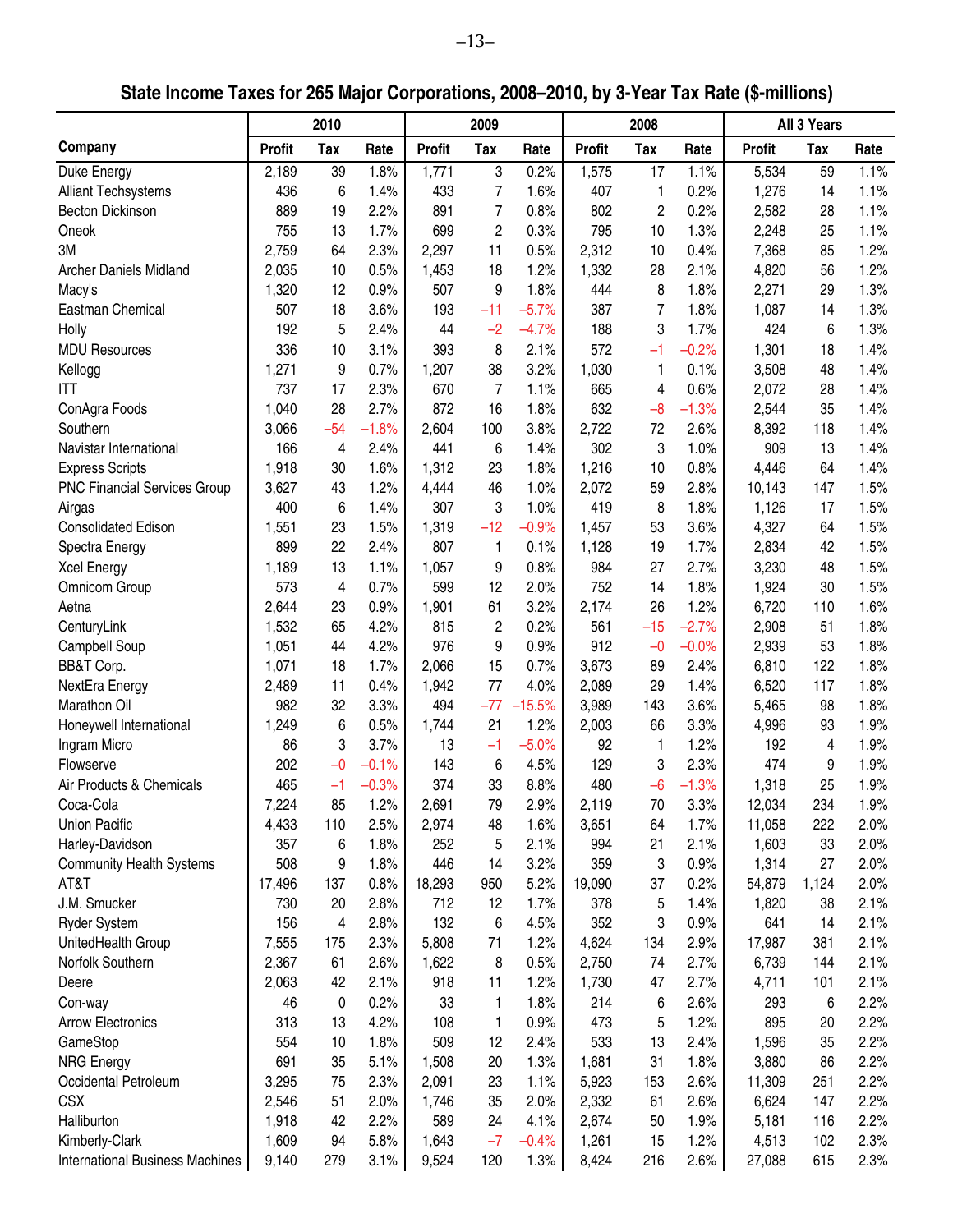**State Income Taxes for 265 Major Corporations, 2008–2010, by 3-Year Tax Rate (\$-millions)**

|                                  |               | 2010           |         |               | 2009           |         |               | 2008                 |         |               | All 3 Years |      |
|----------------------------------|---------------|----------------|---------|---------------|----------------|---------|---------------|----------------------|---------|---------------|-------------|------|
| Company                          | <b>Profit</b> | Tax            | Rate    | <b>Profit</b> | Tax            | Rate    | <b>Profit</b> | Tax                  | Rate    | <b>Profit</b> | Tax         | Rate |
| <b>CenterPoint Energy</b>        | 705           | 24             | 3.4%    | 548           | 10             | 1.8%    | 723           | 11                   | 1.5%    | 1,976         | 45          | 2.3% |
| Domtar                           | 177           | 15             | 8.5%    | 560           | 4              | 0.7%    | 268           | 4                    | 1.5%    | 1,005         | 23          | 2.3% |
| Raytheon                         | 2,749         | 50             | 1.8%    | 2,826         | 20             | 0.7%    | 2,476         | 116                  | 4.7%    | 8,051         | 186         | 2.3% |
| Wesco International              | 166           | $\mathbf{1}$   | 0.9%    | 172           | $\overline{c}$ | 1.2%    | 323           | 12                   | 3.6%    | 661           | 15          | 2.3% |
| <b>Automatic Data Processing</b> | 1,638         | 54             | 3.3%    | 1,909         | 35             | 1.8%    | 1,619         | 31                   | 1.9%    | 5,165         | 120         | 2.3% |
| Capital One Financial            | 1,290         | 31             | 2.4%    | 911           | 35             | 3.8%    | 2,871         | 53                   | 1.9%    | 5,072         | 119         | 2.3% |
| J.C. Penney                      | 581           | $-4$           | $-0.7%$ | 403           | 24             | 6.0%    | 910           | 25                   | 2.7%    | 1,894         | 44          | 2.3% |
| <b>DTE Energy</b>                | 950           | 26             | 2.7%    | 782           | 17             | 2.2%    | 819           | 17                   | 2.1%    | 2,551         | 60          | 2.4% |
| Southwest Airlines               | 745           | 19             | 2.6%    | 164           | $-1$           | $-0.6%$ | 278           | 10                   | 3.6%    | 1,187         | 28          | 2.4% |
| <b>Atmos Energy</b>              | 335           | 6              | 1.8%    | 291           | 8              | 2.7%    | 293           | 8                    | 2.6%    | 919           | 22          | 2.4% |
| <b>Time Warner</b>               | 3,518         | 119            | 3.4%    | 3,231         | 51             | 1.6%    | 2,073         | 42                   | 2.0%    | 8,822         | 212         | 2.4% |
| <b>DirecTV</b>                   | 2,809         | 18             | 0.6%    | 1,446         | 62             | 4.3%    | 1,981         | 71                   | 3.6%    | 6,236         | 151         | 2.4% |
| Sempra Energy                    | 447           | $-3$           | $-0.7%$ | 1,007         | 40             | 4.0%    | 1,199         | 28                   | 2.3%    | 2,653         | 65          | 2.5% |
| PG&E Corp.                       | 1,660         | 130            | 7.8%    | 1,694         | $-41$          | $-2.4%$ | 1,623         | 33                   | 2.0%    | 4,977         | 122         | 2.5% |
| <b>Health Net</b>                | 337           | 12             | 3.7%    | 112           | $\overline{c}$ | 2.2%    | 147           | $-0$                 | $-0.2%$ | 596           | 15          | 2.5% |
| <b>Precision Castparts</b>       | 1,335         | 33             | 2.4%    | 1,239         | 31             | 2.5%    | 1,347         | 33                   | 2.5%    | 3,921         | 97          | 2.5% |
| United Technologies              | 2,655         | 112            | 4.2%    | 2,584         | 45             | 1.8%    | 2,899         | 45                   | 1.6%    | 8,138         | 203         | 2.5% |
| <b>United Parcel Service</b>     | 4,780         | 118            | 2.5%    | 3,027         | 30             | 1.0%    | 4,957         | 172                  | 3.5%    | 12,764        | 320         | 2.5% |
| Casey's General Stores           | 151           | $\overline{c}$ | 1.2%    | 182           | 5              | 2.6%    | 139           | 5                    | 3.9%    | 472           | 12          | 2.5% |
| AutoZone                         | 1,161         | 34             | 2.9%    | 1,034         | 26             | 2.6%    | 1,007         | 21                   | 2.0%    | 3,202         | 81          | 2.5% |
| FedEx                            | 1,793         | 44             | 2.5%    | 1,339         | 50             | 3.7%    | 1,226         | 17                   | 1.4%    | 4,358         | 111         | 2.5% |
| <b>Emerson Electric</b>          | 1,303         | 33             | 2.5%    | 1,169         | 25             | 2.1%    | 1,756         | 50                   | 2.8%    | 4,228         | 108         | 2.6% |
| Levi Strauss                     | 165           | 3              | 1.7%    | 46            | 5              | 11.7%   | 198           | $\overline{c}$       | 1.2%    | 409           | 11          | 2.6% |
| <b>Verizon Communications</b>    | 11,921        | $-42$          | $-0.4%$ | 12,625        | 364            | 2.9%    | 8,838         | 544                  | 6.2%    | 33,384        | 866         | 2.6% |
| Yahoo                            | 872           | 17             | 1.9%    | 387           | 33             | 8.5%    | 448           | $-5$                 | $-1.1%$ | 1,707         | 44          | 2.6% |
| PepsiCo                          | 4,008         | 118            | 3.0%    | 4,209         | 117            | 2.8%    | 3,274         | 68                   | 2.1%    | 11,491        | 304         | 2.6% |
| Ross Stores                      | 897           | 28             | 3.1%    | 719           | 16             | 2.3%    | 495           | 12                   | 2.5%    | 2,111         |             | 2.7% |
| PPL                              | 978           | 43             | 4.4%    | 248           | 14             | 5.6%    | 943           | $\overline{c}$       | 0.2%    | 2,169         | 56          | 2.7% |
| <b>Dollar General</b>            |               |                |         |               |                | 3.7%    |               |                      | 0.6%    | 1,716         | 59          |      |
|                                  | 980           | 26             | 2.6%    | 546           | 20             |         | 190           | 1                    |         |               | 47          | 2.7% |
| Dover                            | 470           | $\overline{7}$ | 1.5%    | 258           | 5              | 2.0%    | 528           | 23                   | 4.3%    | 1,256         | 35          | 2.8% |
| <b>Limited Brands</b>            | 1,209         | 51             | 4.2%    | 566           | 1              | 0.2%    | 539           | 13                   | 2.3%    | 2,314         | 64          | 2.8% |
| Nash-Finch                       | 72<br>845     | 1<br>17        | 1.1%    | 75            | 3<br>20        | 4.4%    | 54            | $\overline{c}$<br>24 | 2.9%    | 201           | 6           | 2.8% |
| Harris                           |               |                | 2.1%    | 697           |                | 2.9%    | 638           |                      | 3.7%    | 2,180         | 61          | 2.8% |
| <b>Advance Auto Parts</b>        | 557           | 18             | 3.2%    | 432           | 7              | 1.6%    | 381           | 15                   | 3.9%    | 1,369         | 39          | 2.9% |
| FirstEnergy                      | 1,242         | 35             | 2.8%    | 1,235         | 44             | 3.6%    | 2,116         | 56                   | 2.6%    | 4,593         | 135         | 2.9% |
| St. Jude Medical                 | 553           | 12             | 2.1%    | 560           | 19             | 3.3%    | 531           | 18                   | 3.5%    | 1,644         | 49          | 3.0% |
| Anixter International            | 115           | 3              | 2.7%    | 96            | 0              | 0.3%    | 196           | 9                    | 4.5%    | 407           | 12          | 3.0% |
| Principal Financial              | 841           | 34             | 4.1%    | 744           | 19             | 2.5%    | 503           | 10                   | 2.0%    | 2,088         | 63          | 3.0% |
| Procter & Gamble                 | 8,983         | 266            | 3.0%    | 8,368         | 295            | 3.5%    | 8,409         | 229                  | 2.7%    | 25,760        | 790         | 3.1% |
| Hewlett-Packard                  | 4,027         | 136            | 3.4%    | 2,569         | 145            | 5.6%    | 2,232         | $-7$                 | $-0.3%$ | 8,828         | 274         | 3.1% |
| AmerisourceBergen                | 1,023         | 31             | 3.0%    | 818           | 25             | 3.0%    | 747           | 25                   | 3.3%    | 2,588         | 81          | 3.1% |
| Sherwin-Williams                 | 678           | 17             | 2.5%    | 623           | 18             | 2.9%    | 714           | 28                   | 3.9%    | 2,015         | 63          | 3.1% |
| Walgreen                         | 3,373         | 90             | 2.7%    | 3,164         | 91             | 2.9%    | 3,430         | 133                  | 3.9%    | 9,967         | 314         | 3.2% |
| Phillips-Van Heusen              | 22            | 1              | 5.3%    | 210           | 7              | 3.5%    | 149           | 4                    | 2.5%    | 381           | 12          | 3.2% |
| Supervalu                        | 347           | 0              | 0.1%    | 632           | 9              | 1.5%    | 745           | 46                   | 6.2%    | 1,724         | 55          | 3.2% |
| Target                           | 4,495         | 44             | 1.0%    | 3,872         | 143            | 3.7%    | 3,536         | 197                  | 5.6%    | 11,903        | 384         | 3.2% |
| Amgen                            | 2,217         | 52             | 2.3%    | 2,104         | 85             | 4.0%    | 2,415         | 82                   | 3.4%    | 6,736         | 219         | 3.3% |
| Kroger                           | 1,752         | 95             | 5.4%    | 1,702         | 40             | 2.4%    | 1,967         | 43                   | 2.2%    | 5,421         | 179         | 3.3% |
| Dean Foods                       | 128           | $\overline{c}$ | 1.3%    | 371           | 15             | 4.1%    | 293           | 10                   | 3.3%    | 792           | 26          | 3.3% |
| Comcast                          | 6,104         | 384            | 6.3%    | 5,106         | $-156$         | $-3.1%$ | 4,058         | 284                  | 7.0%    | 15,268        | 513         | 3.4% |
| Humana                           | 1,750         | 63             | 3.6%    | 1,602         | 55             | 3.4%    | 993           | 29                   | 2.9%    | 4,344         | 147         | 3.4% |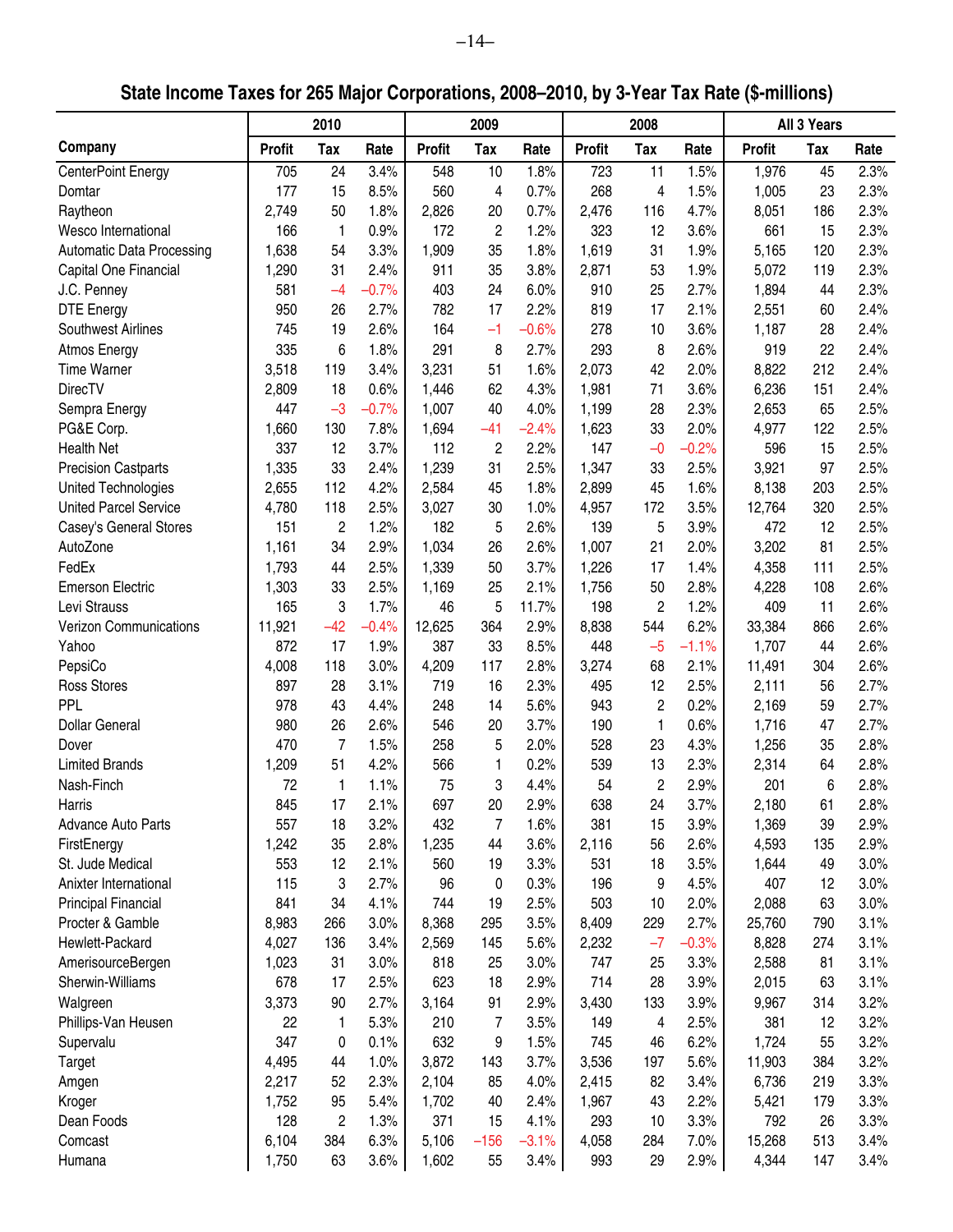**State Income Taxes for 265 Major Corporations, 2008–2010, by 3-Year Tax Rate (\$-millions)**

|                                     |               | 2010       |         |               | 2009           |         |               | 2008  |         |               | All 3 Years |      |
|-------------------------------------|---------------|------------|---------|---------------|----------------|---------|---------------|-------|---------|---------------|-------------|------|
| Company                             | <b>Profit</b> | <b>Tax</b> | Rate    | <b>Profit</b> | Tax            | Rate    | <b>Profit</b> | Tax   | Rate    | <b>Profit</b> | Tax         | Rate |
| <b>General Mills</b>                | 2,145         | 77         | 3.6%    | 2,060         | 87             | 4.2%    | 1,718         | 37    | 2.2%    | 5,923         | 202         | 3.4% |
| O'Reilly Automotive                 | 689           | 21         | 3.1%    | 497           | 15             | 3.1%    | 303           | 14    | 4.7%    | 1,489         | 51          | 3.4% |
| <b>Wal-Mart Stores</b>              | 18,398        | 637        | 3.5%    | 17,705        | 599            | 3.4%    | 16,212        | 564   | 3.5%    | 52,315        | 1,800       | 3.4% |
| <b>VF</b>                           | 613           | 26         | 4.2%    | 504           | 15             | 2.9%    | 593           | 18    | 3.1%    | 1,710         | 59          | 3.4% |
| R.R. Donnelley & Sons               | 232           | $-1$       | $-0.6%$ | 218           | 21             | 9.7%    | 577           | 16    | 2.8%    | 1,027         | 36          | 3.5% |
| <b>Health Management Associates</b> | 287           | 26         | 9.1%    | 244           | $-1$           | $-0.3%$ | 329           | 5     | 1.4%    | 860           | 30          | 3.5% |
| Mosaic                              | 1,478         | 50         | 3.4%    | 598           | 15             | 2.5%    | 1,193         | 50    | 4.2%    | 3,268         | 115         | 3.5% |
| <b>DISH Network</b>                 | 1,712         | 69         | 4.0%    | 1,337         | 44             | 3.3%    | 1,789         | 57    | 3.2%    | 4,839         | 170         | 3.5% |
| Goldman Sachs Group                 | 7,353         | 264        | 3.6%    | 10,915        | 571            | 5.2%    | 4,894         | $-15$ | $-0.3%$ | 23,162        | 820         | 3.5% |
| Kindred Healthcare                  | 90            | 2          | 2.6%    | 102           | 4              | 4.3%    | 99            | 4     | 3.6%    | 290           | 10          | 3.6% |
| Celanese                            | 214           | 11         | 4.9%    | 294           | $\overline{c}$ | 0.6%    | 135           | 11    | 7.8%    | 643           | 23          | 3.6% |
| <b>Consol Energy</b>                | 427           | 11         | 2.6%    | 704           | 41             | 5.8%    | 621           | 11    | 1.7%    | 1,752         | 63          | 3.6% |
| Kohl's                              | 1,782         | 70         | 3.9%    | 1,588         | 60             | 3.7%    | 1,425         | 45    | 3.2%    | 4,795         | 174         | 3.6% |
| RadioShack                          | 334           | 14         | 4.1%    | 326           | $\overline{7}$ | 2.2%    | 290           | 14    | 4.8%    | 950           | 35          | 3.7% |
| <b>Family Dollar Stores</b>         | 564           | 23         | 4.1%    | 451           | 18             | 3.9%    | 362           | 10    | 2.8%    | 1,377         | 51          | 3.7% |
| News Corp.                          | 3,259         | 77         | 2.4%    | 2,889         | 114            | 3.9%    | 2,502         | 127   | 5.1%    | 8,650         | 318         | 3.7% |
| Murphy Oil                          | 214           | 15         | 6.9%    | 308           | 9              | 2.9%    | 477           | 13    | 2.8%    | 999           | 37          | 3.7% |
| CA                                  | 751           | 48         | 6.4%    | 699           | 15             | 2.1%    | 633           | 14    | 2.2%    | 2,083         | 77          | 3.7% |
| Exelon                              | 4,221         | 170        | 4.0%    | 4,419         | 153            | 3.5%    | 4,034         | 159   | 3.9%    | 12,674        | 482         | 3.8% |
| <b>Big Lots</b>                     | 355           | 15         | 4.2%    | 323           | 12             | 3.6%    | 250           | 9     | 3.6%    | 928           | 36          | 3.8% |
| DaVita                              | 744           | 30         | 4.1%    | 758           | 33             | 4.4%    | 657           | 19    | 2.9%    | 2,159         | 83          | 3.8% |
| Exxon Mobil                         | 7,711         | 292        | 3.8%    | 2,576         | 86             | 3.3%    | 10,152        | 407   | 4.0%    | 20,439        | 784         | 3.8% |
|                                     |               |            |         |               | 21             | 3.2%    |               |       |         |               |             |      |
| Clorox                              | 650           | 17         | 2.7%    | 664           |                |         | 573           | 34    | 5.9%    | 1,887         | 73          | 3.9% |
| <b>CMS Energy</b>                   | 587           | 26         | 4.4%    | 324           | 17             | 5.2%    | 433           | 9     | 2.1%    | 1,344         | 52          | 3.9% |
| <b>United Stationers</b>            | 192           | 6          | 3.2%    | 160           | 7              | 4.6%    | 157           | 6     | 4.0%    | 509           | 20          | 3.9% |
| Darden Restaurants                  | 535           | 29         | 5.4%    | 508           | 11             | 2.1%    | 510           | 21    | 4.1%    | 1,552         | 60          | 3.9% |
| Reliance Steel & Aluminum           | 283           | 12         | 4.1%    | 200           | 3              | 1.3%    | 740           | 34    | 4.5%    | 1,223         | 48          | 3.9% |
| Lockheed Martin                     | 3,962         | 168        | 4.2%    | 4,390         | 140            | 3.2%    | 4,743         | 205   | 4.3%    | 13,095        | 513         | 3.9% |
| <b>Publix Super Markets</b>         | 2,039         | 79         | 3.9%    | 1,775         | 68             | 3.8%    | 1,651         | 67    | 4.1%    | 5,466         | 215         | 3.9% |
| Fluor                               | 454           | 27         | 6.0%    | 734           | 21             | 2.9%    | 519           | 19    | 3.7%    | 1,707         | 68          | 4.0% |
| <b>Cardinal Health</b>              | 1,300         | 20         | 1.5%    | 980           | 63             | 6.5%    | 959           | 46    | 4.8%    | 3,238         | 129         | 4.0% |
| Hormel Foods                        | 616           | 21         | 3.4%    | 523           | 22             | 4.2%    | 451           | 20    | 4.5%    | 1,591         | 63          | 4.0% |
| Viacom                              | 1,579         | 67         | 4.2%    | 1,982         | 38             | 1.9%    | 1,490         | 96    | 6.4%    | 5,051         | 201         | 4.0% |
| Hershey                             | 839           | 28         | 3.4%    | 671           | 41             | 6.2%    | 568           | 14    | 2.4%    | 2,078         | 83          | 4.0% |
| PPG Industries                      | 502           | 15         | 3.0%    | 275           | 15             | 5.5%    | 689           | 29    | 4.2%    | 1,466         | 59          | 4.0% |
| Graybar Electric                    | 69            | 2          | 3.2%    | 63            | 3              | 4.0%    | 140           | 6     | 4.5%    | 272           | 11          | 4.0% |
| <b>AECOM Technology</b>             | 164           | 4          | 2.6%    | 168           | 3              | 1.6%    | 91            | 10    | 11.2%   | 424           | 17          | 4.1% |
| L-3 Communications                  | 1,258         | 52         | 4.1%    | 1,210         | 57             | 4.7%    | 1,272         | 45    | 3.6%    | 3,740         | 154         | 4.1% |
| <b>Northeast Utilities</b>          | 605           | $-7$       | $-1.1%$ | 516           | 53             | 10.2%   | 372           | 16    | 4.3%    | 1,492         | 62          | 4.1% |
| C.H. Robinson Worldwide             | 591           | 23         | 3.9%    | 546           | 24             | 4.3%    | 527           | 22    | 4.2%    | 1,664         | 69          | 4.2% |
| Kraft Foods                         | 1,085         | 47         | 4.3%    | 1,936         | 82             | 4.2%    | 1,295         | 52    | 4.0%    | 4,316         | 181         | 4.2% |
| <b>Bemis</b>                        | 222           | 9          | 4.2%    | 148           | 5              | 3.2%    | 181           | 9     | 5.0%    | 551           | 23          | 4.2% |
| <b>Walt Disney</b>                  | 6,074         | 223        | 3.7%    | 5,472         | 194            | 3.6%    | 6,692         | 358   | 5.3%    | 18,238        | 775         | 4.2% |
| Centene                             | 154           | 7          | 4.3%    | 138           | 6              | 4.0%    | 137           | 6     | 4.5%    | 428           | 18          | 4.3% |
| Ball                                | 319           | 10         | 3.2%    | 309           | 15             | 5.0%    | 227           | 11    | 5.0%    | 855           | 37          | 4.3% |
| Gap                                 | 1,686         | 73         | 4.3%    | 1,511         | 77             | 5.1%    | 1,209         | 42    | 3.5%    | 4,406         | 192         | 4.4% |
| Pantry                              | 30            | 1          | 3.5%    | 87            | 5              | 5.2%    | 49            | 2     | 3.4%    | 167           | 7           | 4.4% |
| <b>Thermo Fisher Scientific</b>     | 789           | 35         | 4.4%    | 579           | 24             | 4.2%    | 705           | 32    | 4.6%    | 2,073         | 92          | 4.4% |
| <b>Gilead Sciences</b>              | 2,544         | 126        | 4.9%    | 2,172         | 140            | 6.4%    | 1,773         | 23    | 1.3%    | 6,488         | 288         | 4.4% |
| <b>Medco Health Solutions</b>       | 2,323         | 93         | 4.0%    | 2,093         | 117            | 5.6%    | 1,782         | 68    | 3.8%    | 6,197         | 278         | 4.5% |
| PetSmart                            | 361           | 16         | 4.6%    | 302           | 19             | 6.2%    | 309           | 8     | 2.7%    | 972           | 44          | 4.5% |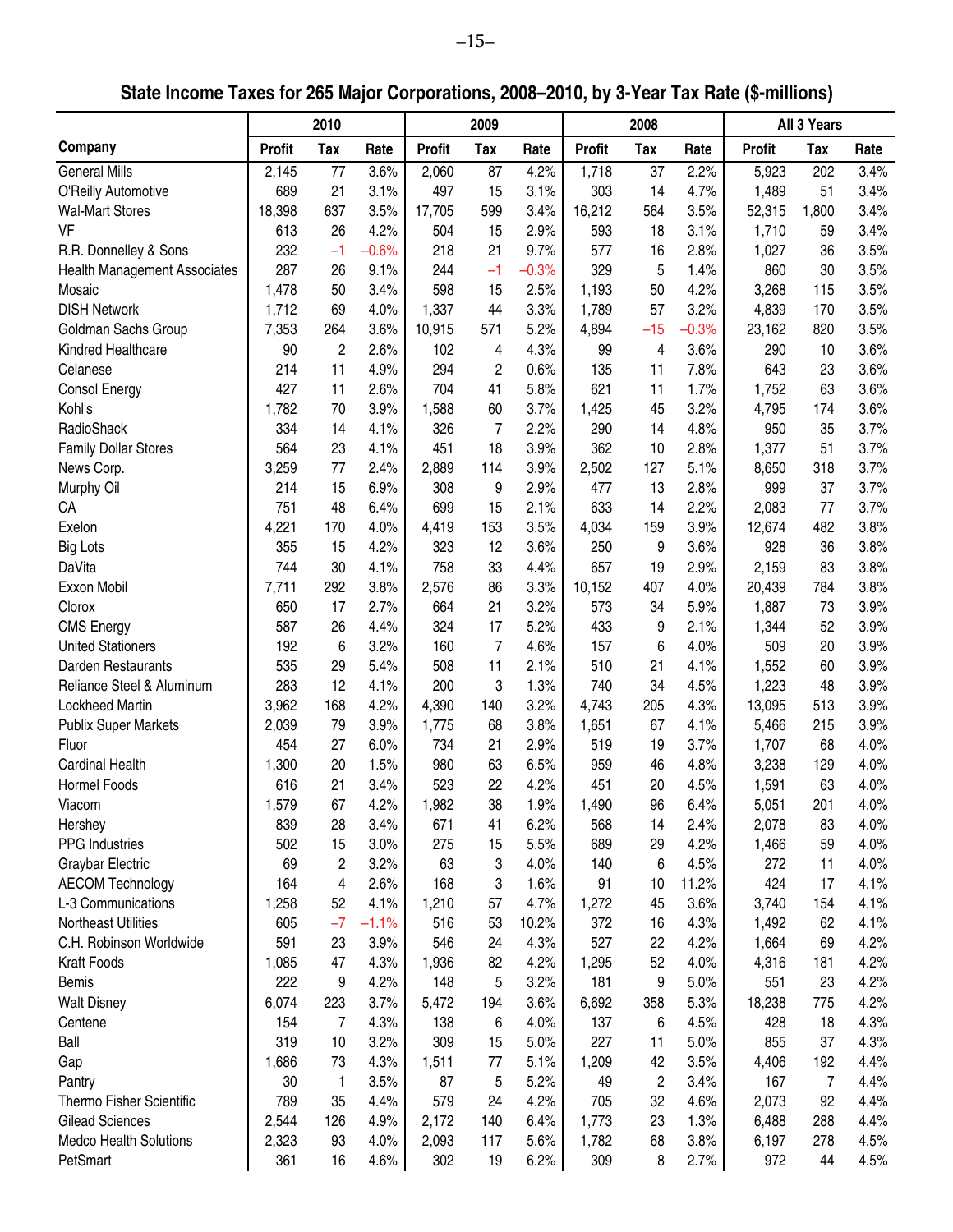# **State Income Taxes for 265 Major Corporations, 2008–2010, by 3-Year Tax Rate (\$-millions)**

|                                       |               | 2010       |       |               | 2009           |          |               | 2008 |       |               | All 3 Years |      |
|---------------------------------------|---------------|------------|-------|---------------|----------------|----------|---------------|------|-------|---------------|-------------|------|
| Company                               | <b>Profit</b> | <b>Tax</b> | Rate  | <b>Profit</b> | <b>Tax</b>     | Rate     | <b>Profit</b> | Tax  | Rate  | <b>Profit</b> | Tax         | Rate |
| Owens & Minor                         | 182           | 10         | 5.4%  | 188           | 9              | 4.5%     | 165           | 6    | 3.5%  | 535           | 24          | 4.5% |
| <b>Genuine Parts</b>                  | 764           | 36         | 4.7%  | 516           | 29             | 5.6%     | 1,123         | 45   | 4.0%  | 2,404         | 110         | 4.6% |
| Ruddick                               | 170           | 6          | 3.3%  | 148           | $\overline{7}$ | 4.6%     | 153           | 9    | 6.1%  | 472           | 22          | 4.6% |
| <b>Tutor Perini</b>                   | 159           | 9          | 6.0%  | 196           | 10             | 5.0%     | 213           | 7    | 3.3%  | 569           | 26          | 4.6% |
| CarMax                                | 613           | 27         | 4.4%  | 452           | 17             | 3.8%     | 97            | 10   | 10.3% | 1,163         | 54          | 4.6% |
| <b>Staples</b>                        | 878           | 50         | 5.7%  | 729           | 41             | 5.6%     | 923           | 27   | 2.9%  | 2,530         | 118         | 4.7% |
| Altria Group                          | 5,709         | 258        | 4.5%  | 4,868         | 111            | 2.3%     | 4,789         | 351  | 7.3%  | 15,366        | 720         | 4.7% |
| H&R Block                             | 639           | 45         | 7.0%  | 755           | 23             | 3.1%     | 853           | 37   | 4.3%  | 2,246         | 105         | 4.7% |
| ConocoPhillips                        | 6,291         | 320        | 5.1%  | 2,524         | 82             | 3.2%     | 11,209        | 543  | 4.8%  | 20,024        | 945         | 4.7% |
| McDonald's                            | 2,763         | 139        | 5.0%  | 2,700         | 139            | 5.2%     | 2,769         | 113  | 4.1%  | 8,233         | 391         | 4.8% |
| Interpublic Group                     | 216           | 17         | 7.8%  | 142           | $-6$           | $-4.3%$  | 241           | 18   | 7.4%  | 599           | 29          | 4.8% |
| U.S. Bancorp                          | 4,375         | 200        | 4.6%  | 4,321         | 175            | 4.0%     | 5,376         | 300  | 5.6%  | 14,072        | 675         | 4.8% |
| Parker Hannifin                       | 355           | 23         | 6.4%  | 391           | 18             | 4.6%     | 510           | 20   | 3.9%  | 1,255         | 60          | 4.8% |
| Waste Management                      | 1,517         | 97         | 6.4%  | 1,396         | 73             | 5.3%     | 1,693         | 51   | 3.0%  | 4,606         | 222         | 4.8% |
| Safeway                               | 550           | 44         | 7.9%  | 659           | 34             | 5.2%     | 1,241         | 40   | 3.2%  | 2,449         | 118         | 4.8% |
| Nike                                  | 1,084         | 46         | 4.2%  | 699           | 40             | 5.7%     | 846           | 42   | 4.9%  | 2,629         | 128         | 4.9% |
| <b>Pitney Bowes</b>                   | 419           | 27         | 6.3%  | 530           | 31             | 5.8%     | 587           | 17   | 2.9%  | 1,535         | 75          | 4.9% |
| Home Depot                            | 4,854         | 181        | 3.7%  | 3,586         | 184            | 5.1%     | 3,136         | 198  | 6.3%  | 11,576        | 563         | 4.9% |
| <b>Universal Health Services</b>      | 428           | 18         | 4.2%  | 475           | 21             | 4.5%     | 357           | 22   | 6.2%  | 1,260         | 62          | 4.9% |
| Fiserv                                | 761           | 32         | 4.2%  | 718           | 29             | 4.0%     | 628           | 43   | 6.8%  | 2,107         | 104         | 4.9% |
| <b>SAIC</b>                           | 874           | 46         | 5.3%  | 781           | 42             | 5.3%     | 696           | 28   | 4.1%  | 2,351         | 116         | 4.9% |
| <b>Best Buy</b>                       | 1,622         | 65         | 4.0%  | 1,822         | 112            | 6.1%     | 1,660         | 77   | 4.6%  | 5,104         | 254         | 5.0% |
| Coventry Health Care                  | 965           | 28         | 2.9%  | 505           | 42             | 8.3%     | 572           | 32   | 5.6%  | 2,041         | 102         | 5.0% |
| Lowe's                                | 3,228         | 188        | 5.8%  | 2,825         | 123            | 4.4%     | 3,506         | 166  | 4.7%  | 9,559         | 477         | 5.0% |
| Costco Wholesale                      | 1,426         | 77         | 5.4%  | 1,426         | 66             | 4.6%     | 1,542         | 77   | 5.0%  | 4,394         | 220         | 5.0% |
| <b>Cognizant Technology Solutions</b> | 220           | 9          | 3.9%  | 152           | 8              | 5.2%     | 136           | 9    | 6.6%  | 508           | 25          | 5.0% |
| Henry Schein                          | 344           | 20         | 5.9%  | 308           | 16             | 5.1%     | 300           | 12   | 4.1%  | 952           | 49          | 5.1% |
| <b>TJX</b>                            | 1,810         | 109        | 6.0%  | 1,609         | 102            | 6.3%     | 1,158         | 24   | 2.1%  | 4,577         | 234         | 5.1% |
| W.W. Grainger                         | 802           | 44         | 5.5%  | 680           | 33             | 4.8%     | 731           | 37   | 5.1%  | 2,213         | 114         | 5.1% |
| <b>URS</b>                            | 437           | 22         | 5.1%  | 339           | 18             | 5.4%     | 374           | 19   | 5.0%  | 1,150         | 59          | 5.2% |
| Laboratory Corp. of America           | 876           | 50         | 5.7%  | 848           | 41             | 4.8%     | 748           | 37   | 4.9%  | 2,472         | 127         | 5.2% |
| <b>Charles Schwab</b>                 | 1,099         | 49         | 4.5%  | 1,276         | 72             | 5.6%     | 2,028         | 108  | 5.3%  | 4,403         | 229         | 5.2% |
| UGI                                   | 449           | 20         | 4.4%  | 432           | 21             | 4.9%     | 381           | 26   | 6.7%  | 1,261         | 66          | 5.3% |
| Polo Ralph Lauren                     | 578           | 37         | 6.4%  | 448           | 12             | 2.7%     | 351           | 24   | 6.7%  | 1,378         | 72          | 5.3% |
| <b>Dollar Tree</b>                    | 630           | 31         | 5.0%  | 508           | 28             | 5.4%     | 359           | 21   | 5.8%  | 1,497         | 80          | 5.3% |
| Nordstrom                             | 991           | 49         | 5.0%  | 696           | 37             | 5.3%     | 648           | 38   | 5.9%  | 2,335         | 124         | 5.3% |
| Dick's Sporting Goods                 | 298           | 14         | 4.6%  | 223           | 10             | 4.7%     | 178           | 13   | 7.4%  | 699           | 37          | 5.3% |
| <b>Dominion Resources</b>             | 5,287         | 306        | 5.8%  | 2,329         | 128            | 5.5%     | 2,613         | 114  | 4.4%  | 10,229        | 548         | 5.4% |
| Jacobs Engineering Group              | 295           | 23         | 7.8%  | 449           | 30             | 6.6%     | 394           | 9    | 2.3%  | 1,138         | 62          | 5.4% |
| Sealed Air                            | 79            | 6          | 7.1%  | 108           | 7              | 6.6%     | 96            | 3    | 2.7%  | 282           | 15          | 5.4% |
| <b>NYSE Euronext</b>                  | 166           | 17         | 10.2% | 52            | $-15$          | $-28.8%$ | 181           | 20   | 11.0% | 399           | 22          | 5.5% |
| <b>Washington Post</b>                | 529           | 28         | 5.2%  | 229           | 16             | 7.1%     | 287           | 14   | 5.0%  | 1,044         | 58          | 5.6% |
| <b>Illinois Tool Works</b>            |               | 51         | 4.1%  | 545           | 41             | 7.6%     | 1,198         | 78   | 6.5%  |               | 170         | 5.7% |
| Oracle                                | 1,242         |            |       |               |                |          |               |      |       | 2,985         |             | 5.8% |
|                                       | 6,378         | 226        | 3.5%  | 4,282         | 280            | 6.5%     | 3,745         | 327  | 8.7%  | 14,405        | 833         |      |
| <b>Franklin Resources</b>             | 1,168         | 70         | 6.0%  | 694           | 42             | 6.1%     | 1,050         | 57   | 5.4%  | 2,912         | 169         | 5.8% |
| Chevron                               | 6,528         | 364        | 5.6%  | 1,310         | 212            | 16.2%    | 10,765        | 510  | 4.7%  | 18,603        | 1,086       | 5.8% |
| Synnex                                | 143           | 8          | 5.7%  | 96            | 5              | 5.6%     | 91            | 6    | 6.6%  | 330           | 20          | 5.9% |
| McGraw-Hill                           | 1,064         | 54         | 5.1%  | 879           | 46             | 5.2%     | 981           | 78   | 8.0%  | 2,923         | 178         | 6.1% |
| Visa                                  | 3,973         | 258        | 6.5%  | 3,807         | 225            | 5.9%     | 1,245         | 82   | 6.6%  | 9,025         | 564         | 6.3% |
| <b>CVS Caremark</b>                   | 5,629         | 340        | 6.0%  | 5,913         | 394            | 6.7%     | 5,537         | 356  | 6.4%  | 17,079        | 1,090       | 6.4% |
| Reynolds American                     | 2,175         | 136        | 6.2%  | 2,041         | 134            | 6.5%     | 2,129         | 142  | 6.7%  | 6,345         | 411         | 6.5% |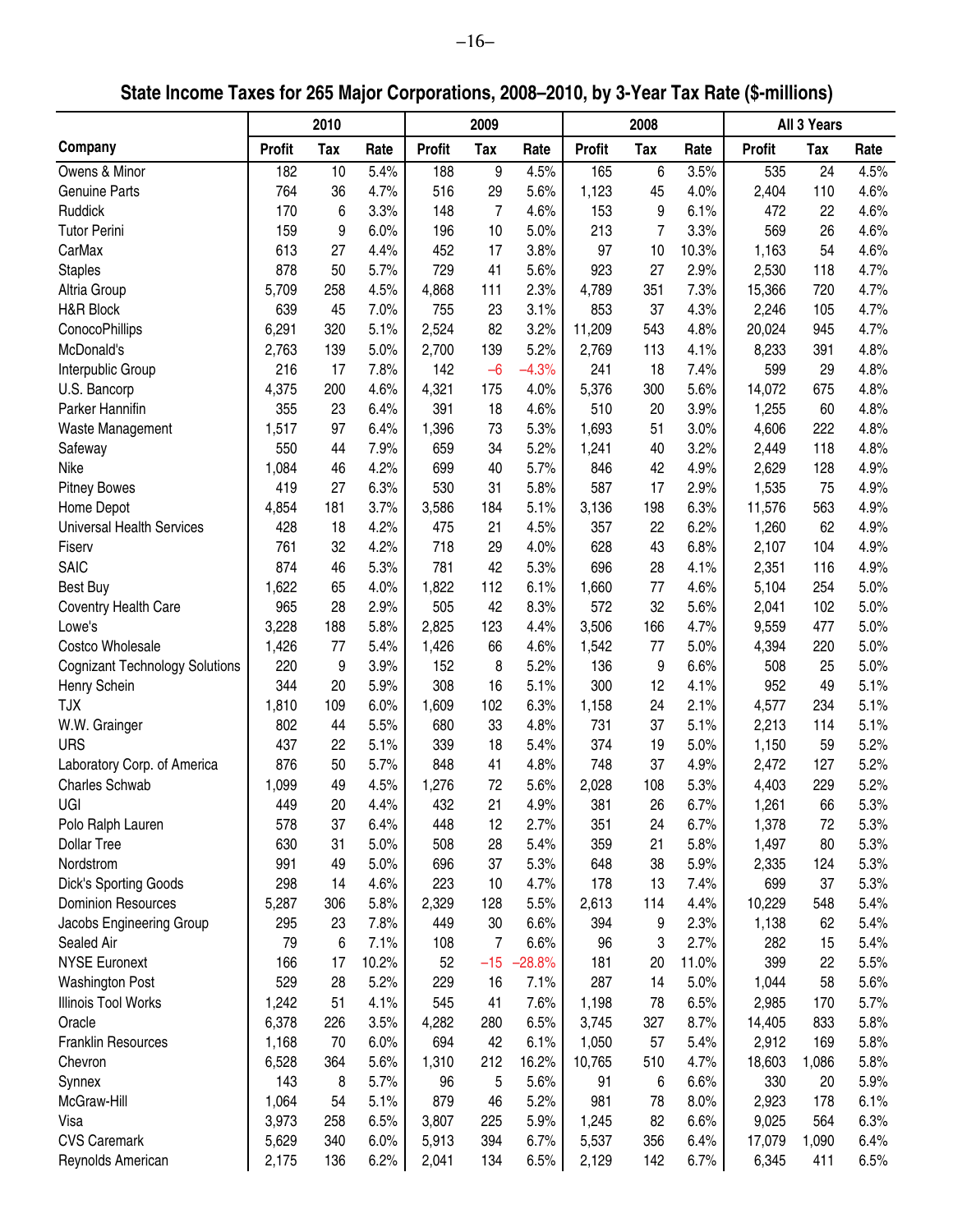|                            |               | 2010   |       |               | 2009   |      |               | 2008   |       |               | All 3 Years |         |
|----------------------------|---------------|--------|-------|---------------|--------|------|---------------|--------|-------|---------------|-------------|---------|
| Company                    | <b>Profit</b> | Tax    | Rate  | <b>Profit</b> | Tax    | Rate | <b>Profit</b> | Tax    | Rate  | <b>Profit</b> | Tax         | Rate    |
| Bed Bath & Beyond          | ,293          | 90     | 7.0%  | 985           | 60     | 6.1% | 683           | 47     | 6.8%  | 2,962         | 197         | 6.6%    |
| <b>Quest Diagnostics</b>   | 1,182         | 93     | 7.9%  | 1,226         | 80     | 6.6% | 1,052         | 57     | 5.5%  | 3,460         | 231         | 6.7%    |
| <b>Emcor Group</b>         | 200           | 14     | 6.9%  | 249           | 17     | 6.9% | 271           | 22     | 8.1%  | 720           | 53          | 7.3%    |
| <b>Wisconsin Energy</b>    | 704           | 51     | 7.3%  | 591           | 48     | 8.1% | 574           | 46     | 8.0%  | 1,870         | 145         | 7.7%    |
| <b>BJ's Wholesale Club</b> | 207           | 17     | 8.1%  | 227           | 22     | 9.7% | 226           | 14     | 6.2%  | 660           | 53          | $8.0\%$ |
| Apple                      | 5,540         | 527    | 9.5%  | 5,466         | 481    | 8.8% | 4,347         | 226    | 5.2%  | 15,353        | 1,234       | 8.0%    |
| Apollo Group               | .399          | 130    | 9.3%  | 1,086         | 90     | 8.3% | 808           | 50     | 6.2%  | 3,293         | 270         | 8.2%    |
| State Street Corp.         | 746           | 15     | 2.0%  | 1,724         | 39     | 2.3% | 1,732         | 299    | 17.3% | 4,202         | 353         | 8.4%    |
| J.P. Morgan Chase & Co.    | 10.226        | 1,740  | 17.0% | 14.526        | 968    | 6.7% | 7,924         | 281    | 3.6%  | 32,676        | 2,989       | 9.1%    |
| <b>Whole Foods Market</b>  | 400           | 40     | 10.1% | 247           | 24     | 9.7% | 187           | 22     | 11.7% | 834           | 86          | 10.3%   |
| All 265 Companies          | 479,077       | 15,051 |       | 3.1% 412.762  | 11.862 | 2.9% | 438,140       | 12,971 | 3.0%  | 1,329,979     | 39,885      | 3.0%    |

**State Income Taxes for 265 Major Corporations, 2008–2010, by 3-Year Tax Rate (\$-millions)**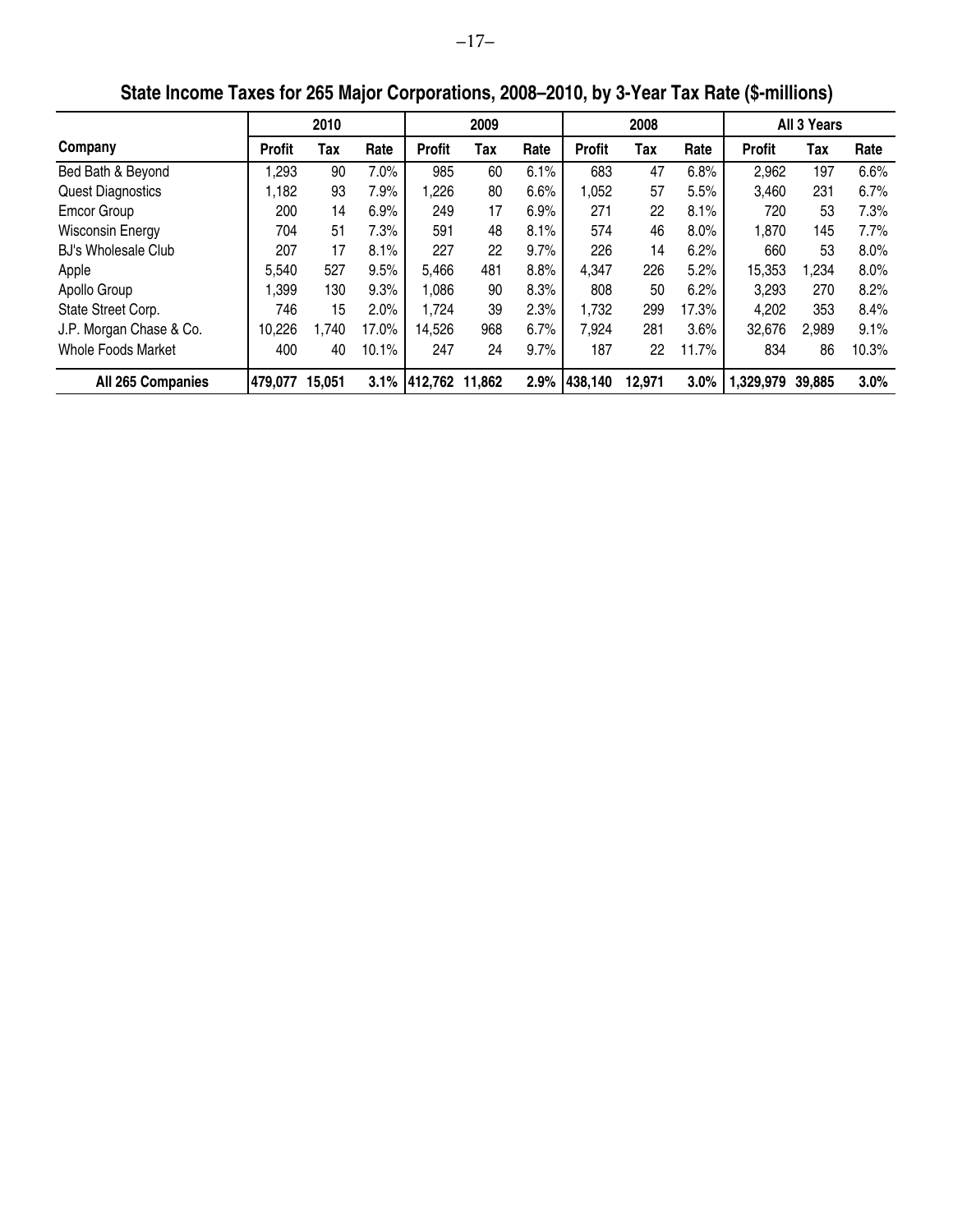| State Income Taxes for 265 Major Corporations, 2008-2010, Alphabetical (\$-millions) |               |                |         |               |                |          |               |                |         |               |             |         |
|--------------------------------------------------------------------------------------|---------------|----------------|---------|---------------|----------------|----------|---------------|----------------|---------|---------------|-------------|---------|
|                                                                                      |               | 2010           |         |               | 2009           |          |               | 2008           |         |               | All 3 Years |         |
| Company                                                                              | <b>Profit</b> | Tax            | Rate    | <b>Profit</b> | Tax            | Rate     | <b>Profit</b> | Tax            | Rate    | <b>Profit</b> | Tax         | Rate    |
| 3M                                                                                   | 2,759         | 64             | 2.3%    | 2,297         | 11             | 0.5%     | 2,312         | 10             | 0.4%    | 7,368         | 85          | 1.2%    |
| <b>Advance Auto Parts</b>                                                            | 557           | 18             | 3.2%    | 432           | 7              | 1.6%     | 381           | 15             | 3.9%    | 1,369         | 39          | 2.9%    |
| <b>AECOM Technology</b>                                                              | 164           | 4              | 2.6%    | 168           | 3              | 1.6%     | 91            | 10             | 11.2%   | 424           | 17          | 4.1%    |
| Aetna                                                                                | 2,644         | 23             | 0.9%    | 1,901         | 61             | 3.2%     | 2,174         | 26             | 1.2%    | 6,720         | 110         | 1.6%    |
| Air Products & Chemicals                                                             | 465           | $-1$           | $-0.3%$ | 374           | 33             | 8.8%     | 480           | $-6$           | $-1.3%$ | 1,318         | 25          | 1.9%    |
| Airgas                                                                               | 400           | 6              | 1.4%    | 307           | 3              | 1.0%     | 419           | 8              | 1.8%    | 1,126         | 17          | 1.5%    |
| <b>Alliant Techsystems</b>                                                           | 436           | 6              | 1.4%    | 433           | $\overline{7}$ | 1.6%     | 407           | 1              | 0.2%    | 1,276         | 14          | 1.1%    |
| Altria Group                                                                         | 5,709         | 258            | 4.5%    | 4,868         | 111            | 2.3%     | 4,789         | 351            | 7.3%    | 15,366        | 720         | 4.7%    |
| Ameren                                                                               | 896           | 10             | 1.1%    | 956           | 3              | 0.3%     | 971           | 10             | 1.0%    | 2,823         | 23          | 0.8%    |
| American Electric Power                                                              | 1,849         | $-20$          | $-1.1%$ | 1,938         | $-76$          | $-3.9%$  | 2,015         | $-1$           | $-0.0%$ | 5,802         | $-97$       | $-1.7%$ |
| <b>American Express</b>                                                              | 6,112         | 110            | 1.8%    | 3,131         | 40             | 1.3%     | 3,322         | $-28$          | $-0.8%$ | 12,565        | 122         | 1.0%    |
| American Financial Group                                                             | 701           | 4              | 0.6%    | 883           | 6              | 0.7%     | 290           | 4              | 1.4%    | 1,874         | 14          | 0.7%    |
| AmerisourceBergen                                                                    | 1,023         | 31             | 3.0%    | 818           | 25             | 3.0%     | 747           | 25             | 3.3%    | 2,588         | 81          | 3.1%    |
| Amgen                                                                                | 2,217         | 52             | 2.3%    | 2,104         | 85             | 4.0%     | 2,415         | 82             | 3.4%    | 6,736         | 219         | 3.3%    |
| Anixter International                                                                | 115           | 3              | 2.7%    | 96            | 0              | 0.3%     | 196           | 9              | 4.5%    | 407           | 12          | 3.0%    |
| Apache                                                                               | 1,328         | 4              | 0.3%    | 437           | $-2$           | $-0.4%$  | 1,835         | 1              | 0.1%    | 3,600         | 3           | 0.1%    |
| Apollo Group                                                                         | 1,399         | 130            | 9.3%    | 1,086         | 90             | 8.3%     | 808           | 50             | 6.2%    | 3,293         | 270         | 8.2%    |
| Apple                                                                                | 5,540         | 527            | 9.5%    | 5,466         | 481            | 8.8%     | 4,347         | 226            | 5.2%    | 15,353        | 1,234       | 8.0%    |
| <b>Archer Daniels Midland</b>                                                        | 2,035         | 10             | 0.5%    | 1,453         | 18             | 1.2%     | 1,332         | 28             | 2.1%    | 4,820         | 56          | 1.2%    |
| <b>Arrow Electronics</b>                                                             | 313           | 13             | 4.2%    | 108           | 1              | 0.9%     | 473           | 5              | 1.2%    | 895           | 20          | 2.2%    |
| Ashland                                                                              | 165           | $-2$           | $-1.1%$ | 49            | 3              | 5.7%     | 179           | 3              | 1.6%    | 393           | 4           | 1.0%    |
| AT&T                                                                                 | 17,496        | 137            | 0.8%    | 18,293        | 950            | 5.2%     | 19,090        | 37             | 0.2%    | 54,879        | 1,124       | 2.0%    |
| Atmos Energy                                                                         | 335           | 6              | 1.8%    | 291           | 8              | 2.7%     | 293           | 8              | 2.6%    | 919           | 22          | 2.4%    |
| <b>Automatic Data Processing</b>                                                     | 1,638         | 54             | 3.3%    | 1,909         | 35             | 1.8%     | 1,619         | 31             | 1.9%    | 5,165         | 120         | 2.3%    |
| AutoZone                                                                             | 1,161         | 34             | 2.9%    | 1,034         | 26             | 2.6%     | 1,007         | 21             | 2.0%    | 3,202         | 81          | 2.5%    |
| Ball                                                                                 | 319           | 10             | 3.2%    | 309           | 15             | 5.0%     | 227           | 11             | 5.0%    | 855           | 37          | 4.3%    |
| <b>Baxter International</b>                                                          | 191           | 10             | 5.2%    | 445           | $-21$          | $-4.6%$  | 262           | $-17$          | $-6.6%$ | 898           | $-28$       | $-3.1%$ |
| BB&T Corp.                                                                           | 1,071         | 18             | 1.7%    | 2,066         | 15             | 0.7%     | 3,673         | 89             | 2.4%    | 6,810         | 122         | 1.8%    |
| <b>Becton Dickinson</b>                                                              | 889           | 19             | 2.2%    | 891           | $\overline{7}$ | 0.8%     | 802           | $\overline{c}$ | 0.2%    | 2,582         | 28          | 1.1%    |
| Bed Bath & Beyond                                                                    | 1,293         | 90             | 7.0%    | 985           | 60             | 6.1%     | 683           | 47             | 6.8%    | 2,962         | 197         | 6.6%    |
| <b>Bemis</b>                                                                         | 222           | 9              | 4.2%    | 148           | 5              | 3.2%     | 181           | 9              | 5.0%    | 551           | 23          | 4.2%    |
| <b>Best Buy</b>                                                                      | 1,622         | 65             | 4.0%    | 1,822         | 112            | 6.1%     | 1,660         | 77             | 4.6%    | 5,104         | 254         | 5.0%    |
| <b>Big Lots</b>                                                                      | 355           | 15             | 4.2%    | 323           | 12             | 3.6%     | 250           | 9              | 3.6%    | 928           | 36          | 3.8%    |
| <b>BJ's Wholesale Club</b>                                                           | 207           | 17             | 8.1%    | 227           | 22             | 9.7%     | 226           | 14             | 6.2%    | 660           | 53          | 8.0%    |
| Boeing                                                                               | 4,310         | $-140$         | $-3.3%$ | 1,638         | 144            | 8.8%     | 3,794         | 3              | 0.1%    | 9,742         | 7           | 0.1%    |
| C.H. Robinson Worldwide                                                              | 591           | 23             | 3.9%    | 546           | 24             | 4.3%     | 527           | 22             | 4.2%    | 1,664         | 69          | 4.2%    |
| CA                                                                                   | 751           | 48             | 6.4%    | 699           | 15             | 2.1%     | 633           | 14             | 2.2%    | 2,083         | 77          | 3.7%    |
| Cameron International                                                                | 366           | 6              | 1.6%    | 224           | 2              | 1.0%     | 334           | $-2$           | $-0.7%$ | 924           | 6           | 0.6%    |
| Campbell Soup                                                                        | 1,051         | 44             | 4.2%    | 976           | 9              | 0.9%     | 912           | $-0$           | $-0.0%$ | 2,939         | 53          | 1.8%    |
| Capital One Financial                                                                | 1,290         | 31             | 2.4%    | 911           | 35             | 3.8%     | 2,871         | 53             | 1.9%    | 5,072         | 119         | 2.3%    |
| <b>Cardinal Health</b>                                                               | 1,300         | 20             | 1.5%    | 980           | 63             | 6.5%     | 959           | 46             | 4.8%    | 3,238         | 129         | 4.0%    |
| CarMax                                                                               | 613           | 27             | 4.4%    | 452           | 17             | 3.8%     | 97            | 10             | 10.3%   | 1,163         | 54          | 4.6%    |
| Casey's General Stores                                                               | 151           | $\overline{c}$ | 1.2%    | 182           | 5              | 2.6%     | 139           | 5              | 3.9%    | 472           | 12          | 2.5%    |
| Celanese                                                                             | 214           | 11             | 4.9%    | 294           | 2              | 0.6%     | 135           | 11             | 7.8%    | 643           | 23          | 3.6%    |
| Centene                                                                              | 154           | 7              | 4.3%    | 138           | 6              | 4.0%     | 137           | 6              | 4.5%    | 428           | 18          | 4.3%    |
| <b>CenterPoint Energy</b>                                                            | 705           | 24             | 3.4%    | 548           | 10             | 1.8%     | 723           | 11             | 1.5%    | 1,976         | 45          | 2.3%    |
| CenturyLink                                                                          | 1,532         | 65             | 4.2%    | 815           | 2              | 0.2%     | 561           | $-15$          | $-2.7%$ | 2,908         | 51          | 1.8%    |
| Charles Schwab                                                                       | 1,099         | 49             | 4.5%    | 1,276         | 72             | 5.6%     | 2,028         | 108            | 5.3%    | 4,403         | 229         | 5.2%    |
| Chesapeake Energy                                                                    | 2,884         | 78             | 2.7%    | 1,712         | $-275$         | $-16.1%$ | 3,791         | 24             | 0.6%    | 8,387         | $-173$      | $-2.1%$ |
| Chevron                                                                              | 6,528         | 364            | 5.6%    | 1,310         | 212            | 16.2%    | 10,765        | 510            | 4.7%    | 18,603        | 1,086       | 5.8%    |
| <b>Cliffs Natural Resources</b>                                                      | 597           | $\overline{c}$ | 0.3%    | 131           | 3              | 2.1%     | 567           | 3              | 0.5%    | 1,295         | 8           | 0.6%    |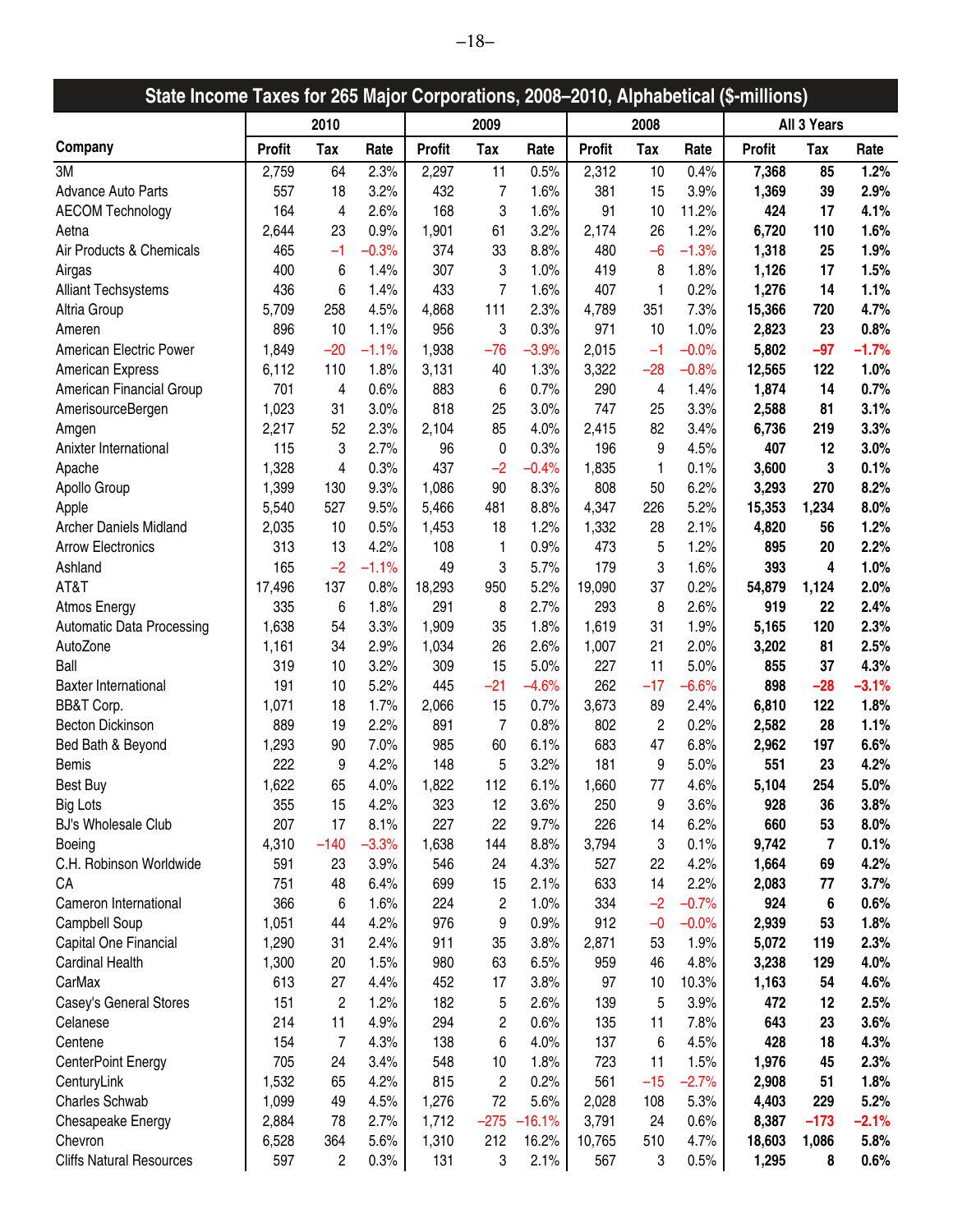| 2010<br>2009<br>2008<br>All 3 Years<br><b>Tax</b><br>Tax<br>Tax<br><b>Profit</b><br><b>Profit</b><br>Tax<br><b>Profit</b><br>Rate<br><b>Profit</b><br>Rate<br>Rate<br>Rate<br>3.2%<br>73<br>3.9%<br>650<br>17<br>2.7%<br>664<br>21<br>573<br>34<br>5.9%<br>1,887<br>587<br>324<br>5.2%<br>52<br>26<br>4.4%<br>17<br>433<br>9<br>2.1%<br>1,344<br>3.9%<br>7,224<br>1.2%<br>2.9%<br>3.3%<br>12,034<br>234<br>1.9%<br>85<br>2,691<br>79<br>2,119<br>70<br>220<br>5.2%<br>9<br>3.9%<br>152<br>8<br>136<br>6.6%<br>508<br>25<br>5.0%<br>9<br>6,104<br>384<br>6.3%<br>5,106<br>$-156$<br>$-3.1%$<br>4,058<br>284<br>7.0%<br>15,268<br>513<br>3.4%<br>3.2%<br>508<br>1.8%<br>3<br>0.9%<br>27<br>2.0%<br>9<br>446<br>14<br>359<br>1,314<br>582<br>3.8%<br>447<br>$-33$<br>$-7.3%$<br>492<br>$-134$<br>$-27.3%$<br>1,521<br>$-145$<br>$-9.5%$<br>22<br>1,040<br>28<br>2.7%<br>872<br>1.8%<br>632<br>$-8$<br>1.4%<br>16<br>$-1.3%$<br>2,544<br>35<br>2,524<br>3.2%<br>4.7%<br>6,291<br>320<br>5.1%<br>82<br>11,209<br>543<br>4.8%<br>20,024<br>945<br>5.8%<br>427<br>11<br>2.6%<br>704<br>41<br>621<br>1.7%<br>1,752<br>3.6%<br>11<br>63<br>1,551<br>1.5%<br>1,319<br>$-12$<br>$-0.9%$<br>3.6%<br>4,327<br>1.5%<br>23<br>1,457<br>53<br>64<br>0.3%<br>5.3%<br>46<br>33<br>1<br>$-0.6%$<br>214<br>6<br>3.1%<br>293<br>6<br>0<br>$-1.0%$<br>32<br>0.5%<br>69<br>$-2.8%$<br>0<br>1.7%<br>131<br>Core-Mark Holding<br>0<br>$-2$<br>29<br>$-1$<br>975<br>0.1%<br>202<br>801<br>1,978<br>1<br>0.1%<br>1<br>—<br>1,426<br>1,426<br>5.0%<br>77<br>5.4%<br>66<br>4.6%<br>1,542<br>77<br>5.0%<br>4,394<br>220<br>965<br>2.9%<br>505<br>8.3%<br>572<br>5.6%<br>5.0%<br>Coventry Health Care<br>28<br>42<br>32<br>2,041<br>102<br><b>CSX</b><br>2.2%<br>2,546<br>51<br>2.0%<br>1,746<br>35<br>2.0%<br>2,332<br>61<br>2.6%<br>6,624<br>147<br>5,629<br>6.0%<br>5,913<br>6.7%<br>5,537<br>6.4%<br>17,079<br>1,090<br>6.4%<br>340<br>394<br>356<br>Darden Restaurants<br>535<br>5.4%<br>508<br>2.1%<br>4.1%<br>1,552<br>3.9%<br>29<br>11<br>510<br>21<br>60<br>DaVita<br>744<br>4.1%<br>758<br>33<br>4.4%<br>657<br>2.9%<br>3.8%<br>30<br>19<br>2,159<br>83<br>1.3%<br>3.3%<br>Dean Foods<br>128<br>$\overline{c}$<br>371<br>15<br>4.1%<br>293<br>3.3%<br>792<br>26<br>10<br>2,063<br>42<br>2.1%<br>918<br>11<br>1.2%<br>1,730<br>2.7%<br>4,711<br>101<br>2.1%<br>47<br>0.6%<br>2,943<br>13<br>0.4%<br>1,447<br>1.1%<br>0.5%<br>8,738<br>50<br>17<br>4,348<br>21<br>Devon Energy<br>Dick's Sporting Goods<br>298<br>4.6%<br>223<br>4.7%<br>178<br>699<br>37<br>5.3%<br>14<br>10<br>13<br>7.4%<br><b>DirecTV</b><br>2,809<br>0.6%<br>1,446<br>62<br>4.3%<br>1,981<br>6,236<br>151<br>2.4%<br>18<br>71<br>3.6%<br><b>DISH Network</b><br>1,712<br>69<br>4.0%<br>1,337<br>3.3%<br>1,789<br>3.2%<br>4,839<br>170<br>3.5%<br>44<br>57<br>3.7%<br><b>Dollar General</b><br>980<br>2.6%<br>546<br>190<br>1<br>0.6%<br>1,716<br>47<br>2.7%<br>26<br>20<br><b>Dollar Tree</b><br>630<br>31<br>5.0%<br>508<br>28<br>5.4%<br>359<br>21<br>5.8%<br>5.3%<br>1,497<br>80<br>5.8%<br><b>Dominion Resources</b><br>5,287<br>2,329<br>5.5%<br>4.4%<br>10,229<br>5.4%<br>306<br>128<br>2,613<br>114<br>548<br>177<br>8.5%<br>560<br>0.7%<br>1.5%<br>1,005<br>2.3%<br>Domtar<br>15<br>4<br>268<br>23<br>4<br>2.0%<br>528<br>470<br>7<br>1.5%<br>258<br>5<br>23<br>4.3%<br>1,256<br>35<br>2.8%<br>Dover<br><b>DTE Energy</b><br>950<br>26<br>2.7%<br>782<br>17<br>2.2%<br>819<br>17<br>2.1%<br>2,551<br>60<br>2.4%<br>0.2%<br>2,189<br>1.8%<br>1,771<br>3<br>59<br>1.1%<br>Duke Energy<br>39<br>1,575<br>1.1%<br>5,534<br>17<br><b>DuPont</b><br>$-5.3%$<br>$-12$<br>$-0.6%$<br>949<br>171<br>$-9$<br>992<br>$-3$<br>$-0.3%$<br>2,112<br>-<br>507<br>3.6%<br>193<br>$-11$<br>$-5.7%$<br>387<br>7<br>1,087<br>14<br>1.3%<br>Eastman Chemical<br>18<br>1.8%<br>0.4%<br>$-38$<br>$-2.3%$<br>$-0.2%$<br>El Paso<br>1,236<br>5<br>1,229<br>24<br>2.0%<br>1,631<br>4,096<br>$-9$<br>2.7%<br>3,136<br>0.7%<br>$-45$<br>$-28.4%$<br>5,094<br>0.5%<br>Eli Lilly<br>23<br>1,801<br>49<br>157<br>28<br><b>EMC</b><br>0.1%<br>1.1%<br>0.3%<br>$\overline{\mathbf{r}}$<br>0.3%<br>1,408<br>475<br>5<br>500<br>1<br>2,383<br>1<br><b>Emcor Group</b><br>200<br>6.9%<br>249<br>6.9%<br>271<br>8.1%<br>720<br>53<br>7.3%<br>14<br>17<br>22<br>1,303<br>2.1%<br>4,228<br>2.6%<br><b>Emerson Electric</b><br>33<br>2.5%<br>1,169<br>25<br>1,756<br>50<br>2.8%<br>108<br>1,887<br>1.0%<br>1,883<br>$-5.8%$<br>5,613<br>57<br>1.0%<br>19<br>$-109$<br>1,843<br>7.9%<br>Entergy<br>146<br><b>EOG Resources</b><br>753<br>$-0.2%$<br>874<br>$-1$<br>$-0.0%$<br>$-1$<br>$-0.5%$<br>3,196<br>5<br>0.1%<br>4,824<br>$-4$<br>4,221<br>3.5%<br>3.9%<br>3.8%<br>Exelon<br>170<br>4.0%<br>4,419<br>153<br>4,034<br>12,674<br>482<br>159<br>1.8%<br>1.4%<br><b>Express Scripts</b><br>1,918<br>30<br>1.6%<br>1,312<br>23<br>1,216<br>10<br>0.8%<br>4,446<br>64<br>Exxon Mobil<br>7,711<br>3.8%<br>3.3%<br>4.0%<br>3.8%<br>292<br>2,576<br>86<br>10,152<br>20,439<br>784<br>407<br>564<br>4.1%<br>3.9%<br>3.7%<br><b>Family Dollar Stores</b><br>23<br>451<br>18<br>362<br>10<br>2.8%<br>1,377<br>51<br>3.7%<br>2.5%<br>1.4%<br>2.5%<br>FedEx<br>1,793<br>44<br>1,339<br>50<br>1,226<br>4,358<br>111<br>17<br>3.6%<br>135<br>2.9%<br>FirstEnergy<br>1,242<br>35<br>2.8%<br>1,235<br>2,116<br>56<br>2.6%<br>4,593<br>44<br>32<br>4.2%<br>718<br>4.0%<br>4.9%<br>761<br>29<br>628<br>6.8%<br>2,107<br>104<br>Fiserv<br>43<br>202<br>143<br>474<br>9<br>1.9%<br>Flowserve<br>$-0$<br>$-0.1%$<br>6<br>4.5%<br>129<br>3<br>2.3% | State Income Taxes for 265 Major Corporations, 2008-2010, Alphabetical (\$-millions) |     |    |      |     |    |      |     |    |      |       |    |      |
|------------------------------------------------------------------------------------------------------------------------------------------------------------------------------------------------------------------------------------------------------------------------------------------------------------------------------------------------------------------------------------------------------------------------------------------------------------------------------------------------------------------------------------------------------------------------------------------------------------------------------------------------------------------------------------------------------------------------------------------------------------------------------------------------------------------------------------------------------------------------------------------------------------------------------------------------------------------------------------------------------------------------------------------------------------------------------------------------------------------------------------------------------------------------------------------------------------------------------------------------------------------------------------------------------------------------------------------------------------------------------------------------------------------------------------------------------------------------------------------------------------------------------------------------------------------------------------------------------------------------------------------------------------------------------------------------------------------------------------------------------------------------------------------------------------------------------------------------------------------------------------------------------------------------------------------------------------------------------------------------------------------------------------------------------------------------------------------------------------------------------------------------------------------------------------------------------------------------------------------------------------------------------------------------------------------------------------------------------------------------------------------------------------------------------------------------------------------------------------------------------------------------------------------------------------------------------------------------------------------------------------------------------------------------------------------------------------------------------------------------------------------------------------------------------------------------------------------------------------------------------------------------------------------------------------------------------------------------------------------------------------------------------------------------------------------------------------------------------------------------------------------------------------------------------------------------------------------------------------------------------------------------------------------------------------------------------------------------------------------------------------------------------------------------------------------------------------------------------------------------------------------------------------------------------------------------------------------------------------------------------------------------------------------------------------------------------------------------------------------------------------------------------------------------------------------------------------------------------------------------------------------------------------------------------------------------------------------------------------------------------------------------------------------------------------------------------------------------------------------------------------------------------------------------------------------------------------------------------------------------------------------------------------------------------------------------------------------------------------------------------------------------------------------------------------------------------------------------------------------------------------------------------------------------------------------------------------------------------------------------------------------------------------------------------------------------------------------------------------------------------------------------------------------------------------------------------------------------------------------------------------------------------------------------------------------------------------------------------------------------------------------------------------------------------------------------------------------------------------------------------------------------------------------------------------------------------------------------------------------------------------------------------------------------------------------------------------------------------------------------------------------------------------------------------------------------------------------------------------------------------------------------------------------------|--------------------------------------------------------------------------------------|-----|----|------|-----|----|------|-----|----|------|-------|----|------|
|                                                                                                                                                                                                                                                                                                                                                                                                                                                                                                                                                                                                                                                                                                                                                                                                                                                                                                                                                                                                                                                                                                                                                                                                                                                                                                                                                                                                                                                                                                                                                                                                                                                                                                                                                                                                                                                                                                                                                                                                                                                                                                                                                                                                                                                                                                                                                                                                                                                                                                                                                                                                                                                                                                                                                                                                                                                                                                                                                                                                                                                                                                                                                                                                                                                                                                                                                                                                                                                                                                                                                                                                                                                                                                                                                                                                                                                                                                                                                                                                                                                                                                                                                                                                                                                                                                                                                                                                                                                                                                                                                                                                                                                                                                                                                                                                                                                                                                                                                                                                                                                                                                                                                                                                                                                                                                                                                                                                                                                                                                                                                |                                                                                      |     |    |      |     |    |      |     |    |      |       |    |      |
|                                                                                                                                                                                                                                                                                                                                                                                                                                                                                                                                                                                                                                                                                                                                                                                                                                                                                                                                                                                                                                                                                                                                                                                                                                                                                                                                                                                                                                                                                                                                                                                                                                                                                                                                                                                                                                                                                                                                                                                                                                                                                                                                                                                                                                                                                                                                                                                                                                                                                                                                                                                                                                                                                                                                                                                                                                                                                                                                                                                                                                                                                                                                                                                                                                                                                                                                                                                                                                                                                                                                                                                                                                                                                                                                                                                                                                                                                                                                                                                                                                                                                                                                                                                                                                                                                                                                                                                                                                                                                                                                                                                                                                                                                                                                                                                                                                                                                                                                                                                                                                                                                                                                                                                                                                                                                                                                                                                                                                                                                                                                                | Company                                                                              |     |    |      |     |    |      |     |    |      |       |    |      |
|                                                                                                                                                                                                                                                                                                                                                                                                                                                                                                                                                                                                                                                                                                                                                                                                                                                                                                                                                                                                                                                                                                                                                                                                                                                                                                                                                                                                                                                                                                                                                                                                                                                                                                                                                                                                                                                                                                                                                                                                                                                                                                                                                                                                                                                                                                                                                                                                                                                                                                                                                                                                                                                                                                                                                                                                                                                                                                                                                                                                                                                                                                                                                                                                                                                                                                                                                                                                                                                                                                                                                                                                                                                                                                                                                                                                                                                                                                                                                                                                                                                                                                                                                                                                                                                                                                                                                                                                                                                                                                                                                                                                                                                                                                                                                                                                                                                                                                                                                                                                                                                                                                                                                                                                                                                                                                                                                                                                                                                                                                                                                | Clorox                                                                               |     |    |      |     |    |      |     |    |      |       |    |      |
|                                                                                                                                                                                                                                                                                                                                                                                                                                                                                                                                                                                                                                                                                                                                                                                                                                                                                                                                                                                                                                                                                                                                                                                                                                                                                                                                                                                                                                                                                                                                                                                                                                                                                                                                                                                                                                                                                                                                                                                                                                                                                                                                                                                                                                                                                                                                                                                                                                                                                                                                                                                                                                                                                                                                                                                                                                                                                                                                                                                                                                                                                                                                                                                                                                                                                                                                                                                                                                                                                                                                                                                                                                                                                                                                                                                                                                                                                                                                                                                                                                                                                                                                                                                                                                                                                                                                                                                                                                                                                                                                                                                                                                                                                                                                                                                                                                                                                                                                                                                                                                                                                                                                                                                                                                                                                                                                                                                                                                                                                                                                                | <b>CMS</b> Energy                                                                    |     |    |      |     |    |      |     |    |      |       |    |      |
|                                                                                                                                                                                                                                                                                                                                                                                                                                                                                                                                                                                                                                                                                                                                                                                                                                                                                                                                                                                                                                                                                                                                                                                                                                                                                                                                                                                                                                                                                                                                                                                                                                                                                                                                                                                                                                                                                                                                                                                                                                                                                                                                                                                                                                                                                                                                                                                                                                                                                                                                                                                                                                                                                                                                                                                                                                                                                                                                                                                                                                                                                                                                                                                                                                                                                                                                                                                                                                                                                                                                                                                                                                                                                                                                                                                                                                                                                                                                                                                                                                                                                                                                                                                                                                                                                                                                                                                                                                                                                                                                                                                                                                                                                                                                                                                                                                                                                                                                                                                                                                                                                                                                                                                                                                                                                                                                                                                                                                                                                                                                                | Coca-Cola                                                                            |     |    |      |     |    |      |     |    |      |       |    |      |
|                                                                                                                                                                                                                                                                                                                                                                                                                                                                                                                                                                                                                                                                                                                                                                                                                                                                                                                                                                                                                                                                                                                                                                                                                                                                                                                                                                                                                                                                                                                                                                                                                                                                                                                                                                                                                                                                                                                                                                                                                                                                                                                                                                                                                                                                                                                                                                                                                                                                                                                                                                                                                                                                                                                                                                                                                                                                                                                                                                                                                                                                                                                                                                                                                                                                                                                                                                                                                                                                                                                                                                                                                                                                                                                                                                                                                                                                                                                                                                                                                                                                                                                                                                                                                                                                                                                                                                                                                                                                                                                                                                                                                                                                                                                                                                                                                                                                                                                                                                                                                                                                                                                                                                                                                                                                                                                                                                                                                                                                                                                                                | <b>Cognizant Technology Solutions</b>                                                |     |    |      |     |    |      |     |    |      |       |    |      |
|                                                                                                                                                                                                                                                                                                                                                                                                                                                                                                                                                                                                                                                                                                                                                                                                                                                                                                                                                                                                                                                                                                                                                                                                                                                                                                                                                                                                                                                                                                                                                                                                                                                                                                                                                                                                                                                                                                                                                                                                                                                                                                                                                                                                                                                                                                                                                                                                                                                                                                                                                                                                                                                                                                                                                                                                                                                                                                                                                                                                                                                                                                                                                                                                                                                                                                                                                                                                                                                                                                                                                                                                                                                                                                                                                                                                                                                                                                                                                                                                                                                                                                                                                                                                                                                                                                                                                                                                                                                                                                                                                                                                                                                                                                                                                                                                                                                                                                                                                                                                                                                                                                                                                                                                                                                                                                                                                                                                                                                                                                                                                | Comcast                                                                              |     |    |      |     |    |      |     |    |      |       |    |      |
|                                                                                                                                                                                                                                                                                                                                                                                                                                                                                                                                                                                                                                                                                                                                                                                                                                                                                                                                                                                                                                                                                                                                                                                                                                                                                                                                                                                                                                                                                                                                                                                                                                                                                                                                                                                                                                                                                                                                                                                                                                                                                                                                                                                                                                                                                                                                                                                                                                                                                                                                                                                                                                                                                                                                                                                                                                                                                                                                                                                                                                                                                                                                                                                                                                                                                                                                                                                                                                                                                                                                                                                                                                                                                                                                                                                                                                                                                                                                                                                                                                                                                                                                                                                                                                                                                                                                                                                                                                                                                                                                                                                                                                                                                                                                                                                                                                                                                                                                                                                                                                                                                                                                                                                                                                                                                                                                                                                                                                                                                                                                                | <b>Community Health Systems</b>                                                      |     |    |      |     |    |      |     |    |      |       |    |      |
|                                                                                                                                                                                                                                                                                                                                                                                                                                                                                                                                                                                                                                                                                                                                                                                                                                                                                                                                                                                                                                                                                                                                                                                                                                                                                                                                                                                                                                                                                                                                                                                                                                                                                                                                                                                                                                                                                                                                                                                                                                                                                                                                                                                                                                                                                                                                                                                                                                                                                                                                                                                                                                                                                                                                                                                                                                                                                                                                                                                                                                                                                                                                                                                                                                                                                                                                                                                                                                                                                                                                                                                                                                                                                                                                                                                                                                                                                                                                                                                                                                                                                                                                                                                                                                                                                                                                                                                                                                                                                                                                                                                                                                                                                                                                                                                                                                                                                                                                                                                                                                                                                                                                                                                                                                                                                                                                                                                                                                                                                                                                                | <b>Computer Sciences</b>                                                             |     |    |      |     |    |      |     |    |      |       |    |      |
|                                                                                                                                                                                                                                                                                                                                                                                                                                                                                                                                                                                                                                                                                                                                                                                                                                                                                                                                                                                                                                                                                                                                                                                                                                                                                                                                                                                                                                                                                                                                                                                                                                                                                                                                                                                                                                                                                                                                                                                                                                                                                                                                                                                                                                                                                                                                                                                                                                                                                                                                                                                                                                                                                                                                                                                                                                                                                                                                                                                                                                                                                                                                                                                                                                                                                                                                                                                                                                                                                                                                                                                                                                                                                                                                                                                                                                                                                                                                                                                                                                                                                                                                                                                                                                                                                                                                                                                                                                                                                                                                                                                                                                                                                                                                                                                                                                                                                                                                                                                                                                                                                                                                                                                                                                                                                                                                                                                                                                                                                                                                                | ConAgra Foods                                                                        |     |    |      |     |    |      |     |    |      |       |    |      |
|                                                                                                                                                                                                                                                                                                                                                                                                                                                                                                                                                                                                                                                                                                                                                                                                                                                                                                                                                                                                                                                                                                                                                                                                                                                                                                                                                                                                                                                                                                                                                                                                                                                                                                                                                                                                                                                                                                                                                                                                                                                                                                                                                                                                                                                                                                                                                                                                                                                                                                                                                                                                                                                                                                                                                                                                                                                                                                                                                                                                                                                                                                                                                                                                                                                                                                                                                                                                                                                                                                                                                                                                                                                                                                                                                                                                                                                                                                                                                                                                                                                                                                                                                                                                                                                                                                                                                                                                                                                                                                                                                                                                                                                                                                                                                                                                                                                                                                                                                                                                                                                                                                                                                                                                                                                                                                                                                                                                                                                                                                                                                | ConocoPhillips                                                                       |     |    |      |     |    |      |     |    |      |       |    |      |
|                                                                                                                                                                                                                                                                                                                                                                                                                                                                                                                                                                                                                                                                                                                                                                                                                                                                                                                                                                                                                                                                                                                                                                                                                                                                                                                                                                                                                                                                                                                                                                                                                                                                                                                                                                                                                                                                                                                                                                                                                                                                                                                                                                                                                                                                                                                                                                                                                                                                                                                                                                                                                                                                                                                                                                                                                                                                                                                                                                                                                                                                                                                                                                                                                                                                                                                                                                                                                                                                                                                                                                                                                                                                                                                                                                                                                                                                                                                                                                                                                                                                                                                                                                                                                                                                                                                                                                                                                                                                                                                                                                                                                                                                                                                                                                                                                                                                                                                                                                                                                                                                                                                                                                                                                                                                                                                                                                                                                                                                                                                                                | <b>Consol Energy</b>                                                                 |     |    |      |     |    |      |     |    |      |       |    |      |
|                                                                                                                                                                                                                                                                                                                                                                                                                                                                                                                                                                                                                                                                                                                                                                                                                                                                                                                                                                                                                                                                                                                                                                                                                                                                                                                                                                                                                                                                                                                                                                                                                                                                                                                                                                                                                                                                                                                                                                                                                                                                                                                                                                                                                                                                                                                                                                                                                                                                                                                                                                                                                                                                                                                                                                                                                                                                                                                                                                                                                                                                                                                                                                                                                                                                                                                                                                                                                                                                                                                                                                                                                                                                                                                                                                                                                                                                                                                                                                                                                                                                                                                                                                                                                                                                                                                                                                                                                                                                                                                                                                                                                                                                                                                                                                                                                                                                                                                                                                                                                                                                                                                                                                                                                                                                                                                                                                                                                                                                                                                                                | <b>Consolidated Edison</b>                                                           |     |    |      |     |    |      |     |    |      |       |    |      |
|                                                                                                                                                                                                                                                                                                                                                                                                                                                                                                                                                                                                                                                                                                                                                                                                                                                                                                                                                                                                                                                                                                                                                                                                                                                                                                                                                                                                                                                                                                                                                                                                                                                                                                                                                                                                                                                                                                                                                                                                                                                                                                                                                                                                                                                                                                                                                                                                                                                                                                                                                                                                                                                                                                                                                                                                                                                                                                                                                                                                                                                                                                                                                                                                                                                                                                                                                                                                                                                                                                                                                                                                                                                                                                                                                                                                                                                                                                                                                                                                                                                                                                                                                                                                                                                                                                                                                                                                                                                                                                                                                                                                                                                                                                                                                                                                                                                                                                                                                                                                                                                                                                                                                                                                                                                                                                                                                                                                                                                                                                                                                | Con-way                                                                              |     |    |      |     |    |      |     |    |      |       |    |      |
|                                                                                                                                                                                                                                                                                                                                                                                                                                                                                                                                                                                                                                                                                                                                                                                                                                                                                                                                                                                                                                                                                                                                                                                                                                                                                                                                                                                                                                                                                                                                                                                                                                                                                                                                                                                                                                                                                                                                                                                                                                                                                                                                                                                                                                                                                                                                                                                                                                                                                                                                                                                                                                                                                                                                                                                                                                                                                                                                                                                                                                                                                                                                                                                                                                                                                                                                                                                                                                                                                                                                                                                                                                                                                                                                                                                                                                                                                                                                                                                                                                                                                                                                                                                                                                                                                                                                                                                                                                                                                                                                                                                                                                                                                                                                                                                                                                                                                                                                                                                                                                                                                                                                                                                                                                                                                                                                                                                                                                                                                                                                                |                                                                                      |     |    |      |     |    |      |     |    |      |       |    |      |
|                                                                                                                                                                                                                                                                                                                                                                                                                                                                                                                                                                                                                                                                                                                                                                                                                                                                                                                                                                                                                                                                                                                                                                                                                                                                                                                                                                                                                                                                                                                                                                                                                                                                                                                                                                                                                                                                                                                                                                                                                                                                                                                                                                                                                                                                                                                                                                                                                                                                                                                                                                                                                                                                                                                                                                                                                                                                                                                                                                                                                                                                                                                                                                                                                                                                                                                                                                                                                                                                                                                                                                                                                                                                                                                                                                                                                                                                                                                                                                                                                                                                                                                                                                                                                                                                                                                                                                                                                                                                                                                                                                                                                                                                                                                                                                                                                                                                                                                                                                                                                                                                                                                                                                                                                                                                                                                                                                                                                                                                                                                                                | Corning                                                                              |     |    |      |     |    |      |     |    |      |       |    |      |
|                                                                                                                                                                                                                                                                                                                                                                                                                                                                                                                                                                                                                                                                                                                                                                                                                                                                                                                                                                                                                                                                                                                                                                                                                                                                                                                                                                                                                                                                                                                                                                                                                                                                                                                                                                                                                                                                                                                                                                                                                                                                                                                                                                                                                                                                                                                                                                                                                                                                                                                                                                                                                                                                                                                                                                                                                                                                                                                                                                                                                                                                                                                                                                                                                                                                                                                                                                                                                                                                                                                                                                                                                                                                                                                                                                                                                                                                                                                                                                                                                                                                                                                                                                                                                                                                                                                                                                                                                                                                                                                                                                                                                                                                                                                                                                                                                                                                                                                                                                                                                                                                                                                                                                                                                                                                                                                                                                                                                                                                                                                                                | Costco Wholesale                                                                     |     |    |      |     |    |      |     |    |      |       |    |      |
|                                                                                                                                                                                                                                                                                                                                                                                                                                                                                                                                                                                                                                                                                                                                                                                                                                                                                                                                                                                                                                                                                                                                                                                                                                                                                                                                                                                                                                                                                                                                                                                                                                                                                                                                                                                                                                                                                                                                                                                                                                                                                                                                                                                                                                                                                                                                                                                                                                                                                                                                                                                                                                                                                                                                                                                                                                                                                                                                                                                                                                                                                                                                                                                                                                                                                                                                                                                                                                                                                                                                                                                                                                                                                                                                                                                                                                                                                                                                                                                                                                                                                                                                                                                                                                                                                                                                                                                                                                                                                                                                                                                                                                                                                                                                                                                                                                                                                                                                                                                                                                                                                                                                                                                                                                                                                                                                                                                                                                                                                                                                                |                                                                                      |     |    |      |     |    |      |     |    |      |       |    |      |
|                                                                                                                                                                                                                                                                                                                                                                                                                                                                                                                                                                                                                                                                                                                                                                                                                                                                                                                                                                                                                                                                                                                                                                                                                                                                                                                                                                                                                                                                                                                                                                                                                                                                                                                                                                                                                                                                                                                                                                                                                                                                                                                                                                                                                                                                                                                                                                                                                                                                                                                                                                                                                                                                                                                                                                                                                                                                                                                                                                                                                                                                                                                                                                                                                                                                                                                                                                                                                                                                                                                                                                                                                                                                                                                                                                                                                                                                                                                                                                                                                                                                                                                                                                                                                                                                                                                                                                                                                                                                                                                                                                                                                                                                                                                                                                                                                                                                                                                                                                                                                                                                                                                                                                                                                                                                                                                                                                                                                                                                                                                                                |                                                                                      |     |    |      |     |    |      |     |    |      |       |    |      |
|                                                                                                                                                                                                                                                                                                                                                                                                                                                                                                                                                                                                                                                                                                                                                                                                                                                                                                                                                                                                                                                                                                                                                                                                                                                                                                                                                                                                                                                                                                                                                                                                                                                                                                                                                                                                                                                                                                                                                                                                                                                                                                                                                                                                                                                                                                                                                                                                                                                                                                                                                                                                                                                                                                                                                                                                                                                                                                                                                                                                                                                                                                                                                                                                                                                                                                                                                                                                                                                                                                                                                                                                                                                                                                                                                                                                                                                                                                                                                                                                                                                                                                                                                                                                                                                                                                                                                                                                                                                                                                                                                                                                                                                                                                                                                                                                                                                                                                                                                                                                                                                                                                                                                                                                                                                                                                                                                                                                                                                                                                                                                | <b>CVS Caremark</b>                                                                  |     |    |      |     |    |      |     |    |      |       |    |      |
|                                                                                                                                                                                                                                                                                                                                                                                                                                                                                                                                                                                                                                                                                                                                                                                                                                                                                                                                                                                                                                                                                                                                                                                                                                                                                                                                                                                                                                                                                                                                                                                                                                                                                                                                                                                                                                                                                                                                                                                                                                                                                                                                                                                                                                                                                                                                                                                                                                                                                                                                                                                                                                                                                                                                                                                                                                                                                                                                                                                                                                                                                                                                                                                                                                                                                                                                                                                                                                                                                                                                                                                                                                                                                                                                                                                                                                                                                                                                                                                                                                                                                                                                                                                                                                                                                                                                                                                                                                                                                                                                                                                                                                                                                                                                                                                                                                                                                                                                                                                                                                                                                                                                                                                                                                                                                                                                                                                                                                                                                                                                                |                                                                                      |     |    |      |     |    |      |     |    |      |       |    |      |
|                                                                                                                                                                                                                                                                                                                                                                                                                                                                                                                                                                                                                                                                                                                                                                                                                                                                                                                                                                                                                                                                                                                                                                                                                                                                                                                                                                                                                                                                                                                                                                                                                                                                                                                                                                                                                                                                                                                                                                                                                                                                                                                                                                                                                                                                                                                                                                                                                                                                                                                                                                                                                                                                                                                                                                                                                                                                                                                                                                                                                                                                                                                                                                                                                                                                                                                                                                                                                                                                                                                                                                                                                                                                                                                                                                                                                                                                                                                                                                                                                                                                                                                                                                                                                                                                                                                                                                                                                                                                                                                                                                                                                                                                                                                                                                                                                                                                                                                                                                                                                                                                                                                                                                                                                                                                                                                                                                                                                                                                                                                                                |                                                                                      |     |    |      |     |    |      |     |    |      |       |    |      |
|                                                                                                                                                                                                                                                                                                                                                                                                                                                                                                                                                                                                                                                                                                                                                                                                                                                                                                                                                                                                                                                                                                                                                                                                                                                                                                                                                                                                                                                                                                                                                                                                                                                                                                                                                                                                                                                                                                                                                                                                                                                                                                                                                                                                                                                                                                                                                                                                                                                                                                                                                                                                                                                                                                                                                                                                                                                                                                                                                                                                                                                                                                                                                                                                                                                                                                                                                                                                                                                                                                                                                                                                                                                                                                                                                                                                                                                                                                                                                                                                                                                                                                                                                                                                                                                                                                                                                                                                                                                                                                                                                                                                                                                                                                                                                                                                                                                                                                                                                                                                                                                                                                                                                                                                                                                                                                                                                                                                                                                                                                                                                |                                                                                      |     |    |      |     |    |      |     |    |      |       |    |      |
|                                                                                                                                                                                                                                                                                                                                                                                                                                                                                                                                                                                                                                                                                                                                                                                                                                                                                                                                                                                                                                                                                                                                                                                                                                                                                                                                                                                                                                                                                                                                                                                                                                                                                                                                                                                                                                                                                                                                                                                                                                                                                                                                                                                                                                                                                                                                                                                                                                                                                                                                                                                                                                                                                                                                                                                                                                                                                                                                                                                                                                                                                                                                                                                                                                                                                                                                                                                                                                                                                                                                                                                                                                                                                                                                                                                                                                                                                                                                                                                                                                                                                                                                                                                                                                                                                                                                                                                                                                                                                                                                                                                                                                                                                                                                                                                                                                                                                                                                                                                                                                                                                                                                                                                                                                                                                                                                                                                                                                                                                                                                                | Deere                                                                                |     |    |      |     |    |      |     |    |      |       |    |      |
|                                                                                                                                                                                                                                                                                                                                                                                                                                                                                                                                                                                                                                                                                                                                                                                                                                                                                                                                                                                                                                                                                                                                                                                                                                                                                                                                                                                                                                                                                                                                                                                                                                                                                                                                                                                                                                                                                                                                                                                                                                                                                                                                                                                                                                                                                                                                                                                                                                                                                                                                                                                                                                                                                                                                                                                                                                                                                                                                                                                                                                                                                                                                                                                                                                                                                                                                                                                                                                                                                                                                                                                                                                                                                                                                                                                                                                                                                                                                                                                                                                                                                                                                                                                                                                                                                                                                                                                                                                                                                                                                                                                                                                                                                                                                                                                                                                                                                                                                                                                                                                                                                                                                                                                                                                                                                                                                                                                                                                                                                                                                                |                                                                                      |     |    |      |     |    |      |     |    |      |       |    |      |
|                                                                                                                                                                                                                                                                                                                                                                                                                                                                                                                                                                                                                                                                                                                                                                                                                                                                                                                                                                                                                                                                                                                                                                                                                                                                                                                                                                                                                                                                                                                                                                                                                                                                                                                                                                                                                                                                                                                                                                                                                                                                                                                                                                                                                                                                                                                                                                                                                                                                                                                                                                                                                                                                                                                                                                                                                                                                                                                                                                                                                                                                                                                                                                                                                                                                                                                                                                                                                                                                                                                                                                                                                                                                                                                                                                                                                                                                                                                                                                                                                                                                                                                                                                                                                                                                                                                                                                                                                                                                                                                                                                                                                                                                                                                                                                                                                                                                                                                                                                                                                                                                                                                                                                                                                                                                                                                                                                                                                                                                                                                                                |                                                                                      |     |    |      |     |    |      |     |    |      |       |    |      |
|                                                                                                                                                                                                                                                                                                                                                                                                                                                                                                                                                                                                                                                                                                                                                                                                                                                                                                                                                                                                                                                                                                                                                                                                                                                                                                                                                                                                                                                                                                                                                                                                                                                                                                                                                                                                                                                                                                                                                                                                                                                                                                                                                                                                                                                                                                                                                                                                                                                                                                                                                                                                                                                                                                                                                                                                                                                                                                                                                                                                                                                                                                                                                                                                                                                                                                                                                                                                                                                                                                                                                                                                                                                                                                                                                                                                                                                                                                                                                                                                                                                                                                                                                                                                                                                                                                                                                                                                                                                                                                                                                                                                                                                                                                                                                                                                                                                                                                                                                                                                                                                                                                                                                                                                                                                                                                                                                                                                                                                                                                                                                |                                                                                      |     |    |      |     |    |      |     |    |      |       |    |      |
|                                                                                                                                                                                                                                                                                                                                                                                                                                                                                                                                                                                                                                                                                                                                                                                                                                                                                                                                                                                                                                                                                                                                                                                                                                                                                                                                                                                                                                                                                                                                                                                                                                                                                                                                                                                                                                                                                                                                                                                                                                                                                                                                                                                                                                                                                                                                                                                                                                                                                                                                                                                                                                                                                                                                                                                                                                                                                                                                                                                                                                                                                                                                                                                                                                                                                                                                                                                                                                                                                                                                                                                                                                                                                                                                                                                                                                                                                                                                                                                                                                                                                                                                                                                                                                                                                                                                                                                                                                                                                                                                                                                                                                                                                                                                                                                                                                                                                                                                                                                                                                                                                                                                                                                                                                                                                                                                                                                                                                                                                                                                                |                                                                                      |     |    |      |     |    |      |     |    |      |       |    |      |
|                                                                                                                                                                                                                                                                                                                                                                                                                                                                                                                                                                                                                                                                                                                                                                                                                                                                                                                                                                                                                                                                                                                                                                                                                                                                                                                                                                                                                                                                                                                                                                                                                                                                                                                                                                                                                                                                                                                                                                                                                                                                                                                                                                                                                                                                                                                                                                                                                                                                                                                                                                                                                                                                                                                                                                                                                                                                                                                                                                                                                                                                                                                                                                                                                                                                                                                                                                                                                                                                                                                                                                                                                                                                                                                                                                                                                                                                                                                                                                                                                                                                                                                                                                                                                                                                                                                                                                                                                                                                                                                                                                                                                                                                                                                                                                                                                                                                                                                                                                                                                                                                                                                                                                                                                                                                                                                                                                                                                                                                                                                                                |                                                                                      |     |    |      |     |    |      |     |    |      |       |    |      |
|                                                                                                                                                                                                                                                                                                                                                                                                                                                                                                                                                                                                                                                                                                                                                                                                                                                                                                                                                                                                                                                                                                                                                                                                                                                                                                                                                                                                                                                                                                                                                                                                                                                                                                                                                                                                                                                                                                                                                                                                                                                                                                                                                                                                                                                                                                                                                                                                                                                                                                                                                                                                                                                                                                                                                                                                                                                                                                                                                                                                                                                                                                                                                                                                                                                                                                                                                                                                                                                                                                                                                                                                                                                                                                                                                                                                                                                                                                                                                                                                                                                                                                                                                                                                                                                                                                                                                                                                                                                                                                                                                                                                                                                                                                                                                                                                                                                                                                                                                                                                                                                                                                                                                                                                                                                                                                                                                                                                                                                                                                                                                |                                                                                      |     |    |      |     |    |      |     |    |      |       |    |      |
|                                                                                                                                                                                                                                                                                                                                                                                                                                                                                                                                                                                                                                                                                                                                                                                                                                                                                                                                                                                                                                                                                                                                                                                                                                                                                                                                                                                                                                                                                                                                                                                                                                                                                                                                                                                                                                                                                                                                                                                                                                                                                                                                                                                                                                                                                                                                                                                                                                                                                                                                                                                                                                                                                                                                                                                                                                                                                                                                                                                                                                                                                                                                                                                                                                                                                                                                                                                                                                                                                                                                                                                                                                                                                                                                                                                                                                                                                                                                                                                                                                                                                                                                                                                                                                                                                                                                                                                                                                                                                                                                                                                                                                                                                                                                                                                                                                                                                                                                                                                                                                                                                                                                                                                                                                                                                                                                                                                                                                                                                                                                                |                                                                                      |     |    |      |     |    |      |     |    |      |       |    |      |
|                                                                                                                                                                                                                                                                                                                                                                                                                                                                                                                                                                                                                                                                                                                                                                                                                                                                                                                                                                                                                                                                                                                                                                                                                                                                                                                                                                                                                                                                                                                                                                                                                                                                                                                                                                                                                                                                                                                                                                                                                                                                                                                                                                                                                                                                                                                                                                                                                                                                                                                                                                                                                                                                                                                                                                                                                                                                                                                                                                                                                                                                                                                                                                                                                                                                                                                                                                                                                                                                                                                                                                                                                                                                                                                                                                                                                                                                                                                                                                                                                                                                                                                                                                                                                                                                                                                                                                                                                                                                                                                                                                                                                                                                                                                                                                                                                                                                                                                                                                                                                                                                                                                                                                                                                                                                                                                                                                                                                                                                                                                                                |                                                                                      |     |    |      |     |    |      |     |    |      |       |    |      |
|                                                                                                                                                                                                                                                                                                                                                                                                                                                                                                                                                                                                                                                                                                                                                                                                                                                                                                                                                                                                                                                                                                                                                                                                                                                                                                                                                                                                                                                                                                                                                                                                                                                                                                                                                                                                                                                                                                                                                                                                                                                                                                                                                                                                                                                                                                                                                                                                                                                                                                                                                                                                                                                                                                                                                                                                                                                                                                                                                                                                                                                                                                                                                                                                                                                                                                                                                                                                                                                                                                                                                                                                                                                                                                                                                                                                                                                                                                                                                                                                                                                                                                                                                                                                                                                                                                                                                                                                                                                                                                                                                                                                                                                                                                                                                                                                                                                                                                                                                                                                                                                                                                                                                                                                                                                                                                                                                                                                                                                                                                                                                |                                                                                      |     |    |      |     |    |      |     |    |      |       |    |      |
|                                                                                                                                                                                                                                                                                                                                                                                                                                                                                                                                                                                                                                                                                                                                                                                                                                                                                                                                                                                                                                                                                                                                                                                                                                                                                                                                                                                                                                                                                                                                                                                                                                                                                                                                                                                                                                                                                                                                                                                                                                                                                                                                                                                                                                                                                                                                                                                                                                                                                                                                                                                                                                                                                                                                                                                                                                                                                                                                                                                                                                                                                                                                                                                                                                                                                                                                                                                                                                                                                                                                                                                                                                                                                                                                                                                                                                                                                                                                                                                                                                                                                                                                                                                                                                                                                                                                                                                                                                                                                                                                                                                                                                                                                                                                                                                                                                                                                                                                                                                                                                                                                                                                                                                                                                                                                                                                                                                                                                                                                                                                                |                                                                                      |     |    |      |     |    |      |     |    |      |       |    |      |
|                                                                                                                                                                                                                                                                                                                                                                                                                                                                                                                                                                                                                                                                                                                                                                                                                                                                                                                                                                                                                                                                                                                                                                                                                                                                                                                                                                                                                                                                                                                                                                                                                                                                                                                                                                                                                                                                                                                                                                                                                                                                                                                                                                                                                                                                                                                                                                                                                                                                                                                                                                                                                                                                                                                                                                                                                                                                                                                                                                                                                                                                                                                                                                                                                                                                                                                                                                                                                                                                                                                                                                                                                                                                                                                                                                                                                                                                                                                                                                                                                                                                                                                                                                                                                                                                                                                                                                                                                                                                                                                                                                                                                                                                                                                                                                                                                                                                                                                                                                                                                                                                                                                                                                                                                                                                                                                                                                                                                                                                                                                                                |                                                                                      |     |    |      |     |    |      |     |    |      |       |    |      |
|                                                                                                                                                                                                                                                                                                                                                                                                                                                                                                                                                                                                                                                                                                                                                                                                                                                                                                                                                                                                                                                                                                                                                                                                                                                                                                                                                                                                                                                                                                                                                                                                                                                                                                                                                                                                                                                                                                                                                                                                                                                                                                                                                                                                                                                                                                                                                                                                                                                                                                                                                                                                                                                                                                                                                                                                                                                                                                                                                                                                                                                                                                                                                                                                                                                                                                                                                                                                                                                                                                                                                                                                                                                                                                                                                                                                                                                                                                                                                                                                                                                                                                                                                                                                                                                                                                                                                                                                                                                                                                                                                                                                                                                                                                                                                                                                                                                                                                                                                                                                                                                                                                                                                                                                                                                                                                                                                                                                                                                                                                                                                |                                                                                      |     |    |      |     |    |      |     |    |      |       |    |      |
|                                                                                                                                                                                                                                                                                                                                                                                                                                                                                                                                                                                                                                                                                                                                                                                                                                                                                                                                                                                                                                                                                                                                                                                                                                                                                                                                                                                                                                                                                                                                                                                                                                                                                                                                                                                                                                                                                                                                                                                                                                                                                                                                                                                                                                                                                                                                                                                                                                                                                                                                                                                                                                                                                                                                                                                                                                                                                                                                                                                                                                                                                                                                                                                                                                                                                                                                                                                                                                                                                                                                                                                                                                                                                                                                                                                                                                                                                                                                                                                                                                                                                                                                                                                                                                                                                                                                                                                                                                                                                                                                                                                                                                                                                                                                                                                                                                                                                                                                                                                                                                                                                                                                                                                                                                                                                                                                                                                                                                                                                                                                                |                                                                                      |     |    |      |     |    |      |     |    |      |       |    |      |
|                                                                                                                                                                                                                                                                                                                                                                                                                                                                                                                                                                                                                                                                                                                                                                                                                                                                                                                                                                                                                                                                                                                                                                                                                                                                                                                                                                                                                                                                                                                                                                                                                                                                                                                                                                                                                                                                                                                                                                                                                                                                                                                                                                                                                                                                                                                                                                                                                                                                                                                                                                                                                                                                                                                                                                                                                                                                                                                                                                                                                                                                                                                                                                                                                                                                                                                                                                                                                                                                                                                                                                                                                                                                                                                                                                                                                                                                                                                                                                                                                                                                                                                                                                                                                                                                                                                                                                                                                                                                                                                                                                                                                                                                                                                                                                                                                                                                                                                                                                                                                                                                                                                                                                                                                                                                                                                                                                                                                                                                                                                                                |                                                                                      |     |    |      |     |    |      |     |    |      |       |    |      |
|                                                                                                                                                                                                                                                                                                                                                                                                                                                                                                                                                                                                                                                                                                                                                                                                                                                                                                                                                                                                                                                                                                                                                                                                                                                                                                                                                                                                                                                                                                                                                                                                                                                                                                                                                                                                                                                                                                                                                                                                                                                                                                                                                                                                                                                                                                                                                                                                                                                                                                                                                                                                                                                                                                                                                                                                                                                                                                                                                                                                                                                                                                                                                                                                                                                                                                                                                                                                                                                                                                                                                                                                                                                                                                                                                                                                                                                                                                                                                                                                                                                                                                                                                                                                                                                                                                                                                                                                                                                                                                                                                                                                                                                                                                                                                                                                                                                                                                                                                                                                                                                                                                                                                                                                                                                                                                                                                                                                                                                                                                                                                |                                                                                      |     |    |      |     |    |      |     |    |      |       |    |      |
|                                                                                                                                                                                                                                                                                                                                                                                                                                                                                                                                                                                                                                                                                                                                                                                                                                                                                                                                                                                                                                                                                                                                                                                                                                                                                                                                                                                                                                                                                                                                                                                                                                                                                                                                                                                                                                                                                                                                                                                                                                                                                                                                                                                                                                                                                                                                                                                                                                                                                                                                                                                                                                                                                                                                                                                                                                                                                                                                                                                                                                                                                                                                                                                                                                                                                                                                                                                                                                                                                                                                                                                                                                                                                                                                                                                                                                                                                                                                                                                                                                                                                                                                                                                                                                                                                                                                                                                                                                                                                                                                                                                                                                                                                                                                                                                                                                                                                                                                                                                                                                                                                                                                                                                                                                                                                                                                                                                                                                                                                                                                                |                                                                                      |     |    |      |     |    |      |     |    |      |       |    |      |
|                                                                                                                                                                                                                                                                                                                                                                                                                                                                                                                                                                                                                                                                                                                                                                                                                                                                                                                                                                                                                                                                                                                                                                                                                                                                                                                                                                                                                                                                                                                                                                                                                                                                                                                                                                                                                                                                                                                                                                                                                                                                                                                                                                                                                                                                                                                                                                                                                                                                                                                                                                                                                                                                                                                                                                                                                                                                                                                                                                                                                                                                                                                                                                                                                                                                                                                                                                                                                                                                                                                                                                                                                                                                                                                                                                                                                                                                                                                                                                                                                                                                                                                                                                                                                                                                                                                                                                                                                                                                                                                                                                                                                                                                                                                                                                                                                                                                                                                                                                                                                                                                                                                                                                                                                                                                                                                                                                                                                                                                                                                                                |                                                                                      |     |    |      |     |    |      |     |    |      |       |    |      |
|                                                                                                                                                                                                                                                                                                                                                                                                                                                                                                                                                                                                                                                                                                                                                                                                                                                                                                                                                                                                                                                                                                                                                                                                                                                                                                                                                                                                                                                                                                                                                                                                                                                                                                                                                                                                                                                                                                                                                                                                                                                                                                                                                                                                                                                                                                                                                                                                                                                                                                                                                                                                                                                                                                                                                                                                                                                                                                                                                                                                                                                                                                                                                                                                                                                                                                                                                                                                                                                                                                                                                                                                                                                                                                                                                                                                                                                                                                                                                                                                                                                                                                                                                                                                                                                                                                                                                                                                                                                                                                                                                                                                                                                                                                                                                                                                                                                                                                                                                                                                                                                                                                                                                                                                                                                                                                                                                                                                                                                                                                                                                |                                                                                      |     |    |      |     |    |      |     |    |      |       |    |      |
|                                                                                                                                                                                                                                                                                                                                                                                                                                                                                                                                                                                                                                                                                                                                                                                                                                                                                                                                                                                                                                                                                                                                                                                                                                                                                                                                                                                                                                                                                                                                                                                                                                                                                                                                                                                                                                                                                                                                                                                                                                                                                                                                                                                                                                                                                                                                                                                                                                                                                                                                                                                                                                                                                                                                                                                                                                                                                                                                                                                                                                                                                                                                                                                                                                                                                                                                                                                                                                                                                                                                                                                                                                                                                                                                                                                                                                                                                                                                                                                                                                                                                                                                                                                                                                                                                                                                                                                                                                                                                                                                                                                                                                                                                                                                                                                                                                                                                                                                                                                                                                                                                                                                                                                                                                                                                                                                                                                                                                                                                                                                                |                                                                                      |     |    |      |     |    |      |     |    |      |       |    |      |
|                                                                                                                                                                                                                                                                                                                                                                                                                                                                                                                                                                                                                                                                                                                                                                                                                                                                                                                                                                                                                                                                                                                                                                                                                                                                                                                                                                                                                                                                                                                                                                                                                                                                                                                                                                                                                                                                                                                                                                                                                                                                                                                                                                                                                                                                                                                                                                                                                                                                                                                                                                                                                                                                                                                                                                                                                                                                                                                                                                                                                                                                                                                                                                                                                                                                                                                                                                                                                                                                                                                                                                                                                                                                                                                                                                                                                                                                                                                                                                                                                                                                                                                                                                                                                                                                                                                                                                                                                                                                                                                                                                                                                                                                                                                                                                                                                                                                                                                                                                                                                                                                                                                                                                                                                                                                                                                                                                                                                                                                                                                                                |                                                                                      |     |    |      |     |    |      |     |    |      |       |    |      |
|                                                                                                                                                                                                                                                                                                                                                                                                                                                                                                                                                                                                                                                                                                                                                                                                                                                                                                                                                                                                                                                                                                                                                                                                                                                                                                                                                                                                                                                                                                                                                                                                                                                                                                                                                                                                                                                                                                                                                                                                                                                                                                                                                                                                                                                                                                                                                                                                                                                                                                                                                                                                                                                                                                                                                                                                                                                                                                                                                                                                                                                                                                                                                                                                                                                                                                                                                                                                                                                                                                                                                                                                                                                                                                                                                                                                                                                                                                                                                                                                                                                                                                                                                                                                                                                                                                                                                                                                                                                                                                                                                                                                                                                                                                                                                                                                                                                                                                                                                                                                                                                                                                                                                                                                                                                                                                                                                                                                                                                                                                                                                |                                                                                      |     |    |      |     |    |      |     |    |      |       |    |      |
|                                                                                                                                                                                                                                                                                                                                                                                                                                                                                                                                                                                                                                                                                                                                                                                                                                                                                                                                                                                                                                                                                                                                                                                                                                                                                                                                                                                                                                                                                                                                                                                                                                                                                                                                                                                                                                                                                                                                                                                                                                                                                                                                                                                                                                                                                                                                                                                                                                                                                                                                                                                                                                                                                                                                                                                                                                                                                                                                                                                                                                                                                                                                                                                                                                                                                                                                                                                                                                                                                                                                                                                                                                                                                                                                                                                                                                                                                                                                                                                                                                                                                                                                                                                                                                                                                                                                                                                                                                                                                                                                                                                                                                                                                                                                                                                                                                                                                                                                                                                                                                                                                                                                                                                                                                                                                                                                                                                                                                                                                                                                                |                                                                                      |     |    |      |     |    |      |     |    |      |       |    |      |
|                                                                                                                                                                                                                                                                                                                                                                                                                                                                                                                                                                                                                                                                                                                                                                                                                                                                                                                                                                                                                                                                                                                                                                                                                                                                                                                                                                                                                                                                                                                                                                                                                                                                                                                                                                                                                                                                                                                                                                                                                                                                                                                                                                                                                                                                                                                                                                                                                                                                                                                                                                                                                                                                                                                                                                                                                                                                                                                                                                                                                                                                                                                                                                                                                                                                                                                                                                                                                                                                                                                                                                                                                                                                                                                                                                                                                                                                                                                                                                                                                                                                                                                                                                                                                                                                                                                                                                                                                                                                                                                                                                                                                                                                                                                                                                                                                                                                                                                                                                                                                                                                                                                                                                                                                                                                                                                                                                                                                                                                                                                                                |                                                                                      |     |    |      |     |    |      |     |    |      |       |    |      |
|                                                                                                                                                                                                                                                                                                                                                                                                                                                                                                                                                                                                                                                                                                                                                                                                                                                                                                                                                                                                                                                                                                                                                                                                                                                                                                                                                                                                                                                                                                                                                                                                                                                                                                                                                                                                                                                                                                                                                                                                                                                                                                                                                                                                                                                                                                                                                                                                                                                                                                                                                                                                                                                                                                                                                                                                                                                                                                                                                                                                                                                                                                                                                                                                                                                                                                                                                                                                                                                                                                                                                                                                                                                                                                                                                                                                                                                                                                                                                                                                                                                                                                                                                                                                                                                                                                                                                                                                                                                                                                                                                                                                                                                                                                                                                                                                                                                                                                                                                                                                                                                                                                                                                                                                                                                                                                                                                                                                                                                                                                                                                |                                                                                      |     |    |      |     |    |      |     |    |      |       |    |      |
|                                                                                                                                                                                                                                                                                                                                                                                                                                                                                                                                                                                                                                                                                                                                                                                                                                                                                                                                                                                                                                                                                                                                                                                                                                                                                                                                                                                                                                                                                                                                                                                                                                                                                                                                                                                                                                                                                                                                                                                                                                                                                                                                                                                                                                                                                                                                                                                                                                                                                                                                                                                                                                                                                                                                                                                                                                                                                                                                                                                                                                                                                                                                                                                                                                                                                                                                                                                                                                                                                                                                                                                                                                                                                                                                                                                                                                                                                                                                                                                                                                                                                                                                                                                                                                                                                                                                                                                                                                                                                                                                                                                                                                                                                                                                                                                                                                                                                                                                                                                                                                                                                                                                                                                                                                                                                                                                                                                                                                                                                                                                                |                                                                                      |     |    |      |     |    |      |     |    |      |       |    |      |
|                                                                                                                                                                                                                                                                                                                                                                                                                                                                                                                                                                                                                                                                                                                                                                                                                                                                                                                                                                                                                                                                                                                                                                                                                                                                                                                                                                                                                                                                                                                                                                                                                                                                                                                                                                                                                                                                                                                                                                                                                                                                                                                                                                                                                                                                                                                                                                                                                                                                                                                                                                                                                                                                                                                                                                                                                                                                                                                                                                                                                                                                                                                                                                                                                                                                                                                                                                                                                                                                                                                                                                                                                                                                                                                                                                                                                                                                                                                                                                                                                                                                                                                                                                                                                                                                                                                                                                                                                                                                                                                                                                                                                                                                                                                                                                                                                                                                                                                                                                                                                                                                                                                                                                                                                                                                                                                                                                                                                                                                                                                                                |                                                                                      |     |    |      |     |    |      |     |    |      |       |    |      |
|                                                                                                                                                                                                                                                                                                                                                                                                                                                                                                                                                                                                                                                                                                                                                                                                                                                                                                                                                                                                                                                                                                                                                                                                                                                                                                                                                                                                                                                                                                                                                                                                                                                                                                                                                                                                                                                                                                                                                                                                                                                                                                                                                                                                                                                                                                                                                                                                                                                                                                                                                                                                                                                                                                                                                                                                                                                                                                                                                                                                                                                                                                                                                                                                                                                                                                                                                                                                                                                                                                                                                                                                                                                                                                                                                                                                                                                                                                                                                                                                                                                                                                                                                                                                                                                                                                                                                                                                                                                                                                                                                                                                                                                                                                                                                                                                                                                                                                                                                                                                                                                                                                                                                                                                                                                                                                                                                                                                                                                                                                                                                |                                                                                      |     |    |      |     |    |      |     |    |      |       |    |      |
|                                                                                                                                                                                                                                                                                                                                                                                                                                                                                                                                                                                                                                                                                                                                                                                                                                                                                                                                                                                                                                                                                                                                                                                                                                                                                                                                                                                                                                                                                                                                                                                                                                                                                                                                                                                                                                                                                                                                                                                                                                                                                                                                                                                                                                                                                                                                                                                                                                                                                                                                                                                                                                                                                                                                                                                                                                                                                                                                                                                                                                                                                                                                                                                                                                                                                                                                                                                                                                                                                                                                                                                                                                                                                                                                                                                                                                                                                                                                                                                                                                                                                                                                                                                                                                                                                                                                                                                                                                                                                                                                                                                                                                                                                                                                                                                                                                                                                                                                                                                                                                                                                                                                                                                                                                                                                                                                                                                                                                                                                                                                                |                                                                                      |     |    |      |     |    |      |     |    |      |       |    |      |
|                                                                                                                                                                                                                                                                                                                                                                                                                                                                                                                                                                                                                                                                                                                                                                                                                                                                                                                                                                                                                                                                                                                                                                                                                                                                                                                                                                                                                                                                                                                                                                                                                                                                                                                                                                                                                                                                                                                                                                                                                                                                                                                                                                                                                                                                                                                                                                                                                                                                                                                                                                                                                                                                                                                                                                                                                                                                                                                                                                                                                                                                                                                                                                                                                                                                                                                                                                                                                                                                                                                                                                                                                                                                                                                                                                                                                                                                                                                                                                                                                                                                                                                                                                                                                                                                                                                                                                                                                                                                                                                                                                                                                                                                                                                                                                                                                                                                                                                                                                                                                                                                                                                                                                                                                                                                                                                                                                                                                                                                                                                                                | Fluor                                                                                | 454 | 27 | 6.0% | 734 | 21 | 2.9% | 519 | 19 | 3.7% | 1,707 | 68 | 4.0% |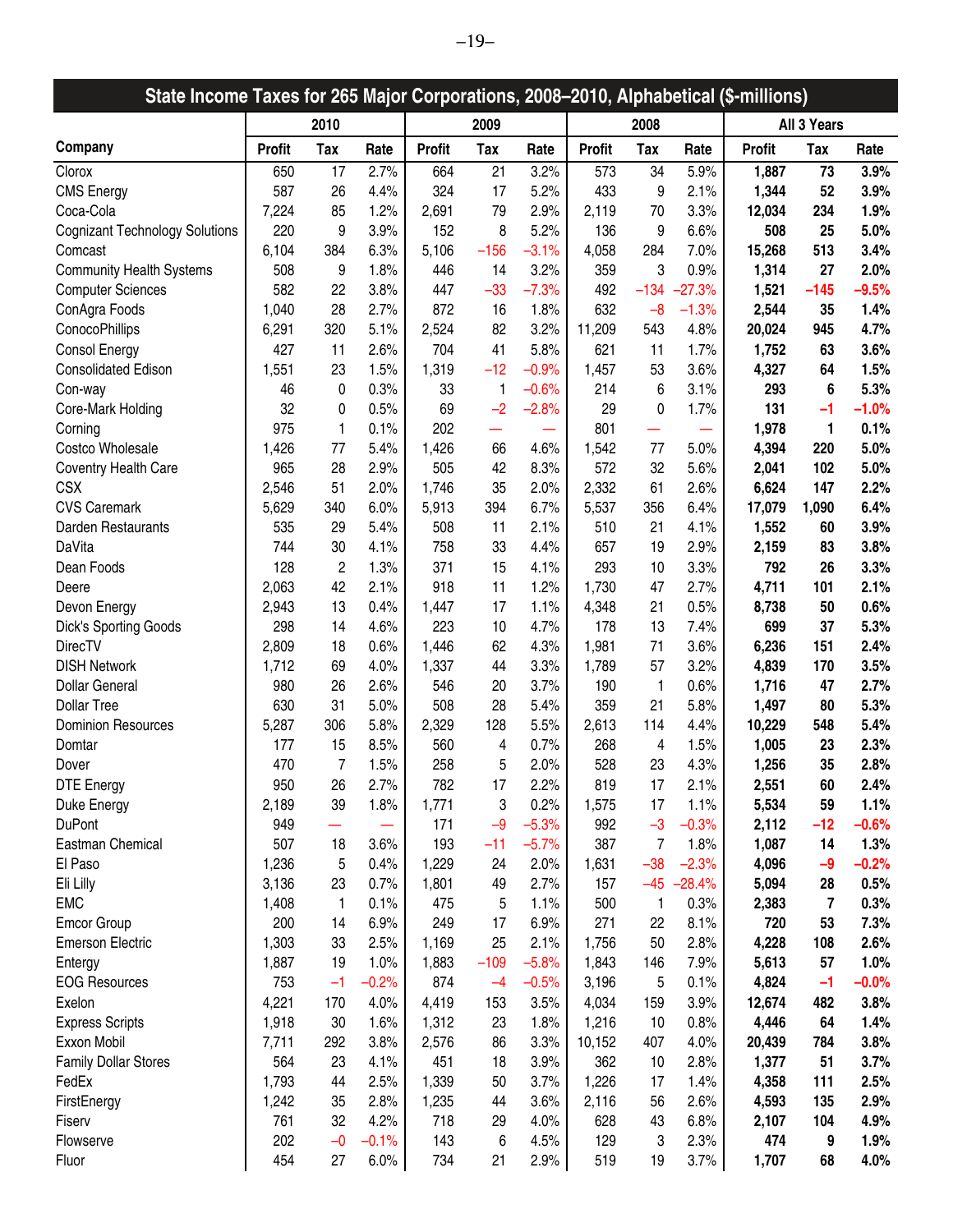| State Income Taxes for 265 Major Corporations, 2008-2010, Alphabetical (\$-millions) |               |                |         |               |                |         |               |                         |         |               |             |          |
|--------------------------------------------------------------------------------------|---------------|----------------|---------|---------------|----------------|---------|---------------|-------------------------|---------|---------------|-------------|----------|
|                                                                                      |               | 2010           |         |               | 2009           |         |               | 2008                    |         |               | All 3 Years |          |
| Company                                                                              | <b>Profit</b> | <b>Tax</b>     | Rate    | <b>Profit</b> | Tax            | Rate    | <b>Profit</b> | <b>Tax</b>              | Rate    | <b>Profit</b> | Tax         | Rate     |
| <b>FMC Technologies</b>                                                              | 65            | 0              | 0.1%    | 70            | $\overline{c}$ | 2.2%    | 63            | $-3$                    | $-5.3%$ | 198           | $-2$        | $-0.9%$  |
| <b>Franklin Resources</b>                                                            | 1,168         | 70             | 6.0%    | 694           | 42             | 6.1%    | 1,050         | 57                      | 5.4%    | 2,912         | 169         | 5.8%     |
| GameStop                                                                             | 554           | 10             | 1.8%    | 509           | 12             | 2.4%    | 533           | 13                      | 2.4%    | 1,596         | 35          | 2.2%     |
| Gap                                                                                  | 1,686         | 73             | 4.3%    | 1,511         | 77             | 5.1%    | 1,209         | 42                      | 3.5%    | 4,406         | 192         | 4.4%     |
| <b>General Dynamics</b>                                                              | 3,150         | 4              | 0.1%    | 2,940         | 13             | 0.4%    | 3,080         | 6                       | 0.2%    | 9,170         | 23          | 0.2%     |
| <b>General Electric</b>                                                              | 4,247         | $-1$           | $-0.0%$ | 1,667         | 93             | 5.6%    | 4,646         | 8                       | 0.2%    | 10,560        | 100         | 0.9%     |
| <b>General Mills</b>                                                                 | 2,145         | 77             | 3.6%    | 2,060         | 87             | 4.2%    | 1,718         | 37                      | 2.2%    | 5,923         | 202         | 3.4%     |
| <b>Genuine Parts</b>                                                                 | 764           | 36             | 4.7%    | 516           | 29             | 5.6%    | 1,123         | 45                      | 4.0%    | 2,404         | 110         | 4.6%     |
| <b>Gilead Sciences</b>                                                               | 2,544         | 126            | 4.9%    | 2,172         | 140            | 6.4%    | 1,773         | 23                      | 1.3%    | 6,488         | 288         | 4.4%     |
| Goldman Sachs Group                                                                  | 7,353         | 264            | 3.6%    | 10,915        | 571            | 5.2%    | 4,894         | $-15$                   | $-0.3%$ | 23,162        | 820         | 3.5%     |
| Goodrich                                                                             | 592           | $-42$          | $-7.1%$ | 552           | 6              | 1.1%    | 738           | 17                      | 2.4%    | 1,883         | $-19$       | $-1.0%$  |
| Graybar Electric                                                                     | 69            | $\overline{c}$ | 3.2%    | 63            | 3              | 4.0%    | 140           | 6                       | 4.5%    | 272           | 11          | 4.0%     |
| H&R Block                                                                            | 639           | 45             | 7.0%    | 755           | 23             | 3.1%    | 853           | 37                      | 4.3%    | 2,246         | 105         | 4.7%     |
| H.J. Heinz                                                                           | 566           | 13             | 2.3%    | 499           | $-1$           | $-0.2%$ | 534           | $\mathbf{1}$            | 0.2%    | 1,599         | 13          | 0.8%     |
|                                                                                      |               |                |         |               |                |         |               |                         |         |               |             |          |
| Halliburton                                                                          | 1,918         | 42             | 2.2%    | 589           | 24             | 4.1%    | 2,674         | 50                      | 1.9%    | 5,181         | 116         | 2.2%     |
| Harley-Davidson                                                                      | 357           | 6              | 1.8%    | 252           | 5              | 2.1%    | 994           | 21                      | 2.1%    | 1,603         | 33          | 2.0%     |
| Harris                                                                               | 845           | 17             | 2.1%    | 697           | 20             | 2.9%    | 638           | 24                      | 3.7%    | 2,180         | 61          | 2.8%     |
| Health Management Associates                                                         | 287           | 26             | 9.1%    | 244           | $-1$           | $-0.3%$ | 329           | 5                       | 1.4%    | 860           | 30          | 3.5%     |
| <b>Health Net</b>                                                                    | 337           | 12             | 3.7%    | 112           | $\overline{c}$ | 2.2%    | 147           | $-0$                    | $-0.2%$ | 596           | 15          | 2.5%     |
| Henry Schein                                                                         | 344           | 20             | 5.9%    | 308           | 16             | 5.1%    | 300           | 12                      | 4.1%    | 952           | 49          | 5.1%     |
| Hershey                                                                              | 839           | 28             | 3.4%    | 671           | 41             | 6.2%    | 568           | 14                      | 2.4%    | 2,078         | 83          | 4.0%     |
| Hewlett-Packard                                                                      | 4,027         | 136            | 3.4%    | 2,569         | 145            | 5.6%    | 2,232         | $-7$                    | $-0.3%$ | 8,828         | 274         | 3.1%     |
| Holly                                                                                | 192           | 5              | 2.4%    | 44            | $-2$           | $-4.7%$ | 188           | 3                       | 1.7%    | 424           | 6           | 1.3%     |
| Home Depot                                                                           | 4,854         | 181            | 3.7%    | 3,586         | 184            | 5.1%    | 3,136         | 198                     | 6.3%    | 11,576        | 563         | 4.9%     |
| Honeywell International                                                              | 1,249         | 6              | 0.5%    | 1,744         | 21             | 1.2%    | 2,003         | 66                      | 3.3%    | 4,996         | 93          | 1.9%     |
| Hormel Foods                                                                         | 616           | 21             | 3.4%    | 523           | 22             | 4.2%    | 451           | 20                      | 4.5%    | 1,591         | 63          | 4.0%     |
| Humana                                                                               | 1,750         | 63             | 3.6%    | 1,602         | 55             | 3.4%    | 993           | 29                      | 2.9%    | 4,344         | 147         | 3.4%     |
| Illinois Tool Works                                                                  | 1,242         | 51             | 4.1%    | 545           | 41             | 7.6%    | 1,198         | 78                      | 6.5%    | 2,985         | 170         | 5.7%     |
| Ingram Micro                                                                         | 86            | 3              | 3.7%    | 13            | $-1$           | $-5.0%$ | 92            | $\mathbf{1}$            | 1.2%    | 192           | 4           | 1.9%     |
| Insight Enterprises                                                                  | 71            | 1              | 1.5%    | 15            | $-0$           | $-1.6%$ | 40            | 0                       | 0.8%    | 126           | 1           | 0.9%     |
| Integrys Energy Group                                                                | 342           | $-11$          | $-3.2%$ | 307           | 14             | 4.6%    | 169           | $-3$                    | $-1.8%$ | 819           | 0           | 0.0%     |
| Intel                                                                                | 13,926        | 40             | 0.3%    | 3,229         | $-2$           | $-0.1%$ | 6,117         | $-38$                   | $-0.6%$ | 23,272        | -0          | $-0.0\%$ |
| <b>International Business Machines</b>                                               | 9,140         | 279            | 3.1%    | 9,524         | 120            | 1.3%    | 8,424         | 216                     | 2.6%    | 27,088        | 615         | 2.3%     |
| International Paper                                                                  | 198           | $-19$          | $-9.6%$ | 905           | 7              | 0.8%    | 353           | $-2$                    | $-0.6%$ | 1,456         | $-14$       | $-1.0%$  |
| Interpublic Group                                                                    | 216           | 17             | 7.8%    | 142           | $-6$           | $-4.3%$ | 241           | 18                      | 7.4%    | 599           | 29          | 4.8%     |
| ITT                                                                                  | 737           | 17             | 2.3%    | 670           | 7              | 1.1%    | 665           | 4                       | 0.6%    | 2,072         | 28          | 1.4%     |
| J.C. Penney                                                                          | 581           | $-4$           | $-0.7%$ | 403           | 24             | 6.0%    | 910           | 25                      | 2.7%    | 1,894         | 44          | 2.3%     |
| J.M. Smucker                                                                         | 730           | 20             | 2.8%    | 712           | 12             | 1.7%    | 378           | 5                       | 1.4%    | 1,820         | 38          | 2.1%     |
| J.P. Morgan Chase & Co.                                                              | 10,226        | 1,740          | 17.0%   | 14,526        | 968            | 6.7%    | 7,924         | 281                     | 3.6%    | 32,676        | 2,989       | 9.1%     |
| Jacobs Engineering Group                                                             | 295           | 23             | 7.8%    | 449           | 30             | 6.6%    | 394           | 9                       | 2.3%    | 1,138         | 62          | 5.4%     |
| Kellogg                                                                              | 1,271         | 9              | 0.7%    | 1,207         | 38             | 3.2%    | 1,030         | 1                       | 0.1%    | 3,508         | 48          | 1.4%     |
| Kimberly-Clark                                                                       | 1,609         | 94             | 5.8%    | 1,643         | $-7$           | $-0.4%$ | 1,261         | 15                      | 1.2%    | 4,513         | 102         | 2.3%     |
| Kindred Healthcare                                                                   | 90            | 2              | 2.6%    | 102           | 4              | 4.3%    | 99            | 4                       | 3.6%    | 290           | 10          | 3.6%     |
| Kohl's                                                                               | 1,782         | 70             | 3.9%    | 1,588         | 60             | 3.7%    | 1,425         | 45                      | 3.2%    | 4,795         | 174         | 3.6%     |
| <b>Kraft Foods</b>                                                                   | 1,085         | 47             | 4.3%    | 1,936         | 82             | 4.2%    | 1,295         | 52                      | 4.0%    | 4,316         | 181         | 4.2%     |
| Kroger                                                                               | 1,752         | 95             | 5.4%    | 1,702         | 40             | 2.4%    | 1,967         | 43                      | 2.2%    | 5,421         | 179         | 3.3%     |
| L-3 Communications                                                                   | 1,258         | 52             | 4.1%    | 1,210         | 57             | 4.7%    | 1,272         | 45                      | 3.6%    | 3,740         | 154         | 4.1%     |
|                                                                                      | 876           | 50             | 5.7%    |               | 41             | 4.8%    | 748           | 37                      | 4.9%    |               |             |          |
| Laboratory Corp. of America                                                          |               |                |         | 848           |                |         |               |                         |         | 2,472         | 127         | 5.2%     |
| Levi Strauss                                                                         | 165           | 3              | 1.7%    | 46            | 5              | 11.7%   | 198           | $\overline{\mathbf{c}}$ | 1.2%    | 409           | 11          | 2.6%     |
| <b>Limited Brands</b>                                                                | 1,209         | 51             | 4.2%    | 566           | 1              | 0.2%    | 539           | 13                      | 2.3%    | 2,314         | 64          | 2.8%     |
| Lockheed Martin                                                                      | 3,962         | 168            | 4.2%    | 4,390         | 140            | 3.2%    | 4,743         | 205                     | 4.3%    | 13,095        | 513         | 3.9%     |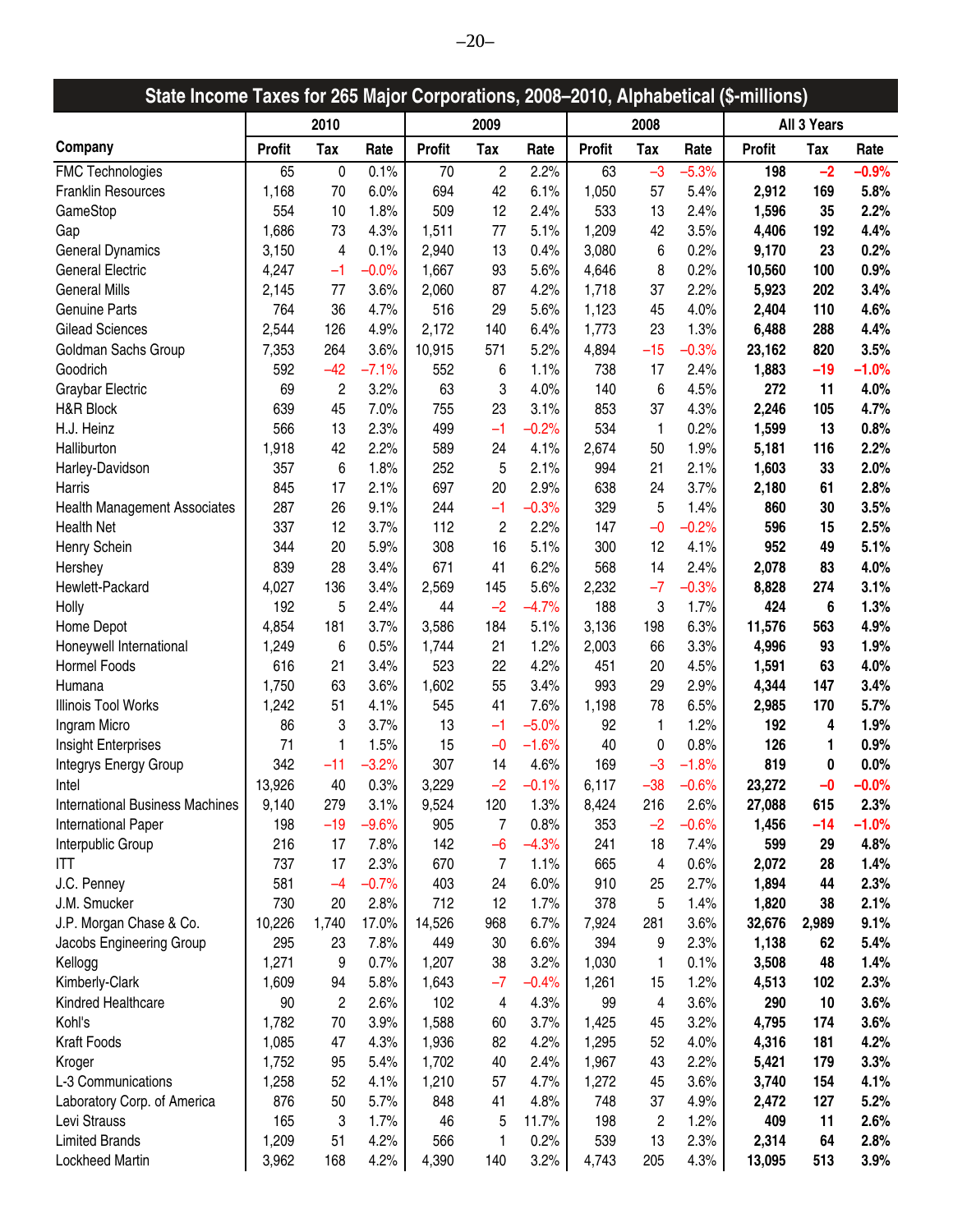| State Income Taxes for 265 Major Corporations, 2008-2010, Alphabetical (\$-millions) |               |            |          |               |                |          |               |                |          |               |             |          |
|--------------------------------------------------------------------------------------|---------------|------------|----------|---------------|----------------|----------|---------------|----------------|----------|---------------|-------------|----------|
|                                                                                      |               | 2010       |          |               | 2009           |          |               | 2008           |          |               | All 3 Years |          |
| Company                                                                              | <b>Profit</b> | <b>Tax</b> | Rate     | <b>Profit</b> | Tax            | Rate     | <b>Profit</b> | Tax            | Rate     | <b>Profit</b> | Tax         | Rate     |
| Loews                                                                                | 2,236         | 21         | 0.9%     | 2,025         | $\overline{7}$ | 0.7%     | 1,202         | 21             | 74.1%    | 5,463         | 49          | 1.5%     |
| Lowe's                                                                               | 3,228         | 188        | 5.8%     | 2,825         | 123            | 4.4%     | 3,506         | 166            | 4.7%     | 9,559         | 477         | 5.0%     |
| Macy's                                                                               | 1,320         | 12         | 0.9%     | 507           | 9              | 1.8%     | 444           | 8              | 1.8%     | 2,271         | 29          | 1.3%     |
| Marathon Oil                                                                         | 982           | 32         | 3.3%     | 494           | $-77$          | $-15.5%$ | 3,989         | 143            | 3.6%     | 5,465         | 98          | 1.8%     |
| Mattel                                                                               | 437           | 7          | 5.9%     | 359           | 4              | 3.4%     | 233           | $-1$           | 3.7%     | 1,029         | 10          | 5.0%     |
| McDonald's                                                                           | 2,763         | 139        | 5.0%     | 2,700         | 139            | 5.2%     | 2,769         | 113            | 4.1%     | 8,233         | 391         | 4.8%     |
| McGraw-Hill                                                                          | 1,064         | 54         | 5.1%     | 879           | 46             | 5.2%     | 981           | 78             | 8.0%     | 2,923         | 178         | 6.1%     |
| McKesson                                                                             | 1,161         | 40         | 3.4%     | 1,340         | 25             | 1.9%     | 623           | $-111$         | $-17.8%$ | 3,124         | $-46$       | $-1.5%$  |
| <b>MDU Resources</b>                                                                 | 336           | 10         | 3.1%     | 393           | 8              | 2.1%     | 572           | $-1$           | $-0.2%$  | 1,301         | 18          | 1.4%     |
| <b>Medco Health Solutions</b>                                                        | 2,323         | 93         | 4.0%     | 2,093         | 117            | 5.6%     | 1,782         | 68             | 3.8%     | 6,197         | 278         | 4.5%     |
| Merck                                                                                | 956           | $-82$      | $-7.1%$  | 5,773         | $\overline{7}$ | 0.1%     | 5,485         | 123            | 2.4%     | 12,215        | 48          | 0.4%     |
| Monsanto                                                                             | 1,203         | $-8$       | $-0.7%$  | 2,340         | $\overline{7}$ | 0.3%     | 1,419         | 23             | 1.6%     | 4,962         | 21          | 0.4%     |
| Mosaic                                                                               | 1,478         | 50         | 3.4%     | 598           | 15             | 2.5%     | 1,193         | 50             | 4.2%     | 3,268         | 115         | 3.5%     |
| Murphy Oil                                                                           | 214           | 15         | 6.9%     | 308           | 9              | 2.9%     | 477           | 13             | 2.8%     | 999           | 37          | 3.7%     |
| Nash-Finch                                                                           | 72            | 1          | 1.1%     | 75            | 3              | 4.4%     | 54            | $\overline{c}$ | 2.9%     | 201           | 6           | 2.8%     |
| Navistar International                                                               | 166           | 4          | 2.4%     | 441           | 6              | 1.4%     | 302           | 3              | 1.0%     | 909           | 13          | 1.4%     |
| News Corp.                                                                           | 3,259         | 77         | 2.4%     | 2,889         | 114            | 3.9%     | 2,502         | 127            | 5.1%     | 8,650         | 318         | 3.7%     |
| NextEra Energy                                                                       | 2,489         | 11         | 0.4%     | 1,942         | 77             | 4.0%     | 2,089         | 29             | 1.4%     | 6,520         | 117         | 1.8%     |
| Nike                                                                                 | 1,084         | 46         | 4.2%     | 699           | 40             | 5.7%     | 846           | 42             | 4.9%     | 2,629         | 128         | 4.9%     |
| NiSource                                                                             | 436           | 3          | 0.7%     | 396           | $-16$          | $-4.0%$  | 557           | 17             | 3.0%     | 1,389         | 4           | 0.3%     |
| Nordstrom                                                                            | 991           | 49         | 5.0%     | 696           | 37             | 5.3%     | 648           | 38             | 5.9%     | 2,335         | 124         | 5.3%     |
| Norfolk Southern                                                                     |               | 61         | 2.6%     |               | 8              | 0.5%     |               | 74             | 2.7%     | 6,739         | 144         | 2.1%     |
|                                                                                      | 2,367         | $-7$       |          | 1,622         |                |          | 2,750         |                |          |               |             |          |
| Northeast Utilities                                                                  | 605           |            | $-1.1%$  | 516           | 53             | 10.2%    | 372           | 16             | 4.3%     | 1,492         | 62          | 4.1%     |
| <b>NRG Energy</b>                                                                    | 691           | 35         | 5.1%     | 1,508         | 20             | 1.3%     | 1,681         | 31             | 1.8%     | 3,880         | 86          | 2.2%     |
| <b>NYSE Euronext</b>                                                                 | 166           | 17         | 10.2%    | 52            | $-15$          | $-28.8%$ | 181           | 20             | 11.0%    | 399           | 22          | 5.5%     |
| Occidental Petroleum                                                                 | 3,295         | 75         | 2.3%     | 2,091         | 23             | 1.1%     | 5,923         | 153            | 2.6%     | 11,309        | 251         | 2.2%     |
| Omnicom Group                                                                        | 573           | 4          | 0.7%     | 599           | 12             | 2.0%     | 752           | 14             | 1.8%     | 1,924         | 30          | 1.5%     |
| Oneok                                                                                | 755           | 13         |          | 699           | $\overline{c}$ | 0.3%     | 795           | 10             | 1.3%     | 2,248         | 25          | 1.1%     |
| Oracle                                                                               | 6,378         | 226        | 3.5%     | 4,282         | 280            | 6.5%     | 3,745         | 327            | 8.7%     | 14,405        | 833         | 5.8%     |
| O'Reilly Automotive                                                                  | 689           | 21         | 3.1%     | 497           | 15             | 3.1%     | 303           | 14             | 4.7%     | 1,489         | 51          | 3.4%     |
| Owens & Minor                                                                        | 182           | 10         | 5.4%     | 188           | 9              | 4.5%     | 165           | 6              | 3.5%     | 535           | 24          | 4.5%     |
| Paccar                                                                               | 186           | 8          | 4.4%     | 79            | -4             | $-4.7%$  | 96            | -9             | $-8.9%$  | 361           | -4          | $-1.1\%$ |
| Pantry                                                                               | 30            | 1          | 3.5%     | 87            | 5              | 5.2%     | 49            | $\overline{c}$ | 3.4%     | 167           | 7           | 4.4%     |
| Parker Hannifin                                                                      | 355           | 23         | 6.4%     | 391           | 18             | 4.6%     | 510           | 20             | 3.9%     | 1,255         | 60          | 4.8%     |
| Peabody Energy                                                                       | 536           | $-8$       | $-1.5%$  | 281           | $\overline{c}$ | 0.6%     | 185           | -              |          | 1,002         | $-6$        | $-0.6%$  |
| Pepco Holdings                                                                       | 179           | $-50$      | $-33.3%$ | 327           | $-32$          | $-9.8%$  | 273           | $-21$          | $-7.7%$  | 779           | $-103$      | $-13.7%$ |
| PepsiCo                                                                              | 4,008         | 118        | 3.0%     | 4,209         | 117            | 2.8%     | 3,274         | 68             | 2.1%     | 11,491        | 304         | 2.6%     |
| PetSmart                                                                             | 361           | 16         | 4.6%     | 302           | 19             | 6.2%     | 309           | 8              | 2.7%     | 972           | 44          | 4.5%     |
| PG&E Corp.                                                                           | 1,660         | 130        | 7.8%     | 1,694         | $-41$          | $-2.4%$  | 1,623         | 33             | 2.0%     | 4,977         | 122         | 2.5%     |
| Phillips-Van Heusen                                                                  | 22            | 1          | 5.3%     | 210           | 7              | 3.5%     | 149           | 4              | 2.5%     | 381           | 12          | 3.2%     |
| <b>Pitney Bowes</b>                                                                  | 419           | 27         | 6.3%     | 530           | 31             | 5.8%     | 587           | 17             | 2.9%     | 1,535         | 75          | 4.9%     |
| <b>PNC Financial Services Group</b>                                                  | 3,627         | 43         | 1.2%     | 4,444         | 46             | 1.0%     | 2,072         | 59             | 2.8%     | 10,143        | 147         | 1.5%     |
| Polo Ralph Lauren                                                                    | 578           | 37         | 6.4%     | 448           | 12             | 2.7%     | 351           | 24             | 6.7%     | 1,378         | 72          | 5.3%     |
| PPG Industries                                                                       | 502           | 15         | 3.0%     | 275           | 15             | 5.5%     | 689           | 29             | 4.2%     | 1,466         | 59          | 4.0%     |
| <b>PPL</b>                                                                           | 978           | 43         | 4.4%     | 248           | 14             | 5.6%     | 943           | $\overline{c}$ | 0.2%     | 2,169         | 59          | 2.7%     |
| Praxair                                                                              | 643           | 9          | 1.4%     | 577           | 5              | 0.9%     | 532           | 3              | 0.5%     | 1,752         | 17          | 1.0%     |
| <b>Precision Castparts</b>                                                           | 1,335         | 33         | 2.4%     | 1,239         | 31             | 2.5%     | 1,347         | 33             | 2.5%     | 3,921         | 97          | 2.5%     |
| Principal Financial                                                                  | 841           | 34         | 4.1%     | 744           | 19             | 2.5%     | 503           | 10             | 2.0%     | 2,088         | 63          | 3.0%     |
| Procter & Gamble                                                                     | 8,983         | 266        | 3.0%     | 8,368         | 295            | 3.5%     | 8,409         | 229            | 2.7%     | 25,760        | 790         | 3.1%     |
| Progress Energy                                                                      | 1,406         | $-13$      | $-0.9%$  | 1,237         | 41             | 3.3%     | 1,173         | 12             | 1.0%     | 3,816         | 40          | 1.0%     |
| <b>Publix Super Markets</b>                                                          | 2,039         | 79         | 3.9%     | 1,775         | 68             | 3.8%     | 1,651         | 67             | 4.1%     | 5,466         | 215         | 3.9%     |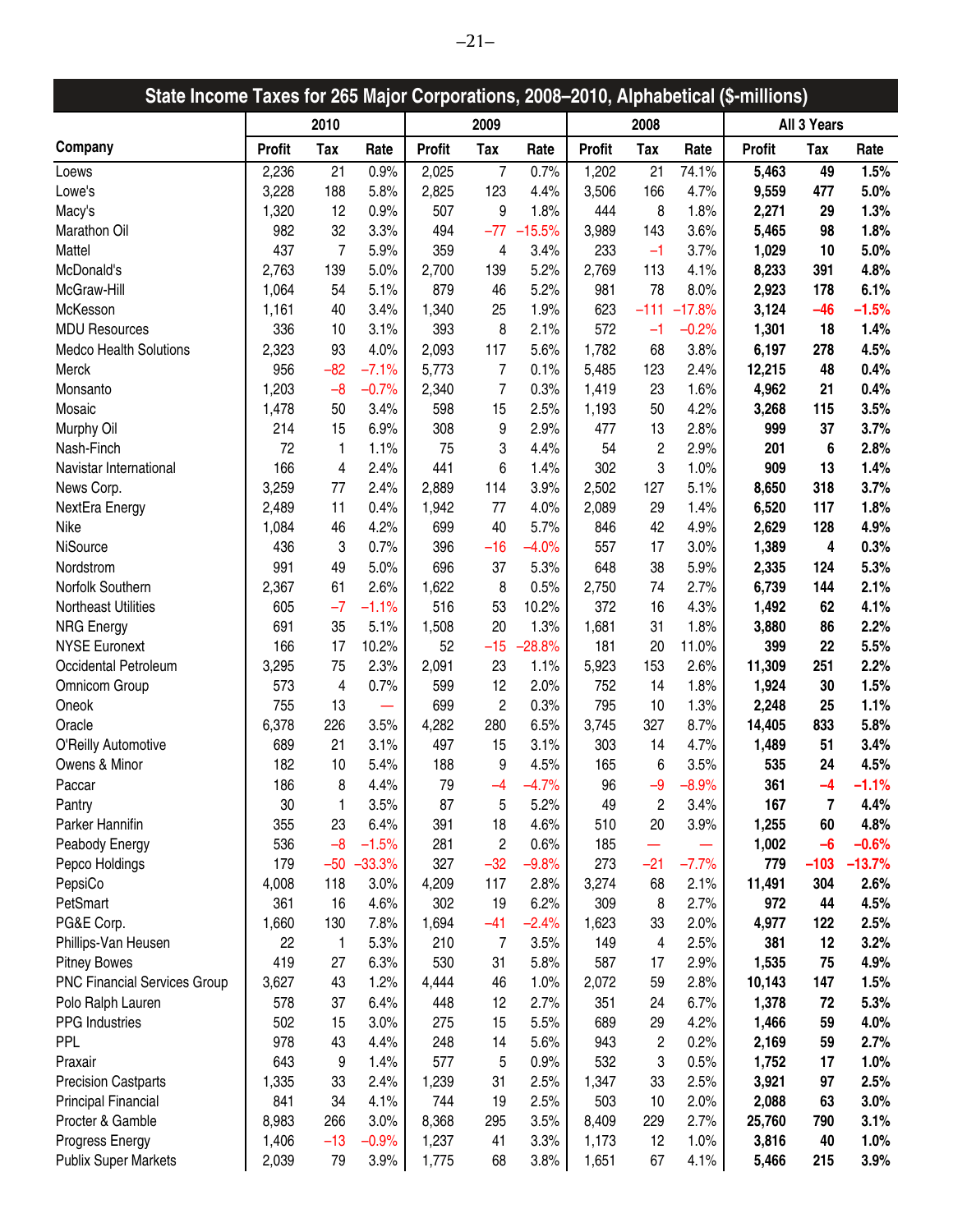| State Income Taxes for 265 Major Corporations, 2008-2010, Alphabetical (\$-millions) |               |       |         |               |                         |          |               |            |          |               |             |         |
|--------------------------------------------------------------------------------------|---------------|-------|---------|---------------|-------------------------|----------|---------------|------------|----------|---------------|-------------|---------|
|                                                                                      |               | 2010  |         |               | 2009                    |          |               | 2008       |          |               | All 3 Years |         |
| Company                                                                              | <b>Profit</b> | Tax   | Rate    | <b>Profit</b> | <b>Tax</b>              | Rate     | <b>Profit</b> | <b>Tax</b> | Rate     | <b>Profit</b> | Tax         | Rate    |
| <b>Quest Diagnostics</b>                                                             | 1,182         | 93    | 7.9%    | 1,226         | 80                      | 6.6%     | 1,052         | 57         | 5.5%     | 3,460         | 231         | 6.7%    |
| R.R. Donnelley & Sons                                                                | 232           | $-1$  | $-0.6%$ | 218           | 21                      | 9.7%     | 577           | 16         | 2.8%     | 1,027         | 36          | 3.5%    |
| RadioShack                                                                           | 334           | 14    | 4.1%    | 326           | 7                       | 2.2%     | 290           | 14         | 4.8%     | 950           | 35          | 3.7%    |
| Raytheon                                                                             | 2,749         | 50    | 1.8%    | 2,826         | 20                      | 0.7%     | 2,476         | 116        | 4.7%     | 8,051         | 186         | 2.3%    |
| Reliance Steel & Aluminum                                                            | 283           | 12    | 4.1%    | 200           | 3                       | 1.3%     | 740           | 34         | 4.5%     | 1,223         | 48          | 3.9%    |
| Reynolds American                                                                    | 2,175         | 136   | 6.2%    | 2,041         | 134                     | 6.5%     | 2,129         | 142        | 6.7%     | 6,345         | 411         | 6.5%    |
| Rockwell Automation                                                                  | 145           | $-3$  | $-2.0%$ | 65            | $-17$                   | $-26.6%$ | 460           | 3          | 0.7%     | 670           | $-17$       | $-2.5%$ |
| <b>Rockwell Collins</b>                                                              | 729           | $-5$  | $-0.7%$ | 799           | 4                       | 0.5%     | 898           | $-1$       | $-0.2%$  | 2,426         | $-3$        | $-0.1%$ |
| <b>Ross Stores</b>                                                                   | 897           | 28    | 3.1%    | 719           | 16                      | 2.3%     | 495           | 12         | 2.5%     | 2,111         | 56          | 2.7%    |
| Ruddick                                                                              | 170           | 6     | 3.3%    | 148           | $\overline{7}$          | 4.6%     | 153           | 9          | 6.1%     | 472           | 22          | 4.6%    |
| <b>Ryder System</b>                                                                  | 156           | 4     | 2.8%    | 132           | 6                       | 4.5%     | 352           | 3          | 0.9%     | 641           | 14          | 2.1%    |
| Safeway                                                                              | 550           | 44    | 7.9%    | 659           | 34                      | 5.2%     | 1,241         | 40         | 3.2%     | 2,449         | 118         | 4.8%    |
| <b>SAIC</b>                                                                          | 874           | 46    | 5.3%    | 781           | 42                      | 5.3%     | 696           | 28         | 4.1%     | 2,351         | 116         | 4.9%    |
| Scana                                                                                | 534           | 1     | 0.2%    | 522           | $-6$                    | $-1.1%$  | 534           | 6          | 1.1%     | 1,590         | 1           | 0.1%    |
| Sealed Air                                                                           | 79            | 6     | 7.1%    | 108           | 7                       | 6.6%     | 96            | 3          | 2.7%     | 282           | 15          | 5.4%    |
| Sempra Energy                                                                        | 447           | $-3$  | $-0.7%$ | 1,007         | 40                      | 4.0%     | 1,199         | 28         | 2.3%     | 2,653         | 65          | 2.5%    |
| Sherwin-Williams                                                                     | 678           | 17    | 2.5%    | 623           | 18                      | 2.9%     | 714           | 28         | 3.9%     | 2,015         | 63          | 3.1%    |
| Southern                                                                             | 3,066         | $-54$ | $-1.8%$ | 2,604         | 100                     | 3.8%     | 2,722         | 72         | 2.6%     | 8,392         | 118         | 1.4%    |
| <b>Southwest Airlines</b>                                                            | 745           | 19    | 2.6%    | 164           | $-1$                    | $-0.6%$  | 278           | 10         | 3.6%     | 1,187         | 28          | 2.4%    |
| Spectra Energy                                                                       | 899           | 22    | 2.4%    | 807           | $\mathbf{1}$            | 0.1%     | 1,128         | 19         | 1.7%     | 2,834         | 42          | 1.5%    |
| St. Jude Medical                                                                     | 553           | 12    | 2.1%    | 560           | 19                      | 3.3%     | 531           | 18         | 3.5%     | 1,644         | 49          | 3.0%    |
| <b>Staples</b>                                                                       | 878           | 50    | 5.7%    | 729           | 41                      | 5.6%     | 923           | 27         | 2.9%     | 2,530         | 118         | 4.7%    |
| State Street Corp.                                                                   | 746           | 15    | 2.0%    | 1,724         | 39                      | 2.3%     | 1,732         | 299        | 17.3%    | 4,202         | 353         | 8.4%    |
| Supervalu                                                                            | 347           | 0     | 0.1%    | 632           | 9                       | 1.5%     | 745           | 46         | 6.2%     | 1,724         | 55          | 3.2%    |
| Synnex                                                                               | 143           | 8     | 5.7%    | 96            | 5                       | 5.6%     | 91            | 6          | 6.6%     | 330           | 20          | 5.9%    |
| Target                                                                               | 4,495         | 44    | 1.0%    | 3,872         | 143                     | 3.7%     | 3,536         | 197        | 5.6%     | 11,903        | 384         | 3.2%    |
| <b>Tech Data</b>                                                                     | 135           | 1     | 0.5%    | 93            | 1                       | 0.8%     | 88            | 1          | 1.4%     | 316           | 3           | 0.9%    |
| <b>Tenet Healthcare</b>                                                              | 158           |       |         | 205           | 11                      | 5.4%     | 54            | $-9$       | $-16.7%$ | 417           | $\mathbf 2$ | 0.5%    |
| <b>Texas Instruments</b>                                                             | 3,769         | 16    | 0.4%    | 1,375         | $\overline{\mathbf{4}}$ | 0.3%     | 1,749         | 5          | 0.3%     | 6,893         | 24          | 0.4%    |
| Thermo Fisher Scientific                                                             | 789           | 35    | 4.4%    | 579           | 24                      | 4.2%     | 705           | 32         | 4.6%     | 2,073         | 92          | 4.4%    |
| <b>Time Warner</b>                                                                   | 3,518         | 119   | 3.4%    | 3,231         | 51                      | 1.6%     | 2,073         | 42         | 2.0%     | 8,822         | 212         | 2.4%    |
| TJX                                                                                  | 1,810         | 109   | $6.0\%$ | 1,609         | 102                     | 6.3%     | 1,158         | 24         | 2.1%     | 4,577         | 234         | 5.1%    |
| Travelers Cos.                                                                       | 3,994         | 10    | 0.3%    | 4,411         | $-8$                    | $-0.2%$  | 3,444         | 10         | 0.3%     | 11,849        | 12          | 0.1%    |
| <b>Tutor Perini</b>                                                                  | 159           | 9     | 6.0%    | 196           | 10                      | 5.0%     | 213           | 7          | 3.3%     | 569           | 26          | 4.6%    |
| U.S. Bancorp                                                                         | 4,375         | 200   | 4.6%    | 4,321         | 175                     | 4.0%     | 5,376         | 300        | 5.6%     | 14,072        | 675         | 4.8%    |
| UGI                                                                                  | 449           | 20    | 4.4%    | 432           | 21                      | 4.9%     | 381           | 26         | 6.7%     | 1,261         | 66          | 5.3%    |
| <b>Union Pacific</b>                                                                 | 4,433         | 110   | 2.5%    | 2,974         | 48                      | 1.6%     | 3,651         | 64         | 1.7%     | 11,058        | 222         | 2.0%    |
| <b>United Parcel Service</b>                                                         | 4,780         | 118   | 2.5%    | 3,027         | 30                      | 1.0%     | 4,957         | 172        | 3.5%     | 12,764        | 320         | 2.5%    |
| <b>United Stationers</b>                                                             | 192           | 6     | 3.2%    | 160           | $\overline{7}$          | 4.6%     | 157           | 6          | 4.0%     | 509           | 20          | 3.9%    |
| United Technologies                                                                  | 2,655         | 112   | 4.2%    | 2,584         | 45                      | 1.8%     | 2,899         | 45         | 1.6%     | 8,138         | 203         | 2.5%    |
| UnitedHealth Group                                                                   | 7,555         | 175   | 2.3%    | 5,808         | 71                      | 1.2%     | 4,624         | 134        | 2.9%     | 17,987        | 381         | 2.1%    |
| <b>Universal Health Services</b>                                                     | 428           | 18    | 4.2%    | 475           | 21                      | 4.5%     | 357           | 22         | 6.2%     | 1,260         | 62          | 4.9%    |
| <b>URS</b>                                                                           | 437           | 22    | 5.1%    | 339           | 18                      | 5.4%     | 374           | 19         | 5.0%     | 1,150         | 59          | 5.2%    |
| Verizon Communications                                                               | 11,921        | $-42$ | $-0.4%$ | 12,625        | 364                     | 2.9%     | 8,838         | 544        | 6.2%     | 33,384        | 866         | 2.6%    |
| VF                                                                                   | 613           | 26    | 4.2%    | 504           | 15                      | 2.9%     | 593           | 18         | 3.1%     | 1,710         | 59          | 3.4%    |
| Viacom                                                                               | 1,579         | 67    | 4.2%    | 1,982         | 38                      | 1.9%     | 1,490         | 96         | 6.4%     | 5,051         | 201         | 4.0%    |
| Visa                                                                                 | 3,973         | 258   | 6.5%    | 3,807         | 225                     | 5.9%     | 1,245         | 82         | 6.6%     | 9,025         | 564         | 6.3%    |
| W.W. Grainger                                                                        | 802           | 44    | 5.5%    | 680           | 33                      | 4.8%     | 731           | 37         | 5.1%     | 2,213         | 114         | 5.1%    |
| Walgreen                                                                             | 3,373         | 90    | 2.7%    | 3,164         | 91                      | 2.9%     | 3,430         | 133        | 3.9%     | 9,967         | 314         | 3.2%    |
| <b>Wal-Mart Stores</b>                                                               | 18,398        | 637   | 3.5%    | 17,705        | 599                     | 3.4%     | 16,212        | 564        | 3.5%     | 52,315        | 1,800       | 3.4%    |
| <b>Walt Disney</b>                                                                   | 6,074         | 223   | 3.7%    | 5,472         | 194                     | 3.6%     | 6,692         | 358        | 5.3%     | 18,238        | 775         | 4.2%    |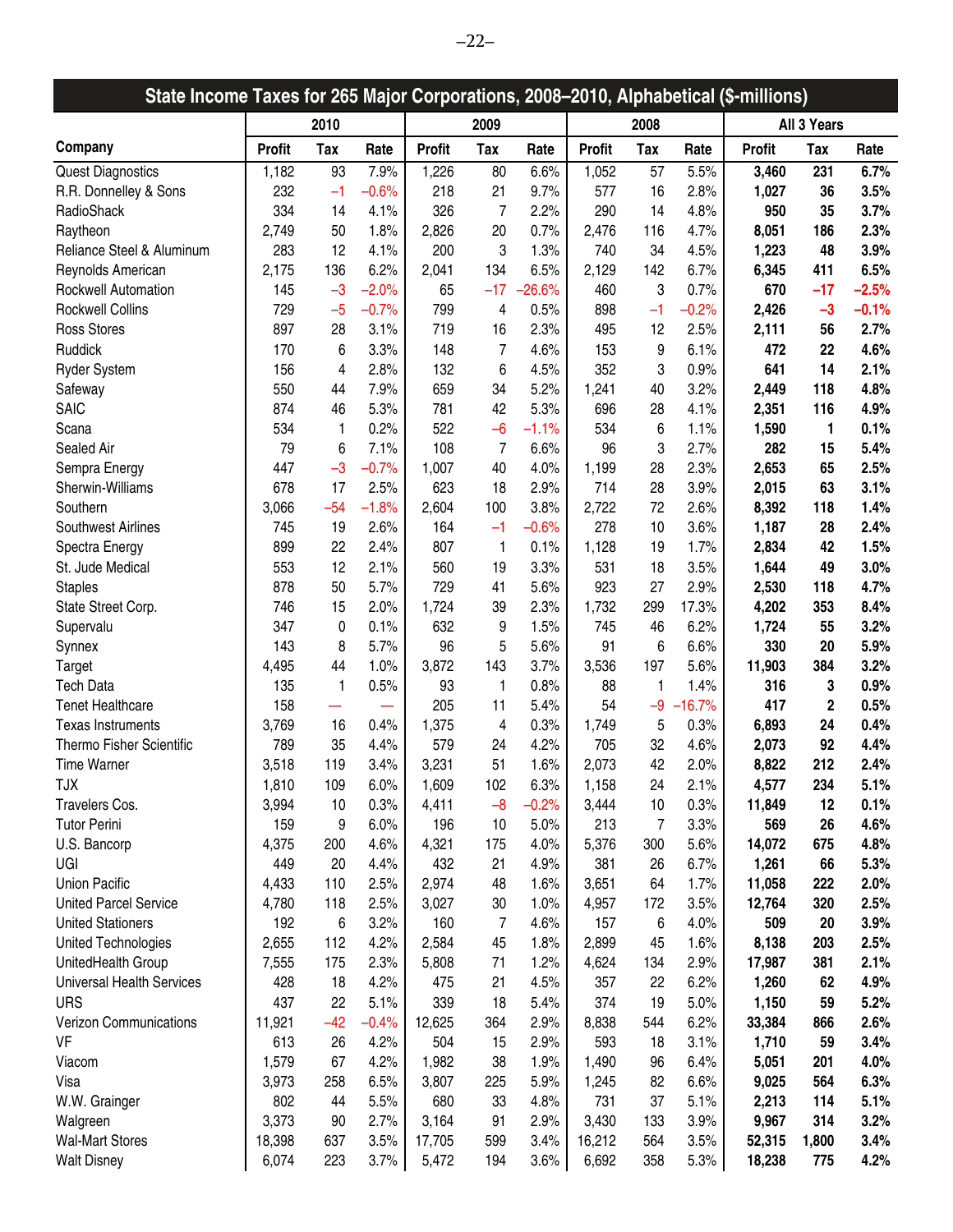| State Income Taxes for 265 Major Corporations, 2008–2010, Alphabetical (\$-millions) |               |        |         |               |                |         |               |        |         |               |             |         |
|--------------------------------------------------------------------------------------|---------------|--------|---------|---------------|----------------|---------|---------------|--------|---------|---------------|-------------|---------|
|                                                                                      |               | 2010   |         |               | 2009           |         |               | 2008   |         |               | All 3 Years |         |
| Company                                                                              | <b>Profit</b> | Tax    | Rate    | <b>Profit</b> | Tax            | Rate    | <b>Profit</b> | Tax    | Rate    | <b>Profit</b> | Tax         | Rate    |
| <b>Washington Post</b>                                                               | 529           | 28     | 5.2%    | 229           | 16             | 7.1%    | 287           | 14     | 5.0%    | 1,044         | 58          | 5.6%    |
| Waste Management                                                                     | .517          | 97     | 6.4%    | 1,396         | 73             | 5.3%    | 1,693         | 51     | 3.0%    | 4,606         | 222         | 4.8%    |
| <b>Wells Fargo</b>                                                                   | 17.017        | 531    | 3.1%    | 21,460        | $-337$         | $-1.6%$ | 11,236        | 150    | 1.3%    | 49,714        | 344         | 0.7%    |
| Wesco International                                                                  | 166           |        | 0.9%    | 172           | $\overline{2}$ | 1.2%    | 323           | 12     | 3.6%    | 661           | 15          | 2.3%    |
| <b>Whole Foods Market</b>                                                            | 400           | 40     | 10.1%   | 247           | 24             | 9.7%    | 187           | 22     | 11.7%   | 834           | 86          | 10.3%   |
| Williams                                                                             | 562           | 2      | $-0.2%$ | 999           | 12             | 1.2%    | 2.148         | 24     | 1.2%    | 3,709         | 38          | 2.0%    |
| <b>Wisconsin Energy</b>                                                              | 704           | 51     | 7.3%    | 591           | 48             | 8.1%    | 574           | 46     | 8.0%    | 1,870         | 145         | 7.7%    |
| <b>Xcel Energy</b>                                                                   | 1,189         | 13     | 1.1%    | 1,057         | 9              | 0.8%    | 984           | 27     | 2.7%    | 3,230         | 48          | 1.5%    |
| Yahoo                                                                                | 872           | 17     | 1.9%    | 387           | 33             | 8.5%    | 448           | $-5$   | $-1.1%$ | 1,707         | 44          | 2.6%    |
| Yum Brands                                                                           | 345           | 3      | 0.9%    | 295           |                | 0.3%    | 430           | $-9$   | $-2.0%$ | 1,070         | $-5$        | $-0.4%$ |
| All 265 Companies                                                                    | 479,077       | 15,051 | 3.1%    | 412,762       | 11,862         | 2.9%    | 438,140       | 12,971 | 3.0%    | 1,329,979     | 39,885      | 3.0%    |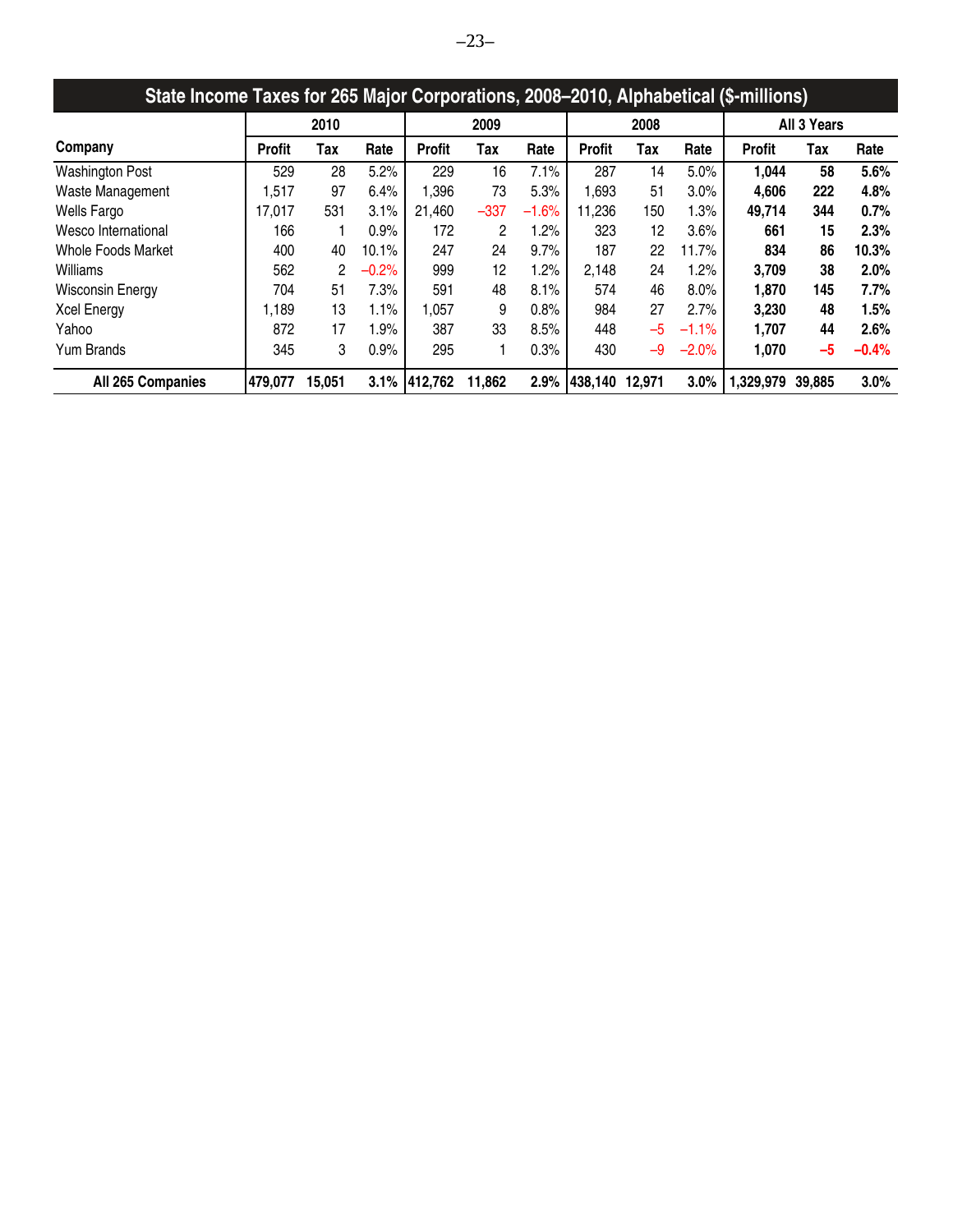| Arizona<br>Insight Enterprises<br>71<br>1.5%<br>15<br>$-1.6%$<br>40<br>0.8%<br>0.9%<br>1<br>$-0$<br>0<br>126<br>1<br>302<br>2.7%<br>972<br>44<br>PetSmart<br>361<br>16<br>4.6%<br>19<br>6.2%<br>309<br>8<br>4.5%<br>1,399<br>130<br>9.3%<br>1,086<br>90<br>8.3%<br>808<br>50<br>6.2%<br>3,293<br>270<br>8.2%<br>Apollo Group<br><b>Arkansas</b><br><b>Wal-Mart Stores</b><br>18,398<br>637<br>3.5%<br>17,705<br>599<br>3.4%<br>16,212<br>564<br>3.5%<br>52,315<br>1,800<br>3.4%<br>214<br>15<br>6.9%<br>308<br>9<br>2.9%<br>477<br>13<br>2.8%<br>999<br>37<br>3.7%<br>Murphy Oil<br>California<br>McKesson<br>3.4%<br>1,340<br>1.9%<br>623<br>$-17.8%$<br>$-1.5%$<br>1,161<br>40<br>25<br>$-111$<br>3,124<br>$-46$<br>32<br>$-2.8%$<br>29<br>$-1.0%$<br>0<br>0.5%<br>69<br>$-2$<br>0<br>1.7%<br>131<br>$-1$<br>Core-Mark Holding<br>13,926<br>40<br>0.3%<br>3,229<br>$-2$<br>$-0.1%$<br>6,117<br>$-38$<br>$-0.6%$<br>23,272<br>$-0.0%$<br>Intel<br>$-0$<br><b>Wells Fargo</b><br>17,017<br>531<br>3.1%<br>21,460<br>$-337$<br>$-1.6%$<br>11,236<br>1.3%<br>49,714<br>344<br>0.7%<br>150<br>Mattel<br>437<br>7<br>1.7%<br>359<br>1.0%<br>233<br>$-1$<br>$-0.6%$<br>1,029<br>10<br>0.9%<br>4<br>3<br>13<br>Ingram Micro<br>86<br>3.7%<br>$-5.0%$<br>92<br>1.2%<br>192<br>4<br>1.9%<br>$-1$<br>1<br>Occidental Petroleum<br>3,295<br>2.3%<br>2,091<br>23<br>1.1%<br>5,923<br>153<br>2.6%<br>11,309<br>251<br>2.2%<br>75<br><b>DirecTV</b><br>2,809<br>18<br>0.6%<br>1,446<br>62<br>4.3%<br>1,981<br>71<br>3.6%<br>6,236<br>151<br>2.4%<br>$-3$<br>1,007<br>447<br>$-0.7%$<br>40<br>4.0%<br>1,199<br>28<br>2.3%<br>2,653<br>65<br>2.5%<br>Sempra Energy<br>PG&E Corp.<br>1,660<br>130<br>7.8%<br>1,694<br>$-41$<br>$-2.4%$<br>1,623<br>33<br>2.0%<br>4,977<br>122<br>2.5%<br><b>Health Net</b><br>337<br>12<br>3.7%<br>112<br>2<br>2.2%<br>147<br>$-0$<br>$-0.2%$<br>596<br>15<br>2.5%<br>3<br>5<br>409<br>Levi Strauss<br>165<br>1.7%<br>46<br>11.7%<br>198<br>2<br>1.2%<br>11<br>2.6%<br>$-5$<br>Yahoo<br>872<br>17<br>1.9%<br>387<br>33<br>8.5%<br>448<br>$-1.1%$<br>1,707<br>44<br>2.6%<br><b>Ross Stores</b><br>897<br>28<br>3.1%<br>719<br>16<br>2.3%<br>495<br>12<br>2.5%<br>2,111<br>56<br>2.7%<br>$-7$<br>Hewlett-Packard<br>4,027<br>3.4%<br>2,569<br>5.6%<br>2,232<br>$-0.3%$<br>8,828<br>274<br>3.1%<br>136<br>145<br>2,217<br>52<br>2.3%<br>2,104<br>85<br>4.0%<br>2,415<br>82<br>3.4%<br>6,736<br>219<br>3.3%<br>Amgen<br>650<br>17<br>2.7%<br>664<br>21<br>3.2%<br>573<br>34<br>5.9%<br>1,887<br>73<br>3.9%<br>Clorox<br>3<br>Reliance Steel & Aluminum<br>283<br>12<br>4.1%<br>200<br>1.3%<br>740<br>34<br>4.5%<br>1,223<br>48<br>3.9%<br>424<br>164<br>4<br>2.6%<br>168<br>3<br>1.6%<br>91<br>10<br>11.2%<br>17<br>4.1%<br><b>AECOM Technology</b><br>6,074<br>223<br>3.7%<br>5,472<br>194<br>3.6%<br>6,692<br>358<br>5.3%<br>18,238<br>775<br>4.2%<br><b>Walt Disney</b><br>1,686<br>73<br>4.3%<br>1,511<br>77<br>5.1%<br>1,209<br>42<br>3.5%<br>4,406<br>192<br>4.4%<br>Gap<br><b>Gilead Sciences</b><br>2,544<br>126<br>4.9%<br>2,172<br>140<br>6.4%<br>1,773<br>23<br>1.3%<br>6,488<br>288<br>4.4%<br>213<br>$\overline{7}$<br><b>Tutor Perini</b><br>159<br>9<br>6.0%<br>196<br>10<br>5.0%<br>3.3%<br>569<br>26<br>4.6%<br>550<br>7.9%<br>659<br>34<br>5.2%<br>1,241<br>40<br>3.2%<br>2,449<br>118<br>4.8%<br>Safeway<br>44<br><b>URS</b><br>437<br>22<br>5.1%<br>339<br>18<br>5.4%<br>374<br>19<br>5.0%<br>59<br>5.2%<br>1,150<br><b>Charles Schwab</b><br>1,099<br>49<br>4.5%<br>1,276<br>72<br>5.6%<br>2,028<br>108<br>5.3%<br>4,403<br>229<br>5.2%<br>295<br>23<br>7.8%<br>449<br>30<br>6.6%<br>394<br>9<br>2.3%<br>62<br>5.4%<br>Jacobs Engineering Group<br>1,138<br>3.5%<br>8.7%<br>6,378<br>226<br>4,282<br>280<br>6.5%<br>3,745<br>327<br>14,405<br>833<br>5.8%<br>Oracle<br>2,912<br><b>Franklin Resources</b><br>1,168<br>6.0%<br>694<br>42<br>6.1%<br>1,050<br>5.4%<br>169<br>5.8%<br>70<br>57<br>6,528<br>364<br>5.6%<br>1,310<br>212<br>16.2%<br>10,765<br>510<br>4.7%<br>18,603<br>1,086<br>5.8%<br>Chevron<br>8<br>5.7%<br>5<br>5.6%<br>91<br>6.6%<br>330<br>20<br>5.9%<br>Synnex<br>143<br>96<br>6<br>3,973<br>258<br>6.5%<br>3,807<br>225<br>5.9%<br>82<br>6.6%<br>9,025<br>564<br>6.3%<br>Visa<br>1,245<br>5,540<br>527<br>9.5%<br>481<br>8.8%<br>4,347<br>226<br>5.2%<br>15,353<br>1,234<br>8.0%<br>Apple<br>5,466<br>Colorado<br><b>DISH Network</b><br>1,712<br>4.0%<br>3.3%<br>3.2%<br>3.5%<br>69<br>1,337<br>44<br>1,789<br>57<br>4,839<br>170<br>DaVita<br>744<br>30<br>4.1%<br>758<br>33<br>4.4%<br>657<br>19<br>2.9%<br>83<br>3.8%<br>2,159<br>Ball<br>319<br>10<br>3.2%<br>309<br>5.0%<br>227<br>5.0%<br>855<br>37<br>4.3%<br>15<br>11<br><b>Connecticut</b><br><b>General Electric</b><br>$-0.0%$<br>93<br>5.6%<br>0.2%<br>10,560<br>0.9%<br>4,247<br>$-1$<br>1,667<br>4,646<br>8<br>100<br>643<br>9<br>577<br>5<br>0.9%<br>532<br>3<br>0.5%<br>17<br>1.0%<br>Praxair<br>1.4%<br>1,752<br>Aetna<br>2,644<br>23<br>0.9%<br>1,901<br>3.2%<br>2,174<br>26<br>1.2%<br>6,720<br>110<br>1.6%<br>61<br>112<br>4.2%<br>1.8%<br>2,899<br>45<br>1.6%<br>2.5%<br>United Technologies<br>2,655<br>2,584<br>45<br>8,138<br>203<br>$-7$<br>Northeast Utilities<br>605<br>53<br>372<br>16<br>4.3%<br>1,492<br>62<br>4.1%<br>$-1.1%$<br>516<br>10.2%<br><b>Pitney Bowes</b><br>419<br>27<br>6.3%<br>530<br>31<br>5.8%<br>587<br>17<br>2.9%<br>75<br>4.9%<br>1,535<br><b>Emcor Group</b><br>200<br>14<br>6.9%<br>249<br>17<br>6.9%<br>271<br>22<br>720<br>53<br>7.3%<br>8.1%<br><b>Delaware</b><br><b>DuPont</b><br>949<br>171<br>$-9$<br>$-5.3%$<br>992<br>$-3$<br>$-0.3%$<br>2,112<br>$-12$<br>$-0.6%$<br><b>District of Columbia</b><br>Pepco Holdings<br>$-50 -27.9%$<br>$-32$<br>$-9.8%$<br>$-21$<br>$-7.7%$<br>779<br>$-13.2%$<br>179<br>327<br>273<br>$-103$<br>529<br><b>Washington Post</b><br>28<br>5.2%<br>229<br>16<br>7.1%<br>287<br>14<br>5.0%<br>1,044<br>58<br>5.6% | <b>Companies by headquarters</b> | 10Profit 10Tax |  | 10Rate 09Profit 09Tax |  | 09Rate 08Profit 08Tax | 08Rate | 3yr Profit 3yr Tax 3yr Rate |  |
|-------------------------------------------------------------------------------------------------------------------------------------------------------------------------------------------------------------------------------------------------------------------------------------------------------------------------------------------------------------------------------------------------------------------------------------------------------------------------------------------------------------------------------------------------------------------------------------------------------------------------------------------------------------------------------------------------------------------------------------------------------------------------------------------------------------------------------------------------------------------------------------------------------------------------------------------------------------------------------------------------------------------------------------------------------------------------------------------------------------------------------------------------------------------------------------------------------------------------------------------------------------------------------------------------------------------------------------------------------------------------------------------------------------------------------------------------------------------------------------------------------------------------------------------------------------------------------------------------------------------------------------------------------------------------------------------------------------------------------------------------------------------------------------------------------------------------------------------------------------------------------------------------------------------------------------------------------------------------------------------------------------------------------------------------------------------------------------------------------------------------------------------------------------------------------------------------------------------------------------------------------------------------------------------------------------------------------------------------------------------------------------------------------------------------------------------------------------------------------------------------------------------------------------------------------------------------------------------------------------------------------------------------------------------------------------------------------------------------------------------------------------------------------------------------------------------------------------------------------------------------------------------------------------------------------------------------------------------------------------------------------------------------------------------------------------------------------------------------------------------------------------------------------------------------------------------------------------------------------------------------------------------------------------------------------------------------------------------------------------------------------------------------------------------------------------------------------------------------------------------------------------------------------------------------------------------------------------------------------------------------------------------------------------------------------------------------------------------------------------------------------------------------------------------------------------------------------------------------------------------------------------------------------------------------------------------------------------------------------------------------------------------------------------------------------------------------------------------------------------------------------------------------------------------------------------------------------------------------------------------------------------------------------------------------------------------------------------------------------------------------------------------------------------------------------------------------------------------------------------------------------------------------------------------------------------------------------------------------------------------------------------------------------------------------------------------------------------------------------------------------------------------------------------------------------------------------------------------------------------------------------------------------------------------------------------------------------------------------------------------------------------------------------------------------------------------------------------------------------------------------------------------------------------------------------------------------------------------------------------------------------------------------------------------------------------------------------------------------------------------------------------------------------------------------------------------------------------------------------------------------------------------------------------------------------------------------------------------------------------------------------------------------------------------------------------------------------------------------------------------------------------------------------------------------------------------------------------------------------------------------------------------------------------------|----------------------------------|----------------|--|-----------------------|--|-----------------------|--------|-----------------------------|--|
|                                                                                                                                                                                                                                                                                                                                                                                                                                                                                                                                                                                                                                                                                                                                                                                                                                                                                                                                                                                                                                                                                                                                                                                                                                                                                                                                                                                                                                                                                                                                                                                                                                                                                                                                                                                                                                                                                                                                                                                                                                                                                                                                                                                                                                                                                                                                                                                                                                                                                                                                                                                                                                                                                                                                                                                                                                                                                                                                                                                                                                                                                                                                                                                                                                                                                                                                                                                                                                                                                                                                                                                                                                                                                                                                                                                                                                                                                                                                                                                                                                                                                                                                                                                                                                                                                                                                                                                                                                                                                                                                                                                                                                                                                                                                                                                                                                                                                                                                                                                                                                                                                                                                                                                                                                                                                                                                                                                                                                                                                                                                                                                                                                                                                                                                                                                                                                                                                                                   |                                  |                |  |                       |  |                       |        |                             |  |
|                                                                                                                                                                                                                                                                                                                                                                                                                                                                                                                                                                                                                                                                                                                                                                                                                                                                                                                                                                                                                                                                                                                                                                                                                                                                                                                                                                                                                                                                                                                                                                                                                                                                                                                                                                                                                                                                                                                                                                                                                                                                                                                                                                                                                                                                                                                                                                                                                                                                                                                                                                                                                                                                                                                                                                                                                                                                                                                                                                                                                                                                                                                                                                                                                                                                                                                                                                                                                                                                                                                                                                                                                                                                                                                                                                                                                                                                                                                                                                                                                                                                                                                                                                                                                                                                                                                                                                                                                                                                                                                                                                                                                                                                                                                                                                                                                                                                                                                                                                                                                                                                                                                                                                                                                                                                                                                                                                                                                                                                                                                                                                                                                                                                                                                                                                                                                                                                                                                   |                                  |                |  |                       |  |                       |        |                             |  |
|                                                                                                                                                                                                                                                                                                                                                                                                                                                                                                                                                                                                                                                                                                                                                                                                                                                                                                                                                                                                                                                                                                                                                                                                                                                                                                                                                                                                                                                                                                                                                                                                                                                                                                                                                                                                                                                                                                                                                                                                                                                                                                                                                                                                                                                                                                                                                                                                                                                                                                                                                                                                                                                                                                                                                                                                                                                                                                                                                                                                                                                                                                                                                                                                                                                                                                                                                                                                                                                                                                                                                                                                                                                                                                                                                                                                                                                                                                                                                                                                                                                                                                                                                                                                                                                                                                                                                                                                                                                                                                                                                                                                                                                                                                                                                                                                                                                                                                                                                                                                                                                                                                                                                                                                                                                                                                                                                                                                                                                                                                                                                                                                                                                                                                                                                                                                                                                                                                                   |                                  |                |  |                       |  |                       |        |                             |  |
|                                                                                                                                                                                                                                                                                                                                                                                                                                                                                                                                                                                                                                                                                                                                                                                                                                                                                                                                                                                                                                                                                                                                                                                                                                                                                                                                                                                                                                                                                                                                                                                                                                                                                                                                                                                                                                                                                                                                                                                                                                                                                                                                                                                                                                                                                                                                                                                                                                                                                                                                                                                                                                                                                                                                                                                                                                                                                                                                                                                                                                                                                                                                                                                                                                                                                                                                                                                                                                                                                                                                                                                                                                                                                                                                                                                                                                                                                                                                                                                                                                                                                                                                                                                                                                                                                                                                                                                                                                                                                                                                                                                                                                                                                                                                                                                                                                                                                                                                                                                                                                                                                                                                                                                                                                                                                                                                                                                                                                                                                                                                                                                                                                                                                                                                                                                                                                                                                                                   |                                  |                |  |                       |  |                       |        |                             |  |
|                                                                                                                                                                                                                                                                                                                                                                                                                                                                                                                                                                                                                                                                                                                                                                                                                                                                                                                                                                                                                                                                                                                                                                                                                                                                                                                                                                                                                                                                                                                                                                                                                                                                                                                                                                                                                                                                                                                                                                                                                                                                                                                                                                                                                                                                                                                                                                                                                                                                                                                                                                                                                                                                                                                                                                                                                                                                                                                                                                                                                                                                                                                                                                                                                                                                                                                                                                                                                                                                                                                                                                                                                                                                                                                                                                                                                                                                                                                                                                                                                                                                                                                                                                                                                                                                                                                                                                                                                                                                                                                                                                                                                                                                                                                                                                                                                                                                                                                                                                                                                                                                                                                                                                                                                                                                                                                                                                                                                                                                                                                                                                                                                                                                                                                                                                                                                                                                                                                   |                                  |                |  |                       |  |                       |        |                             |  |
|                                                                                                                                                                                                                                                                                                                                                                                                                                                                                                                                                                                                                                                                                                                                                                                                                                                                                                                                                                                                                                                                                                                                                                                                                                                                                                                                                                                                                                                                                                                                                                                                                                                                                                                                                                                                                                                                                                                                                                                                                                                                                                                                                                                                                                                                                                                                                                                                                                                                                                                                                                                                                                                                                                                                                                                                                                                                                                                                                                                                                                                                                                                                                                                                                                                                                                                                                                                                                                                                                                                                                                                                                                                                                                                                                                                                                                                                                                                                                                                                                                                                                                                                                                                                                                                                                                                                                                                                                                                                                                                                                                                                                                                                                                                                                                                                                                                                                                                                                                                                                                                                                                                                                                                                                                                                                                                                                                                                                                                                                                                                                                                                                                                                                                                                                                                                                                                                                                                   |                                  |                |  |                       |  |                       |        |                             |  |
|                                                                                                                                                                                                                                                                                                                                                                                                                                                                                                                                                                                                                                                                                                                                                                                                                                                                                                                                                                                                                                                                                                                                                                                                                                                                                                                                                                                                                                                                                                                                                                                                                                                                                                                                                                                                                                                                                                                                                                                                                                                                                                                                                                                                                                                                                                                                                                                                                                                                                                                                                                                                                                                                                                                                                                                                                                                                                                                                                                                                                                                                                                                                                                                                                                                                                                                                                                                                                                                                                                                                                                                                                                                                                                                                                                                                                                                                                                                                                                                                                                                                                                                                                                                                                                                                                                                                                                                                                                                                                                                                                                                                                                                                                                                                                                                                                                                                                                                                                                                                                                                                                                                                                                                                                                                                                                                                                                                                                                                                                                                                                                                                                                                                                                                                                                                                                                                                                                                   |                                  |                |  |                       |  |                       |        |                             |  |
|                                                                                                                                                                                                                                                                                                                                                                                                                                                                                                                                                                                                                                                                                                                                                                                                                                                                                                                                                                                                                                                                                                                                                                                                                                                                                                                                                                                                                                                                                                                                                                                                                                                                                                                                                                                                                                                                                                                                                                                                                                                                                                                                                                                                                                                                                                                                                                                                                                                                                                                                                                                                                                                                                                                                                                                                                                                                                                                                                                                                                                                                                                                                                                                                                                                                                                                                                                                                                                                                                                                                                                                                                                                                                                                                                                                                                                                                                                                                                                                                                                                                                                                                                                                                                                                                                                                                                                                                                                                                                                                                                                                                                                                                                                                                                                                                                                                                                                                                                                                                                                                                                                                                                                                                                                                                                                                                                                                                                                                                                                                                                                                                                                                                                                                                                                                                                                                                                                                   |                                  |                |  |                       |  |                       |        |                             |  |
|                                                                                                                                                                                                                                                                                                                                                                                                                                                                                                                                                                                                                                                                                                                                                                                                                                                                                                                                                                                                                                                                                                                                                                                                                                                                                                                                                                                                                                                                                                                                                                                                                                                                                                                                                                                                                                                                                                                                                                                                                                                                                                                                                                                                                                                                                                                                                                                                                                                                                                                                                                                                                                                                                                                                                                                                                                                                                                                                                                                                                                                                                                                                                                                                                                                                                                                                                                                                                                                                                                                                                                                                                                                                                                                                                                                                                                                                                                                                                                                                                                                                                                                                                                                                                                                                                                                                                                                                                                                                                                                                                                                                                                                                                                                                                                                                                                                                                                                                                                                                                                                                                                                                                                                                                                                                                                                                                                                                                                                                                                                                                                                                                                                                                                                                                                                                                                                                                                                   |                                  |                |  |                       |  |                       |        |                             |  |
|                                                                                                                                                                                                                                                                                                                                                                                                                                                                                                                                                                                                                                                                                                                                                                                                                                                                                                                                                                                                                                                                                                                                                                                                                                                                                                                                                                                                                                                                                                                                                                                                                                                                                                                                                                                                                                                                                                                                                                                                                                                                                                                                                                                                                                                                                                                                                                                                                                                                                                                                                                                                                                                                                                                                                                                                                                                                                                                                                                                                                                                                                                                                                                                                                                                                                                                                                                                                                                                                                                                                                                                                                                                                                                                                                                                                                                                                                                                                                                                                                                                                                                                                                                                                                                                                                                                                                                                                                                                                                                                                                                                                                                                                                                                                                                                                                                                                                                                                                                                                                                                                                                                                                                                                                                                                                                                                                                                                                                                                                                                                                                                                                                                                                                                                                                                                                                                                                                                   |                                  |                |  |                       |  |                       |        |                             |  |
|                                                                                                                                                                                                                                                                                                                                                                                                                                                                                                                                                                                                                                                                                                                                                                                                                                                                                                                                                                                                                                                                                                                                                                                                                                                                                                                                                                                                                                                                                                                                                                                                                                                                                                                                                                                                                                                                                                                                                                                                                                                                                                                                                                                                                                                                                                                                                                                                                                                                                                                                                                                                                                                                                                                                                                                                                                                                                                                                                                                                                                                                                                                                                                                                                                                                                                                                                                                                                                                                                                                                                                                                                                                                                                                                                                                                                                                                                                                                                                                                                                                                                                                                                                                                                                                                                                                                                                                                                                                                                                                                                                                                                                                                                                                                                                                                                                                                                                                                                                                                                                                                                                                                                                                                                                                                                                                                                                                                                                                                                                                                                                                                                                                                                                                                                                                                                                                                                                                   |                                  |                |  |                       |  |                       |        |                             |  |
|                                                                                                                                                                                                                                                                                                                                                                                                                                                                                                                                                                                                                                                                                                                                                                                                                                                                                                                                                                                                                                                                                                                                                                                                                                                                                                                                                                                                                                                                                                                                                                                                                                                                                                                                                                                                                                                                                                                                                                                                                                                                                                                                                                                                                                                                                                                                                                                                                                                                                                                                                                                                                                                                                                                                                                                                                                                                                                                                                                                                                                                                                                                                                                                                                                                                                                                                                                                                                                                                                                                                                                                                                                                                                                                                                                                                                                                                                                                                                                                                                                                                                                                                                                                                                                                                                                                                                                                                                                                                                                                                                                                                                                                                                                                                                                                                                                                                                                                                                                                                                                                                                                                                                                                                                                                                                                                                                                                                                                                                                                                                                                                                                                                                                                                                                                                                                                                                                                                   |                                  |                |  |                       |  |                       |        |                             |  |
|                                                                                                                                                                                                                                                                                                                                                                                                                                                                                                                                                                                                                                                                                                                                                                                                                                                                                                                                                                                                                                                                                                                                                                                                                                                                                                                                                                                                                                                                                                                                                                                                                                                                                                                                                                                                                                                                                                                                                                                                                                                                                                                                                                                                                                                                                                                                                                                                                                                                                                                                                                                                                                                                                                                                                                                                                                                                                                                                                                                                                                                                                                                                                                                                                                                                                                                                                                                                                                                                                                                                                                                                                                                                                                                                                                                                                                                                                                                                                                                                                                                                                                                                                                                                                                                                                                                                                                                                                                                                                                                                                                                                                                                                                                                                                                                                                                                                                                                                                                                                                                                                                                                                                                                                                                                                                                                                                                                                                                                                                                                                                                                                                                                                                                                                                                                                                                                                                                                   |                                  |                |  |                       |  |                       |        |                             |  |
|                                                                                                                                                                                                                                                                                                                                                                                                                                                                                                                                                                                                                                                                                                                                                                                                                                                                                                                                                                                                                                                                                                                                                                                                                                                                                                                                                                                                                                                                                                                                                                                                                                                                                                                                                                                                                                                                                                                                                                                                                                                                                                                                                                                                                                                                                                                                                                                                                                                                                                                                                                                                                                                                                                                                                                                                                                                                                                                                                                                                                                                                                                                                                                                                                                                                                                                                                                                                                                                                                                                                                                                                                                                                                                                                                                                                                                                                                                                                                                                                                                                                                                                                                                                                                                                                                                                                                                                                                                                                                                                                                                                                                                                                                                                                                                                                                                                                                                                                                                                                                                                                                                                                                                                                                                                                                                                                                                                                                                                                                                                                                                                                                                                                                                                                                                                                                                                                                                                   |                                  |                |  |                       |  |                       |        |                             |  |
|                                                                                                                                                                                                                                                                                                                                                                                                                                                                                                                                                                                                                                                                                                                                                                                                                                                                                                                                                                                                                                                                                                                                                                                                                                                                                                                                                                                                                                                                                                                                                                                                                                                                                                                                                                                                                                                                                                                                                                                                                                                                                                                                                                                                                                                                                                                                                                                                                                                                                                                                                                                                                                                                                                                                                                                                                                                                                                                                                                                                                                                                                                                                                                                                                                                                                                                                                                                                                                                                                                                                                                                                                                                                                                                                                                                                                                                                                                                                                                                                                                                                                                                                                                                                                                                                                                                                                                                                                                                                                                                                                                                                                                                                                                                                                                                                                                                                                                                                                                                                                                                                                                                                                                                                                                                                                                                                                                                                                                                                                                                                                                                                                                                                                                                                                                                                                                                                                                                   |                                  |                |  |                       |  |                       |        |                             |  |
|                                                                                                                                                                                                                                                                                                                                                                                                                                                                                                                                                                                                                                                                                                                                                                                                                                                                                                                                                                                                                                                                                                                                                                                                                                                                                                                                                                                                                                                                                                                                                                                                                                                                                                                                                                                                                                                                                                                                                                                                                                                                                                                                                                                                                                                                                                                                                                                                                                                                                                                                                                                                                                                                                                                                                                                                                                                                                                                                                                                                                                                                                                                                                                                                                                                                                                                                                                                                                                                                                                                                                                                                                                                                                                                                                                                                                                                                                                                                                                                                                                                                                                                                                                                                                                                                                                                                                                                                                                                                                                                                                                                                                                                                                                                                                                                                                                                                                                                                                                                                                                                                                                                                                                                                                                                                                                                                                                                                                                                                                                                                                                                                                                                                                                                                                                                                                                                                                                                   |                                  |                |  |                       |  |                       |        |                             |  |
|                                                                                                                                                                                                                                                                                                                                                                                                                                                                                                                                                                                                                                                                                                                                                                                                                                                                                                                                                                                                                                                                                                                                                                                                                                                                                                                                                                                                                                                                                                                                                                                                                                                                                                                                                                                                                                                                                                                                                                                                                                                                                                                                                                                                                                                                                                                                                                                                                                                                                                                                                                                                                                                                                                                                                                                                                                                                                                                                                                                                                                                                                                                                                                                                                                                                                                                                                                                                                                                                                                                                                                                                                                                                                                                                                                                                                                                                                                                                                                                                                                                                                                                                                                                                                                                                                                                                                                                                                                                                                                                                                                                                                                                                                                                                                                                                                                                                                                                                                                                                                                                                                                                                                                                                                                                                                                                                                                                                                                                                                                                                                                                                                                                                                                                                                                                                                                                                                                                   |                                  |                |  |                       |  |                       |        |                             |  |
|                                                                                                                                                                                                                                                                                                                                                                                                                                                                                                                                                                                                                                                                                                                                                                                                                                                                                                                                                                                                                                                                                                                                                                                                                                                                                                                                                                                                                                                                                                                                                                                                                                                                                                                                                                                                                                                                                                                                                                                                                                                                                                                                                                                                                                                                                                                                                                                                                                                                                                                                                                                                                                                                                                                                                                                                                                                                                                                                                                                                                                                                                                                                                                                                                                                                                                                                                                                                                                                                                                                                                                                                                                                                                                                                                                                                                                                                                                                                                                                                                                                                                                                                                                                                                                                                                                                                                                                                                                                                                                                                                                                                                                                                                                                                                                                                                                                                                                                                                                                                                                                                                                                                                                                                                                                                                                                                                                                                                                                                                                                                                                                                                                                                                                                                                                                                                                                                                                                   |                                  |                |  |                       |  |                       |        |                             |  |
|                                                                                                                                                                                                                                                                                                                                                                                                                                                                                                                                                                                                                                                                                                                                                                                                                                                                                                                                                                                                                                                                                                                                                                                                                                                                                                                                                                                                                                                                                                                                                                                                                                                                                                                                                                                                                                                                                                                                                                                                                                                                                                                                                                                                                                                                                                                                                                                                                                                                                                                                                                                                                                                                                                                                                                                                                                                                                                                                                                                                                                                                                                                                                                                                                                                                                                                                                                                                                                                                                                                                                                                                                                                                                                                                                                                                                                                                                                                                                                                                                                                                                                                                                                                                                                                                                                                                                                                                                                                                                                                                                                                                                                                                                                                                                                                                                                                                                                                                                                                                                                                                                                                                                                                                                                                                                                                                                                                                                                                                                                                                                                                                                                                                                                                                                                                                                                                                                                                   |                                  |                |  |                       |  |                       |        |                             |  |
|                                                                                                                                                                                                                                                                                                                                                                                                                                                                                                                                                                                                                                                                                                                                                                                                                                                                                                                                                                                                                                                                                                                                                                                                                                                                                                                                                                                                                                                                                                                                                                                                                                                                                                                                                                                                                                                                                                                                                                                                                                                                                                                                                                                                                                                                                                                                                                                                                                                                                                                                                                                                                                                                                                                                                                                                                                                                                                                                                                                                                                                                                                                                                                                                                                                                                                                                                                                                                                                                                                                                                                                                                                                                                                                                                                                                                                                                                                                                                                                                                                                                                                                                                                                                                                                                                                                                                                                                                                                                                                                                                                                                                                                                                                                                                                                                                                                                                                                                                                                                                                                                                                                                                                                                                                                                                                                                                                                                                                                                                                                                                                                                                                                                                                                                                                                                                                                                                                                   |                                  |                |  |                       |  |                       |        |                             |  |
|                                                                                                                                                                                                                                                                                                                                                                                                                                                                                                                                                                                                                                                                                                                                                                                                                                                                                                                                                                                                                                                                                                                                                                                                                                                                                                                                                                                                                                                                                                                                                                                                                                                                                                                                                                                                                                                                                                                                                                                                                                                                                                                                                                                                                                                                                                                                                                                                                                                                                                                                                                                                                                                                                                                                                                                                                                                                                                                                                                                                                                                                                                                                                                                                                                                                                                                                                                                                                                                                                                                                                                                                                                                                                                                                                                                                                                                                                                                                                                                                                                                                                                                                                                                                                                                                                                                                                                                                                                                                                                                                                                                                                                                                                                                                                                                                                                                                                                                                                                                                                                                                                                                                                                                                                                                                                                                                                                                                                                                                                                                                                                                                                                                                                                                                                                                                                                                                                                                   |                                  |                |  |                       |  |                       |        |                             |  |
|                                                                                                                                                                                                                                                                                                                                                                                                                                                                                                                                                                                                                                                                                                                                                                                                                                                                                                                                                                                                                                                                                                                                                                                                                                                                                                                                                                                                                                                                                                                                                                                                                                                                                                                                                                                                                                                                                                                                                                                                                                                                                                                                                                                                                                                                                                                                                                                                                                                                                                                                                                                                                                                                                                                                                                                                                                                                                                                                                                                                                                                                                                                                                                                                                                                                                                                                                                                                                                                                                                                                                                                                                                                                                                                                                                                                                                                                                                                                                                                                                                                                                                                                                                                                                                                                                                                                                                                                                                                                                                                                                                                                                                                                                                                                                                                                                                                                                                                                                                                                                                                                                                                                                                                                                                                                                                                                                                                                                                                                                                                                                                                                                                                                                                                                                                                                                                                                                                                   |                                  |                |  |                       |  |                       |        |                             |  |
|                                                                                                                                                                                                                                                                                                                                                                                                                                                                                                                                                                                                                                                                                                                                                                                                                                                                                                                                                                                                                                                                                                                                                                                                                                                                                                                                                                                                                                                                                                                                                                                                                                                                                                                                                                                                                                                                                                                                                                                                                                                                                                                                                                                                                                                                                                                                                                                                                                                                                                                                                                                                                                                                                                                                                                                                                                                                                                                                                                                                                                                                                                                                                                                                                                                                                                                                                                                                                                                                                                                                                                                                                                                                                                                                                                                                                                                                                                                                                                                                                                                                                                                                                                                                                                                                                                                                                                                                                                                                                                                                                                                                                                                                                                                                                                                                                                                                                                                                                                                                                                                                                                                                                                                                                                                                                                                                                                                                                                                                                                                                                                                                                                                                                                                                                                                                                                                                                                                   |                                  |                |  |                       |  |                       |        |                             |  |
|                                                                                                                                                                                                                                                                                                                                                                                                                                                                                                                                                                                                                                                                                                                                                                                                                                                                                                                                                                                                                                                                                                                                                                                                                                                                                                                                                                                                                                                                                                                                                                                                                                                                                                                                                                                                                                                                                                                                                                                                                                                                                                                                                                                                                                                                                                                                                                                                                                                                                                                                                                                                                                                                                                                                                                                                                                                                                                                                                                                                                                                                                                                                                                                                                                                                                                                                                                                                                                                                                                                                                                                                                                                                                                                                                                                                                                                                                                                                                                                                                                                                                                                                                                                                                                                                                                                                                                                                                                                                                                                                                                                                                                                                                                                                                                                                                                                                                                                                                                                                                                                                                                                                                                                                                                                                                                                                                                                                                                                                                                                                                                                                                                                                                                                                                                                                                                                                                                                   |                                  |                |  |                       |  |                       |        |                             |  |
|                                                                                                                                                                                                                                                                                                                                                                                                                                                                                                                                                                                                                                                                                                                                                                                                                                                                                                                                                                                                                                                                                                                                                                                                                                                                                                                                                                                                                                                                                                                                                                                                                                                                                                                                                                                                                                                                                                                                                                                                                                                                                                                                                                                                                                                                                                                                                                                                                                                                                                                                                                                                                                                                                                                                                                                                                                                                                                                                                                                                                                                                                                                                                                                                                                                                                                                                                                                                                                                                                                                                                                                                                                                                                                                                                                                                                                                                                                                                                                                                                                                                                                                                                                                                                                                                                                                                                                                                                                                                                                                                                                                                                                                                                                                                                                                                                                                                                                                                                                                                                                                                                                                                                                                                                                                                                                                                                                                                                                                                                                                                                                                                                                                                                                                                                                                                                                                                                                                   |                                  |                |  |                       |  |                       |        |                             |  |
|                                                                                                                                                                                                                                                                                                                                                                                                                                                                                                                                                                                                                                                                                                                                                                                                                                                                                                                                                                                                                                                                                                                                                                                                                                                                                                                                                                                                                                                                                                                                                                                                                                                                                                                                                                                                                                                                                                                                                                                                                                                                                                                                                                                                                                                                                                                                                                                                                                                                                                                                                                                                                                                                                                                                                                                                                                                                                                                                                                                                                                                                                                                                                                                                                                                                                                                                                                                                                                                                                                                                                                                                                                                                                                                                                                                                                                                                                                                                                                                                                                                                                                                                                                                                                                                                                                                                                                                                                                                                                                                                                                                                                                                                                                                                                                                                                                                                                                                                                                                                                                                                                                                                                                                                                                                                                                                                                                                                                                                                                                                                                                                                                                                                                                                                                                                                                                                                                                                   |                                  |                |  |                       |  |                       |        |                             |  |
|                                                                                                                                                                                                                                                                                                                                                                                                                                                                                                                                                                                                                                                                                                                                                                                                                                                                                                                                                                                                                                                                                                                                                                                                                                                                                                                                                                                                                                                                                                                                                                                                                                                                                                                                                                                                                                                                                                                                                                                                                                                                                                                                                                                                                                                                                                                                                                                                                                                                                                                                                                                                                                                                                                                                                                                                                                                                                                                                                                                                                                                                                                                                                                                                                                                                                                                                                                                                                                                                                                                                                                                                                                                                                                                                                                                                                                                                                                                                                                                                                                                                                                                                                                                                                                                                                                                                                                                                                                                                                                                                                                                                                                                                                                                                                                                                                                                                                                                                                                                                                                                                                                                                                                                                                                                                                                                                                                                                                                                                                                                                                                                                                                                                                                                                                                                                                                                                                                                   |                                  |                |  |                       |  |                       |        |                             |  |
|                                                                                                                                                                                                                                                                                                                                                                                                                                                                                                                                                                                                                                                                                                                                                                                                                                                                                                                                                                                                                                                                                                                                                                                                                                                                                                                                                                                                                                                                                                                                                                                                                                                                                                                                                                                                                                                                                                                                                                                                                                                                                                                                                                                                                                                                                                                                                                                                                                                                                                                                                                                                                                                                                                                                                                                                                                                                                                                                                                                                                                                                                                                                                                                                                                                                                                                                                                                                                                                                                                                                                                                                                                                                                                                                                                                                                                                                                                                                                                                                                                                                                                                                                                                                                                                                                                                                                                                                                                                                                                                                                                                                                                                                                                                                                                                                                                                                                                                                                                                                                                                                                                                                                                                                                                                                                                                                                                                                                                                                                                                                                                                                                                                                                                                                                                                                                                                                                                                   |                                  |                |  |                       |  |                       |        |                             |  |
|                                                                                                                                                                                                                                                                                                                                                                                                                                                                                                                                                                                                                                                                                                                                                                                                                                                                                                                                                                                                                                                                                                                                                                                                                                                                                                                                                                                                                                                                                                                                                                                                                                                                                                                                                                                                                                                                                                                                                                                                                                                                                                                                                                                                                                                                                                                                                                                                                                                                                                                                                                                                                                                                                                                                                                                                                                                                                                                                                                                                                                                                                                                                                                                                                                                                                                                                                                                                                                                                                                                                                                                                                                                                                                                                                                                                                                                                                                                                                                                                                                                                                                                                                                                                                                                                                                                                                                                                                                                                                                                                                                                                                                                                                                                                                                                                                                                                                                                                                                                                                                                                                                                                                                                                                                                                                                                                                                                                                                                                                                                                                                                                                                                                                                                                                                                                                                                                                                                   |                                  |                |  |                       |  |                       |        |                             |  |
|                                                                                                                                                                                                                                                                                                                                                                                                                                                                                                                                                                                                                                                                                                                                                                                                                                                                                                                                                                                                                                                                                                                                                                                                                                                                                                                                                                                                                                                                                                                                                                                                                                                                                                                                                                                                                                                                                                                                                                                                                                                                                                                                                                                                                                                                                                                                                                                                                                                                                                                                                                                                                                                                                                                                                                                                                                                                                                                                                                                                                                                                                                                                                                                                                                                                                                                                                                                                                                                                                                                                                                                                                                                                                                                                                                                                                                                                                                                                                                                                                                                                                                                                                                                                                                                                                                                                                                                                                                                                                                                                                                                                                                                                                                                                                                                                                                                                                                                                                                                                                                                                                                                                                                                                                                                                                                                                                                                                                                                                                                                                                                                                                                                                                                                                                                                                                                                                                                                   |                                  |                |  |                       |  |                       |        |                             |  |
|                                                                                                                                                                                                                                                                                                                                                                                                                                                                                                                                                                                                                                                                                                                                                                                                                                                                                                                                                                                                                                                                                                                                                                                                                                                                                                                                                                                                                                                                                                                                                                                                                                                                                                                                                                                                                                                                                                                                                                                                                                                                                                                                                                                                                                                                                                                                                                                                                                                                                                                                                                                                                                                                                                                                                                                                                                                                                                                                                                                                                                                                                                                                                                                                                                                                                                                                                                                                                                                                                                                                                                                                                                                                                                                                                                                                                                                                                                                                                                                                                                                                                                                                                                                                                                                                                                                                                                                                                                                                                                                                                                                                                                                                                                                                                                                                                                                                                                                                                                                                                                                                                                                                                                                                                                                                                                                                                                                                                                                                                                                                                                                                                                                                                                                                                                                                                                                                                                                   |                                  |                |  |                       |  |                       |        |                             |  |
|                                                                                                                                                                                                                                                                                                                                                                                                                                                                                                                                                                                                                                                                                                                                                                                                                                                                                                                                                                                                                                                                                                                                                                                                                                                                                                                                                                                                                                                                                                                                                                                                                                                                                                                                                                                                                                                                                                                                                                                                                                                                                                                                                                                                                                                                                                                                                                                                                                                                                                                                                                                                                                                                                                                                                                                                                                                                                                                                                                                                                                                                                                                                                                                                                                                                                                                                                                                                                                                                                                                                                                                                                                                                                                                                                                                                                                                                                                                                                                                                                                                                                                                                                                                                                                                                                                                                                                                                                                                                                                                                                                                                                                                                                                                                                                                                                                                                                                                                                                                                                                                                                                                                                                                                                                                                                                                                                                                                                                                                                                                                                                                                                                                                                                                                                                                                                                                                                                                   |                                  |                |  |                       |  |                       |        |                             |  |
|                                                                                                                                                                                                                                                                                                                                                                                                                                                                                                                                                                                                                                                                                                                                                                                                                                                                                                                                                                                                                                                                                                                                                                                                                                                                                                                                                                                                                                                                                                                                                                                                                                                                                                                                                                                                                                                                                                                                                                                                                                                                                                                                                                                                                                                                                                                                                                                                                                                                                                                                                                                                                                                                                                                                                                                                                                                                                                                                                                                                                                                                                                                                                                                                                                                                                                                                                                                                                                                                                                                                                                                                                                                                                                                                                                                                                                                                                                                                                                                                                                                                                                                                                                                                                                                                                                                                                                                                                                                                                                                                                                                                                                                                                                                                                                                                                                                                                                                                                                                                                                                                                                                                                                                                                                                                                                                                                                                                                                                                                                                                                                                                                                                                                                                                                                                                                                                                                                                   |                                  |                |  |                       |  |                       |        |                             |  |
|                                                                                                                                                                                                                                                                                                                                                                                                                                                                                                                                                                                                                                                                                                                                                                                                                                                                                                                                                                                                                                                                                                                                                                                                                                                                                                                                                                                                                                                                                                                                                                                                                                                                                                                                                                                                                                                                                                                                                                                                                                                                                                                                                                                                                                                                                                                                                                                                                                                                                                                                                                                                                                                                                                                                                                                                                                                                                                                                                                                                                                                                                                                                                                                                                                                                                                                                                                                                                                                                                                                                                                                                                                                                                                                                                                                                                                                                                                                                                                                                                                                                                                                                                                                                                                                                                                                                                                                                                                                                                                                                                                                                                                                                                                                                                                                                                                                                                                                                                                                                                                                                                                                                                                                                                                                                                                                                                                                                                                                                                                                                                                                                                                                                                                                                                                                                                                                                                                                   |                                  |                |  |                       |  |                       |        |                             |  |
|                                                                                                                                                                                                                                                                                                                                                                                                                                                                                                                                                                                                                                                                                                                                                                                                                                                                                                                                                                                                                                                                                                                                                                                                                                                                                                                                                                                                                                                                                                                                                                                                                                                                                                                                                                                                                                                                                                                                                                                                                                                                                                                                                                                                                                                                                                                                                                                                                                                                                                                                                                                                                                                                                                                                                                                                                                                                                                                                                                                                                                                                                                                                                                                                                                                                                                                                                                                                                                                                                                                                                                                                                                                                                                                                                                                                                                                                                                                                                                                                                                                                                                                                                                                                                                                                                                                                                                                                                                                                                                                                                                                                                                                                                                                                                                                                                                                                                                                                                                                                                                                                                                                                                                                                                                                                                                                                                                                                                                                                                                                                                                                                                                                                                                                                                                                                                                                                                                                   |                                  |                |  |                       |  |                       |        |                             |  |
|                                                                                                                                                                                                                                                                                                                                                                                                                                                                                                                                                                                                                                                                                                                                                                                                                                                                                                                                                                                                                                                                                                                                                                                                                                                                                                                                                                                                                                                                                                                                                                                                                                                                                                                                                                                                                                                                                                                                                                                                                                                                                                                                                                                                                                                                                                                                                                                                                                                                                                                                                                                                                                                                                                                                                                                                                                                                                                                                                                                                                                                                                                                                                                                                                                                                                                                                                                                                                                                                                                                                                                                                                                                                                                                                                                                                                                                                                                                                                                                                                                                                                                                                                                                                                                                                                                                                                                                                                                                                                                                                                                                                                                                                                                                                                                                                                                                                                                                                                                                                                                                                                                                                                                                                                                                                                                                                                                                                                                                                                                                                                                                                                                                                                                                                                                                                                                                                                                                   |                                  |                |  |                       |  |                       |        |                             |  |
|                                                                                                                                                                                                                                                                                                                                                                                                                                                                                                                                                                                                                                                                                                                                                                                                                                                                                                                                                                                                                                                                                                                                                                                                                                                                                                                                                                                                                                                                                                                                                                                                                                                                                                                                                                                                                                                                                                                                                                                                                                                                                                                                                                                                                                                                                                                                                                                                                                                                                                                                                                                                                                                                                                                                                                                                                                                                                                                                                                                                                                                                                                                                                                                                                                                                                                                                                                                                                                                                                                                                                                                                                                                                                                                                                                                                                                                                                                                                                                                                                                                                                                                                                                                                                                                                                                                                                                                                                                                                                                                                                                                                                                                                                                                                                                                                                                                                                                                                                                                                                                                                                                                                                                                                                                                                                                                                                                                                                                                                                                                                                                                                                                                                                                                                                                                                                                                                                                                   |                                  |                |  |                       |  |                       |        |                             |  |
|                                                                                                                                                                                                                                                                                                                                                                                                                                                                                                                                                                                                                                                                                                                                                                                                                                                                                                                                                                                                                                                                                                                                                                                                                                                                                                                                                                                                                                                                                                                                                                                                                                                                                                                                                                                                                                                                                                                                                                                                                                                                                                                                                                                                                                                                                                                                                                                                                                                                                                                                                                                                                                                                                                                                                                                                                                                                                                                                                                                                                                                                                                                                                                                                                                                                                                                                                                                                                                                                                                                                                                                                                                                                                                                                                                                                                                                                                                                                                                                                                                                                                                                                                                                                                                                                                                                                                                                                                                                                                                                                                                                                                                                                                                                                                                                                                                                                                                                                                                                                                                                                                                                                                                                                                                                                                                                                                                                                                                                                                                                                                                                                                                                                                                                                                                                                                                                                                                                   |                                  |                |  |                       |  |                       |        |                             |  |
|                                                                                                                                                                                                                                                                                                                                                                                                                                                                                                                                                                                                                                                                                                                                                                                                                                                                                                                                                                                                                                                                                                                                                                                                                                                                                                                                                                                                                                                                                                                                                                                                                                                                                                                                                                                                                                                                                                                                                                                                                                                                                                                                                                                                                                                                                                                                                                                                                                                                                                                                                                                                                                                                                                                                                                                                                                                                                                                                                                                                                                                                                                                                                                                                                                                                                                                                                                                                                                                                                                                                                                                                                                                                                                                                                                                                                                                                                                                                                                                                                                                                                                                                                                                                                                                                                                                                                                                                                                                                                                                                                                                                                                                                                                                                                                                                                                                                                                                                                                                                                                                                                                                                                                                                                                                                                                                                                                                                                                                                                                                                                                                                                                                                                                                                                                                                                                                                                                                   |                                  |                |  |                       |  |                       |        |                             |  |
|                                                                                                                                                                                                                                                                                                                                                                                                                                                                                                                                                                                                                                                                                                                                                                                                                                                                                                                                                                                                                                                                                                                                                                                                                                                                                                                                                                                                                                                                                                                                                                                                                                                                                                                                                                                                                                                                                                                                                                                                                                                                                                                                                                                                                                                                                                                                                                                                                                                                                                                                                                                                                                                                                                                                                                                                                                                                                                                                                                                                                                                                                                                                                                                                                                                                                                                                                                                                                                                                                                                                                                                                                                                                                                                                                                                                                                                                                                                                                                                                                                                                                                                                                                                                                                                                                                                                                                                                                                                                                                                                                                                                                                                                                                                                                                                                                                                                                                                                                                                                                                                                                                                                                                                                                                                                                                                                                                                                                                                                                                                                                                                                                                                                                                                                                                                                                                                                                                                   |                                  |                |  |                       |  |                       |        |                             |  |
|                                                                                                                                                                                                                                                                                                                                                                                                                                                                                                                                                                                                                                                                                                                                                                                                                                                                                                                                                                                                                                                                                                                                                                                                                                                                                                                                                                                                                                                                                                                                                                                                                                                                                                                                                                                                                                                                                                                                                                                                                                                                                                                                                                                                                                                                                                                                                                                                                                                                                                                                                                                                                                                                                                                                                                                                                                                                                                                                                                                                                                                                                                                                                                                                                                                                                                                                                                                                                                                                                                                                                                                                                                                                                                                                                                                                                                                                                                                                                                                                                                                                                                                                                                                                                                                                                                                                                                                                                                                                                                                                                                                                                                                                                                                                                                                                                                                                                                                                                                                                                                                                                                                                                                                                                                                                                                                                                                                                                                                                                                                                                                                                                                                                                                                                                                                                                                                                                                                   |                                  |                |  |                       |  |                       |        |                             |  |
|                                                                                                                                                                                                                                                                                                                                                                                                                                                                                                                                                                                                                                                                                                                                                                                                                                                                                                                                                                                                                                                                                                                                                                                                                                                                                                                                                                                                                                                                                                                                                                                                                                                                                                                                                                                                                                                                                                                                                                                                                                                                                                                                                                                                                                                                                                                                                                                                                                                                                                                                                                                                                                                                                                                                                                                                                                                                                                                                                                                                                                                                                                                                                                                                                                                                                                                                                                                                                                                                                                                                                                                                                                                                                                                                                                                                                                                                                                                                                                                                                                                                                                                                                                                                                                                                                                                                                                                                                                                                                                                                                                                                                                                                                                                                                                                                                                                                                                                                                                                                                                                                                                                                                                                                                                                                                                                                                                                                                                                                                                                                                                                                                                                                                                                                                                                                                                                                                                                   |                                  |                |  |                       |  |                       |        |                             |  |
|                                                                                                                                                                                                                                                                                                                                                                                                                                                                                                                                                                                                                                                                                                                                                                                                                                                                                                                                                                                                                                                                                                                                                                                                                                                                                                                                                                                                                                                                                                                                                                                                                                                                                                                                                                                                                                                                                                                                                                                                                                                                                                                                                                                                                                                                                                                                                                                                                                                                                                                                                                                                                                                                                                                                                                                                                                                                                                                                                                                                                                                                                                                                                                                                                                                                                                                                                                                                                                                                                                                                                                                                                                                                                                                                                                                                                                                                                                                                                                                                                                                                                                                                                                                                                                                                                                                                                                                                                                                                                                                                                                                                                                                                                                                                                                                                                                                                                                                                                                                                                                                                                                                                                                                                                                                                                                                                                                                                                                                                                                                                                                                                                                                                                                                                                                                                                                                                                                                   |                                  |                |  |                       |  |                       |        |                             |  |
|                                                                                                                                                                                                                                                                                                                                                                                                                                                                                                                                                                                                                                                                                                                                                                                                                                                                                                                                                                                                                                                                                                                                                                                                                                                                                                                                                                                                                                                                                                                                                                                                                                                                                                                                                                                                                                                                                                                                                                                                                                                                                                                                                                                                                                                                                                                                                                                                                                                                                                                                                                                                                                                                                                                                                                                                                                                                                                                                                                                                                                                                                                                                                                                                                                                                                                                                                                                                                                                                                                                                                                                                                                                                                                                                                                                                                                                                                                                                                                                                                                                                                                                                                                                                                                                                                                                                                                                                                                                                                                                                                                                                                                                                                                                                                                                                                                                                                                                                                                                                                                                                                                                                                                                                                                                                                                                                                                                                                                                                                                                                                                                                                                                                                                                                                                                                                                                                                                                   |                                  |                |  |                       |  |                       |        |                             |  |
|                                                                                                                                                                                                                                                                                                                                                                                                                                                                                                                                                                                                                                                                                                                                                                                                                                                                                                                                                                                                                                                                                                                                                                                                                                                                                                                                                                                                                                                                                                                                                                                                                                                                                                                                                                                                                                                                                                                                                                                                                                                                                                                                                                                                                                                                                                                                                                                                                                                                                                                                                                                                                                                                                                                                                                                                                                                                                                                                                                                                                                                                                                                                                                                                                                                                                                                                                                                                                                                                                                                                                                                                                                                                                                                                                                                                                                                                                                                                                                                                                                                                                                                                                                                                                                                                                                                                                                                                                                                                                                                                                                                                                                                                                                                                                                                                                                                                                                                                                                                                                                                                                                                                                                                                                                                                                                                                                                                                                                                                                                                                                                                                                                                                                                                                                                                                                                                                                                                   |                                  |                |  |                       |  |                       |        |                             |  |
|                                                                                                                                                                                                                                                                                                                                                                                                                                                                                                                                                                                                                                                                                                                                                                                                                                                                                                                                                                                                                                                                                                                                                                                                                                                                                                                                                                                                                                                                                                                                                                                                                                                                                                                                                                                                                                                                                                                                                                                                                                                                                                                                                                                                                                                                                                                                                                                                                                                                                                                                                                                                                                                                                                                                                                                                                                                                                                                                                                                                                                                                                                                                                                                                                                                                                                                                                                                                                                                                                                                                                                                                                                                                                                                                                                                                                                                                                                                                                                                                                                                                                                                                                                                                                                                                                                                                                                                                                                                                                                                                                                                                                                                                                                                                                                                                                                                                                                                                                                                                                                                                                                                                                                                                                                                                                                                                                                                                                                                                                                                                                                                                                                                                                                                                                                                                                                                                                                                   |                                  |                |  |                       |  |                       |        |                             |  |
|                                                                                                                                                                                                                                                                                                                                                                                                                                                                                                                                                                                                                                                                                                                                                                                                                                                                                                                                                                                                                                                                                                                                                                                                                                                                                                                                                                                                                                                                                                                                                                                                                                                                                                                                                                                                                                                                                                                                                                                                                                                                                                                                                                                                                                                                                                                                                                                                                                                                                                                                                                                                                                                                                                                                                                                                                                                                                                                                                                                                                                                                                                                                                                                                                                                                                                                                                                                                                                                                                                                                                                                                                                                                                                                                                                                                                                                                                                                                                                                                                                                                                                                                                                                                                                                                                                                                                                                                                                                                                                                                                                                                                                                                                                                                                                                                                                                                                                                                                                                                                                                                                                                                                                                                                                                                                                                                                                                                                                                                                                                                                                                                                                                                                                                                                                                                                                                                                                                   |                                  |                |  |                       |  |                       |        |                             |  |
|                                                                                                                                                                                                                                                                                                                                                                                                                                                                                                                                                                                                                                                                                                                                                                                                                                                                                                                                                                                                                                                                                                                                                                                                                                                                                                                                                                                                                                                                                                                                                                                                                                                                                                                                                                                                                                                                                                                                                                                                                                                                                                                                                                                                                                                                                                                                                                                                                                                                                                                                                                                                                                                                                                                                                                                                                                                                                                                                                                                                                                                                                                                                                                                                                                                                                                                                                                                                                                                                                                                                                                                                                                                                                                                                                                                                                                                                                                                                                                                                                                                                                                                                                                                                                                                                                                                                                                                                                                                                                                                                                                                                                                                                                                                                                                                                                                                                                                                                                                                                                                                                                                                                                                                                                                                                                                                                                                                                                                                                                                                                                                                                                                                                                                                                                                                                                                                                                                                   |                                  |                |  |                       |  |                       |        |                             |  |
|                                                                                                                                                                                                                                                                                                                                                                                                                                                                                                                                                                                                                                                                                                                                                                                                                                                                                                                                                                                                                                                                                                                                                                                                                                                                                                                                                                                                                                                                                                                                                                                                                                                                                                                                                                                                                                                                                                                                                                                                                                                                                                                                                                                                                                                                                                                                                                                                                                                                                                                                                                                                                                                                                                                                                                                                                                                                                                                                                                                                                                                                                                                                                                                                                                                                                                                                                                                                                                                                                                                                                                                                                                                                                                                                                                                                                                                                                                                                                                                                                                                                                                                                                                                                                                                                                                                                                                                                                                                                                                                                                                                                                                                                                                                                                                                                                                                                                                                                                                                                                                                                                                                                                                                                                                                                                                                                                                                                                                                                                                                                                                                                                                                                                                                                                                                                                                                                                                                   |                                  |                |  |                       |  |                       |        |                             |  |
|                                                                                                                                                                                                                                                                                                                                                                                                                                                                                                                                                                                                                                                                                                                                                                                                                                                                                                                                                                                                                                                                                                                                                                                                                                                                                                                                                                                                                                                                                                                                                                                                                                                                                                                                                                                                                                                                                                                                                                                                                                                                                                                                                                                                                                                                                                                                                                                                                                                                                                                                                                                                                                                                                                                                                                                                                                                                                                                                                                                                                                                                                                                                                                                                                                                                                                                                                                                                                                                                                                                                                                                                                                                                                                                                                                                                                                                                                                                                                                                                                                                                                                                                                                                                                                                                                                                                                                                                                                                                                                                                                                                                                                                                                                                                                                                                                                                                                                                                                                                                                                                                                                                                                                                                                                                                                                                                                                                                                                                                                                                                                                                                                                                                                                                                                                                                                                                                                                                   |                                  |                |  |                       |  |                       |        |                             |  |
|                                                                                                                                                                                                                                                                                                                                                                                                                                                                                                                                                                                                                                                                                                                                                                                                                                                                                                                                                                                                                                                                                                                                                                                                                                                                                                                                                                                                                                                                                                                                                                                                                                                                                                                                                                                                                                                                                                                                                                                                                                                                                                                                                                                                                                                                                                                                                                                                                                                                                                                                                                                                                                                                                                                                                                                                                                                                                                                                                                                                                                                                                                                                                                                                                                                                                                                                                                                                                                                                                                                                                                                                                                                                                                                                                                                                                                                                                                                                                                                                                                                                                                                                                                                                                                                                                                                                                                                                                                                                                                                                                                                                                                                                                                                                                                                                                                                                                                                                                                                                                                                                                                                                                                                                                                                                                                                                                                                                                                                                                                                                                                                                                                                                                                                                                                                                                                                                                                                   |                                  |                |  |                       |  |                       |        |                             |  |
|                                                                                                                                                                                                                                                                                                                                                                                                                                                                                                                                                                                                                                                                                                                                                                                                                                                                                                                                                                                                                                                                                                                                                                                                                                                                                                                                                                                                                                                                                                                                                                                                                                                                                                                                                                                                                                                                                                                                                                                                                                                                                                                                                                                                                                                                                                                                                                                                                                                                                                                                                                                                                                                                                                                                                                                                                                                                                                                                                                                                                                                                                                                                                                                                                                                                                                                                                                                                                                                                                                                                                                                                                                                                                                                                                                                                                                                                                                                                                                                                                                                                                                                                                                                                                                                                                                                                                                                                                                                                                                                                                                                                                                                                                                                                                                                                                                                                                                                                                                                                                                                                                                                                                                                                                                                                                                                                                                                                                                                                                                                                                                                                                                                                                                                                                                                                                                                                                                                   |                                  |                |  |                       |  |                       |        |                             |  |
|                                                                                                                                                                                                                                                                                                                                                                                                                                                                                                                                                                                                                                                                                                                                                                                                                                                                                                                                                                                                                                                                                                                                                                                                                                                                                                                                                                                                                                                                                                                                                                                                                                                                                                                                                                                                                                                                                                                                                                                                                                                                                                                                                                                                                                                                                                                                                                                                                                                                                                                                                                                                                                                                                                                                                                                                                                                                                                                                                                                                                                                                                                                                                                                                                                                                                                                                                                                                                                                                                                                                                                                                                                                                                                                                                                                                                                                                                                                                                                                                                                                                                                                                                                                                                                                                                                                                                                                                                                                                                                                                                                                                                                                                                                                                                                                                                                                                                                                                                                                                                                                                                                                                                                                                                                                                                                                                                                                                                                                                                                                                                                                                                                                                                                                                                                                                                                                                                                                   |                                  |                |  |                       |  |                       |        |                             |  |
|                                                                                                                                                                                                                                                                                                                                                                                                                                                                                                                                                                                                                                                                                                                                                                                                                                                                                                                                                                                                                                                                                                                                                                                                                                                                                                                                                                                                                                                                                                                                                                                                                                                                                                                                                                                                                                                                                                                                                                                                                                                                                                                                                                                                                                                                                                                                                                                                                                                                                                                                                                                                                                                                                                                                                                                                                                                                                                                                                                                                                                                                                                                                                                                                                                                                                                                                                                                                                                                                                                                                                                                                                                                                                                                                                                                                                                                                                                                                                                                                                                                                                                                                                                                                                                                                                                                                                                                                                                                                                                                                                                                                                                                                                                                                                                                                                                                                                                                                                                                                                                                                                                                                                                                                                                                                                                                                                                                                                                                                                                                                                                                                                                                                                                                                                                                                                                                                                                                   |                                  |                |  |                       |  |                       |        |                             |  |
|                                                                                                                                                                                                                                                                                                                                                                                                                                                                                                                                                                                                                                                                                                                                                                                                                                                                                                                                                                                                                                                                                                                                                                                                                                                                                                                                                                                                                                                                                                                                                                                                                                                                                                                                                                                                                                                                                                                                                                                                                                                                                                                                                                                                                                                                                                                                                                                                                                                                                                                                                                                                                                                                                                                                                                                                                                                                                                                                                                                                                                                                                                                                                                                                                                                                                                                                                                                                                                                                                                                                                                                                                                                                                                                                                                                                                                                                                                                                                                                                                                                                                                                                                                                                                                                                                                                                                                                                                                                                                                                                                                                                                                                                                                                                                                                                                                                                                                                                                                                                                                                                                                                                                                                                                                                                                                                                                                                                                                                                                                                                                                                                                                                                                                                                                                                                                                                                                                                   |                                  |                |  |                       |  |                       |        |                             |  |
|                                                                                                                                                                                                                                                                                                                                                                                                                                                                                                                                                                                                                                                                                                                                                                                                                                                                                                                                                                                                                                                                                                                                                                                                                                                                                                                                                                                                                                                                                                                                                                                                                                                                                                                                                                                                                                                                                                                                                                                                                                                                                                                                                                                                                                                                                                                                                                                                                                                                                                                                                                                                                                                                                                                                                                                                                                                                                                                                                                                                                                                                                                                                                                                                                                                                                                                                                                                                                                                                                                                                                                                                                                                                                                                                                                                                                                                                                                                                                                                                                                                                                                                                                                                                                                                                                                                                                                                                                                                                                                                                                                                                                                                                                                                                                                                                                                                                                                                                                                                                                                                                                                                                                                                                                                                                                                                                                                                                                                                                                                                                                                                                                                                                                                                                                                                                                                                                                                                   |                                  |                |  |                       |  |                       |        |                             |  |
|                                                                                                                                                                                                                                                                                                                                                                                                                                                                                                                                                                                                                                                                                                                                                                                                                                                                                                                                                                                                                                                                                                                                                                                                                                                                                                                                                                                                                                                                                                                                                                                                                                                                                                                                                                                                                                                                                                                                                                                                                                                                                                                                                                                                                                                                                                                                                                                                                                                                                                                                                                                                                                                                                                                                                                                                                                                                                                                                                                                                                                                                                                                                                                                                                                                                                                                                                                                                                                                                                                                                                                                                                                                                                                                                                                                                                                                                                                                                                                                                                                                                                                                                                                                                                                                                                                                                                                                                                                                                                                                                                                                                                                                                                                                                                                                                                                                                                                                                                                                                                                                                                                                                                                                                                                                                                                                                                                                                                                                                                                                                                                                                                                                                                                                                                                                                                                                                                                                   |                                  |                |  |                       |  |                       |        |                             |  |
|                                                                                                                                                                                                                                                                                                                                                                                                                                                                                                                                                                                                                                                                                                                                                                                                                                                                                                                                                                                                                                                                                                                                                                                                                                                                                                                                                                                                                                                                                                                                                                                                                                                                                                                                                                                                                                                                                                                                                                                                                                                                                                                                                                                                                                                                                                                                                                                                                                                                                                                                                                                                                                                                                                                                                                                                                                                                                                                                                                                                                                                                                                                                                                                                                                                                                                                                                                                                                                                                                                                                                                                                                                                                                                                                                                                                                                                                                                                                                                                                                                                                                                                                                                                                                                                                                                                                                                                                                                                                                                                                                                                                                                                                                                                                                                                                                                                                                                                                                                                                                                                                                                                                                                                                                                                                                                                                                                                                                                                                                                                                                                                                                                                                                                                                                                                                                                                                                                                   |                                  |                |  |                       |  |                       |        |                             |  |
|                                                                                                                                                                                                                                                                                                                                                                                                                                                                                                                                                                                                                                                                                                                                                                                                                                                                                                                                                                                                                                                                                                                                                                                                                                                                                                                                                                                                                                                                                                                                                                                                                                                                                                                                                                                                                                                                                                                                                                                                                                                                                                                                                                                                                                                                                                                                                                                                                                                                                                                                                                                                                                                                                                                                                                                                                                                                                                                                                                                                                                                                                                                                                                                                                                                                                                                                                                                                                                                                                                                                                                                                                                                                                                                                                                                                                                                                                                                                                                                                                                                                                                                                                                                                                                                                                                                                                                                                                                                                                                                                                                                                                                                                                                                                                                                                                                                                                                                                                                                                                                                                                                                                                                                                                                                                                                                                                                                                                                                                                                                                                                                                                                                                                                                                                                                                                                                                                                                   |                                  |                |  |                       |  |                       |        |                             |  |
|                                                                                                                                                                                                                                                                                                                                                                                                                                                                                                                                                                                                                                                                                                                                                                                                                                                                                                                                                                                                                                                                                                                                                                                                                                                                                                                                                                                                                                                                                                                                                                                                                                                                                                                                                                                                                                                                                                                                                                                                                                                                                                                                                                                                                                                                                                                                                                                                                                                                                                                                                                                                                                                                                                                                                                                                                                                                                                                                                                                                                                                                                                                                                                                                                                                                                                                                                                                                                                                                                                                                                                                                                                                                                                                                                                                                                                                                                                                                                                                                                                                                                                                                                                                                                                                                                                                                                                                                                                                                                                                                                                                                                                                                                                                                                                                                                                                                                                                                                                                                                                                                                                                                                                                                                                                                                                                                                                                                                                                                                                                                                                                                                                                                                                                                                                                                                                                                                                                   |                                  |                |  |                       |  |                       |        |                             |  |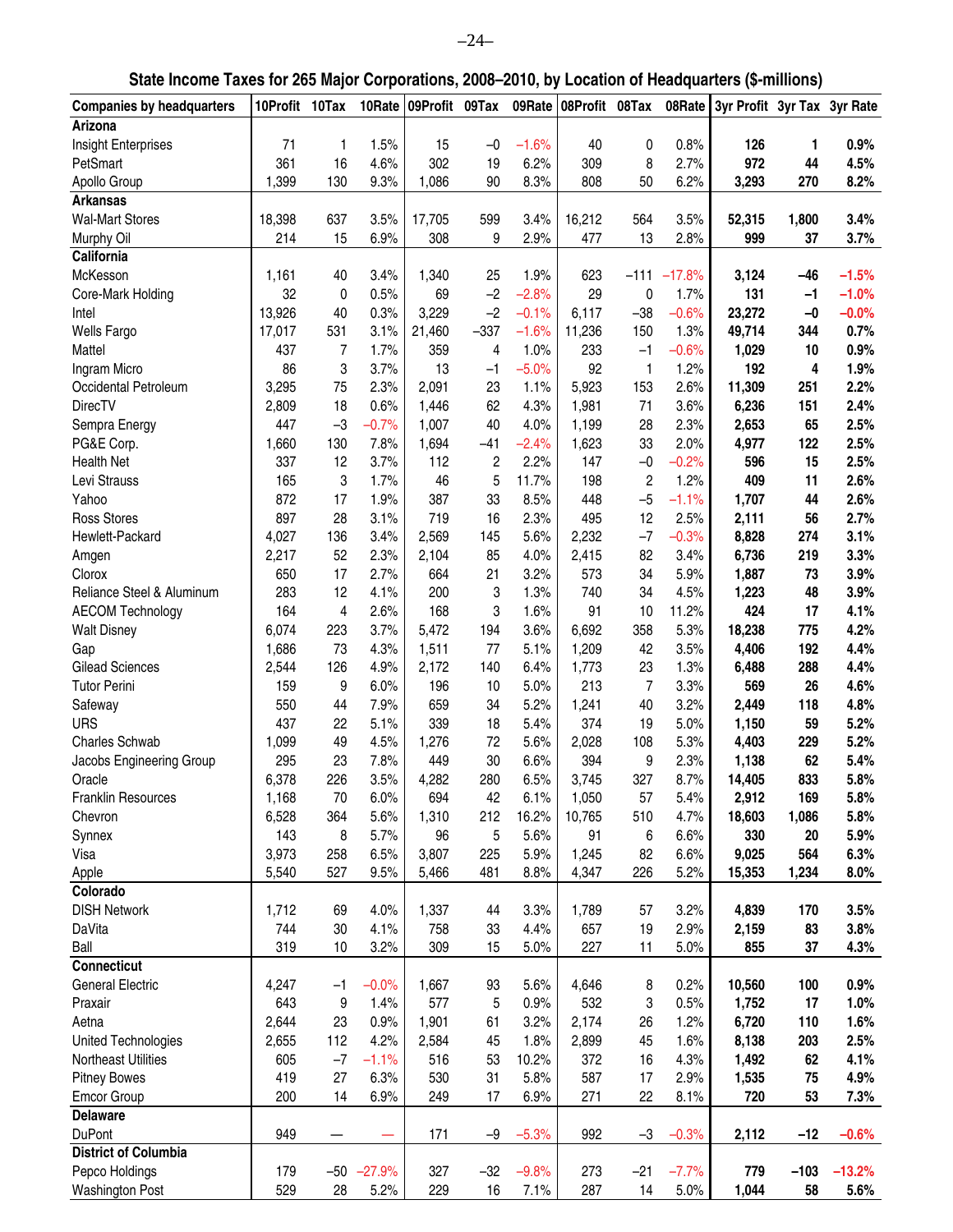| State Income Taxes for 265 Major Corporations, 2008–2010, by Location of Headquarters (\$-millions) |  |  |  |  |  |
|-----------------------------------------------------------------------------------------------------|--|--|--|--|--|
|-----------------------------------------------------------------------------------------------------|--|--|--|--|--|

| <b>Companies by headquarters</b>    | 10Profit 10Tax |                         |         | 10Rate 09Profit 09Tax |                |         | 09Rate 08Profit 08Tax |       | 08Rate   | 3yr Profit 3yr Tax 3yr Rate |       |         |
|-------------------------------------|----------------|-------------------------|---------|-----------------------|----------------|---------|-----------------------|-------|----------|-----------------------------|-------|---------|
| Florida                             |                |                         |         |                       |                |         |                       |       |          |                             |       |         |
| <b>Tech Data</b>                    | 135            | 1                       | 0.5%    | 93                    | 1              | 0.8%    | 88                    | 1     | 1.4%     | 316                         | 3     | 0.9%    |
| NextEra Energy                      | 2,489          | 11                      | 0.4%    | 1,942                 | 77             | 4.0%    | 2,089                 | 29    | 1.4%     | 6,520                       | 117   | 1.8%    |
| <b>Ryder System</b>                 | 156            | 4                       | 2.8%    | 132                   | 6              | 4.5%    | 352                   | 3     | 0.9%     | 641                         | 14    | 2.1%    |
| <b>CSX</b>                          | 2,546          | 51                      | 2.0%    | 1,746                 | 35             | 2.0%    | 2,332                 | 61    | 2.6%     | 6,624                       | 147   | 2.2%    |
| Harris                              | 845            | 17                      | 2.1%    | 697                   | 20             | 2.9%    | 638                   | 24    | 3.7%     | 2,180                       | 61    | 2.8%    |
| <b>Health Management Associates</b> | 287            | 26                      | 9.1%    | 244                   | $-1$           | $-0.3%$ | 329                   | 5     | 1.4%     | 860                         | 30    | 3.5%    |
| Darden Restaurants                  | 535            | 29                      | 5.4%    | 508                   | 11             | 2.1%    | 510                   | 21    | 4.1%     | 1,552                       | 60    | 3.9%    |
| <b>Publix Super Markets</b>         | 2,039          | 79                      | 3.9%    | 1,775                 | 68             | 3.8%    | 1,651                 | 67    | 4.1%     | 5,466                       | 215   | 3.9%    |
| Georgia                             |                |                         |         |                       |                |         |                       |       |          |                             |       |         |
| Southern                            | 3,066          | $-54$                   | $-1.8%$ | 2,604                 | 100            | 3.8%    | 2,722                 | 72    | 2.6%     | 8,392                       | 118   | 1.4%    |
| Coca-Cola                           | 7,224          | 85                      | 1.2%    | 2,691                 | 79             | 2.9%    | 2,119                 | 70    | 3.3%     | 12,034                      | 234   | 1.9%    |
| <b>United Parcel Service</b>        | 4,780          | 118                     | 2.5%    | 3,027                 | 30             | 1.0%    | 4,957                 | 172   | 3.5%     | 12,764                      | 320   | 2.5%    |
| Genuine Parts                       | 764            | 36                      | 4.7%    | 516                   | 29             | 5.6%    | 1,123                 | 45    | 4.0%     | 2,404                       | 110   | 4.6%    |
| Home Depot                          | 4,854          | 181                     | 3.7%    | 3,586                 | 184            | 5.1%    | 3,136                 | 198   | 6.3%     | 11,576                      | 563   | 4.9%    |
| <b>Illinois</b>                     |                |                         |         |                       |                |         |                       |       |          |                             |       |         |
| <b>Baxter International</b>         | 191            | 10                      | 5.2%    | 445                   | $-21$          | $-4.6%$ | 262                   | $-17$ | $-6.6%$  | 898                         | $-28$ | $-3.1%$ |
| Integrys Energy Group               | 342            | $-11$                   | $-3.2%$ | 307                   | 14             | 4.6%    | 169                   | $-3$  | $-1.8%$  | 819                         | 0     | 0.0%    |
| Boeing                              | 4,310          | $-140$                  | $-3.3%$ | 1,638                 | 144            | 8.8%    | 3,794                 | 3     | 0.1%     | 9,742                       | 7     | 0.1%    |
| <b>Archer Daniels Midland</b>       | 2,035          | 10                      | 0.5%    | 1,453                 | 18             | 1.2%    | 1,332                 | 28    | 2.1%     | 4,820                       | 56    | 1.2%    |
| Navistar International              | 166            | 4                       | 2.4%    | 441                   | 6              | 1.4%    | 302                   | 3     | 1.0%     | 909                         | 13    | 1.4%    |
| Deere                               | 2,063          | 42                      | 2.1%    | 918                   | 11             | 1.2%    | 1,730                 | 47    | 2.7%     | 4,711                       | 101   | 2.1%    |
| Dover                               | 470            | $\overline{7}$          | 1.5%    | 258                   | 5              | 2.0%    | 528                   | 23    | 4.3%     | 1,256                       | 35    | 2.8%    |
| Anixter International               | 115            | 3                       | 2.7%    | 96                    | 0              | 0.3%    | 196                   | 9     | 4.5%     | 407                         | 12    | 3.0%    |
| Walgreen                            | 3,373          | 90                      | 2.7%    | 3,164                 | 91             | 2.9%    | 3,430                 | 133   | 3.9%     | 9,967                       | 314   | 3.2%    |
| R.R. Donnelley & Sons               | 232            | $-1$                    | $-0.6%$ | 218                   | 21             | 9.7%    | 577                   | 16    | 2.8%     | 1,027                       | 36    | 3.5%    |
| Exelon                              | 4,221          | 170                     | 4.0%    | 4,419                 | 153            | 3.5%    | 4,034                 | 159   | 3.9%     | 12,674                      | 482   | 3.8%    |
| <b>United Stationers</b>            | 192            | 6                       | 3.2%    | 160                   | $\overline{7}$ | 4.6%    | 157                   | 6     | 4.0%     | 509                         | 20    | 3.9%    |
| <b>Kraft Foods</b>                  | 1,085          | 47                      | 4.3%    | 1,936                 | 82             | 4.2%    | 1,295                 | 52    | 4.0%     | 4,316                       | 181   | 4.2%    |
| McDonald's                          | 2,763          | 139                     | 5.0%    | 2,700                 | 139            | 5.2%    | 2,769                 | 113   | 4.1%     | 8,233                       | 391   | 4.8%    |
| W.W. Grainger                       | 802            | 44                      | 5.5%    | 680                   | 33             | 4.8%    | 731                   | 37    | 5.1%     | 2,213                       | 114   | 5.1%    |
| Illinois Tool Works                 | 1,242          | 51                      | 4.1%    | 545                   | 41             | 7.6%    | 1,198                 | 78    | 6.5%     | 2,985                       | 170   | 5.7%    |
| Indiana                             |                |                         |         |                       |                |         |                       |       |          |                             |       |         |
| NiSource                            | 436            | 3                       | 0.7%    | 396                   | $-16$          | $-4.0%$ | 557                   | 17    | 3.0%     | 1,389                       | 4     | 0.3%    |
| Eli Lilly                           | 3,136          | 23                      | 0.7%    | 1,801                 | 49             | 2.7%    | 157                   | $-45$ | $-28.4%$ | 5,094                       | 28    | 0.5%    |
| lowa                                |                |                         |         |                       |                |         |                       |       |          |                             |       |         |
| Rockwell Collins                    | 729            | $-5$                    | $-0.7%$ | 799                   | 4              | 0.5%    | 898                   | $-1$  | $-0.2%$  | 2,426                       | $-3$  | $-0.1%$ |
| Casey's General Stores              | 151            | $\overline{\mathbf{c}}$ | 1.2%    | 182                   | 5              | 2.6%    | 139                   | 5     | 3.9%     | 472                         | 12    | 2.5%    |
| <b>Principal Financial</b>          | 841            | 34                      | 4.1%    | 744                   | 19             | 2.5%    | 503                   | 10    | 2.0%     | 2,088                       | 63    | 3.0%    |
| Kentucky                            |                |                         |         |                       |                |         |                       |       |          |                             |       |         |
| Yum Brands                          | 345            | 3                       | 0.9%    | 295                   | 1              | 0.3%    | 430                   | $-9$  | $-2.0%$  | 1,070                       | -5    | $-0.4%$ |
| Ashland                             | 165            | $-2$                    | $-1.1%$ | 49                    | 3              | 5.7%    | 179                   | 3     | 1.6%     | 393                         | 4     | 1.0%    |
| Humana                              | 1,750          | 63                      | 3.6%    | 1,602                 | 55             | 3.4%    | 993                   | 29    | 2.9%     | 4,344                       | 147   | 3.4%    |
| Kindred Healthcare                  | 90             | $\overline{c}$          | 2.6%    | 102                   | 4              | 4.3%    | 99                    | 4     | 3.6%     | 290                         | 10    | 3.6%    |
| Louisiana                           |                |                         |         |                       |                |         |                       |       |          |                             |       |         |
| Entergy                             | 1,887          | 19                      | 1.0%    | 1,883                 | $-109$         | $-5.8%$ | 1,843                 | 146   | 7.9%     | 5,613                       | 57    | 1.0%    |
| CenturyLink                         | 1,532          | 65                      | 4.2%    | 815                   | 2              | 0.2%    | 561                   | $-15$ | $-2.7%$  | 2,908                       | 51    | 1.8%    |
| Maryland                            |                |                         |         |                       |                |         |                       |       |          |                             |       |         |
| Lockheed Martin                     | 3,962          | 168                     | 4.2%    | 4,390                 | 140            | 3.2%    | 4,743                 | 205   | 4.3%     | 13,095                      | 513   | 3.9%    |
| Coventry Health Care                | 965            | 28                      | 2.9%    | 505                   | 42             | 8.3%    | 572                   | 32    | 5.6%     | 2,041                       | 102   | 5.0%    |
| <b>Massachusetts</b>                |                |                         |         |                       |                |         |                       |       |          |                             |       |         |
| <b>EMC</b>                          | 1,408          | 1                       | 0.1%    | 475                   | 5              | 1.1%    | 500                   | 1     | 0.3%     | 2,383                       | 7     | 0.3%    |
| Raytheon                            | 2,749          | 50                      | 1.8%    | 2,826                 | 20             | 0.7%    | 2,476                 | 116   | 4.7%     | 8,051                       | 186   | 2.3%    |
| Thermo Fisher Scientific            | 789            | 35                      | 4.4%    | 579                   | 24             | 4.2%    | 705                   | 32    | 4.6%     | 2,073                       | 92    | 4.4%    |
| <b>Staples</b>                      | 878            | 50                      | 5.7%    | 729                   | 41             | 5.6%    | 923                   | 27    | 2.9%     | 2,530                       | 118   | 4.7%    |
| <b>TJX</b>                          | 1,810          | 109                     | 6.0%    | 1,609                 | 102            | 6.3%    | 1,158                 | 24    | 2.1%     | 4,577                       | 234   | 5.1%    |
| <b>BJ's Wholesale Club</b>          | 207            | 17                      | 8.1%    | 227                   | 22             | 9.7%    | 226                   | 14    | 6.2%     | 660                         | 53    | 8.0%    |
| State Street Corp.                  | 746            | 15                      | 2.0%    | 1,724                 | 39             | 2.3%    | 1,732                 | 299   | 17.3%    | 4,202                       | 353   | 8.4%    |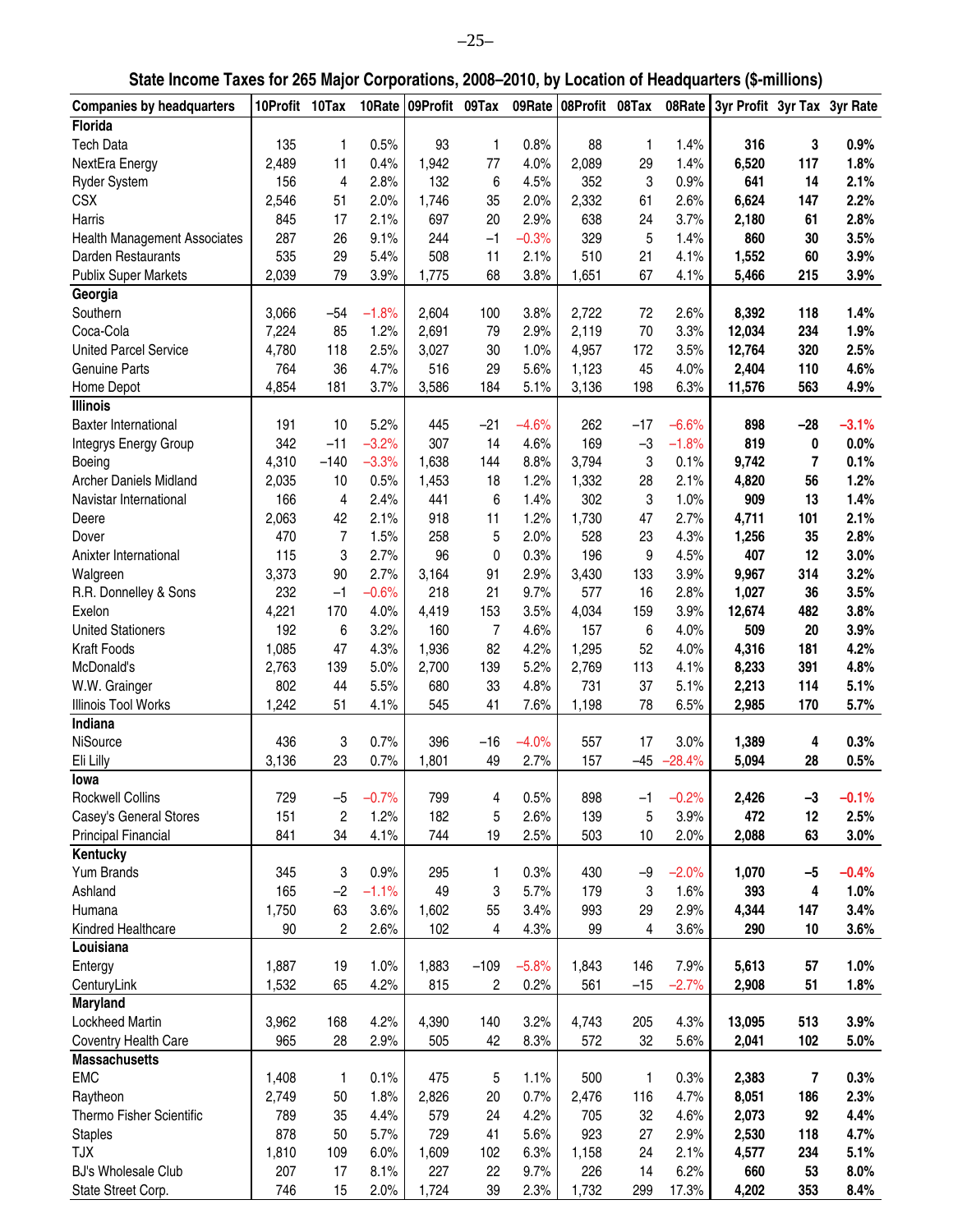| State Income Taxes for 265 Major Corporations, 2008–2010, by Location of Headquarters (\$-millions) |  |  |  |  |  |
|-----------------------------------------------------------------------------------------------------|--|--|--|--|--|
|-----------------------------------------------------------------------------------------------------|--|--|--|--|--|

| <b>Companies by headquarters</b>       | 10Profit 10Tax |                |         | 10Rate 09Profit 09Tax |                         | 09Rate  | 08Profit 08Tax |                  | 08Rate  | 3yr Profit 3yr Tax 3yr Rate |     |         |
|----------------------------------------|----------------|----------------|---------|-----------------------|-------------------------|---------|----------------|------------------|---------|-----------------------------|-----|---------|
| Michigan                               |                |                |         |                       |                         |         |                |                  |         |                             |     |         |
| Kellogg                                | 1,271          | 9              | 0.7%    | 1,207                 | 38                      | 3.2%    | 1,030          | 1                | 0.1%    | 3,508                       | 48  | 1.4%    |
| Con-way                                | 46             | 0              | 0.2%    | 33                    | 1                       | 1.8%    | 214            | 6                | 2.6%    | 293                         | 6   | 2.2%    |
| <b>DTE Energy</b>                      | 950            | 26             | 2.7%    | 782                   | 17                      | 2.2%    | 819            | 17               | 2.1%    | 2,551                       | 60  | 2.4%    |
| <b>CMS Energy</b>                      | 587            | 26             | 4.4%    | 324                   | 17                      | 5.2%    | 433            | 9                | 2.1%    | 1,344                       | 52  | 3.9%    |
| <b>Minnesota</b>                       |                |                |         |                       |                         |         |                |                  |         |                             |     |         |
|                                        | 436            | 6              | 1.4%    | 433                   | $\overline{7}$          | 1.6%    | 407            | 1                | 0.2%    | 1,276                       | 14  | 1.1%    |
| <b>Alliant Techsystems</b>             |                |                |         |                       |                         |         |                |                  |         |                             |     |         |
| 3M                                     | 2,759          | 64             | 2.3%    | 2,297                 | 11                      | 0.5%    | 2,312          | 10               | 0.4%    | 7,368                       | 85  | 1.2%    |
| <b>Xcel Energy</b>                     | 1,189          | 13             | 1.1%    | 1,057                 | 9                       | 0.8%    | 984            | 27               | 2.7%    | 3,230                       | 48  | 1.5%    |
| UnitedHealth Group                     | 7,555          | 175            | 2.3%    | 5,808                 | 71                      | 1.2%    | 4,624          | 134              | 2.9%    | 17,987                      | 381 | 2.1%    |
| Nash-Finch                             | 72             | 1              | 1.1%    | 75                    | 3                       | 4.4%    | 54             | $\boldsymbol{2}$ | 2.9%    | 201                         | 6   | 2.8%    |
| St. Jude Medical                       | 553            | 12             | 2.1%    | 560                   | 19                      | 3.3%    | 531            | 18               | 3.5%    | 1,644                       | 49  | 3.0%    |
| Supervalu                              | 347            | 0              | 0.1%    | 632                   | 9                       | 1.5%    | 745            | 46               | 6.2%    | 1,724                       | 55  | 3.2%    |
| <b>Target</b>                          | 4,495          | 44             | 1.0%    | 3,872                 | 143                     | 3.7%    | 3,536          | 197              | 5.6%    | 11,903                      | 384 | 3.2%    |
| <b>General Mills</b>                   | 2,145          | 77             | 3.6%    | 2,060                 | 87                      | 4.2%    | 1,718          | 37               | 2.2%    | 5,923                       | 202 | 3.4%    |
| Mosaic                                 | 1,478          | 50             | 3.4%    | 598                   | 15                      | 2.5%    | 1,193          | 50               | 4.2%    | 3,268                       | 115 | 3.5%    |
| Hormel Foods                           | 616            | 21             | 3.4%    | 523                   | 22                      | 4.2%    | 451            | 20               | 4.5%    | 1,591                       | 63  | 4.0%    |
| C.H. Robinson Worldwide                | 591            | 23             | 3.9%    | 546                   | 24                      | 4.3%    | 527            | 22               | 4.2%    | 1,664                       | 69  | 4.2%    |
| U.S. Bancorp                           | 4,375          | 200            | 4.6%    | 4,321                 | 175                     | 4.0%    | 5,376          | 300              | 5.6%    | 14,072                      | 675 | 4.8%    |
| <b>Best Buy</b>                        | 1,622          | 65             | 4.0%    | 1,822                 | 112                     | 6.1%    | 1,660          | 77               | 4.6%    | 5,104                       | 254 | 5.0%    |
| <b>Missouri</b>                        |                |                |         |                       |                         |         |                |                  |         |                             |     |         |
| Peabody Energy                         | 536            | $-8$           | $-1.5%$ | 281                   | $\overline{\mathbf{c}}$ | 0.6%    | 185            |                  |         | 1,002                       | -6  | $-0.6%$ |
| Monsanto                               | 1,203          | $-8$           | $-0.7%$ | 2,340                 | $\overline{7}$          | 0.3%    | 1,419          | 23               | 1.6%    | 4,962                       | 21  | 0.4%    |
|                                        |                |                |         | 956                   |                         |         | 971            |                  |         |                             |     |         |
| Ameren                                 | 896            | 10             | 1.1%    |                       | 3                       | 0.3%    |                | 10               | 1.0%    | 2,823                       | 23  | 0.8%    |
| <b>Express Scripts</b>                 | 1,918          | 30             | 1.6%    | 1,312                 | 23                      | 1.8%    | 1,216          | 10               | 0.8%    | 4,446                       | 64  | 1.4%    |
| <b>Emerson Electric</b>                | 1,303          | 33             | 2.5%    | 1,169                 | 25                      | 2.1%    | 1,756          | 50               | 2.8%    | 4,228                       | 108 | 2.6%    |
| O'Reilly Automotive                    | 689            | 21             | 3.1%    | 497                   | 15                      | 3.1%    | 303            | 14               | 4.7%    | 1,489                       | 51  | 3.4%    |
| Graybar Electric                       | 69             | $\sqrt{2}$     | 3.2%    | 63                    | 3                       | 4.0%    | 140            | 6                | 4.5%    | 272                         | 11  | 4.0%    |
| Centene                                | 154            | $\overline{7}$ | 4.3%    | 138                   | 6                       | 4.0%    | 137            | 6                | 4.5%    | 428                         | 18  | 4.3%    |
| H&R Block                              | 639            | 45             | 7.0%    | 755                   | 23                      | 3.1%    | 853            | 37               | 4.3%    | 2,246                       | 105 | 4.7%    |
| Nebraska                               |                |                |         |                       |                         |         |                |                  |         |                             |     |         |
| ConAgra Foods                          | 1,040          | 28             | 2.7%    | 872                   | 16                      | 1.8%    | 632            | $-8$             | $-1.3%$ | 2,544                       | 35  | 1.4%    |
| <b>Union Pacific</b>                   | 4,433          | 110            | 2.5%    | 2,974                 | 48                      | 1.6%    | 3,651          | 64               | 1.7%    | 11,058                      | 222 | 2.0%    |
| <b>New Jersey</b>                      |                |                |         |                       |                         |         |                |                  |         |                             |     |         |
| Merck                                  | 956            | $-82$          | $-8.6%$ | 5,773                 | 7                       | 0.1%    | 5,485          | 123              | 2.2%    | 12,215                      | 48  | 0.4%    |
| <b>Becton Dickinson</b>                | 889            | 19             | 2.2%    | 891                   | $\overline{7}$          | 0.8%    | 802            | $\overline{c}$   | 0.2%    | 2,582                       | 28  | 1.1%    |
| Campbell Soup                          | 1,051          | 44             | 4.2%    | 976                   | 9                       | 0.9%    | 912            | $-0$             | $-0.0%$ | 2,939                       | 53  | 1.8%    |
| Honeywell International                | 1,249          | 6              | 0.5%    | 1,744                 | 21                      | 1.2%    | 2,003          | 66               | 3.3%    | 4,996                       | 93  | 1.9%    |
| <b>NRG Energy</b>                      | 691            | 35             | 5.1%    | 1,508                 | 20                      | 1.3%    | 1,681          | 31               | 1.8%    | 3,880                       | 86  | 2.2%    |
| Automatic Data Processing              | 1,638          | 54             | 3.3%    | 1,909                 | 35                      | 1.8%    | 1,619          | 31               | 1.9%    | 5,165                       | 120 | 2.3%    |
| Medco Health Solutions                 | 2,323          | 93             | 4.0%    | 2,093                 | 117                     | 5.6%    | 1,782          | 68               | 3.8%    | 6,197                       | 278 | 4.5%    |
|                                        |                |                | 3.9%    | 152                   |                         | 5.2%    |                |                  | 6.6%    | 508                         | 25  |         |
| <b>Cognizant Technology Solutions</b>  | 220            | 9              |         |                       | 8                       |         | 136            | 9                |         |                             |     | 5.0%    |
| Sealed Air                             | 79             | 6              | 7.1%    | 108                   | $\overline{7}$          | 6.6%    | 96             | 3                | 2.7%    | 282                         | 15  | 5.4%    |
| Bed Bath & Beyond                      | 1,293          | 90             | 7.0%    | 985                   | 60                      | 6.1%    | 683            | 47               | 6.8%    | 2,962                       | 197 | 6.6%    |
| <b>Quest Diagnostics</b>               | 1,182          | 93             | 7.9%    | 1,226                 | 80                      | 6.6%    | 1,052          | 57               | 5.5%    | 3,460                       | 231 | 6.7%    |
| <b>New York</b>                        |                |                |         |                       |                         |         |                |                  |         |                             |     |         |
| Corning                                | 975            | 1              | 0.1%    | 202                   |                         |         | 801            |                  |         | 1,978                       | 1   | 0.1%    |
| Travelers Cos.                         | 3,994          | 10             | 0.3%    | 4,411                 | $-8$                    | $-0.2%$ | 3,444          | 10               | 0.3%    | 11,849                      | 12  | 0.1%    |
| Loews                                  | 2,236          | 21             | 0.9%    | 2,025                 | $\boldsymbol{7}$        | 0.3%    | 1,202          | 21               | 1.8%    | 5,463                       | 49  | 0.9%    |
| American Express                       | 6,112          | 110            | 1.8%    | 3,131                 | 40                      | 1.3%    | 3,322          | $-28$            | $-0.8%$ | 12,565                      | 122 | 1.0%    |
| ITT                                    | 737            | 17             | 2.3%    | 670                   | $\boldsymbol{7}$        | 1.1%    | 665            | 4                | 0.6%    | 2,072                       | 28  | 1.4%    |
| <b>Consolidated Edison</b>             | 1,551          | 23             | 1.5%    | 1,319                 | $-12$                   | $-0.9%$ | 1,457          | 53               | 3.6%    | 4,327                       | 64  | 1.5%    |
| Omnicom Group                          | 573            | $\overline{4}$ | 0.7%    | 599                   | 12                      | 2.0%    | 752            | 14               | 1.8%    | 1,924                       | 30  | 1.5%    |
| <b>Arrow Electronics</b>               | 313            | 13             | 4.2%    | 108                   | 1                       | 0.9%    | 473            | 5                | 1.2%    | 895                         | 20  | 2.2%    |
| <b>International Business Machines</b> | 9,140          | 279            | 3.1%    | 9,524                 | 120                     | 1.3%    | 8,424          | 216              | 2.6%    | 27,088                      | 615 | 2.3%    |
| <b>Time Warner</b>                     | 3,518          | 119            | 3.4%    | 3,231                 | 51                      | 1.6%    | 2,073          | 42               | 2.0%    | 8,822                       | 212 | 2.4%    |
| Verizon Communications                 | 11,921         | $-42$          | $-0.4%$ | 12,625                | 364                     | 2.9%    | 8,838          | 544              | 6.2%    | 33,384                      | 866 | 2.6%    |
|                                        |                |                |         |                       |                         |         |                |                  |         |                             |     |         |
| PepsiCo                                | 4,008          | 118            | $3.0\%$ | 4,209                 | 117                     | 2.8%    | 3,274          | 68               | 2.1%    | 11,491                      | 304 | 2.6%    |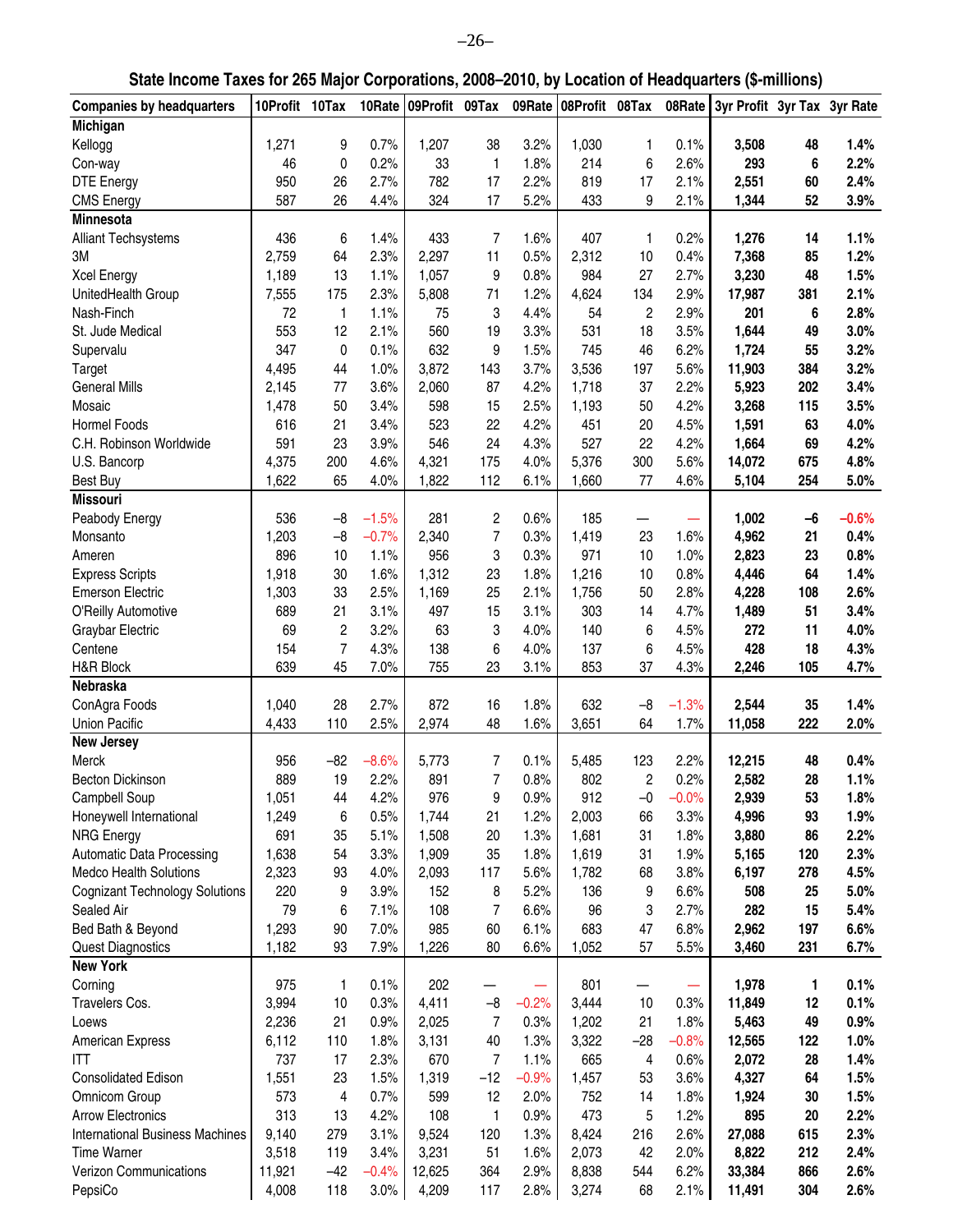| State Income Taxes for 265 Major Corporations, 2008-2010, by Location of Headquarters (\$-millions) |  |
|-----------------------------------------------------------------------------------------------------|--|
|                                                                                                     |  |

| <b>Companies by headquarters</b>    | 10Profit     | 10Tax                   | 10Rate  | 09Profit | 09Tax          | 09Rate        | 08Profit 08Tax |                         | 08Rate  | 3yr Profit 3yr Tax 3yr Rate |        |         |
|-------------------------------------|--------------|-------------------------|---------|----------|----------------|---------------|----------------|-------------------------|---------|-----------------------------|--------|---------|
| Phillips-Van Heusen                 | 22           | 1                       | 5.3%    | 210      | $\overline{7}$ | 3.5%          | 149            | 4                       | 2.5%    | 381                         | 12     | 3.2%    |
| Goldman Sachs Group                 | 7,353        | 264                     | 3.6%    | 10,915   | 571            | 5.2%          | 4,894          | $-15$                   | $-0.3%$ | 23,162                      | 820    | 3.5%    |
| News Corp.                          | 3,259        | 77                      | 2.4%    | 2,889    | 114            | 3.9%          | 2,502          | 127                     | 5.1%    | 8,650                       | 318    | 3.7%    |
| CA                                  | 751          | 48                      | 6.4%    | 699      |                | 2.1%          | 633            | 14                      | 2.2%    | 2,083                       | 77     | 3.7%    |
|                                     |              |                         |         |          | 15             |               |                |                         |         |                             |        |         |
| Viacom                              | 1,579        | 67                      | 4.2%    | 1,982    | 38             | 1.9%          | 1,490          | 96                      | 6.4%    | 5,051                       | 201    | 4.0%    |
| L-3 Communications                  | 1,258        | 52                      | 4.1%    | 1,210    | 57             | 4.7%          | 1,272          | 45                      | 3.6%    | 3,740                       | 154    | 4.1%    |
| Interpublic Group                   | 216          | 17                      | 7.8%    | 142      | $-6$           | $-4.3%$       | 241            | 18                      | 7.4%    | 599                         | 29     | 4.8%    |
| Henry Schein                        | 344          | 20                      | 5.9%    | 308      | 16             | 5.1%          | 300            | 12                      | 4.1%    | 952                         | 49     | 5.1%    |
| Polo Ralph Lauren                   | 578          | 37                      | 6.4%    | 448      | 12             | 2.7%          | 351            | 24                      | 6.7%    | 1,378                       | 72     | 5.3%    |
| <b>NYSE Euronext</b>                | 166          | 17                      | 10.2%   | 52       | $-15$          | $-28.8%$      | 181            | 20                      | 11.0%   | 399                         | 22     | 5.5%    |
| McGraw-Hill                         | 1,064        | 54                      | 5.1%    | 879      | 46             | 5.2%          | 981            | 78                      | 8.0%    | 2,923                       | 178    | 6.1%    |
| J.P. Morgan Chase & Co.             | 10,226       | 1,740                   | 17.0%   | 14,526   | 968            | 6.7%          | 7,924          | 281                     | 3.6%    | 32,676                      | 2,989  | 9.1%    |
| <b>North Carolina</b>               |              |                         |         |          |                |               |                |                         |         |                             |        |         |
| Goodrich                            | 592          | $-42$                   | $-7.1%$ | 552      | 6              | 1.1%          | 738            | 17                      | 2.4%    | 1,883                       | $-19$  | $-1.0%$ |
| Progress Energy                     | 1,406        | $-13$                   | $-0.9%$ | 1,237    | 41             | 3.3%          | 1,173          | 12                      | 1.0%    | 3,816                       | 40     | 1.0%    |
| Duke Energy                         | 2,189        | 39                      | 1.8%    | 1,771    | 3              | 0.2%          | 1,575          | 17                      | 1.1%    | 5,534                       | 59     | 1.1%    |
| BB&T Corp.                          | 1,071        | 18                      | 1.7%    | 2,066    | 15             | 0.7%          | 3,673          | 89                      | 2.4%    | 6,810                       | 122    | 1.8%    |
| VF                                  | 613          | 26                      | 4.2%    | 504      | 15             | 2.9%          | 593            | 18                      | 3.1%    | 1,710                       | 59     | 3.4%    |
| <b>Family Dollar Stores</b>         | 564          | 23                      | 4.1%    | 451      | 18             | 3.9%          | 362            | 10                      | 2.8%    | 1,377                       | 51     | 3.7%    |
| Pantry                              | 30           | 1                       | 3.5%    | 87       | 5              | 5.2%          | 49             | $\boldsymbol{2}$        | 3.4%    | 167                         | 7      | 4.4%    |
| Ruddick                             | 170          | 6                       | 3.3%    | 148      | $\overline{7}$ | 4.6%          | 153            | 9                       | 6.1%    | 472                         | 22     | 4.6%    |
| Lowe's                              | 3,228        | 188                     | 5.8%    | 2,825    | 123            | 4.4%          | 3,506          | 166                     | 4.7%    | 9,559                       | 477    | 5.0%    |
| Laboratory Corp. of America         | 876          | 50                      | 5.7%    | 848      | 41             | 4.8%          | 748            | 37                      | 4.9%    | 2,472                       | 127    | 5.2%    |
| Reynolds American                   | 2,175        | 136                     | 6.2%    | 2,041    | 134            | 6.5%          | 2,129          | 142                     | 6.7%    | 6,345                       | 411    | 6.5%    |
| <b>North Dakota</b>                 |              |                         |         |          |                |               |                |                         |         |                             |        |         |
| <b>MDU Resources</b>                | 336          | 10                      | 3.1%    | 393      | 8              | 2.1%          | 572            | -1                      | $-0.2%$ | 1,301                       | 18     | 1.4%    |
| Ohio                                |              |                         |         |          |                |               |                |                         |         |                             |        |         |
| American Electric Power             | 1,849        | $-20$                   | $-1.1%$ | 1,938    | $-76$          | $-3.9%$       | 2,015          | $-1$                    | $-0.0%$ | 5,802                       | $-97$  | $-1.7%$ |
| <b>Cliffs Natural Resources</b>     | 597          | 2                       | 0.3%    | 131      | 3              | 2.1%          | 567            | 3                       | 0.5%    | 1,295                       | 8      | 0.6%    |
| American Financial Group            | 701          | 4                       | 0.6%    | 883      | 6              | 0.7%          | 290            | $\overline{\mathbf{4}}$ | 1.4%    | 1,874                       | 14     | 0.7%    |
|                                     |              | 12                      | 0.9%    | 507      | 9              | 1.8%          | 444            | 8                       | 1.8%    | 2,271                       | 29     | 1.3%    |
| Macy's<br>J.M. Smucker              | 1,320<br>730 | 20                      | 2.8%    | 712      | 12             | 1.7%          | 378            | 5                       | 1.4%    |                             | 38     | 2.1%    |
|                                     |              |                         |         |          |                |               |                |                         |         | 1,820                       |        |         |
| <b>Limited Brands</b>               | 1,209        | 51                      | 4.2%    | 566      | 1              | 0.2%          | 539            | 13                      | 2.3%    | 2,314                       | 64     | 2.8%    |
| FirstEnergy                         | 1,242        | 35                      | 2.8%    | 1,235    | 44             | 3.6%          | 2,116          | 56                      | 2.6%    | 4,593                       | 135    | 2.9%    |
| Procter & Gamble                    | 8,983        | 266                     | 3.0%    | 8,368    | 295            | 3.5%          | 8,409          | 229                     | 2.7%    | 25,760                      | 790    | 3.1%    |
| Sherwin-Williams                    | 678          | 17                      | 2.5%    | 623      | 18             | 2.9%          | 714            | 28                      | 3.9%    | 2,015                       | 63     | 3.1%    |
| Kroger                              | 1,752        | 95                      | 5.4%    | 1,702    | 40             | 2.4%          | 1,967          | 43                      | 2.2%    | 5,421                       | 179    | 3.3%    |
| <b>Big Lots</b>                     | 355          | 15                      | 4.2%    | 323      | 12             | 3.6%          | 250            | 9                       | 3.6%    | 928                         | 36     | 3.8%    |
| Cardinal Health                     | 1,300        | 20                      | 1.5%    | 980      | 63             | 6.5%          | 959            | 46                      | 4.8%    | 3,238                       | 129    | 4.0%    |
| Parker Hannifin                     | 355          | 23                      | 6.4%    | 391      | 18             | 4.6%          | 510            | 20                      | 3.9%    | 1,255                       | 60     | 4.8%    |
| Oklahoma                            |              |                         |         |          |                |               |                |                         |         |                             |        |         |
| Chesapeake Energy                   | 2,884        | 78                      | 2.7%    | 1,712    |                | $-275 -16.1%$ | 3,791          | 24                      | 0.6%    | 8,387                       | $-173$ | $-2.1%$ |
| Devon Energy                        | 2,943        | 13                      | 0.4%    | 1,447    | 17             | 1.1%          | 4,348          | 21                      | 0.5%    | 8,738                       | 50     | 0.6%    |
| Williams                            | 562          | $\overline{\mathbf{c}}$ | 0.4%    | 999      | 12             | 1.2%          | 2,148          | 24                      | 1.1%    | 3,709                       | 38     | 1.0%    |
| Oneok                               | 755          | 13                      | 1.7%    | 699      | $\overline{c}$ | 0.3%          | 795            | 10                      | 1.3%    | 2,248                       | 25     | 1.1%    |
| Oregon                              |              |                         |         |          |                |               |                |                         |         |                             |        |         |
| <b>Precision Castparts</b>          | 1,335        | 33                      | 2.4%    | 1,239    | 31             | 2.5%          | 1,347          | 33                      | 2.5%    | 3,921                       | 97     | 2.5%    |
| Nike                                | 1,084        | 46                      | 4.2%    | 699      | 40             | 5.7%          | 846            | 42                      | 4.9%    | 2,629                       | 128    | 4.9%    |
| Pennsylvania                        |              |                         |         |          |                |               |                |                         |         |                             |        |         |
| H.J. Heinz                          | 566          | 13                      | 2.3%    | 499      | $-1$           | $-0.2%$       | 534            | 1                       | 0.2%    | 1,599                       | 13     | 0.8%    |
| <b>PNC Financial Services Group</b> | 3,627        | 43                      | 1.2%    | 4,444    | 46             | 1.0%          | 2,072          | 59                      | 2.8%    | 10,143                      | 147    | 1.5%    |
| Airgas                              | 400          | 6                       | 1.4%    | 307      | 3              | 1.0%          | 419            | 8                       | 1.8%    | 1,126                       | 17     | 1.5%    |
| Air Products & Chemicals            | 465          | $-1$                    | $-0.3%$ | 374      | 33             | 8.8%          | 480            | $-6$                    | $-1.3%$ | 1,318                       | 25     | 1.9%    |
| Wesco International                 | 166          | 1                       | 0.9%    | 172      | $\overline{c}$ | 1.2%          | 323            | 12                      | 3.6%    | 661                         | 15     | 2.3%    |
| <b>PPL</b>                          | 978          | 43                      | 4.4%    | 248      | 14             | 5.6%          | 943            | $\sqrt{2}$              | 0.2%    | 2,169                       | 59     | 2.7%    |
| AmerisourceBergen                   | 1,023        | 31                      | 3.0%    | 818      | 25             | 3.0%          | 747            | 25                      | 3.3%    | 2,588                       | 81     | 3.1%    |
| Comcast                             | 6,104        | 384                     | 6.3%    | 5,106    | $-156$         | $-3.1%$       | 4,058          | 284                     | 7.0%    | 15,268                      | 513    | 3.4%    |
| <b>Consol Energy</b>                | 427          | 11                      | 2.6%    | 704      | 41             | 5.8%          | 621            | 11                      | 1.7%    | 1,752                       | 63     | 3.6%    |
|                                     |              |                         |         |          |                |               |                |                         |         |                             |        |         |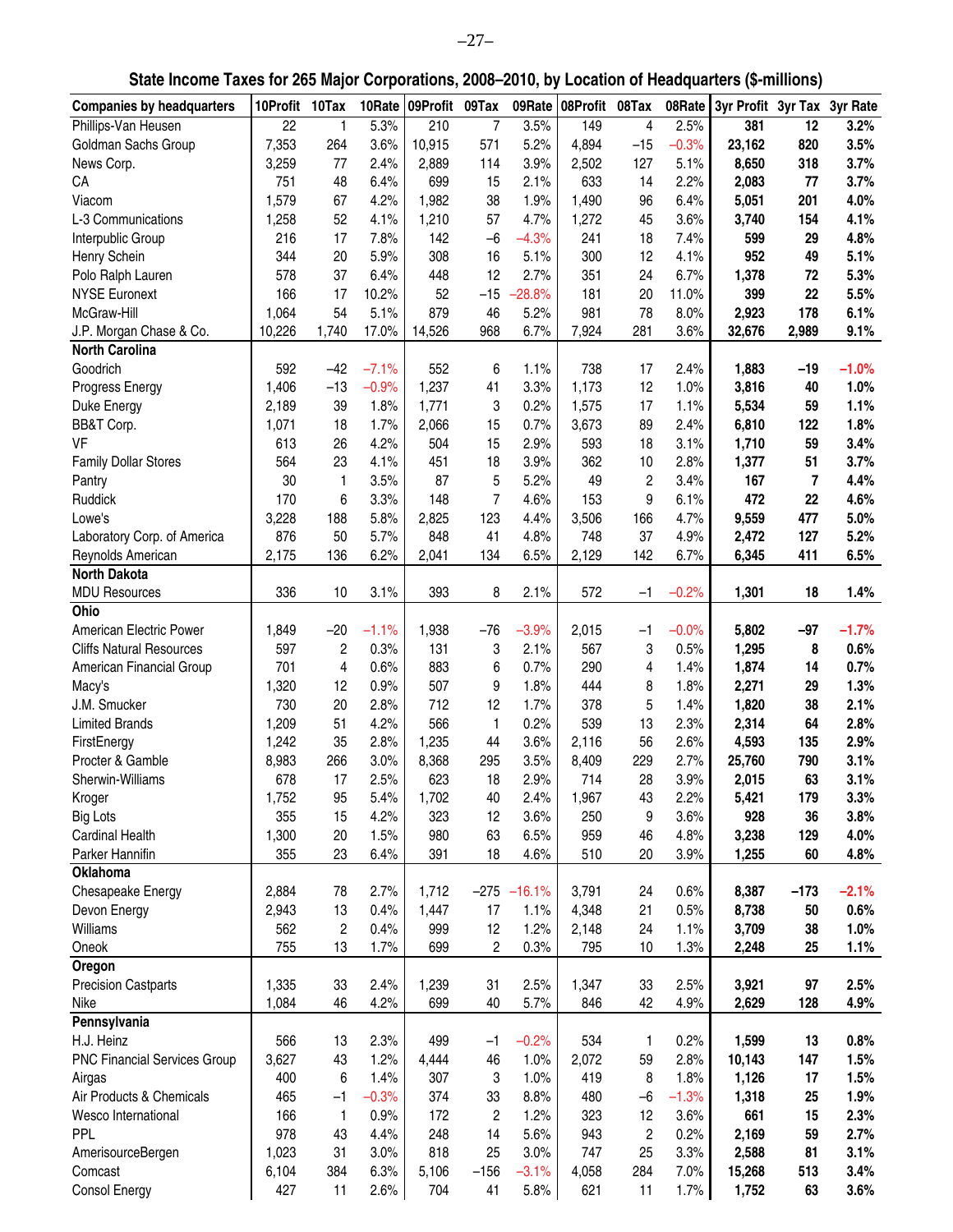### **State Income Taxes for 265 Major Corporations, 2008–2010, by Location of Headquarters (\$-millions)**

| <b>Companies by headquarters</b> | 10Profit 10Tax |       | 10Rate  | 09Profit 09Tax |                | 09Rate   | 08Profit 08Tax |                         | 08Rate   | 3yr Profit 3yr Tax 3yr Rate |                  |         |
|----------------------------------|----------------|-------|---------|----------------|----------------|----------|----------------|-------------------------|----------|-----------------------------|------------------|---------|
| Hershey                          | 839            | 28    | 3.4%    | 671            | 41             | 6.2%     | 568            | 14                      | 2.4%     | 2,078                       | 83               | 4.0%    |
| PPG Industries                   | 502            | 15    | 3.0%    | 275            | 15             | 5.5%     | 689            | 29                      | 4.2%     | 1,466                       | 59               | 4.0%    |
| <b>Universal Health Services</b> | 428            | 18    | 4.2%    | 475            | 21             | 4.5%     | 357            | 22                      | 6.2%     | 1,260                       | 62               | 4.9%    |
| UGI                              | 449            | 20    | 4.4%    | 432            | 21             | 4.9%     | 381            | 26                      | 6.7%     | 1,261                       | 66               | 5.3%    |
| Dick's Sporting Goods            | 298            | 14    | 4.6%    | 223            | 10             | 4.7%     | 178            | 13                      | 7.4%     | 699                         | 37               | 5.3%    |
| <b>Rhode Island</b>              |                |       |         |                |                |          |                |                         |          |                             |                  |         |
| <b>CVS Caremark</b>              | 5,629          | 340   | 6.0%    | 5,913          | 394            | 6.7%     | 5,537          | 356                     | 6.4%     | 17,079                      | 1,090            | 6.4%    |
| <b>South Carolina</b>            |                |       |         |                |                |          |                |                         |          |                             |                  |         |
| Scana                            | 534            | 1     | 0.2%    | 522            | $-6$           | $-1.1%$  | 534            | 6                       | 1.1%     | 1,590                       | 1                | 0.1%    |
| Domtar                           | 177            | 15    | 8.5%    | 560            | 4              | 0.7%     | 268            | $\overline{\mathbf{4}}$ | 1.5%     | 1,005                       | 23               | 2.3%    |
| <b>Tennessee</b>                 |                |       |         |                |                |          |                |                         |          |                             |                  |         |
| International Paper              | 198            | $-19$ | $-9.6%$ | 905            | $\overline{7}$ | 0.8%     | 353            | $-2$                    | $-0.6%$  | 1,456                       | $-14$            | $-1.0%$ |
| Eastman Chemical                 | 507            | 18    | 3.6%    | 193            | $-11$          | $-5.7%$  | 387            | $\overline{7}$          | 1.8%     | 1,087                       | 14               | 1.3%    |
| <b>Community Health Systems</b>  | 508            | 9     | 1.8%    | 446            | 14             | 3.2%     | 359            | 3                       | 0.9%     | 1,314                       | 27               | 2.0%    |
| AutoZone                         | 1,161          | 34    | 2.9%    | 1,034          | 26             | 2.6%     | 1,007          | 21                      | 2.0%     | 3,202                       | 81               | 2.5%    |
| FedEx                            | 1,793          | 44    | 2.5%    | 1,339          | 50             | 3.7%     | 1,226          | 17                      | 1.4%     | 4,358                       | 111              | 2.5%    |
| Dollar General                   | 980            | 26    | 2.6%    | 546            | 20             | 3.7%     | 190            | $\mathbf{1}$            | 0.6%     | 1,716                       | 47               | 2.7%    |
| <b>Texas</b>                     |                |       |         |                |                |          |                |                         |          |                             |                  |         |
| FMC Technologies                 | 65             | 0     | 0.1%    | 70             | $\overline{c}$ | 2.2%     | 63             | $-3$                    | $-5.3%$  | 198                         | $-2$             | $-0.9%$ |
| El Paso                          | 1,236          | 5     | 0.4%    | 1,229          | 24             | 2.0%     | 1,631          | $-38$                   | $-2.3%$  | 4,096                       | $-9$             | $-0.2%$ |
| <b>EOG Resources</b>             | 753            | $-1$  | $-0.2%$ | 874            | $-4$           | $-0.5%$  | 3,196          | 5                       | 0.1%     | 4,824                       | $-1$             | $-0.0%$ |
| Apache                           | 1,328          | 4     | 0.3%    | 437            | $-2$           | $-0.4%$  | 1,835          | 1                       | 0.1%     | 3,600                       | 3                | 0.1%    |
| <b>Texas Instruments</b>         | 3,769          | 16    | 0.4%    | 1,375          | 4              | 0.3%     | 1,749          | 5                       | 0.3%     | 6,893                       | 24               | 0.4%    |
| <b>Tenet Healthcare</b>          | 158            |       |         | 205            | 11             | 5.4%     | 54             | $-9$                    | $-16.7%$ | 417                         | $\boldsymbol{2}$ | 0.5%    |
| Cameron International            | 366            | 6     | 1.6%    | 224            | $\overline{c}$ | 1.0%     | 334            | $-2$                    | $-0.7%$  | 924                         | 6                | 0.6%    |
| Holly                            | 192            | 5     | 2.4%    | 44             | $-2$           | $-4.7%$  | 188            | 3                       | 1.7%     | 424                         | 6                | 1.3%    |
| Spectra Energy                   | 899            | 22    | 2.4%    | 807            | 1              | 0.1%     | 1,128          | 19                      | 1.7%     | 2,834                       | 42               | 1.5%    |
| Marathon Oil                     | 982            | 32    | 3.3%    | 494            | $-77$          | $-15.5%$ | 3,989          | 143                     | 3.6%     | 5,465                       | 98               | 1.8%    |
| Flowserve                        | 202            | $-0$  | $-0.1%$ | 143            | 6              | 4.5%     | 129            | 3                       | 2.3%     | 474                         | 9                | 1.9%    |
| AT&T                             | 17,496         | 137   | 0.8%    | 18,293         | 950            | 5.2%     | 19,090         | 37                      | 0.2%     | 54,879                      | 1,124            | 2.0%    |
| GameStop                         | 554            | 10    | 1.8%    | 509            | 12             | 2.4%     | 533            | 13                      | 2.4%     | 1,596                       | 35               | 2.2%    |
| Halliburton                      | 1,918          | 42    | 2.2%    | 589            | 24             | 4.1%     | 2,674          | 50                      | 1.9%     | 5,181                       | 116              | 2.2%    |
| Kimberly-Clark                   | 1,609          | 94    | 5.8%    | 1,643          | $-7$           | $-0.4%$  | 1,261          | 15                      | 1.2%     | 4,513                       | 102              | 2.3%    |
| <b>CenterPoint Energy</b>        | 705            | 24    | 3.4%    | 548            | 10             | 1.8%     | 723            | 11                      | 1.5%     | 1,976                       | 45               | 2.3%    |
| J.C. Penney                      | 581            | $-4$  | $-0.7%$ | 403            | 24             | 6.0%     | 910            | 25                      | 2.7%     | 1,894                       | 44               | 2.3%    |
| <b>Southwest Airlines</b>        | 745            | 19    | 2.6%    | 164            | $-1$           | $-0.6%$  | 278            | 10                      | 3.6%     | 1,187                       | 28               | 2.4%    |
| Atmos Energy                     | 335            | 6     | 1.8%    | 291            | 8              | 2.7%     | 293            | 8                       | 2.6%     | 919                         | 22               | 2.4%    |
| Dean Foods                       | 128            | 2     | 1.3%    | 371            | 15             | 4.1%     | 293            | 10                      | 3.3%     | 792                         | 26               | 3.3%    |
| Celanese                         | 214            | 11    | 4.9%    | 294            | $\overline{c}$ | 0.6%     | 135            | 11                      | 7.8%     | 643                         | 23               | 3.6%    |
| RadioShack                       | 334            | 14    | 4.1%    | 326            | $\overline{7}$ | 2.2%     | 290            | 14                      | 4.8%     | 950                         | 35               | 3.7%    |
| Exxon Mobil                      | 7,711          | 292   | 3.8%    | 2,576          | 86             | 3.3%     | 10,152         | 407                     | 4.0%     | 20,439                      | 784              | 3.8%    |
| Fluor                            | 454            | 27    | 6.0%    | 734            | 21             | 2.9%     | 519            | 19                      | 3.7%     | 1,707                       | 68               | 4.0%    |
| ConocoPhillips                   | 6,291          | 320   | 5.1%    | 2,524          | 82             | 3.2%     | 11,209         | 543                     | 4.8%     | 20,024                      | 945              | 4.7%    |
| Waste Management                 | 1,517          | 97    | 6.4%    | 1,396          | 73             | 5.3%     | 1,693          | 51                      | 3.0%     | 4,606                       | 222              | 4.8%    |
| Whole Foods Market               | 400            | 40    | 10.1%   | 247            | 24             | 9.7%     | 187            | 22                      | 11.7%    | 834                         | 86               | 10.3%   |
| Virginia                         | 582            |       |         | 447            |                |          | 492            |                         |          |                             |                  |         |
| <b>Computer Sciences</b>         |                | 22    | 3.8%    |                | $-33$          | $-7.3%$  |                | $-134$                  | $-27.3%$ | 1,521                       | $-145$           | $-9.5%$ |
| General Dynamics                 | 3,150          | 4     | 0.1%    | 2,940          | 13             | 0.4%     | 3,080          | 6                       | 0.2%     | 9,170                       | 23               | 0.2%    |
| Norfolk Southern                 | 2,367          | 61    | 2.6%    | 1,622          | 8              | 0.5%     | 2,750          | 74                      | 2.7%     | 6,739                       | 144              | 2.1%    |
| Capital One Financial            | 1,290          | 31    | 2.4%    | 911            | 35             | 3.8%     | 2,871          | 53                      | 1.9%     | 5,072                       | 119              | 2.3%    |
| Advance Auto Parts               | 557            | 18    | 3.2%    | 432            | 7              | 1.6%     | 381            | 15                      | 3.9%     | 1,369                       | 39               | 2.9%    |
| Owens & Minor                    | 182            | 10    | 5.4%    | 188            | 9              | 4.5%     | 165            | 6                       | 3.5%     | 535                         | 24               | 4.5%    |
| CarMax                           | 613            | 27    | 4.4%    | 452            | 17             | 3.8%     | 97             | 10                      | 10.3%    | 1,163                       | 54               | 4.6%    |
| Altria Group                     | 5,709          | 258   | 4.5%    | 4,868          | 111            | 2.3%     | 4,789          | 351                     | 7.3%     | 15,366                      | 720              | 4.7%    |
| <b>SAIC</b>                      | 874            | 46    | 5.3%    | 781            | 42             | 5.3%     | 696            | 28                      | 4.1%     | 2,351                       | 116              | 4.9%    |
| <b>Dollar Tree</b>               | 630            | 31    | 5.0%    | 508            | 28             | 5.4%     | 359            | 21                      | 5.8%     | 1,497                       | 80               | 5.3%    |
| <b>Dominion Resources</b>        | 5,287          | 306   | 5.8%    | 2,329          | 128            | 5.5%     | 2,613          | 114                     | 4.4%     | 10,229                      | 548              | 5.4%    |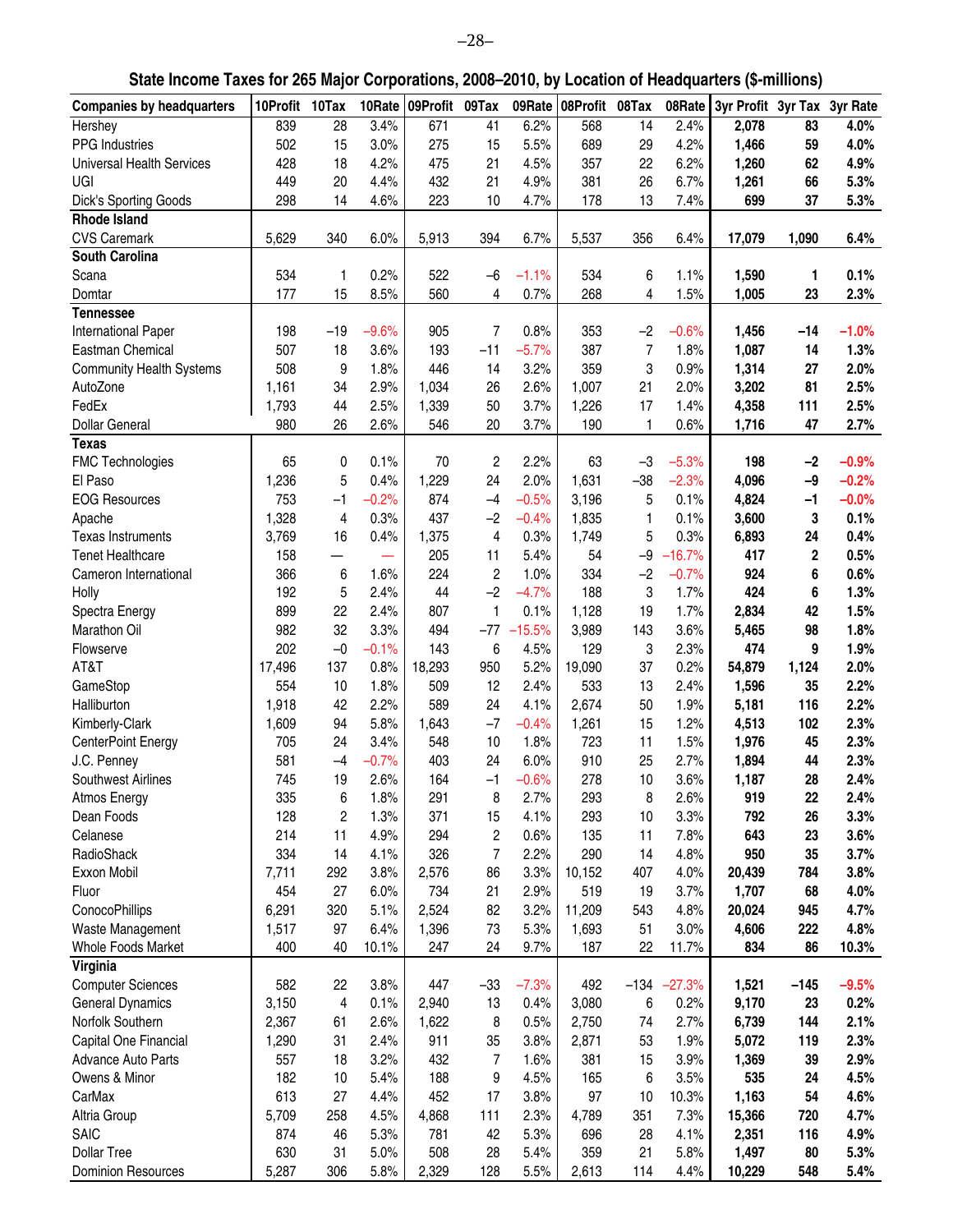| <b>Companies by headquarters</b> | 10Profit | 10Tax |         | 10 Rate 109 Profit | 09Tax |          | 09Rate 08Profit | 08Tax |         | 08Rate 3yr Profit 3yr Tax 3yr Rate |       |          |
|----------------------------------|----------|-------|---------|--------------------|-------|----------|-----------------|-------|---------|------------------------------------|-------|----------|
| Washington                       |          |       |         |                    |       |          |                 |       |         |                                    |       |          |
| Paccar                           | 186      | 8     | 4.4%    | 79                 | $-4$  | $-4.7%$  | 96              | -9    | $-8.9%$ | 361                                | -4    | $-1.1\%$ |
| Costco Wholesale                 | ,426     | 77    | 5.4%    | .426               | 66    | 4.6%     | .542            | 77    | 5.0%    | 4.394                              | 220   | 5.0%     |
| Nordstrom                        | 991      | 49    | 5.0%    | 696                | 37    | 5.3%     | 648             | 38    | 5.9%    | 2.335                              | 124   | 5.3%     |
| Wisconsin                        |          |       |         |                    |       |          |                 |       |         |                                    |       |          |
| <b>Rockwell Automation</b>       | 145      | $-3$  | $-2.0%$ | 65                 | $-17$ | $-26.6%$ | 460             | 3     | 0.7%    | 670                                | $-17$ | $-2.5%$  |
| Harley-Davidson                  | 357      | 6     | .8%     | 252                | 5     | 2.1%     | 994             | 21    | 2.1%    | 1.603                              | 33    | 2.0%     |
| Kohl's                           | ,782     | 70    | 3.9%    | ,588               | 60    | 3.7%     | .425            | 45    | 3.2%    | 4.795                              | 174   | 3.6%     |
| Bemis                            | 222      | 9     | 4.2%    | 148                | 5     | 3.2%     | 181             | 9     | 5.0%    | 551                                | 23    | 4.2%     |
| Fiserv                           | 761      | 32    | 4.2%    | 718                | 29    | 4.0%     | 628             | 43    | 6.8%    | 2.107                              | 104   | 4.9%     |
| Wisconsin Energy                 | 704      | 51    | 7.3%    | 591                | 48    | 8.1%     | 574             | 46    | 8.0%    | 1.870                              | 145   | 7.7%     |

**State Income Taxes for 265 Major Corporations, 2008–2010, by Location of Headquarters (\$-millions)**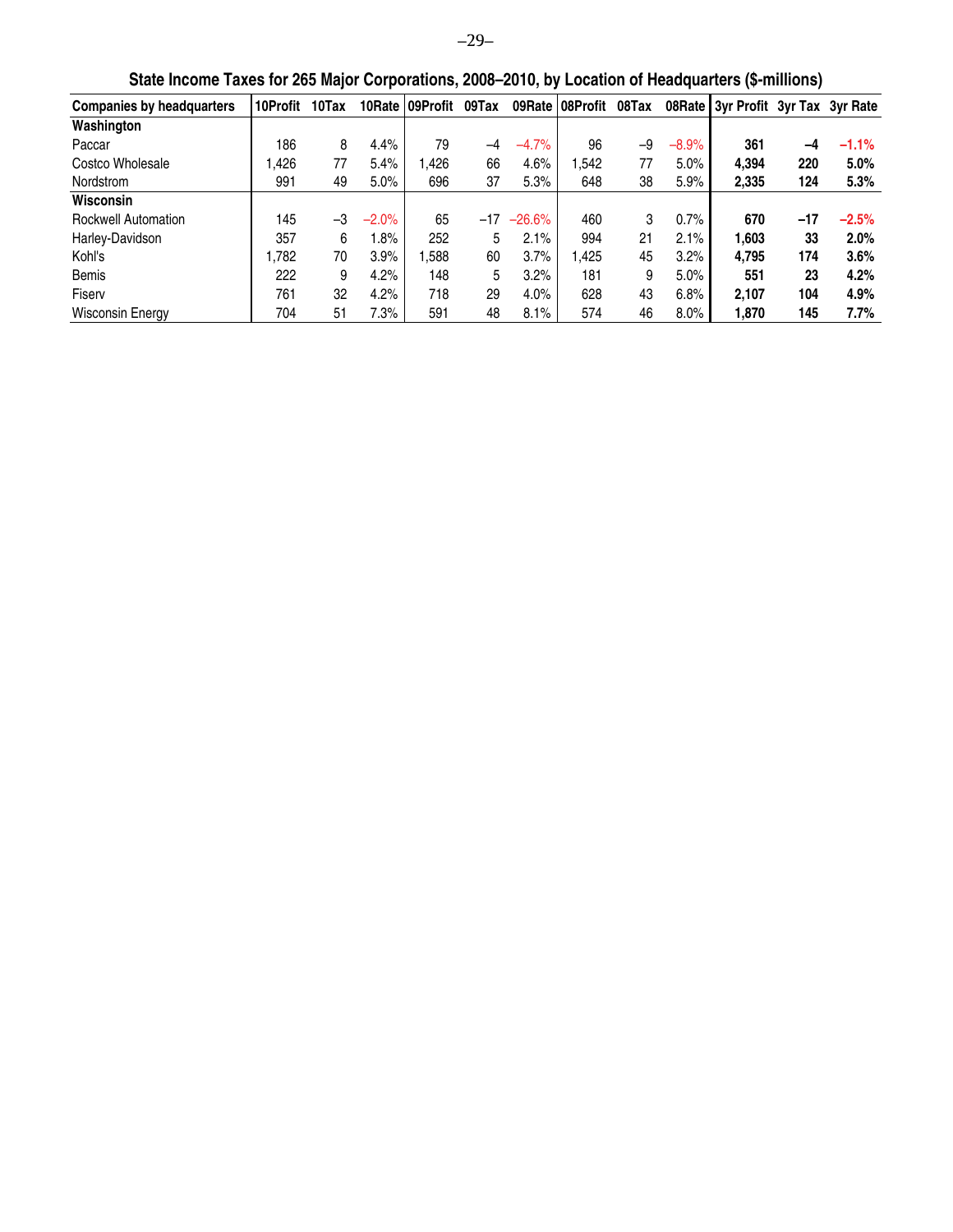### **Methodology:**

This study represents an in-depth look at state (and local) corporate income taxes over the 2008-10 period. It is based on data collected for a November 2011study of federal corporate tax payments published by Citizens for Tax Justice and the Institute on Taxation and Economic Policy, titled Corporate Taxpayers and Corporate Tax Dodgers. That report covered 280 large Fortune 500 corporations. This new state corporate report includes the 265 companies of those 280 that fully disclosed their state corporate income tax payments. Over the three-year period, these 265 companies reported \$1trillion in pretax U.S. profits, and, on average, paid state taxes on about a third of that amount.

#### 1. Choosing the Companies:

Our report is based on corporate annual reports to shareholders and the similar 10-K forms that corporations are required to file with the Securities and Exchange Commission. We relied on electronic versions of these reports from the companies' web sites or from the SEC web site.

As we pursued our analysis, we gradually eliminated companies from the study based on two criteria: either (1) a company lost money in any one of the three years; or  $(2)$  a company's report did not provide sufficient information for us to accurately calculate its domestic profits, current state income taxes, or both.

#### 2. Method of Calculation:

Conceptually, our method for computing effective state corporate tax rates was straightforward. First, a company's domestic pretax profit was determined. (We excluded foreign profits since state income taxes do not apply to them.) We then determined a company's current state income taxes. Current taxes are those that a company is obligated to pay during the year; they do not include taxes "deferred" due to various "tax incentives." Finally, we divided current taxes by pretax profits to determine effective tax rates.similar change.

A. Issues in measuring profits. The pretax U.S. profits reported in the study are generally as the companies disclosed them.<sup>1</sup> In a few cases,

if companies did not separate U.S. pretax profits from foreign, but foreign profits were obviously small, we made our own geographic allocation, based on a geographic breakdown of operating profits minus a prorated share of any expenses not included therein (e.g., overhead or interest), or we estimated foreign profits based on reported foreign taxes or reported foreign revenues as a share of total worldwide profits.

Where significant, we adjusted reported pretax profits for several items to reduce distortions. In the second half of 2008, the U.S. financial system imploded, taking our economy down with it. By the fourth quarter of 2008, no one knew for sure how the federal government's financial rescue plan would work. Many banks predicted big future loan losses, and took big book write-offs for these pessimistic estimates. Commodity prices for things like oil and gas and metals plummeted, and many companies that owned such assets booked "impairment charges" for their supposed long-term decline in value. Companies that had acquired "goodwill"and other "intangible assets" from mergers calculated the estimated future returns on these assets, and if these were lower than their "carrying value" on their books, took big book "impairment charges." All of these book write-offs were non-cash and had no effect on either current income taxes or a company's cash flow.

As it turned out, the financial rescue plan, supplemented by the best parts of the economic stimulus program adopted in early 2009, succeeded in averting the Depression that many economists had worried could have happened. Commodity prices recovered, the stock market boomed, and corporate profits zoomed upward. But in one of the oddities of book accounting, the impairment charges could not be reversed.

Here is how we dealt with these extraordinary noncash charges, plus "restructuring charges," that would profits were reported as foreign, even

We did have to leave out from the study companies whose geographic allocations were obviously ridiculous (e.g., almost all or even more than all of their pretax profits were reported as foreign, even though most of their revenues and assets were in the United States). Google and Microsoft are two examples of such apparently "liar companies" that we left out of the study. For such companies, it may be that they reported in their annual reports how they misallocated their profits on their tax returns, rather than where their profits were really earned.

For better or worse, we did, with grave reservations, include some potential "liar companies" that we highly suspect made a lot more in the U.S., and less overseas, than they reported to their shareholders (e.g., Apple, Amgen, Gilead Sciences, and EMC). We urge our readers to treat these companies' true "effective U.S. income tax rates" as possibly much lower than what we reluctantly report. We will be working more on this issue, and will report our findings in a later study.

<sup>&</sup>lt;sup>1</sup> For multinational companies, we are at the mercy of companies accurately allocating their pretax profits between U.S. and foreign in their annual reports. Hardly anyone but us cares about this geographic book allocation, yet fortunately for us, it appears that the great majority of companies were reasonably honest about it.

One company, Mattel, offered two versions of its geographic allocation of profits. We used the more plausible one.